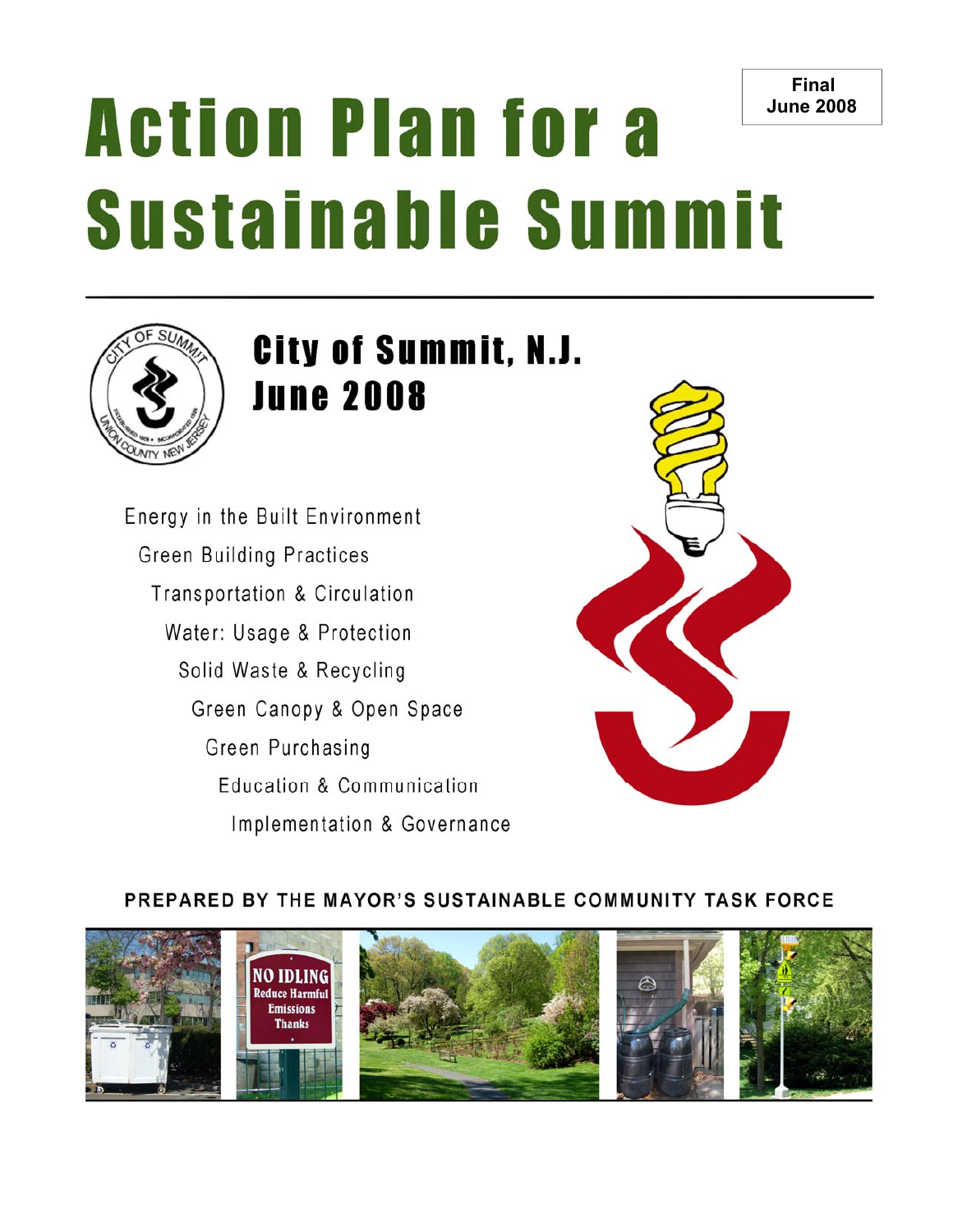<u> 1989 - Johann Barnett, fransk politiker (d. 1989)</u>

# **Table of Contents**

| Introduction                                            | page 1  |  |
|---------------------------------------------------------|---------|--|
| <b>Priority Action Steps</b>                            | page 3  |  |
| Overview of All Action Steps                            | page 5  |  |
| In-Depth: Objectives, Targets and Detailed Action Steps | page 15 |  |
| A. Energy in the Built Environment                      | page 15 |  |
| B. Green Building Practices including New Construction, |         |  |
| <b>Additions and Renovations</b>                        | page 21 |  |
| C. Transportation and Circulation                       | page 27 |  |
| D. Water: Usage and Protection from Contaminants        | page 33 |  |
| E. Solid Waste and Recycling                            | page 39 |  |
| F. Green Canopy and Open Space                          | page 45 |  |
| G. Green Purchasing                                     | page 49 |  |
| H. Education and Communication                          | page 53 |  |
| Implementation and Governance<br>I.                     | page 57 |  |

| Appendix A Summit's Past and Current Sustainability Initiatives | page 59 |
|-----------------------------------------------------------------|---------|
| Appendix B Calculations of Estimated Carbon Savings             |         |
| of Priority Actions                                             | page 63 |
| Appendix C U.S. Mayors Climate Protection Agreement             | page 67 |
| Appendix D Proposed List of Sustainable Building and            |         |
| <b>Development Practices</b>                                    | page 69 |
| Appendix E Mayor's Sustainable Community Task Force Actions     | page 71 |
| Appendix F Information on Report and Recommendations            |         |
| on Developing a Sustainable Master Plan for Summit              | page 81 |
| Appendix G Acknowledgements                                     | page 83 |
|                                                                 |         |

*This project was partially funded by a grant from the Association of New Jersey Environmental Commissions (ANJEC)*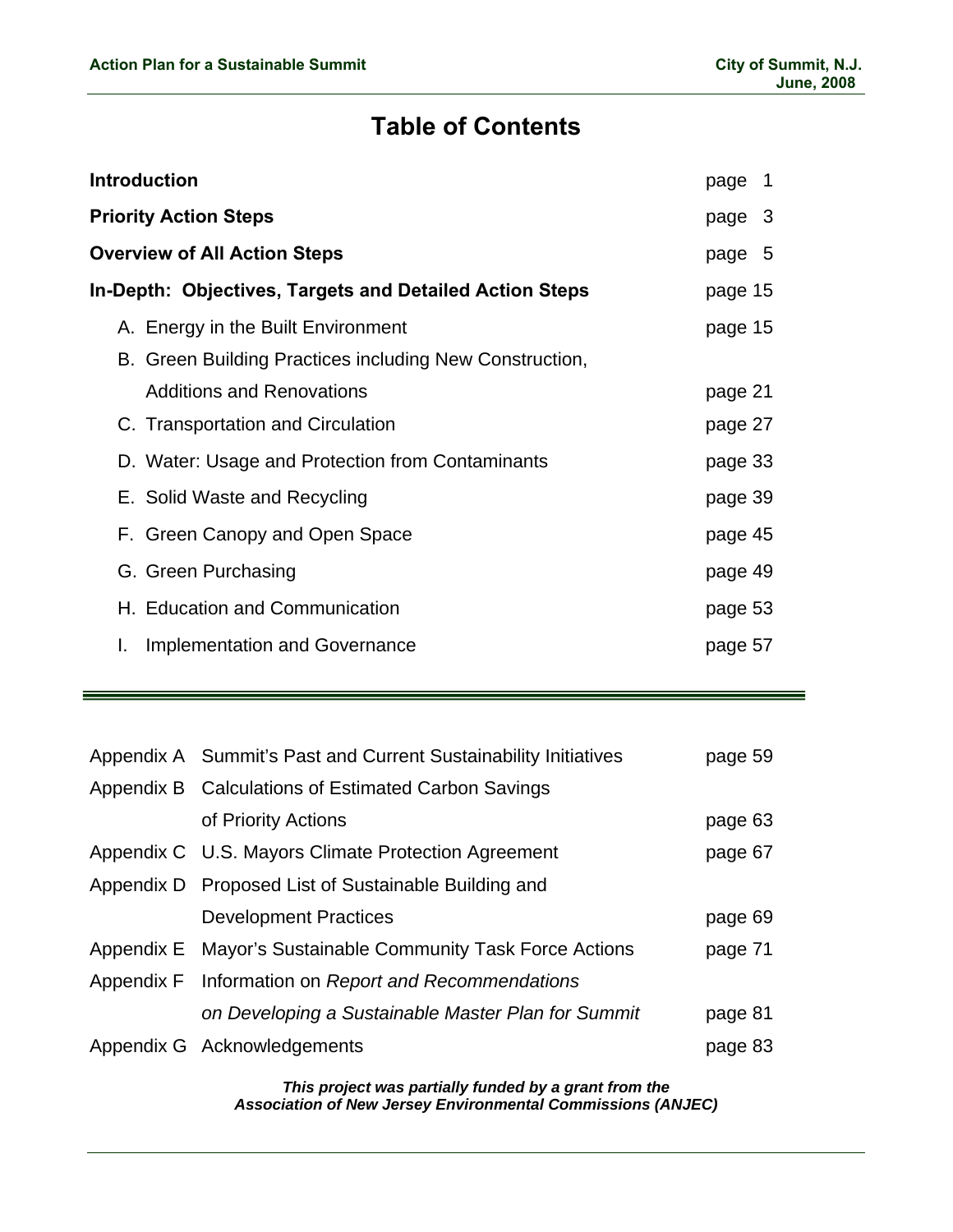### **Introduction**

#### *Summit's Sustainable Action Plan*

In response to an increasing concern about how our decisions and actions impact the environment, the City of Summit has joined a growing number of communities in the United States pledging to be more environmentallysensitive and "sustainable." Sustainability, simply put, is protecting our natural resources while meeting the needs of the present generation without compromising those of future generations. Continuing a tradition of thoughtful stewardship of our community, in January 2007 Mayor Glatt and Common Council joined the more than 850 communities nationwide who have signed the U.S. Mayors Climate Protection Agreement, pledging to do our part by taking specific actions here in Summit. Although we have begun to make positive changes already in Summit, some of our trends are still negative: from 2006-2007, our electricity use increased, and over the past three years, our recycling rates went down instead of up. To meet the challenge of sustainability, the Mayor's Sustainable Community Task Force has created this Action Plan as a guide to the community for existing and planned initiatives.

This Action Plan offers specific steps that Summit officials, schools, businesses, industries and residents can take to become more sustainable. If implemented with commitment and perseverance, this plan will result in a substantial reduction of harmful emissions, such as carbon dioxide and other pollutants; lower, more efficient and cost-effective energy use; cleaner water and better water management; preservation of our beautiful trees and open spaces; a less congested, more walkable and economically vibrant downtown; and healthier residents. In short, together we can and will see a more "Sustainable Summit."

#### *Vision Statement*

The City of Summit will continue to invest in preserving and improving its natural resources and community well-being. With the input and active participation of all segments of the community, Summit will undertake a concerted, step-by-step process to reduce our impact on the environment, manage development, and take actions to ensure our quality of life for this generation and those to come. Summit is committed to dedicating resources, adopting policies and practices, and promoting lifelong learning in our homes, workplaces, schools, places of worship and community organizations that will advance and support our ongoing proactive initiative toward becoming a more sustainable community.

#### *Background*

This Action Plan was developed by the Task Force in collaboration with the community. Following the presentation of the June 2007 "*Report and Recommendations on Developing a Sustainable Master Plan for Summit,*" which examined Summit's impact on the environment and provided a detailed survey of the best sustainability practices from across the country, the Task Force undertook a strong community outreach program, jointly funded by the City of Summit and a grant from the Association for New Jersey Environmental Commissions. A group of 60 Summit leaders served as an Advisory Group and hundreds of residents participated in approximately 25 community meetings organized to discuss how Summit could become more sustainable. These meetings included neighborhood groups, open public forums, PTA meetings, and a meeting of the local business community organized by the Suburban Chambers of Commerce.

1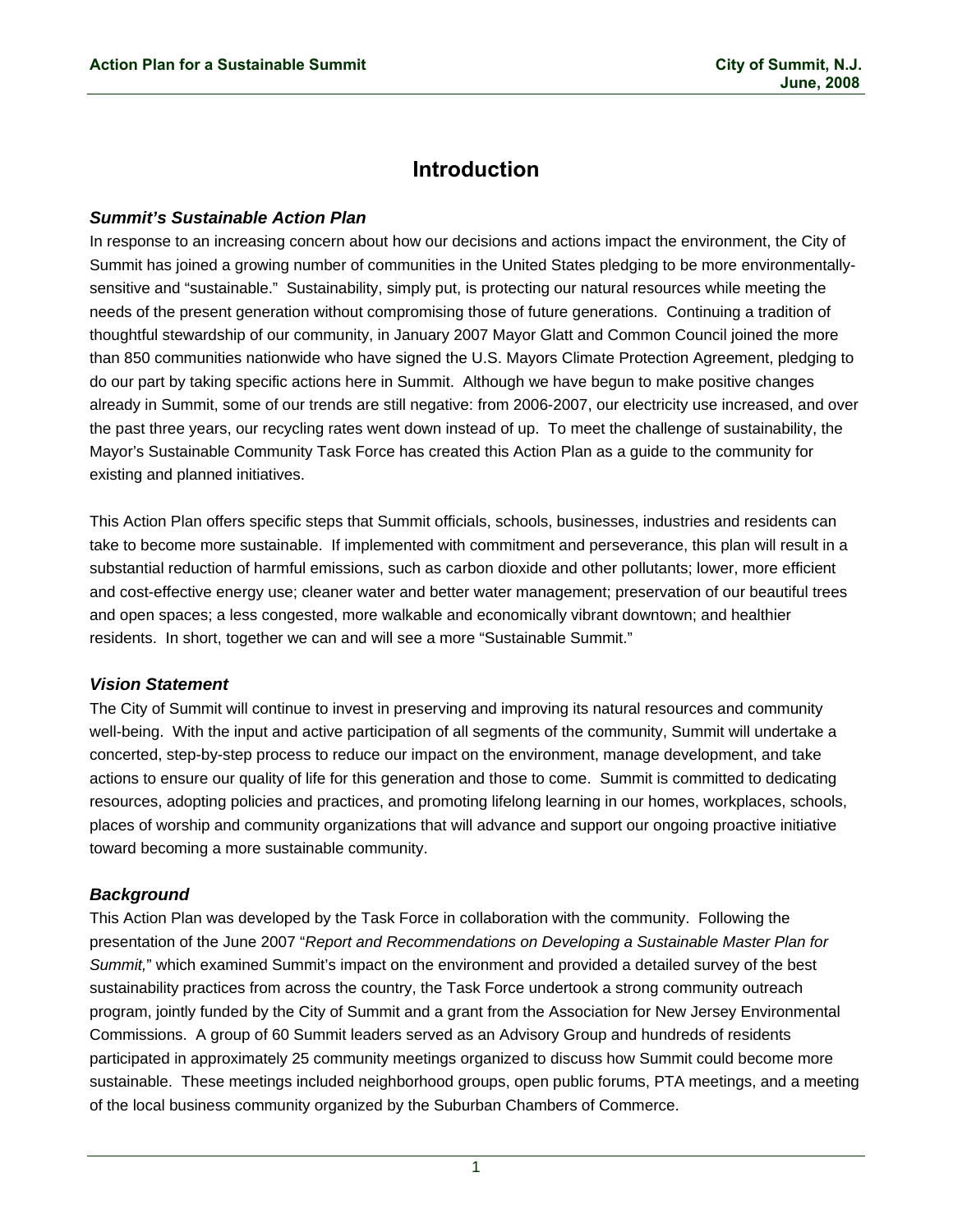More than 500 residents completed surveys online or on paper in which public opinion was measured, ideas were tested and suggestions were solicited. The survey was advertised through posters, newspaper articles, announcements at public meetings, and a public service announcement on Channel 36 produced by Summit High School students. Additionally, Summit's first Greenfest was held on May 10, 2008. Focused on sustainability, this well-attended and informative event was designed to increase public awareness and bring useful information to residents to help them make sustainable choices.

#### *Reading This Report*

In all the sections, the action steps are organized by topic area, including energy, building practices, transportation, water, recycling, trees, "green" purchasing, education, and implementation.

- "Priority Action Steps" on pages 3-4 is a quick guide to specific actions that are highly recommended because they can be implemented soon, in a cost-effective way, with high positive environmental impact.
- "Overview of All Action Steps," beginning on page 5, is a list of all action steps, to be implemented now and on a more extended timetable.
- "In Depth: Objectives, Targets and Detailed Action Steps," beginning on page 15, is a comprehensive examination of each of the action steps, including justification as well as how and in what timeframe each should be implemented.
- The Appendices, beginning on page 59, contain information to explain and support aspects of the Action Plan.

#### *How Summit Can "Walk the Sustainability Talk"*

The challenge for government, business, and individuals is great--how do we incorporate sustainable practices into ongoing operations and our everyday activities? To focus and support our community's efforts to implement this Action Plan, we recommend that one of the standing committees of the Common Council expand its mission to assume a lead role for sustainability. Additionally, a new Sustainability Advisory Committee will provide valuable assistance to the Mayor, the Common Council and to other Summit-based committees and commissions who have a role in issues that relate to sustainability. The Sustainability Advisory Committee will:

- Coordinate the implementation of the Action Plan
- Develop methods to monitor and evaluate progress on the Action Plan
- Regularly assess the plan's effectiveness and recommend modifications and improvements to respond to local conditions and regulatory changes

The citizens of Summit have always operated with an eye to the future. The challenge now is to address the issues of sustainability while preserving the best aspects of our community. Deciding what to do first can be challenging, yet doing nothing or putting off decisions is not a realistic option, given the need to preserve our natural resources, the overwhelming scientific evidence on climate change, and the economics of energy use. We encourage everyone living and working in Summit to make sustainability a priority.

#### *-- The Mayor's Sustainable Community Task Force*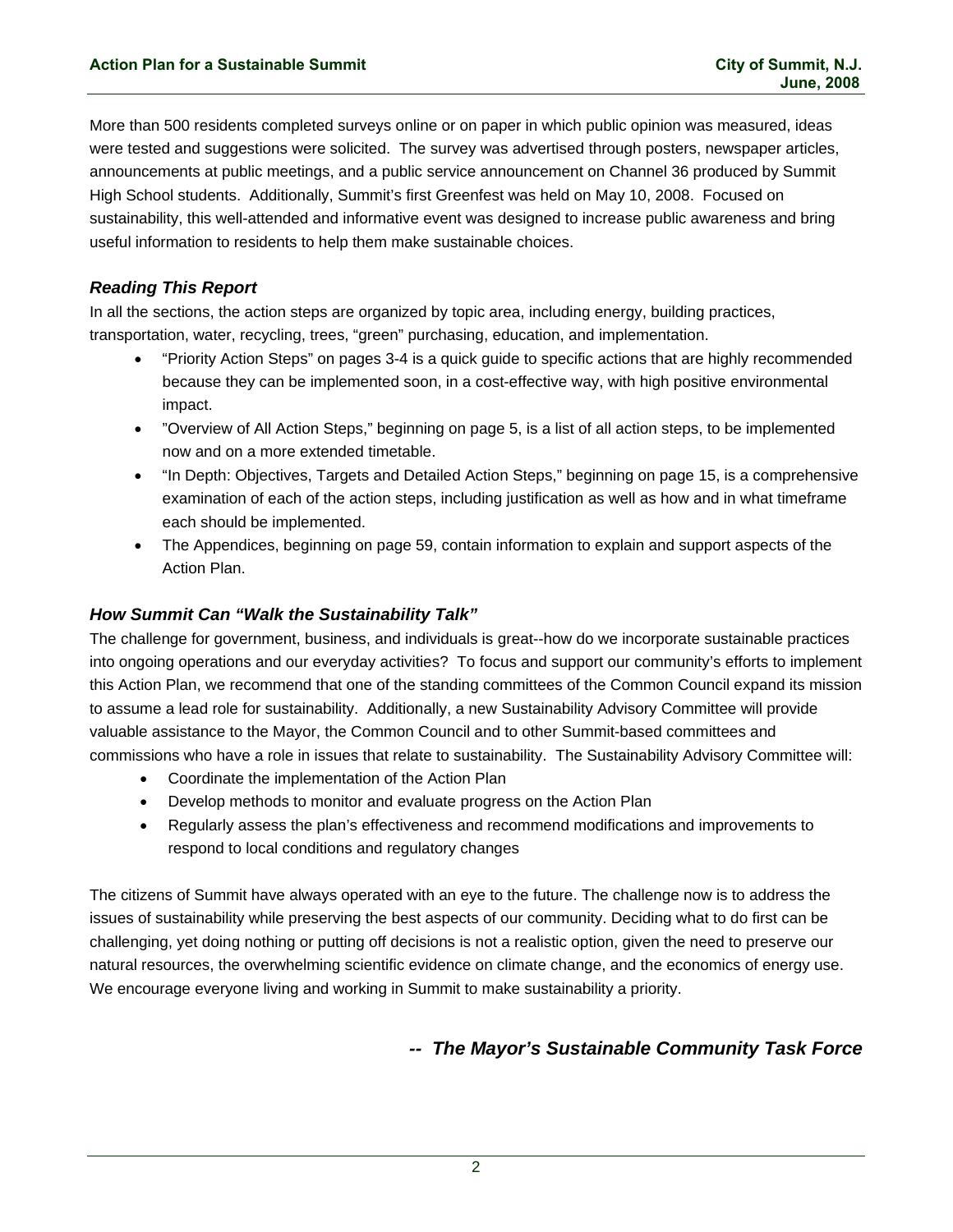| <b>Priority Action Steps</b>                                                                                                                                                                                      | Municipality | Residents | <b>Businesses</b> | <b>Schools</b> | Partner/Civic<br>Organizations | Page |
|-------------------------------------------------------------------------------------------------------------------------------------------------------------------------------------------------------------------|--------------|-----------|-------------------|----------------|--------------------------------|------|
|                                                                                                                                                                                                                   |              |           |                   |                |                                |      |
| A. Energy in the Built Environment                                                                                                                                                                                |              |           |                   |                |                                |      |
| A-1 Promote enrollment in NJ CleanPower Choice Program,<br>sponsored by the New Jersey Board of Public Utilities                                                                                                  |              |           |                   |                |                                | 15   |
| A-2 Promote residential use of NJ Clean Energy's Home Performance<br>with ENERGY STAR Measured Audit or use of online assessment tool                                                                             |              |           |                   |                |                                | 16   |
| A-3 Promote purchase by homeowners, businesses/landlords, and<br>municipality of ENERGY STAR appliances and electrical equipment, if<br>available, when purchasing new items or replacing old ones                |              |           |                   |                |                                | 17   |
| A-4 Use Compact Fluorescent (CFL) bulbs, turn out lights when not in<br>use, and if possible, increase LED (light emitting diode) lighting                                                                        |              |           |                   |                |                                | 17   |
| A-5 Take steps now to reduce energy consumption--set thermostats 2°<br>lower in winter and 2° higher in summer; repair or replace old windows;<br>and unplug appliances/chargers that draw energy when not in use |              |           |                   |                |                                | 18   |
| <b>B. Green Building Practices</b>                                                                                                                                                                                |              |           |                   |                |                                |      |
| B-4 Encourage Common Council to adopt a resolution endorsing and<br>promoting sustainable building and development practices in Summit                                                                            |              |           |                   |                |                                | 23   |
| B-6 In order to obtain a building permit, require completion of a one-<br>page form describing the sustainability of the project, and listing<br>proposed green energy and water conservation measures            |              |           |                   |                |                                | 24   |
| B-8 Lobby state legislators to amend the building code to increase<br>energy efficiency in buildings and add requirements for green issues                                                                        |              |           |                   |                |                                | 25   |
| C. Transportation and Circulation                                                                                                                                                                                 |              |           |                   |                |                                |      |
| C-1 Decrease number of car trips and miles driven by people living<br>and working in Summit; for trips less than a mile, walk or ride a bicycle<br>if feasible                                                    |              |           |                   |                |                                | 27   |
| C-2. Continue to develop means to facilitate and encourage walking,<br>bicycling, and carpooling                                                                                                                  |              |           |                   |                |                                | 27   |
| C-5 Encourage Summit residents and businesses, when buying new or<br>used vehicles, to choose vehicles that average 35 mpg or better                                                                              |              |           |                   |                |                                | 30   |
| C-8 Work with other municipalities to develop statewide disincentives<br>for auto trips and policy to improve and increase public transportation<br>options and efficiency                                        |              |           |                   |                |                                | 31   |
| D. Water: Usage and Protection from Contaminants                                                                                                                                                                  |              |           |                   |                |                                |      |
| D-1 Decrease water use by homes, businesses, and the municipality                                                                                                                                                 | $\bullet$    |           |                   |                | ●                              | 33   |
| D-4 Set up sample projects to demonstrate on-site management of<br>storm water including a rain garden, rain barrels, and others                                                                                  |              |           |                   |                |                                | 35   |
| D-6 Use green landscaping practices, that is, use native species,<br>reduce lawn area, and use practices that require less watering and less<br>pesticide and herbicide use                                       |              |           |                   |                |                                | 35   |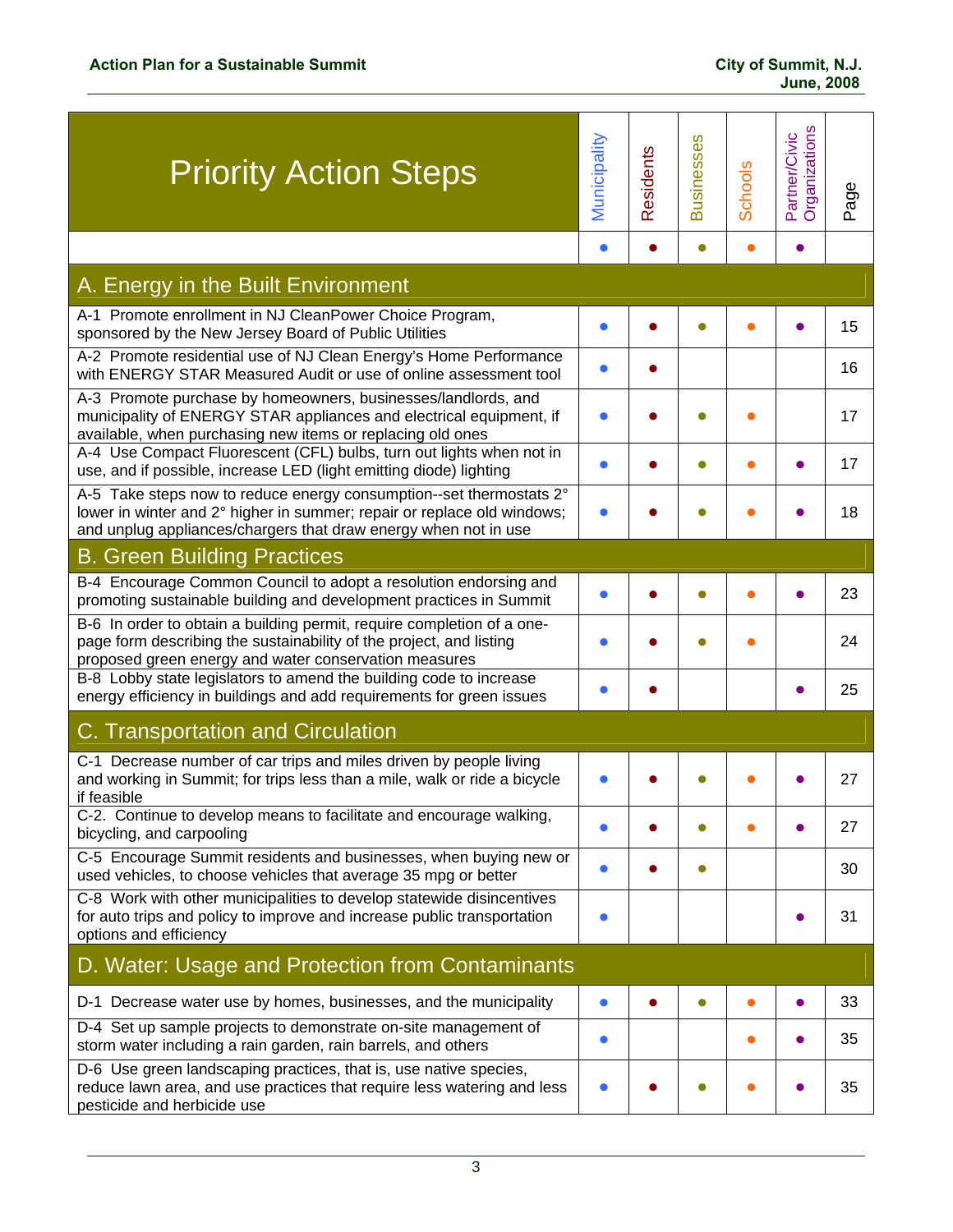| <b>Priority Action Steps (continued)</b>                                                                                                                                                                                       | Municipality | Residents | Businesses | Schools | ഗ<br>Partner/Civic<br>Organization | Page |
|--------------------------------------------------------------------------------------------------------------------------------------------------------------------------------------------------------------------------------|--------------|-----------|------------|---------|------------------------------------|------|
|                                                                                                                                                                                                                                |              |           |            |         |                                    |      |
| E. Solid Waste and Recycling                                                                                                                                                                                                   |              |           |            |         |                                    |      |
| E-1 Reduce consumption of non-recyclable, toxic and unnecessary<br>materials by residents, businesses, schools and the City                                                                                                    |              |           |            |         |                                    | 39   |
| E-2 Implement system-wide changes in garbage collection and add<br>incentive programs to decrease total solid waste and increase recycling                                                                                     |              |           |            |         |                                    | 40   |
| E-3 Start Freecycling program via a user-friendly website (linked to the<br>City website) and/or at the Recycling Center/Transfer Station or at<br>another location                                                            |              |           |            |         |                                    | 41   |
| F. Tree Canopy and Open Space                                                                                                                                                                                                  |              |           |            |         |                                    |      |
| F-1 Review and enhance Summit's Shade Tree Ordinance to consider<br>the preservation of additional trees                                                                                                                       |              |           |            |         |                                    | 45   |
| F-2 Discourage tree removal by developers, contractors, and<br>homeowners; provide incentives for developers and contractors to<br>design around existing vegetation                                                           |              |           |            |         |                                    | 45   |
| G. Green Purchasing                                                                                                                                                                                                            |              |           |            |         |                                    |      |
| G-1 Require development by the City and Board of Education of a<br>comprehensive environmentally preferred purchasing (EPP) program                                                                                            |              |           |            |         |                                    | 49   |
| G-3 Encourage development of environmentally preferred purchasing<br>(EPP) programs by businesses and industry                                                                                                                 |              |           |            |         |                                    | 50   |
| G-4 Encourage residents to select green products whenever possible.                                                                                                                                                            |              |           |            |         |                                    | 51   |
| H. Education and Communication                                                                                                                                                                                                 |              |           |            |         |                                    |      |
| H-3 Create a comprehensive, ongoing publicity plan to promote<br>sustainability in Summit; launch and maintain a community-wide energy<br>awareness and training campaign to promote energy usage reductions<br>and efficiency |              |           |            |         |                                    | 54   |
| H-4 Promote Summit as a green shopping destination easily reached<br>by public transportation, and develop green branding program for<br>Summit businesses and/or a green directory of businesses                              |              |           |            |         |                                    | 55   |
| I. Implementation and Governance                                                                                                                                                                                               |              |           |            |         |                                    |      |
| I-1 Incorporate sustainability into one of the Common Council Standing<br>Committees                                                                                                                                           |              |           |            |         |                                    | 57   |
| I-2 Establish a Sustainability Advisory Committee (SAC)                                                                                                                                                                        |              |           |            |         |                                    | 57   |
| To see a calculation of the carbon savings that could be obtained from the<br>implementation of the Priority Action Steps, see Appendix B.                                                                                     |              |           |            |         |                                    |      |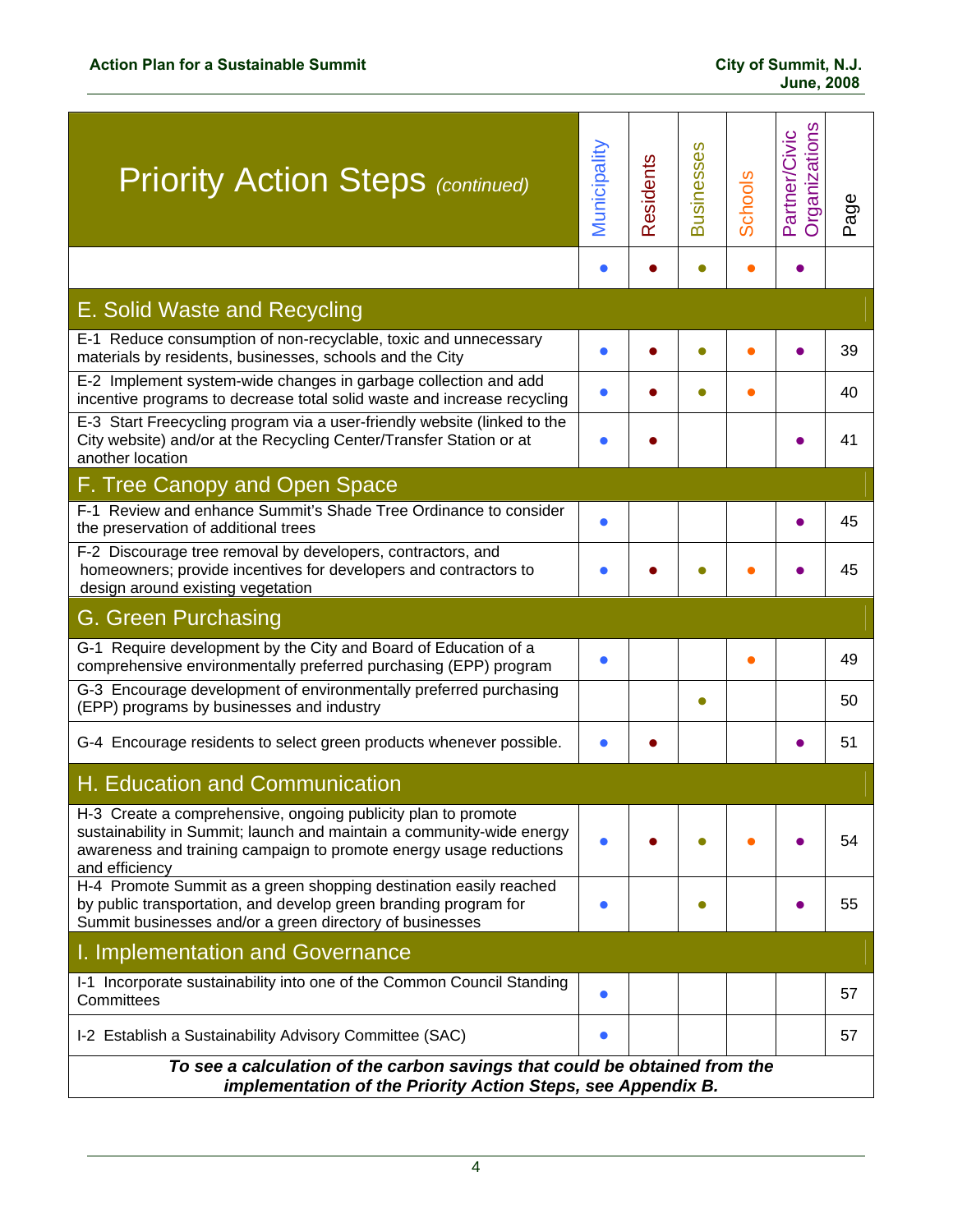# Overview of All Action Steps

# A. Energy in the Built Environment

#### **Objectives**

Reduce greenhouse gas emissions and energy loss in new and existing buildings and homes

Reduce energy use by increasing energy efficiency and the percentage of energy derived from renewable sources

#### **Targets**

Reduce greenhouse gas emissions (GHG) from all Summit buildings by 20% by 2015

Increase percentage of Summit residences enrolled in NJ Clean Power Choice Program to 3% by the end of 2008, with additional yearly increases to be determined on a year-to-year basis

Increase percentage of renewable energy used to 10% of Summit's total energy use by 2015, with additional yearly increases to be determined on a year-to-year basis

Increase to 10% the number of Summit residences taking action based on the results of a Home Performance with ENERGY STAR Assessment (audit) by 2010, with additional increases to be determined on a year-to-year basis

| <b>Action Steps</b>                                                                                                                                                                                            | Municipality | Residents | <b>Businesses</b> | <b>Schools</b> | Partner/Civic<br>Organization | Page |
|----------------------------------------------------------------------------------------------------------------------------------------------------------------------------------------------------------------|--------------|-----------|-------------------|----------------|-------------------------------|------|
|                                                                                                                                                                                                                | $\bullet$    | $\bullet$ | $\bullet$         | $\bullet$      | $\bullet$                     |      |
| A-1 Promote enrollment in NJ CleanPower Choice Program, sponsored<br>by the New Jersey Board of Public Utilities                                                                                               |              |           |                   |                |                               | 15   |
| A-2 Promote residential use of NJ Clean Energy's Home Performance<br>with ENERGY STAR Measured Audit or use of online assessment tool                                                                          |              |           |                   |                |                               | 16   |
| A-3 Promote purchase by homeowners, businesses/landlords, and<br>municipality of ENERGY STAR appliances and electrical equipment, if<br>available, when purchasing new items or replacing old ones             |              |           |                   |                |                               | 17   |
| A-4 Use Compact Fluorescent (CFL) bulbs, turn out lights when not in<br>use, and if possible, increase LED (light emitting diode) lighting                                                                     |              |           |                   |                |                               | 17   |
| A-5 Take steps now to reduce energy consumption--set thermostats 2°<br>lower in winter and 2° higher in summer; repair or replace old windows;<br>unplug appliances/chargers that draw energy when not in use  |              |           |                   |                |                               | 18   |
| A-6 Lobby energy companies and legislators to expand real-time pricing<br>availability, support requirement of minimum percentages of renewable<br>energy, and to promote investment in renewable energy in NJ |              |           |                   |                |                               | 18   |
| A-7 Promote a line item of non-renewable energy use (gas, electric, and<br>oil) for the last year in all real estate listings of homes in Summit                                                               |              |           |                   |                |                               | 19   |
| A-8 Expand efforts to install solar energy units on municipal buildings                                                                                                                                        |              |           |                   |                |                               | 19   |
| A-9 Encourage and educate commercial and industrial users on the<br>benefits of the New Jersey SmartStart Buildings program, sponsored by<br>the NJ Board of Public Utilities' Clean Energy Program.           |              |           |                   |                |                               | 19   |
| A-10 Launch and maintain a community-wide energy awareness and<br>training campaign to promote energy usage reductions and efficiency                                                                          |              |           |                   |                |                               | 20   |
| A-11 Encourage a decrease in the use of leaf blowers, lawn mowers<br>and snow blowers, and an increase in the use of clothes lines                                                                             |              |           |                   |                |                               | 20   |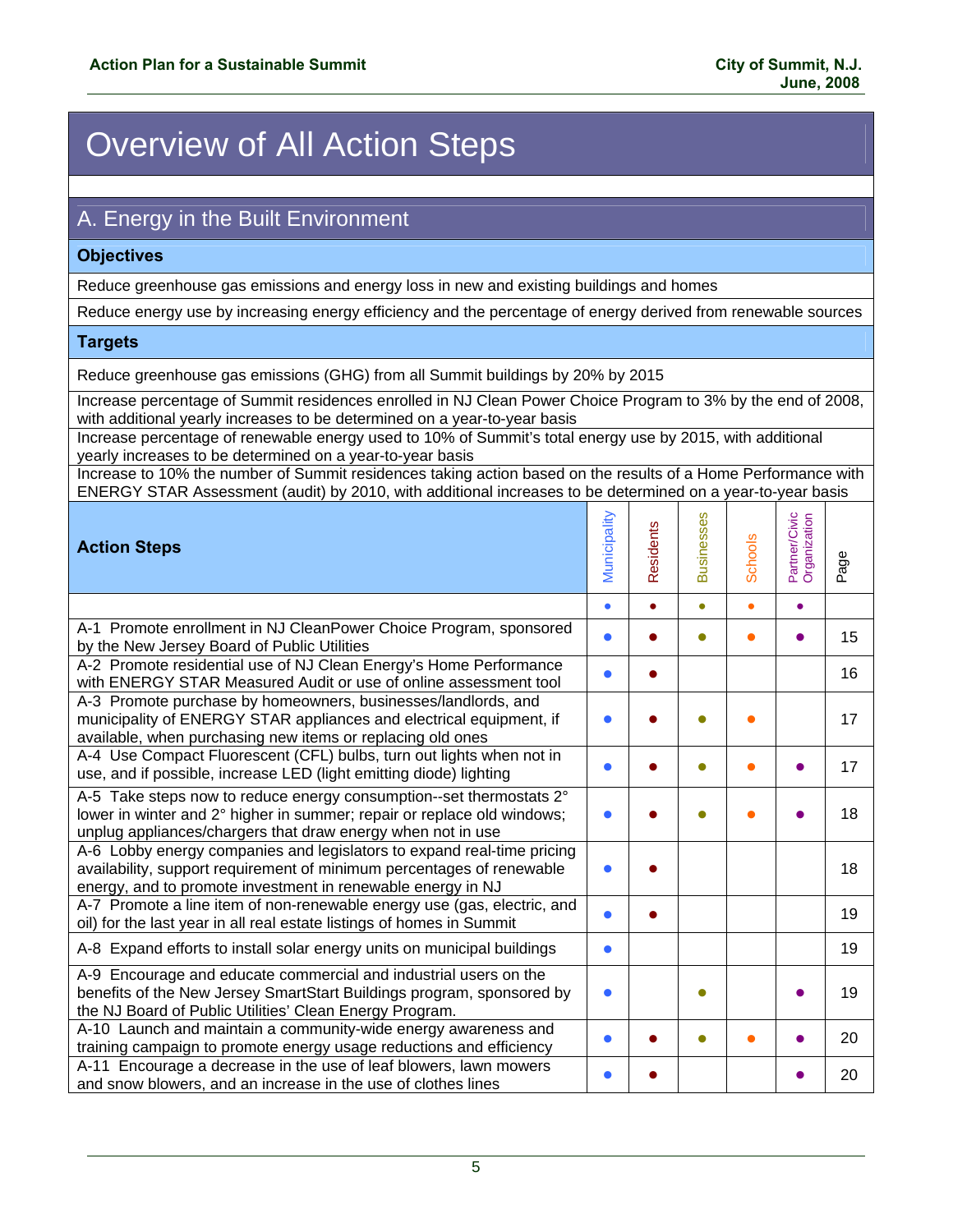## B. Green Building Practices

#### **Objectives**

Encourage and promote green building practices, defined as high performance and energy efficient design and construction methods relating to site conditions, water quality, energy use, material selection and indoor environment, which promote the health and well-being of residents and occupants

Reduce greenhouse gas emissions and energy loss in new homes and other new buildings

Reduce energy use by increasing energy efficiency and conservation; increase the percentage of energy derived from renewable sources

Increase use of recycled and renewable materials in new construction and renovation projects; reduce construction waste

#### **Targets**

Reduce greenhouse gas emissions (GHG) in new buildings, including new homes, starting now, so as to have a 30% reduction in carbon footprint by 2012 and a zero carbon footprint in buildings constructed after 2025 Encourage all new construction valued at \$50,000 or more to meet LEED (Leadership in Energy and Environmental Design) or equivalent standards by 2012

Reduce construction waste so that 60% of construction waste is recycled by 2012

| <b>Action Steps</b>                                                                                                                                                                                      | Municipality | Residents | <b>Businesses</b> | Schools | Partner/Civic<br>Organization | Page |
|----------------------------------------------------------------------------------------------------------------------------------------------------------------------------------------------------------|--------------|-----------|-------------------|---------|-------------------------------|------|
|                                                                                                                                                                                                          |              |           |                   |         |                               |      |
| B-1 Promote construction techniques that earn the ENERGY STAR<br>and WaterSense labels and installation of only ENERGY STAR and<br>WaterSense equipment, if available, in new construction               |              |           |                   |         |                               | 21   |
| B-2 Promote use of green and recycled building materials in new<br>construction, renovation, and maintenance by developers, residents,<br>business owners, the City, and public schools                  |              |           |                   |         |                               | 22   |
| B-3 Develop and promulgate guidelines and incentives for green<br>building through compliance with LEED (Leadership in Energy and<br>Environmental Design) standards for new construction and renovation |              |           |                   |         |                               | 22   |
| B-4 Encourage Common Council to adopt a resolution endorsing and<br>promoting sustainable building and development practices in Summit                                                                   |              |           |                   |         |                               | 23   |
| B-5 Require waste management plan for recycling and/or reuse of 60<br>percent of all construction and demolition waste generated in projects<br>larger than \$25,000                                     |              |           |                   |         |                               | 23   |
| B-6 In order to obtain a building permit, require completion of a one-<br>page form describing the sustainability of the project, and listing<br>proposed green energy and water conservation measures   |              |           |                   |         |                               | 24   |
| B-7 Require use of the ENERGY STAR Buildings Target Finder to<br>establish an energy budget (BTU/square foot/year) for all new building<br>proposed for Summit                                           |              |           |                   |         |                               | 24   |
| B-8 Lobby state legislators to amend the building code to increase<br>energy efficiency in buildings, add requirements for other green issues                                                            |              |           |                   |         |                               | 25   |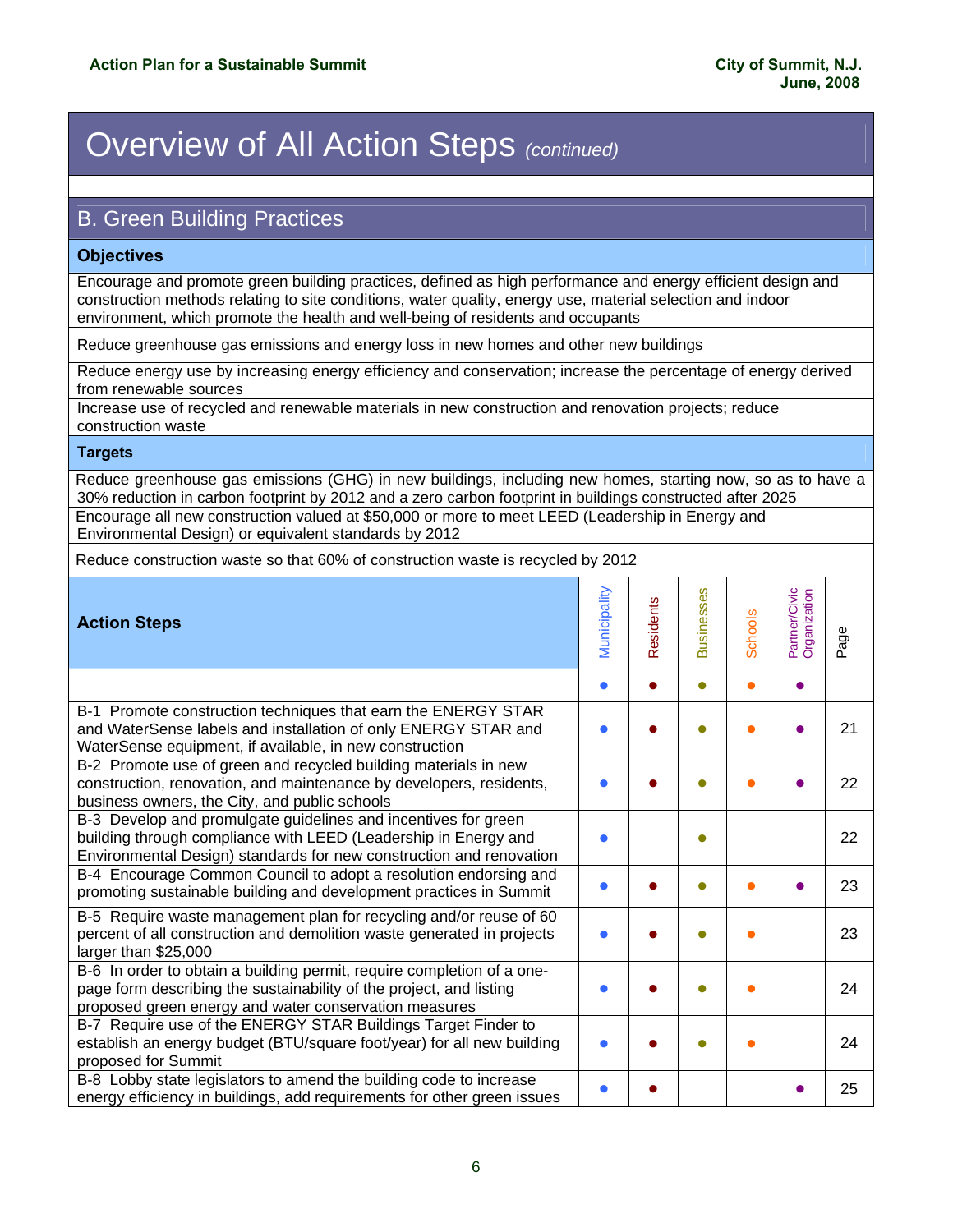# C. Transportation and Circulation

#### **Objective**

Reduce transportation fuel use, through reduced automobile use and increased fuel efficiency

#### **Target**

Reduce gasoline consumption by Summit residents, businesses, and the municipality by 20% by 2015

| <b>Action Steps</b>                                                                                                                                                                                                                            | Municipality | Residents | <b>Businesses</b> | Schools | Partner/Civic<br>Organization | Page |
|------------------------------------------------------------------------------------------------------------------------------------------------------------------------------------------------------------------------------------------------|--------------|-----------|-------------------|---------|-------------------------------|------|
|                                                                                                                                                                                                                                                |              |           |                   |         |                               |      |
| C-1 Decrease number of car trips and miles driven by people living<br>and working in Summit; for trips less than a mile, walk or ride a bicycle<br>if feasible                                                                                 |              |           |                   |         |                               | 27   |
| C-2 Continue to develop means to facilitate and encourage walking,<br>bicycling, and carpooling                                                                                                                                                |              |           |                   |         |                               | 27   |
| C-3. Adopt an anti-idling ordinance                                                                                                                                                                                                            |              |           |                   |         |                               | 29   |
| C-4 Determine and pursue best method for public transportation within<br>Summit                                                                                                                                                                |              |           |                   |         |                               | 29   |
| C-5 Encourage Summit residents and businesses, when buying new or<br>used vehicles, to choose vehicles that average 35 miles per gallon or<br>better                                                                                           |              |           |                   |         |                               | 30   |
| C-6 Decrease gasoline use and pollution by Summit municipal<br>vehicles, through pollution control, consideration of use of bio-<br>diesel fuels, and as the fleet turns over, encourage purchase of<br>vehicles with improved fuel efficiency |              |           |                   |         |                               | 30   |
| C-7 Increase use of public transportation-trains and buses-to travel<br>to and from Summit                                                                                                                                                     |              |           |                   |         |                               | 31   |
| C-8 Work with other municipalities to develop statewide disincentives<br>for auto trips and policy to improve and increase public transportation<br>options and efficiency                                                                     |              |           |                   |         |                               | 31   |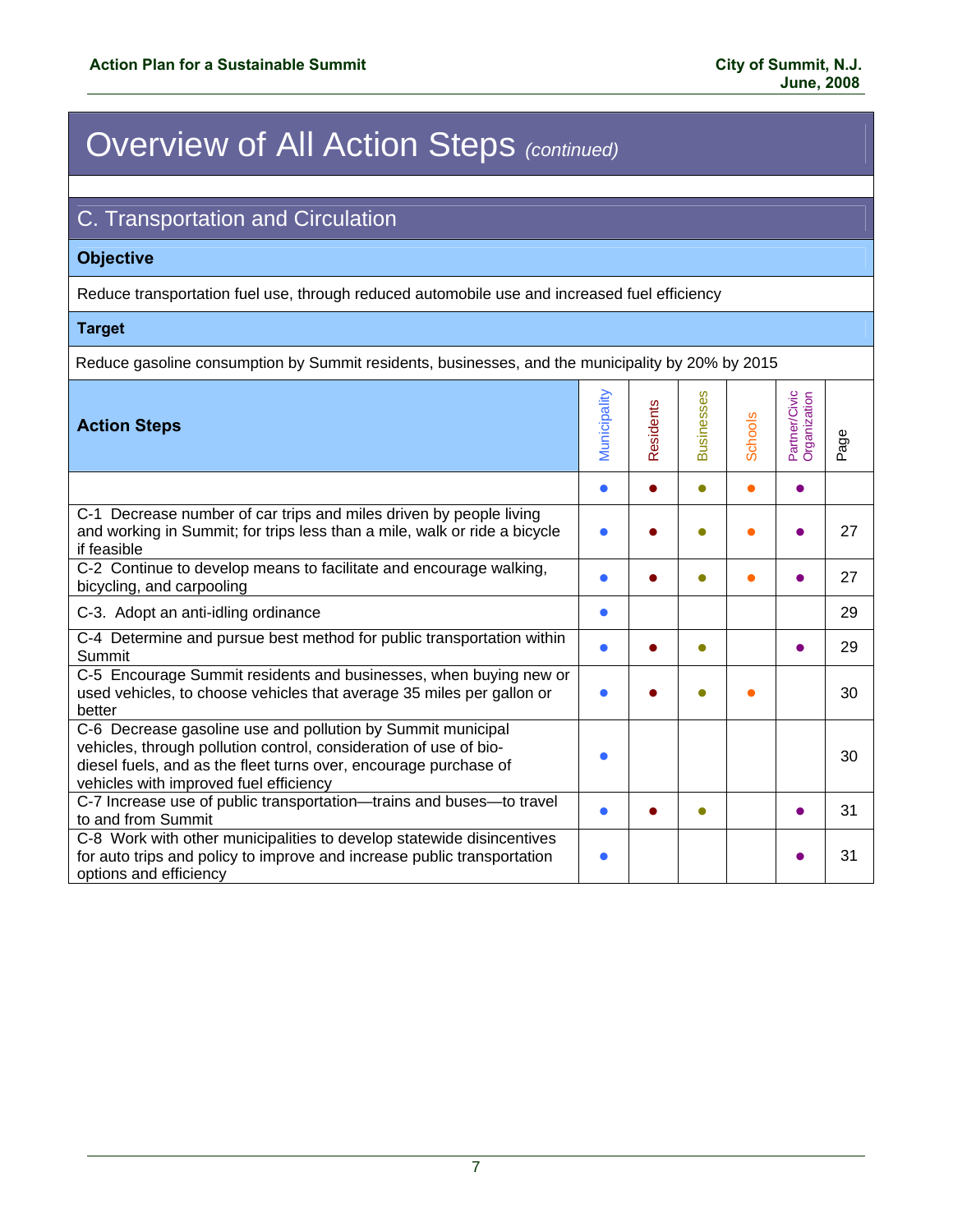### D. Water: Usage and Protection from Contaminants

#### **Objective**

To conserve water through aquifer recharge and water conservation, and improve water quality through reduction in toxics from rainwater runoff and wastewater

#### **Targets**

Decrease the annual rate of municipal, residential, commercial and industrial water use by 20% by 2015, as measured by NJ American Water Company

Improve the quality of water in Summit waterways, as measured by DEP stream monitoring, with a 20% decrease in net toxins downstream by 2015

Increase to 20% the number of Summit homes which are managing storm water on-site by 2015

Promote compliance with WaterSense criteria in all new construction in Summit by 2015

| <b>Action Steps</b>                                                                                                                                                                                  | Municipality | Residents | <b>Businesses</b> | Schools | Partner/Civic<br>Organization | Page |
|------------------------------------------------------------------------------------------------------------------------------------------------------------------------------------------------------|--------------|-----------|-------------------|---------|-------------------------------|------|
|                                                                                                                                                                                                      |              |           |                   |         |                               |      |
| D-1 Decrease water use by homes, businesses, and the municipality                                                                                                                                    |              |           |                   |         |                               | 33   |
| D-2 Revise Certificate of Occupancy criteria, where permissible, to<br>include best practices in water usage, including EPA WaterSense<br>criteria such as low-flow showerheads, faucets and toilets |              |           |                   |         |                               | 34   |
| D-3 Encourage installation of water conservation measures such as<br>greywater processing or rainwater capture cisterns/retention pits and<br>dry wells by waiving City permitting fees              |              |           |                   |         |                               | 34   |
| D-4 Set up sample projects to demonstrate on-site management of<br>storm water including a rain garden, rain barrels, re-direction of<br>downspouts, and porous paving                               |              |           |                   |         |                               | 35   |
| D-5 Revise Certificate of Occupancy criteria, where permissible, to<br>include best practices in storm water management                                                                              |              |           |                   |         |                               | 35   |
| D-6 Use green landscaping practices, that, is use native species,<br>reduce lawn area, and use practices that require less watering and less<br>pesticide and herbicide use                          |              |           |                   |         |                               | 35   |
| D-7 Document methods used and sectors treated with Integrated Pest<br>Management by the City                                                                                                         |              |           |                   |         |                               | 36   |
| D-8 Develop criteria for designation of Pesticide-free zone (ladybug<br>sign), and organize placement of the signs                                                                                   |              |           |                   |         |                               | 37   |
| D-9 Conduct an evaluation of the status of the water infrastructure of<br>Summit                                                                                                                     |              |           |                   |         |                               | 37   |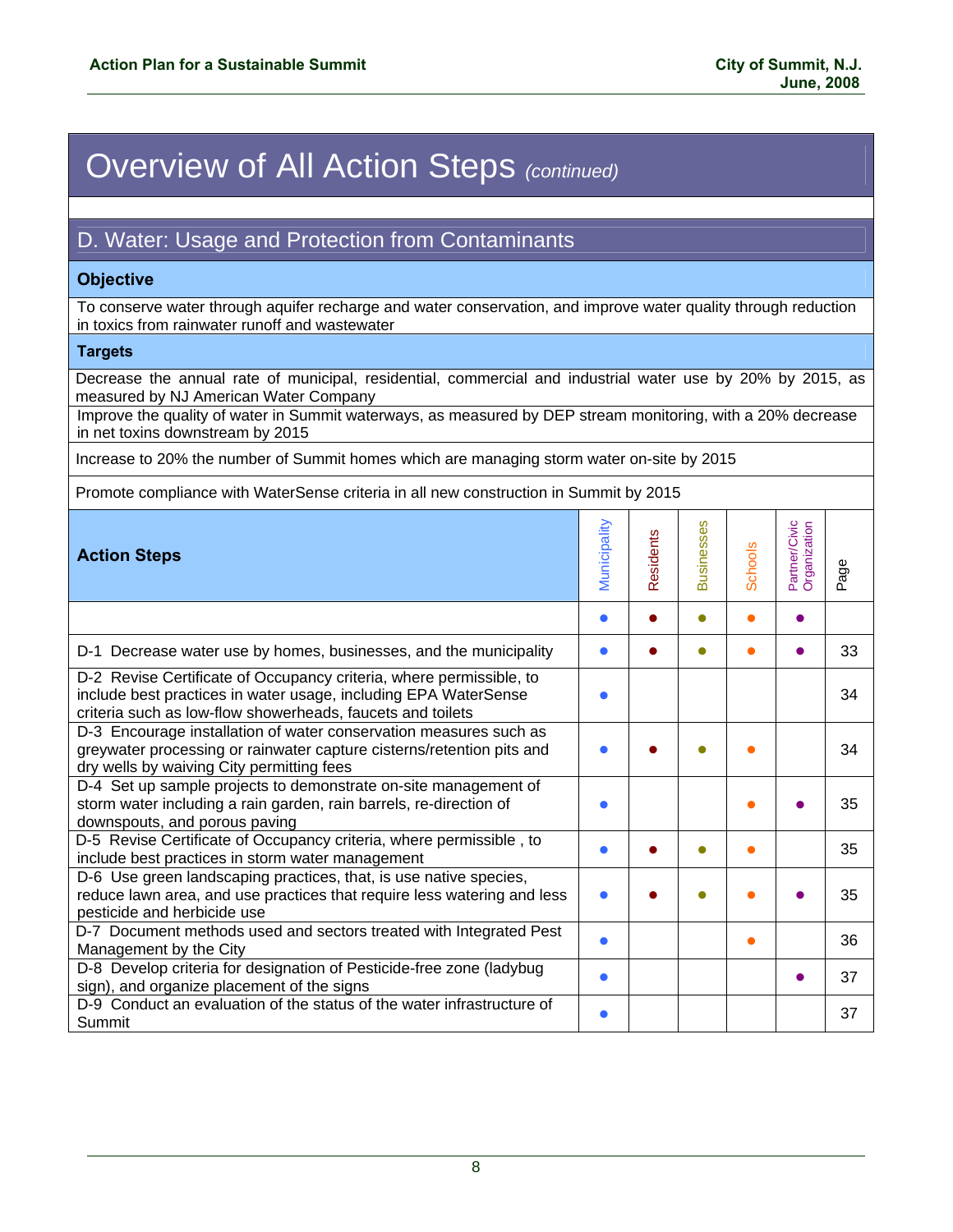### E. Solid Waste and Recycling

#### **Objectives**

Decrease solid waste and encourage best use of resources through a reduce-reuse-recycle philosophy

Improve data collection of total tonnage of solid waste disposed and recycled by businesses and industry

#### **Targets**

Exceed NJDEP guidelines, which state that 50% of Municipal Solid Waste, MSW (Type 10), must be diverted from the waste stream by 2012

Divert 75% of MSW from the waste stream by 2020

Divert 35% of all other types of solid waste—other than MSW (Type 10)—by 2012

| <b>Action Steps</b>                                                                                                                                                           | Municipality | Residents | <b>Businesses</b> | Schools | Partner/Civic<br>Organization | Page |
|-------------------------------------------------------------------------------------------------------------------------------------------------------------------------------|--------------|-----------|-------------------|---------|-------------------------------|------|
|                                                                                                                                                                               |              |           |                   |         |                               |      |
| E-1 Reduce consumption of non-recyclable, toxic and unnecessary<br>materials by residents, businesses, schools and the City                                                   |              |           |                   |         |                               | 39   |
| E-2 Implement system-wide changes in garbage collection and add<br>incentive programs to decrease total solid waste and increase recycling                                    |              |           |                   |         |                               | 40   |
| E-3 Start Freecycling program via a user-friendly website (linked to the<br>city website) and/or at the Recycling Center/Transfer Station or at<br>another location           |              |           |                   |         |                               | 41   |
| E-4 Continue to implement the Recycling Advisory Committee<br>initiatives to increase/ encourage/ enable recycling and re-use<br>throughout Summit                            |              |           |                   |         |                               | 41   |
| E-5 Investigate implementing shared services with the City and<br>businesses to facilitate recycling                                                                          |              |           | Ο                 |         |                               | 42   |
| E-6 If the above efforts fail to reach the targets above, develop means<br>of enforcing the NJ State recycling law for City businesses                                        |              |           |                   |         |                               | 42   |
| E-7 Develop a website linked to the City's website and an ongoing<br>publicity campaign to promote and educate about goals to<br>reduce/reuse/recycle                         |              |           |                   |         |                               | 43   |
| E-8 Require waste management plan for recycling and/or reuse of<br>sixty percent of all construction and demolition waste generated in<br>projects larger than \$25,000       |              |           |                   |         |                               | 43   |
| E-9 Encourage at-home composting of kitchen and yard waste, and<br>consider development by City of a food composting program for<br>residents and/or businesses (restaurants) |              |           |                   |         |                               | 43   |
| E-10 Consider a PAYT, Pay As You Throw, Program to dispose of<br>Summit's municipal solid waste (MSW) if above steps fail to reach<br>targets                                 |              |           |                   |         |                               | 43   |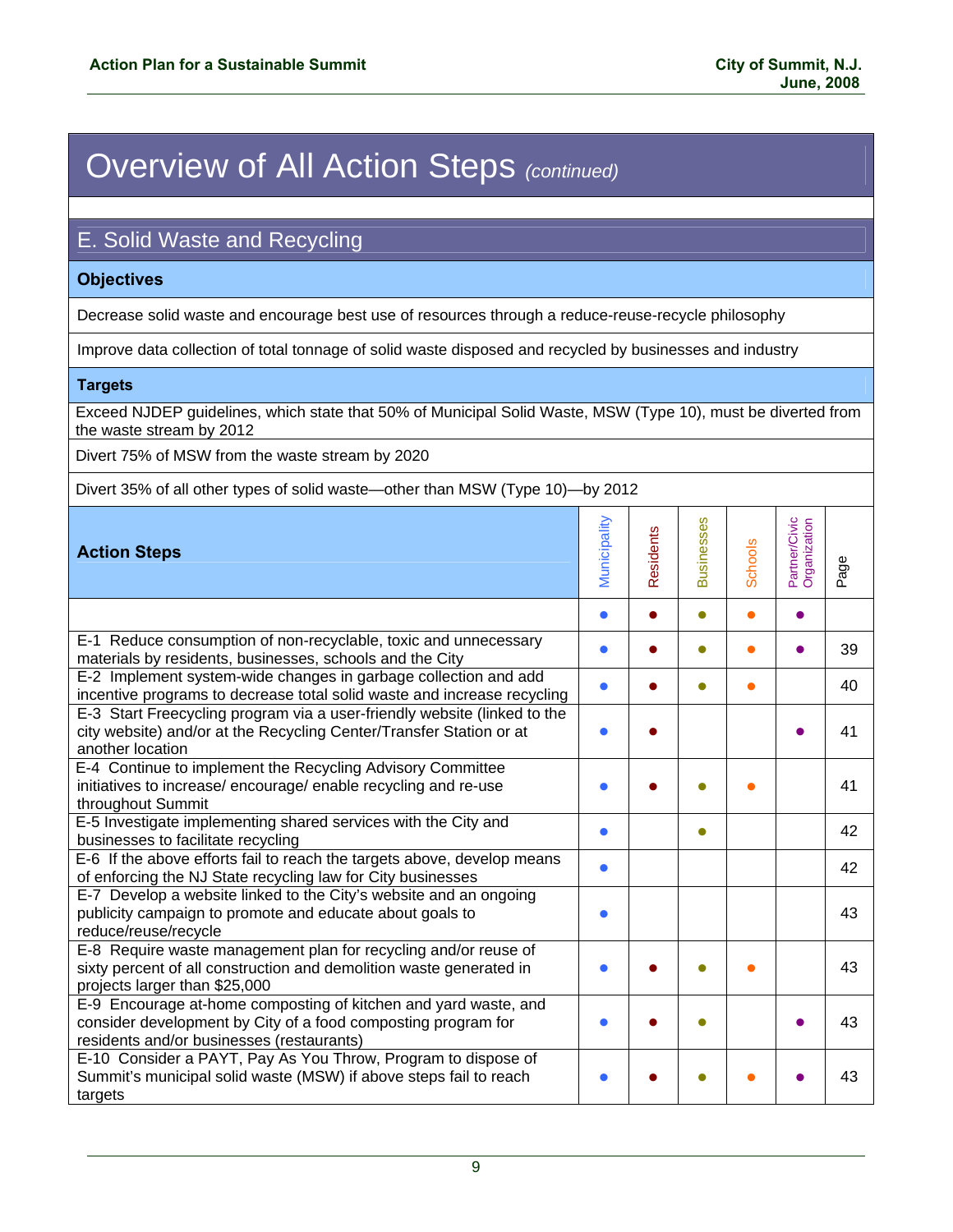### F. Tree Canopy and Open Space

#### **Objectives**

Continue to promote the preservation of green space in and around the City of Summit

"Promote a sustainable community forest by encouraging the protection and replacement of trees and become more proactive in the management and care of our trees" *(from Summit's Community Forestry Management Plan)*

#### **Targets**

Maintain current tree canopy and increase if possible

Maintain publicly-owned green space and increase when there is the opportunity to do so

| <b>Action Steps</b>                                                                                                                                                  | Municipality | esidents<br>Y | 89<br>ō<br>usiness<br>⋒ | Schools | Partner/Civic<br>Organization | Page |
|----------------------------------------------------------------------------------------------------------------------------------------------------------------------|--------------|---------------|-------------------------|---------|-------------------------------|------|
|                                                                                                                                                                      |              |               |                         |         |                               |      |
| F-1 Review and enhance Summit's Shade Tree Ordinance to consider<br>the preservation of additional trees                                                             |              |               |                         |         |                               | 45   |
| F-2 Discourage tree removal by developers, contractors, and<br>homeowners; provide incentives for developers and contractors to<br>design around existing vegetation |              |               |                         |         |                               | 45   |
| F-3 Plant trees where appropriate, and meet or exceed City standards<br>for reducing tree removal by residents, businesses and the City                              |              |               |                         |         |                               | 46   |
| F-4 Develop neighborhood native-plant gardens on City property<br>(rights of way, medians, other similar public spaces)                                              |              |               |                         |         |                               | 46   |
| F-5 Increase recreation access to the Passaic River and explore the<br>creation of a linear park along the River                                                     |              |               |                         |         |                               | 46   |
| F-6 Promote use of native species and the replacement of invasive<br>species with appropriate trees and vegetation                                                   |              |               |                         |         |                               | 47   |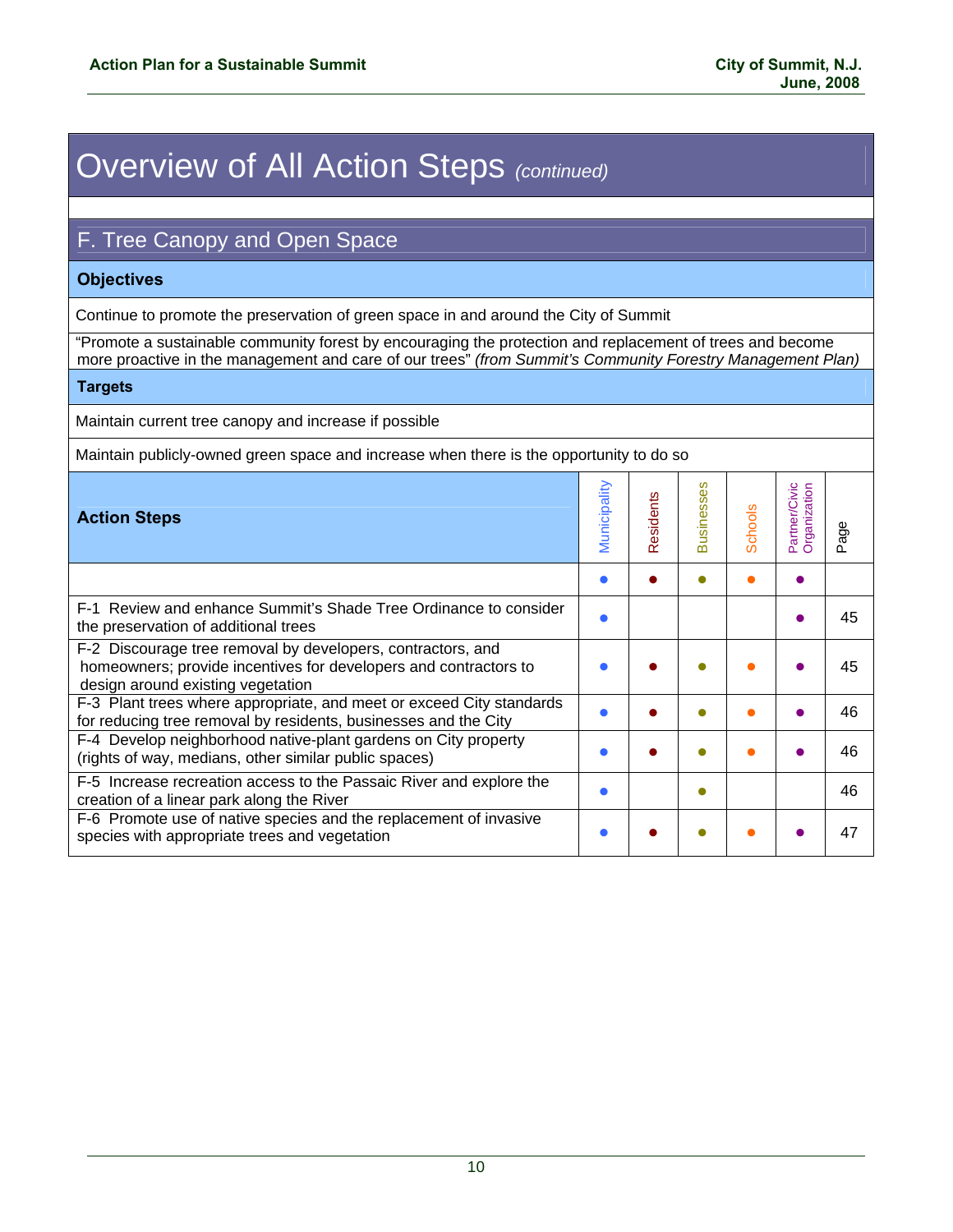### G. Green Purchasing

#### **Objectives**

Encourage a program for Green Purchasing, or Environmentally Preferred Purchasing (EPP), to be adopted by the City and the Board of Education

Encourage residents, businesses, and industry to make purchases that are increasingly environmentally friendly

#### **Targets**

Increase to half all purchases made by the City and BOE meeting EPP guidelines by 2012

Increase to 75% all purchases made by the City and BOE meeting EPP guidelines by 2015

Increase green purchasing choices for Summit shoppers, so that by 2015 these options are the first choice for most shoppers

| <b>Action Steps</b>                                                                                                                                                                                                                            | Municipality | Residents | <b>Ses</b><br>usiness | Schools | Partner/Civic<br>Organization | Page |
|------------------------------------------------------------------------------------------------------------------------------------------------------------------------------------------------------------------------------------------------|--------------|-----------|-----------------------|---------|-------------------------------|------|
|                                                                                                                                                                                                                                                |              |           |                       |         |                               |      |
| G-1 Require development by the City and Board of Education (BOE) of<br>a comprehensive environmentally preferred purchasing (EPP) program                                                                                                      |              |           |                       |         |                               | 49   |
| G-2 Decrease gasoline use and pollution by Summit municipal<br>vehicles, through pollution control, consideration of use of bio-<br>diesel fuels, and as the fleet turns over, encourage purchase of<br>vehicles with improved fuel efficiency |              |           |                       |         |                               | 50   |
| G-3 Encourage development of environmentally preferred purchasing<br>(EPP) programs by businesses and industry                                                                                                                                 |              |           |                       |         |                               | 50   |
| G-4 Encourage residents to select green products whenever possible                                                                                                                                                                             |              |           |                       |         |                               | 51   |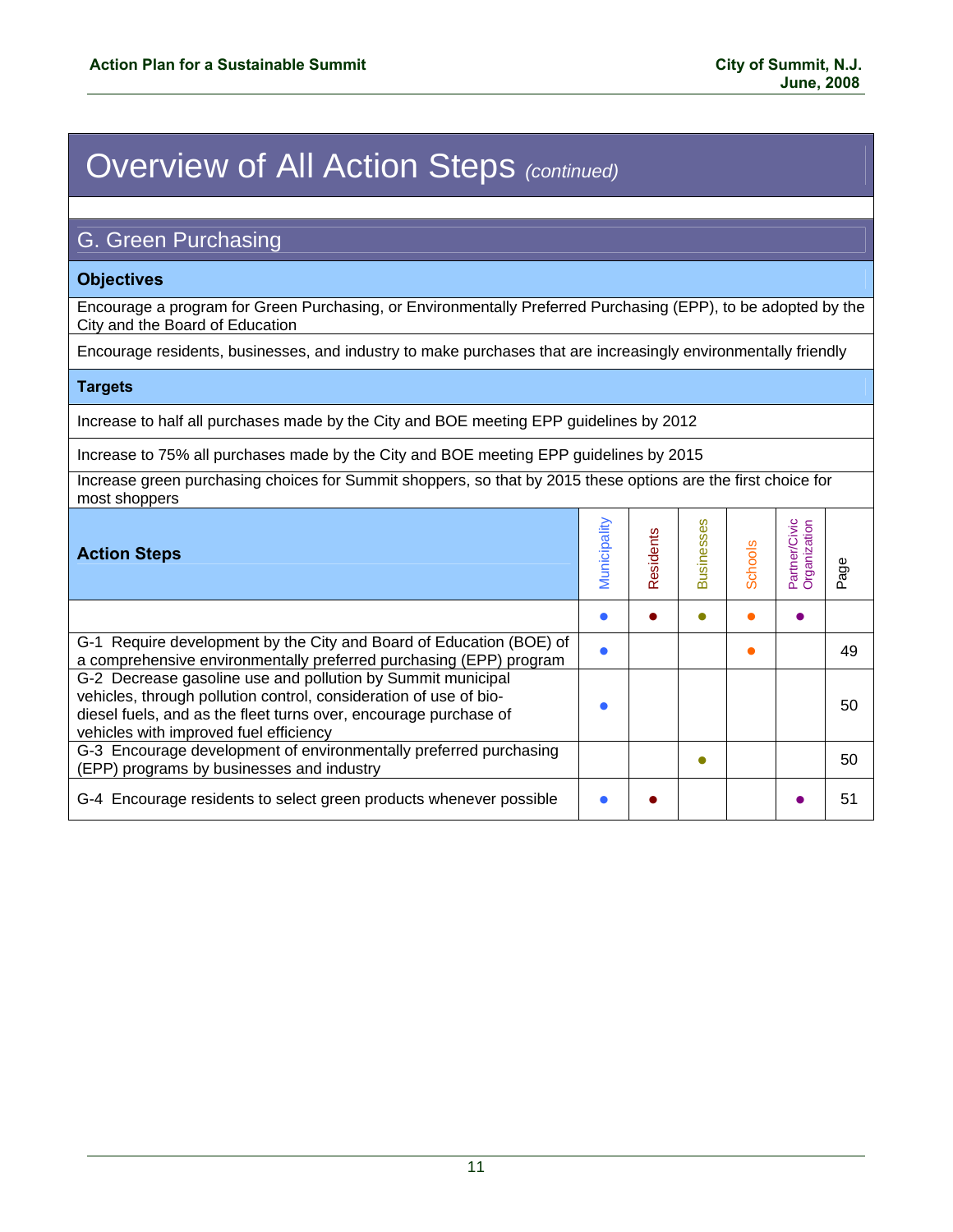### H. Education and Communication

#### **Objectives**

Develop and disseminate accurate and timely information in an easily accessible format to people in residential, commercial, industrial and municipal sectors to inform them about best practices, and to encourage them to consider environmental sustainability when making municipal, commercial, industrial and residential decisions Design and execute a broad-based and ongoing plan to engage residents, educators, City officials, businesses and industry in learning and decision making about actions to safeguard and improve the environment and the quality of life in Summit

#### **Target**

The involvement and knowledge of Summit will be evidenced by the following indicators:

- Decrease in building-related energy use
- Decrease in automobile miles driven; increase in fuel efficiency of our vehicles
- Decrease in water consumption, wastewater runoff, and increase in environmentally-friendly landscaping methods
- Decrease in non-recycled solid waste
- Increase in purchase of green products

| <b>Action Steps</b>                                                                                                                                                                                                            | Municipality | esidents<br>∼ | ဖာ<br>ة<br>ō<br>ဖ<br>ة<br>usine<br>⋒ | Schools | Partner/Civic<br>Organization | age<br>$\mathbf{a}$ |
|--------------------------------------------------------------------------------------------------------------------------------------------------------------------------------------------------------------------------------|--------------|---------------|--------------------------------------|---------|-------------------------------|---------------------|
|                                                                                                                                                                                                                                |              |               |                                      |         |                               |                     |
| H-1 Develop a user-friendly, comprehensive website, linked to the<br>Summit municipal web site, dedicated to sustainability in Summit                                                                                          |              |               |                                      |         |                               | 53                  |
| H-2 Continue to produce and support the annual Greenfest in<br>downtown Summit                                                                                                                                                 |              |               |                                      |         |                               | 53                  |
| H-3 Create a comprehensive, ongoing publicity plan to promote<br>sustainability in Summit; launch and maintain a community-wide energy<br>awareness and training campaign to promote energy usage reductions<br>and efficiency |              |               |                                      |         |                               | 54                  |
| H-4 Promote Summit as a green shopping destination easily reached<br>by public transportation, and develop a green branding program for<br>Summit businesses and/or a green directory of businesses                            |              |               |                                      |         |                               | 55                  |
| H-5 Encourage the Summit Board of Education and private schools<br>and lobby the state to increase sustainability-related curriculum at all<br>levels of education                                                             |              |               |                                      |         |                               | 55                  |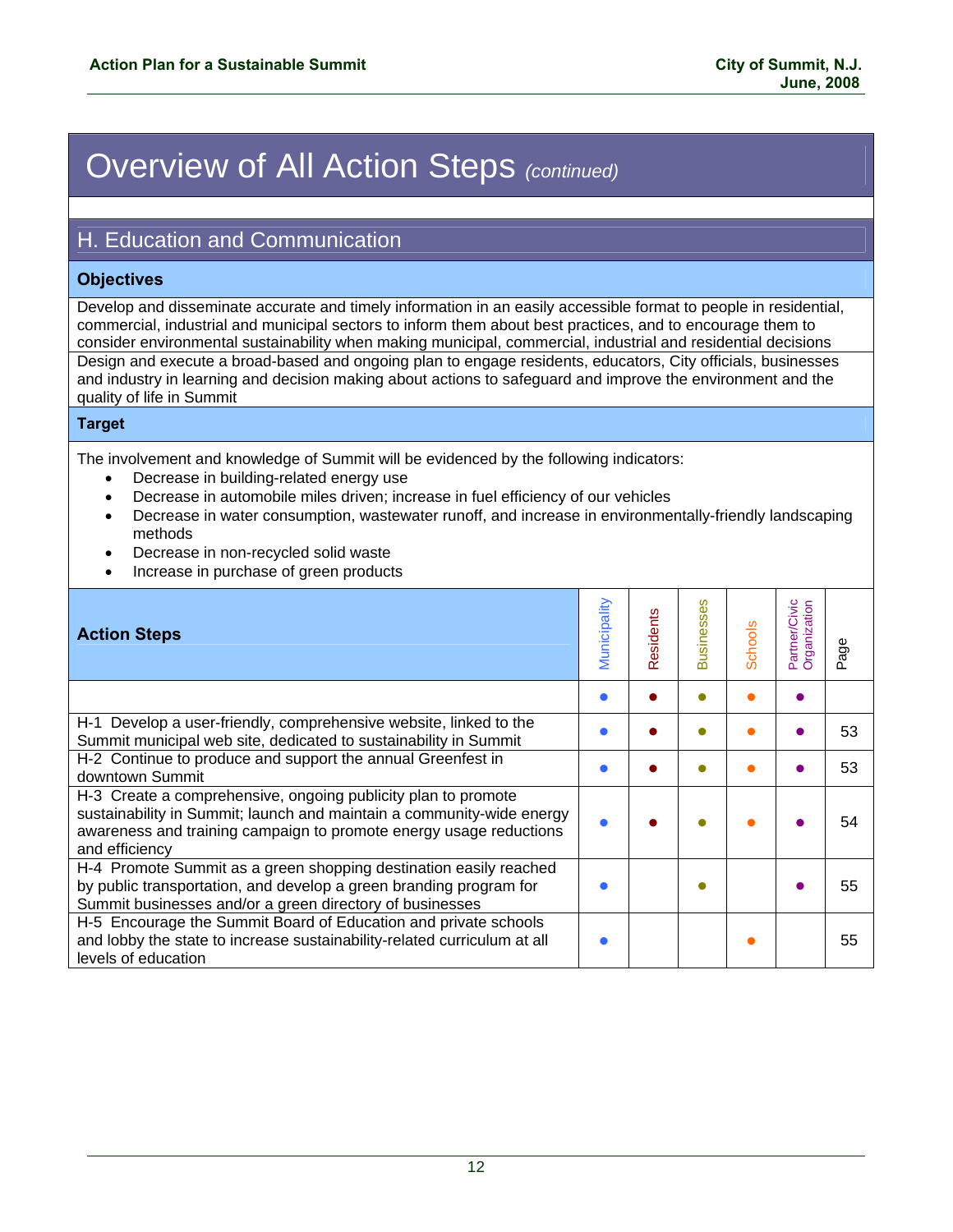### I. Implementation and Governance

#### **Objective**

Create a structure that will support community volunteers, existing committees, City staff and elected officials to enable a long term sustainability effort

| <b>Action Steps</b>                                                                     | Municipality | Residents | ဖ<br>Ф<br>ess<br><u>igi</u><br>⋒ | Schools | Partner/Civic<br>Organization<br>Organiz | Page |
|-----------------------------------------------------------------------------------------|--------------|-----------|----------------------------------|---------|------------------------------------------|------|
|                                                                                         |              |           |                                  |         |                                          |      |
| Incorporate sustainability into one of the Common Council Standing<br>l-1<br>Committees |              |           |                                  |         |                                          | 57   |
| I-2 Establish a Sustainability Advisory Committee (SAC)                                 |              |           |                                  |         |                                          | 57   |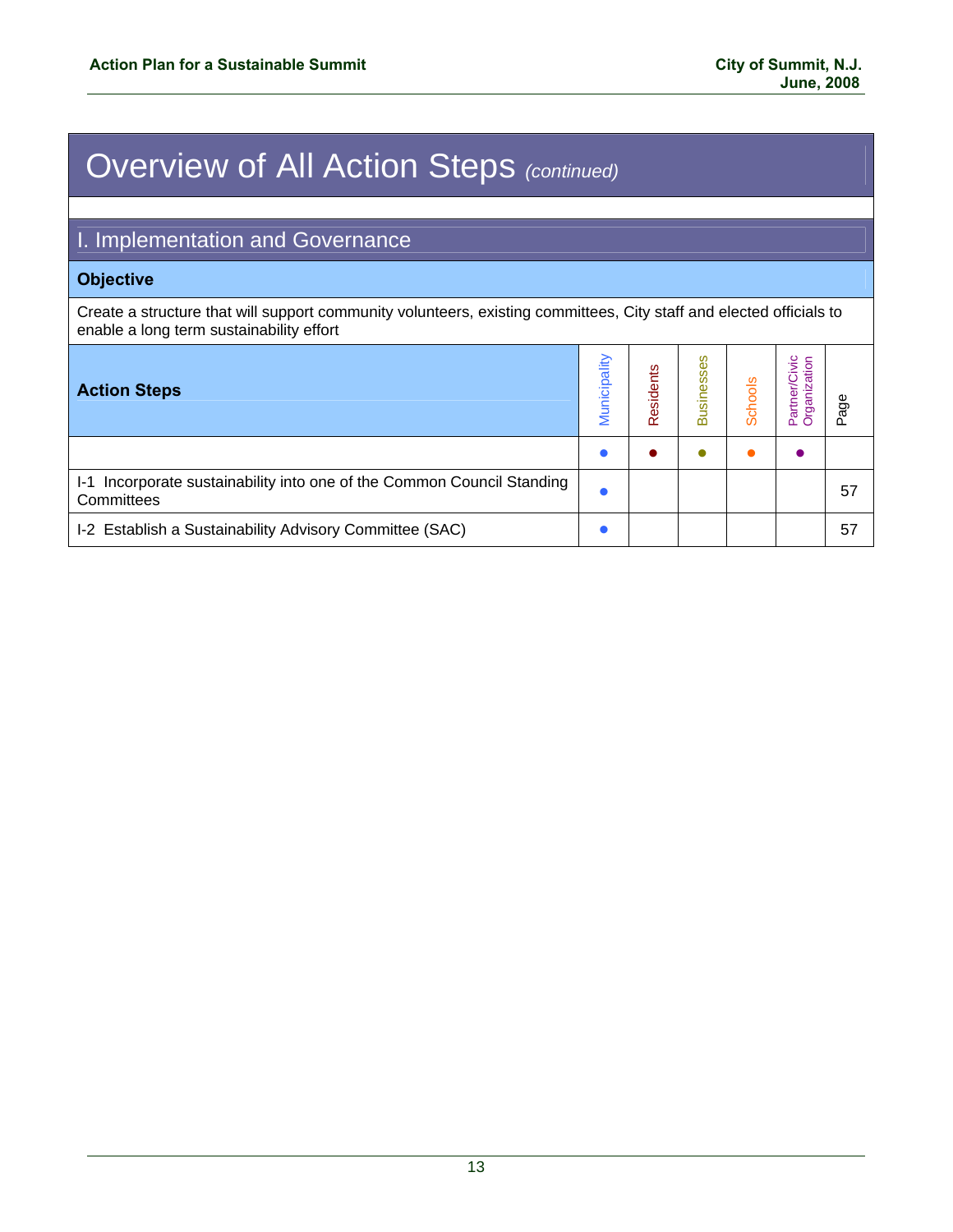[Page left blank intentionally]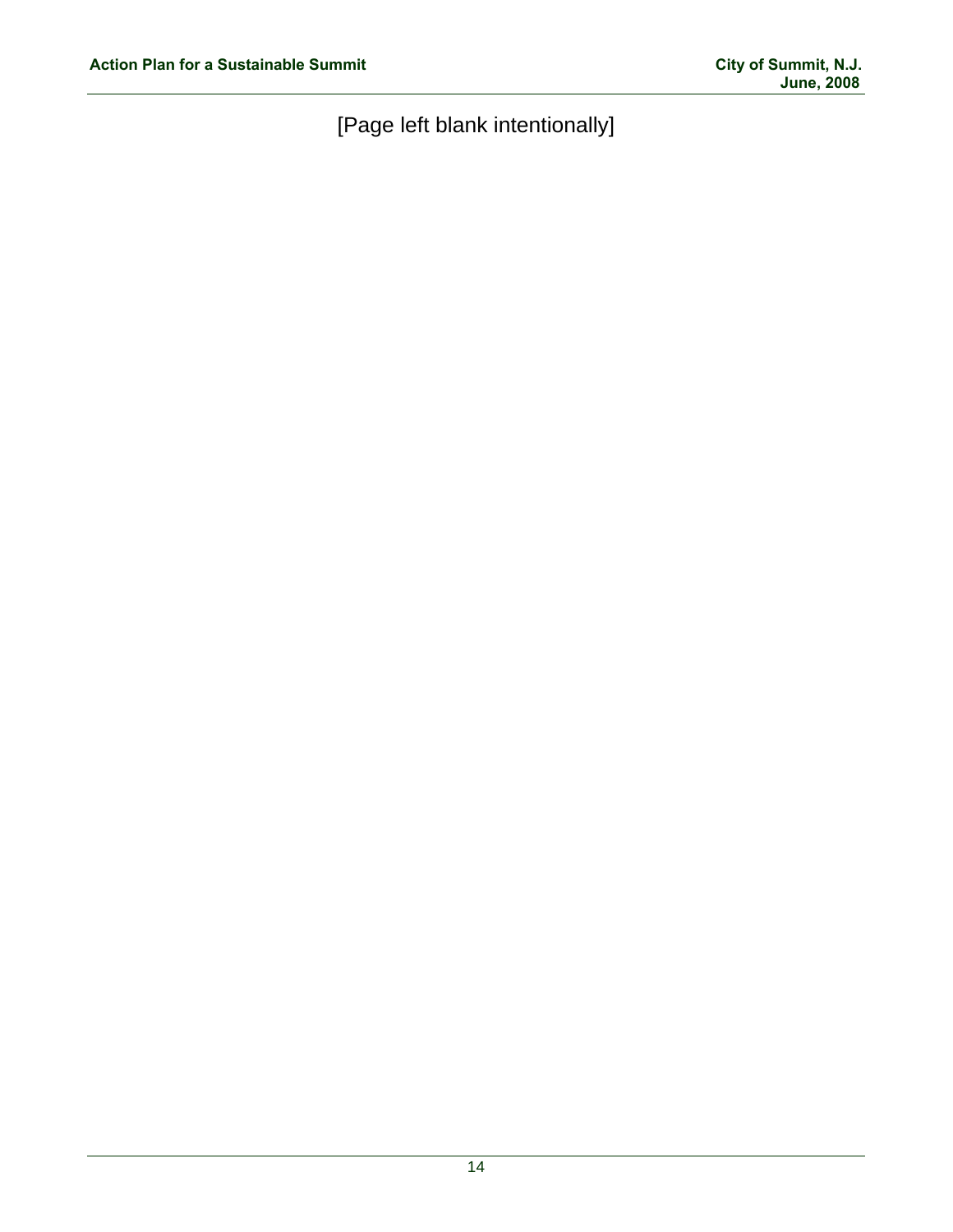# **In-Depth**

Objectives, Targets and Detailed Action Steps

#### **A. ENERGY IN THE BUILT ENVIRONMENT**

#### **Objectives:**

- Reduce greenhouse gas emissions and energy loss in new and existing buildings and homes
- Reduce energy use by increasing energy efficiency and the percentage of energy derived from renewable sources

#### **Targets:**

- Reduce greenhouse gas emissions (GHG) from all Summit buildings by 20% by 2015
- Increase percentage of Summit residences enrolled in NJ Clean Power Choice Program to 3% by the end of 2008, with additional yearly increases to be determined on a year-to-year basis
- Increase percentage of renewable energy used to 10% of Summit's total energy use by 2015, with additional yearly increases to be determined on a year-to-year basis
- Increase to 10% the number of Summit residences taking action based on the results of a Home Performance with ENERGY STAR Assessment (audit) by 2010, with additional increases to be determined on a year-to-year basis

#### **Action Steps:**

#### **A-1. Promote enrollment in NJ CleanPower Choice Program, sponsored by the New Jersey Board of Public Utilities**

**Justification:** The CleanPower Choice Program from the New Jersey Board of Public Utilities' Office of Clean Energy is a statewide program that allows residents to choose clean, renewable sources of energy, supporting the generation of renewable energy sources (solar, wind, hydro, biomass, geothermal) that diversify the energy supply and help create a healthier environment. Each household that participates in the CleanPower Choice Program can reduce CO2 emissions by over 10,000 lbs. per year. The cost is about \$9-10/month for a house using 700 kWh/month.

#### **Method:**

- Articles in local papers, school newsletters, Public Service Announcement, inserts in Citywide mailings
- In order to increase the diversity of people who are financially able to make this choice, a local carbon offset program could be established. In such a program, people who choose to engage in higher-carbon-emitting activities, like airplane travel, would be able to offset their carbon use by paying preset amounts into a fund. The fund, administered by a Summitbased non-profit group, with a mission of promoting diversity, would then use the funds to help lower-income residents buy into the CleanPower Choice Program.
- Incentives--for example, a Summit Challenge Goal striving for 4% or higher (different from target above) of households by the end of 2010

**Measurement:** JCP&L breaks out residential electricity use amounts on a yearly basis, and will provide those numbers; PSE & G, which supplies gas to Summit, should have the capability within a few years to break out figures for gas usage

**Timeline**: Underway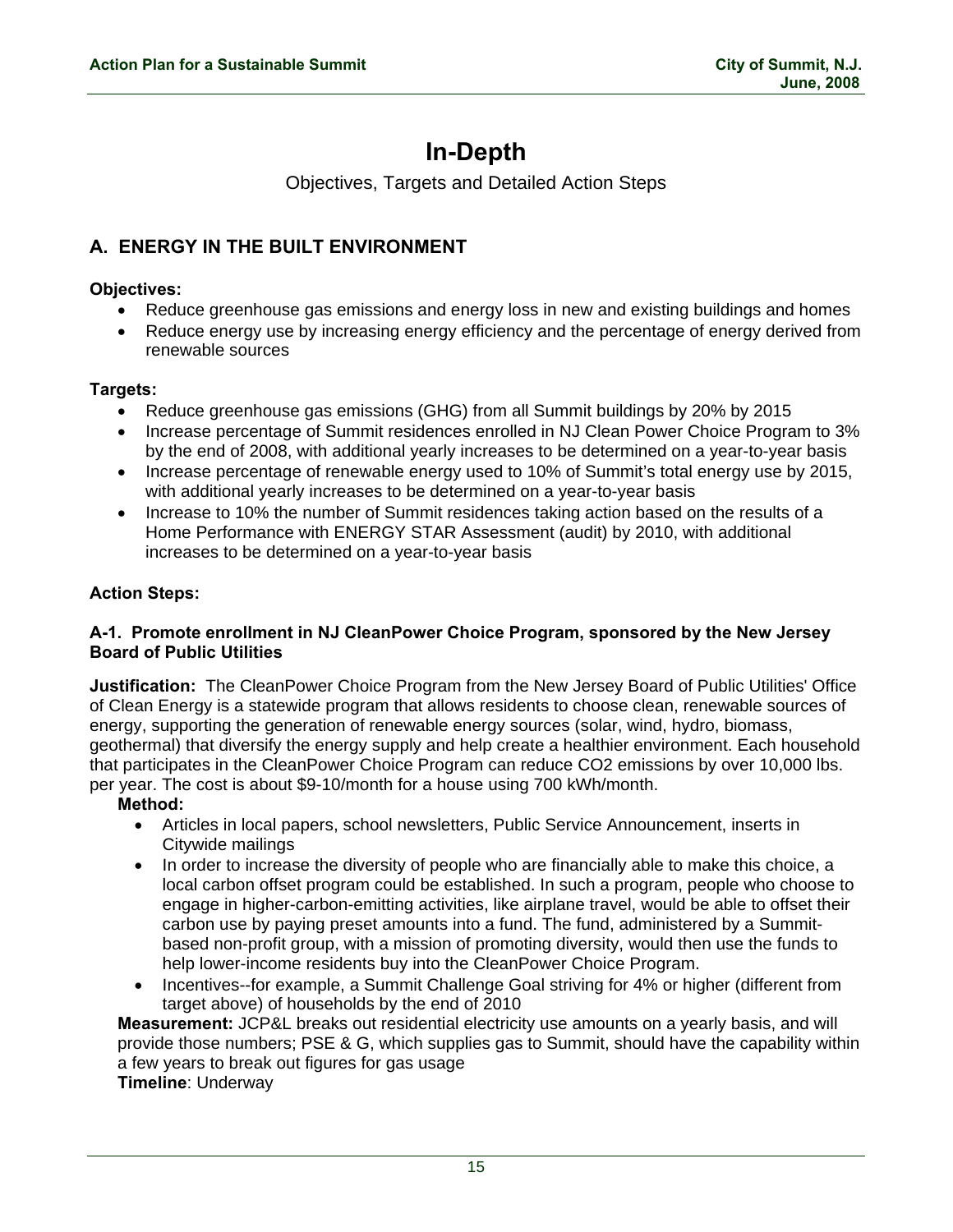**Implementing Responsibility:** Sustainability Advisory Committee, Clean Power Team (Subcommittee of Environmental Commission) **Cost:** Moderate **Community Enthusiasm:** High **Examples and References:**  http://www.njcleanenergy.com/renewable-energy/programs/cleanpower-choice-

**A-2. Promote residential use of NJ Clean Energy's offer of Home Performance with ENERGY STAR Measured Audit or use of online assessment tool** 

**Justification:** The average New Jersey home contributes about 12,900 lbs of carbon dioxide each year based on 900 kWh usage per month. The NJ Board of Public Utility (BPU) has a Clean Energy Program which offers a \$250 analysis performed by professionals (with a potential rebate of the \$250 if recommended steps are performed). Homeowners ordering a home energy analysis will be visited by a professional who will do a thorough assessment and give the homeowner a report with recommended measures, costs, payback analysis and a list of certified contractors. http://www.njcleanenergy.com/residential/programs/home-performance-energy-star/homeperformance-energy-star-r.

Following through with audit recommendations will generally:

program/new-jersey-cleanpower-choice-program

- Reduce energy costs up to 30%
- Help reduce carbon footprint
- Improve environmental health and safety

The free online home energy analysis can also suggest ways to make your home more energyefficient. http://www.njcleanenergy.com/residential/tools-and-resources/home-energy-analysis/home-energyanalysis-0. The program responds to home data entered by the homeowner with immediate feedback. **Method:**

- Design and distribute information to explain and promote the programs. An information program with BPU can be established to stress the importance of a Home Analysis and Assessment including what to expect, and how to enter data and interpret the advice.
- In order to increase the diversity of people who are financially able to make this choice, a local carbon offset program could be established. In such a program, people who choose to engage in higher-carbon-emitting activities, like plane flights, would be able to offset their carbon use by paying preset amounts into a fund. The fund, administered by a Summitbased non-profit group, with a mission of promoting diversity, would then use the funds to help lower-income residents pay for an energy audit.
- Organize civic/volunteer groups to train members to perform energy-saving recommendations (e.g., weatherstripping, caulking leaks) to help community members unable to perform or afford to perform recommended actions themselves.

**Measurement:** Maintain a data base of changes made based on BPU tracking

**Implementing Responsibility:** Sustainability Advisory Committee, Environmental Commission **Timeline:** Begin in 2008; and continue setting goals on a yearly basis

**Cost:** Initial cost for implementing assessors' suggestions, but rebates available from NJ **Community Enthusiasm:** Not available

#### **Examples and References:**

- See US EPA ENERGY STAR web site for national Home Energy Assessment program: www.energystar.gov/index.cfm?c=home\_improvement.hm\_improvement\_hpwes
- Energy usage calculators http://www.energyguide.com/ha/calclaunch.asp?referrerid=120&sid=472
- Tips http://www.njcleanenergy.com/residential/tools-and-resources/energy-savings-tips/energysavings-tips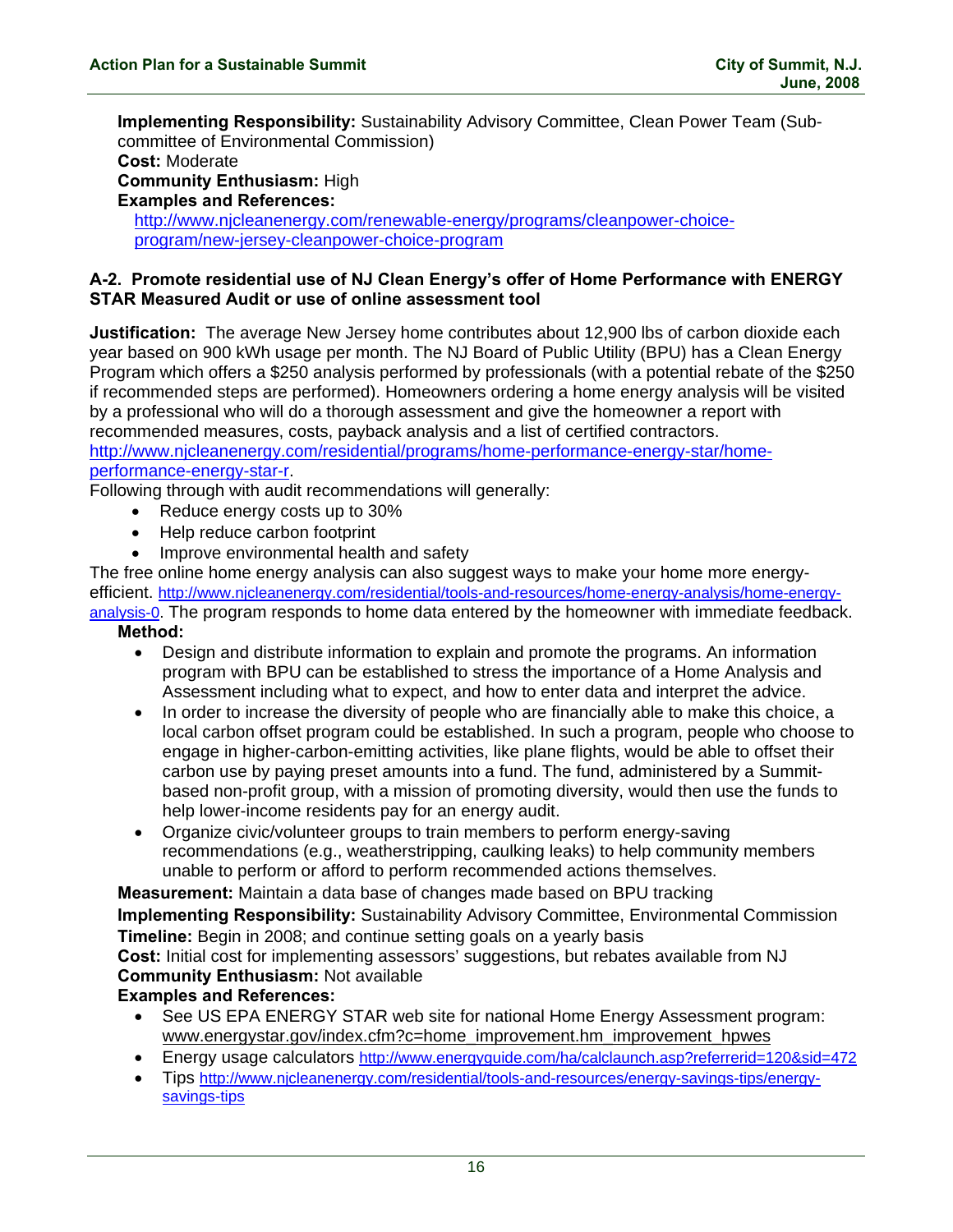#### **A-3. Promote purchase by homeowners, businesses/landlords, and municipality of ENERGY STAR appliances and electrical equipment, if available, when purchasing new items or replacing old ones**

**Justification:** A typical household contributes twice the amount of greenhouse gases to the environment as an average car. ENERGY STAR qualified appliances incorporate advanced technologies that use 10–50% less energy and water than standard models, and can save up to 30% per appliance.

**Method:**

- Articles in local papers, school newsletters, Public Service Announcement, inserts in Citywide mailings for residents and businesses, information handed out with permit applications
- Urge City officials to adopt a purchasing policy requiring ENERGY STAR appliances when replacing appliances or purchasing new ones
- Requirements, incentives for homeowners and renovators to use ENERGY STAR items, like streamlined permitting, reduced permit fees, priority review
- In order to increase the diversity of people who are financially able to make this choice, a local carbon offset program could be established. In such a program, people who choose to engage in higher-carbon-emitting activities, like airplane travel, would be able to offset their carbon use by paying preset amounts into a fund. The fund, administered by a Summitbased non-profit group, with a mission of promoting diversity, would then use the funds to help lower-income residents buy ENERGY STAR appliances.
- NJ offers rebates for ENERGY STAR appliance purchases

**Measurement:** Track annual usage (where possible through permitting process) and municipal purchases

**Timeline:** Begin producing and distributing information in 2008

**Implementing Responsibility:** Sustainability Advisory Committee, Environmental Commission **Cost:** Moderate

### **Community Enthusiasm:** High

**Examples and References:** 

- http://www.energystar.gov/index.cfm?c=appliances.pr\_appliances
- For rebate information: http://www.njcleanenergy.com/residential/programs/energystar-product-rebates/rebates-programs/rebates-and-programs

#### **A-4. Use Compact Fluorescent (CFL) bulbs, turn out lights when not in use, and if possible, increase LED (light emitting diode) lighting**

**Justification:** If every American home replaced just one light bulb with a CFL bulb, enough energy would be saved to light more than 3 million homes for a year, save more than \$600 million in annual energy costs**,** and prevent greenhouse gases equivalent to the emissions of more than 800,000 cars. ENERGY STAR qualified CFLs and other qualified bulbs

- Use about 75 % less energy than incandescent bulbs and last up to 10 times longer
- Save about \$30 or more in electricity costs over each bulb's lifetime.
- Produce about 75 % less heat, so they're safer to operate and can cut energy costs associated with home cooling
- Are available in different sizes and shapes to fit in almost any fixture, for indoors and outdoors, and in dimmable models

To pick the right bulb for the right spot, go to http://www.energystar.gov/index.cfm?c=cfls.pr\_cfls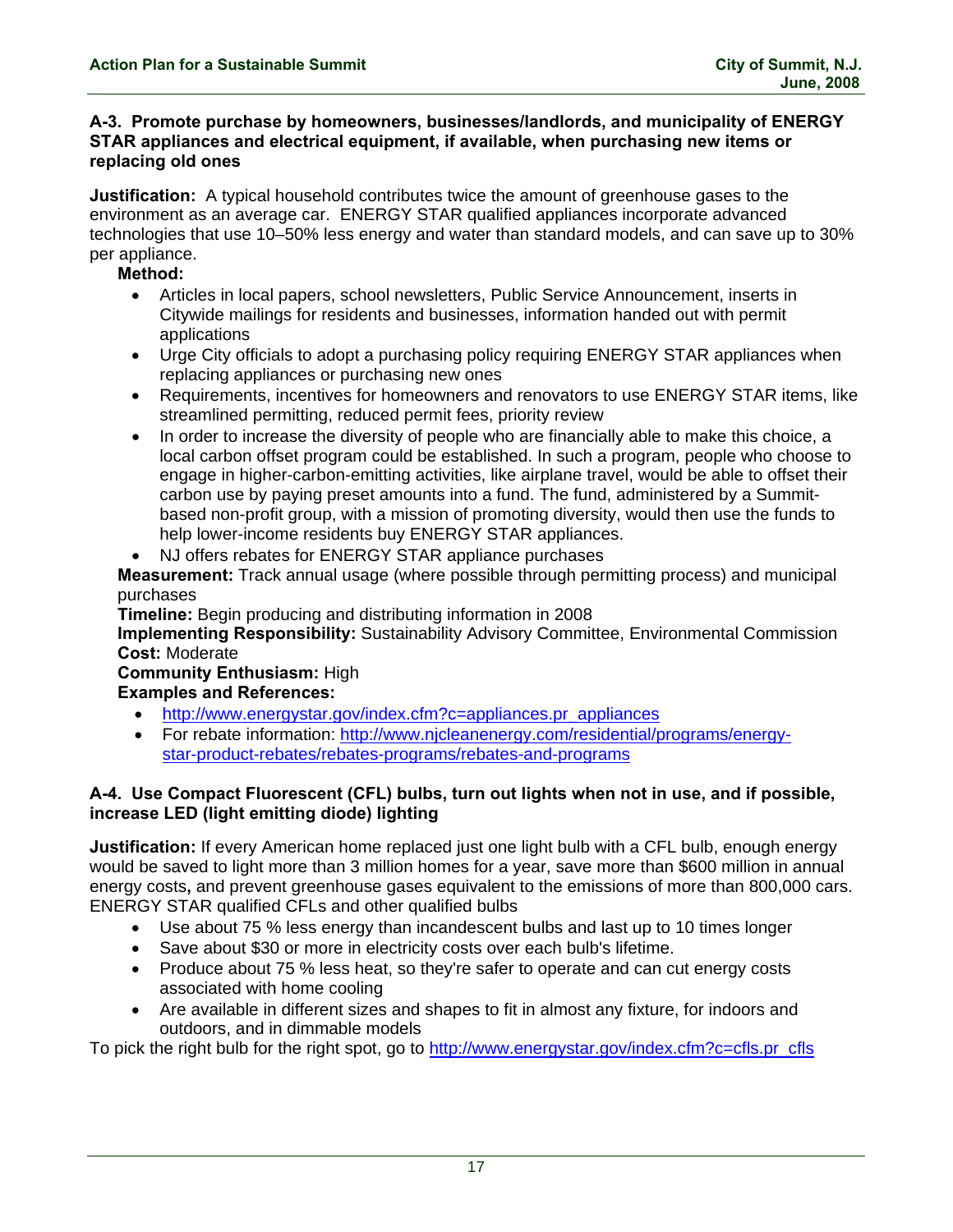#### **Method:**

- Municipal: Policy directive for purchasing CFLs
- Commercial and residential: Articles in local papers, school newsletters, Public Service Announcement, inserts in Citywide mailings for residents and businesses, information handed out with permit applications

**Measurement:** Municipal purchasing records and JCP & L data for municipal, commercial and residential use

**Timeline:** Begin producing and distributing information in 2008

**Implementing Responsibility:** Sustainability Advisory Committee, Environmental Commission **Cost:** Low

**Community Enthusiasm:** High

**Examples and References:** http://www.energystar.gov/index.cfm?c=cfls.pr\_cfls

#### **A-5. Take steps now to reduce building related energy consumption--set thermostats 2° lower in winter and 2° higher in summer, with larger modifications at night; repair or replace old windows; and unplug appliances and chargers that draw energy when not in use**

**Justification:** Up to one half of a house's energy expense/emissions is from the heating and cooling systems. Each 2° change saves 1% of energy, for a potential GHG reduction of 1500-2000 lbs/year. Any reduction in household energy use will reduce gas and electric bills and reduce GHG emissions.

- **Method:**
	- Municipal: Policy directive for turning down/up thermostats
	- Commercial and residential: Articles in local papers, school newsletters, Public Service Announcement, inserts in Citywide mailings for residents and businesses, information handed out with permit applications

**Measurement:** Municipal electric and gas bills and JCP & L data for municipal, commercial and residential use

**Timeline:** Make initial changes within one year; ongoing education **Implementing Responsibility:** Sustainability Advisory Committee **Cost:** Low (for programmable thermostats), plus cost savings **Community Enthusiasm:** High **Examples and References:** 

http://www.energystar.gov/ia/products/heat\_cool/GUIDE\_2COLOR.pdf

#### **A-6. Lobby energy companies and legislators to expand real-time pricing availability, to support requirement of minimum percentages of qualified renewable energy, and to promote investment in renewable energy in New Jersey**

**Justification:** Real-time pricing provides customers with price signals to show when using energy is most expensive, allowing customers to target less expensive times to engage in high-use activities. Traditional electrical meters only measure total consumption, providing no information on when the energy was consumed. But the price of electricity varies during the day, depending on demand. Smart meters provide an economical way of measuring this information. This enables electric companies to set pricing that varies by season and time of the day, rewarding customers who shift energy use to off-peak periods. In addition, JCP & L and PSE & G should be encouraged to initiate, continue and add incentives and financing for installation of solar and other alternative energy systems in order to reduce reliance on fossil fuels, and therefore CO2, and to ultimately reduce fuel costs.

**Method:** Create legislative/alternative energy committees or subcommittees or designate person or persons to keep track of developments and to apply pressure for change **Measurement:** Follow legislative progress and progress made by energy companies

**Timeline**: Make initial changes to existing committees within one year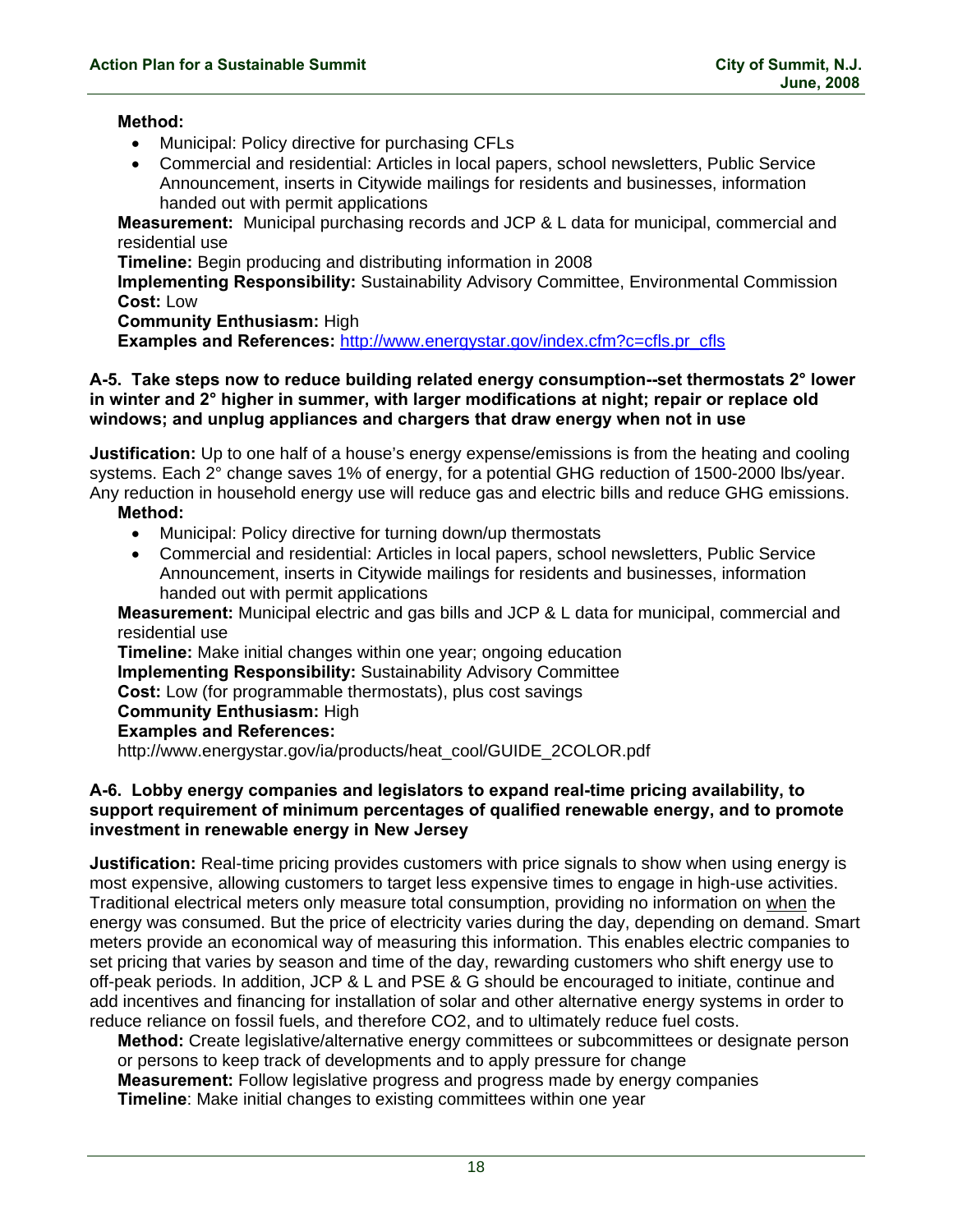**Implementing Responsibility:** Sustainability Advisory Committee **Cost:** Variable **Community Enthusiasm:** Not available

#### **A-7. Promote a line item of non-renewable energy use (gas, electric, and oil) for the last year in all real estate listings of homes in Summit**

**Justification:** To meet Summit's carbon footprint goals, energy use in homes must be reduced. Allowing home buyers to compare houses' energy use will provide important data in making a decision about purchase.

**Method:** Require the home seller to provide the utility bills for the past year or require that the home seller have an energy audit performed. The listing realtor would include the data on the listing and be encouraged to compare energy use for the potential buyer. This may require lobbying regional real estate organizations.

**Measurement:** An established metric is not available. Utility bills would be easy to obtain but include variables which are dependent on the nature of the occupancy. Energy audits are available.

**Timeline:** 2008 **Implementing Responsibility:** Sustainability Advisory Committee **Cost:** Low to Moderate **Community Enthusiasm:** Not available

#### **A-8. Expand current efforts to install solar energy units on municipal buildings**

**Justification:** Solar energy is a renewable resource that is clean and reliable. Emissions associated with generating electricity from solar technologies are negligible because no fuels are combusted. Photovoltaic systems are typically placed on existing structures and, therefore, are particularly wellsuited for use on municipal buildings.

**Method:**

- Research and educate City officials and the public about solar (photovoltaic) and other feasible renewable energy projects
- Explore the use of Renewable Energy Credits for solar installations through NJ BPU

**Measurement:** Compare progress on installations from year to year

**Timeline:** Research underway; more research needed

**Implementing Responsibility:** Sustainability Advisory Committee

**Cost:** Moderate to high initially, with long-term cost savings

**Community Enthusiasm:** High

#### **Examples and References:**

- Solar energy: http://www.epa.gov/solar/
- Renewable energy credits:
	- o http://www.state.nj.us/bpu/newsroom/news/pdf/20080408.pdf
	- o http://www.epa.gov/solar/energy-and-you/affect/non-hydro.html
	- o http://www1.eere.energy.gov/solar/photovoltaics.html
	- o http://www.renewableenergyworld.com/rea/news/story?id=49955

#### **A-9. Encourage and educate commercial and industrial users on the benefits of the New Jersey SmartStart Buildings program, sponsored by the NJ Board of Public Utilities' Clean Energy Program.**

**Justification:** New Jersey SmartStart Buildings<sup>®</sup> is a statewide energy efficiency program administered by the New Jersey Board of Public Utilities' Office of Clean Energy and delivered by the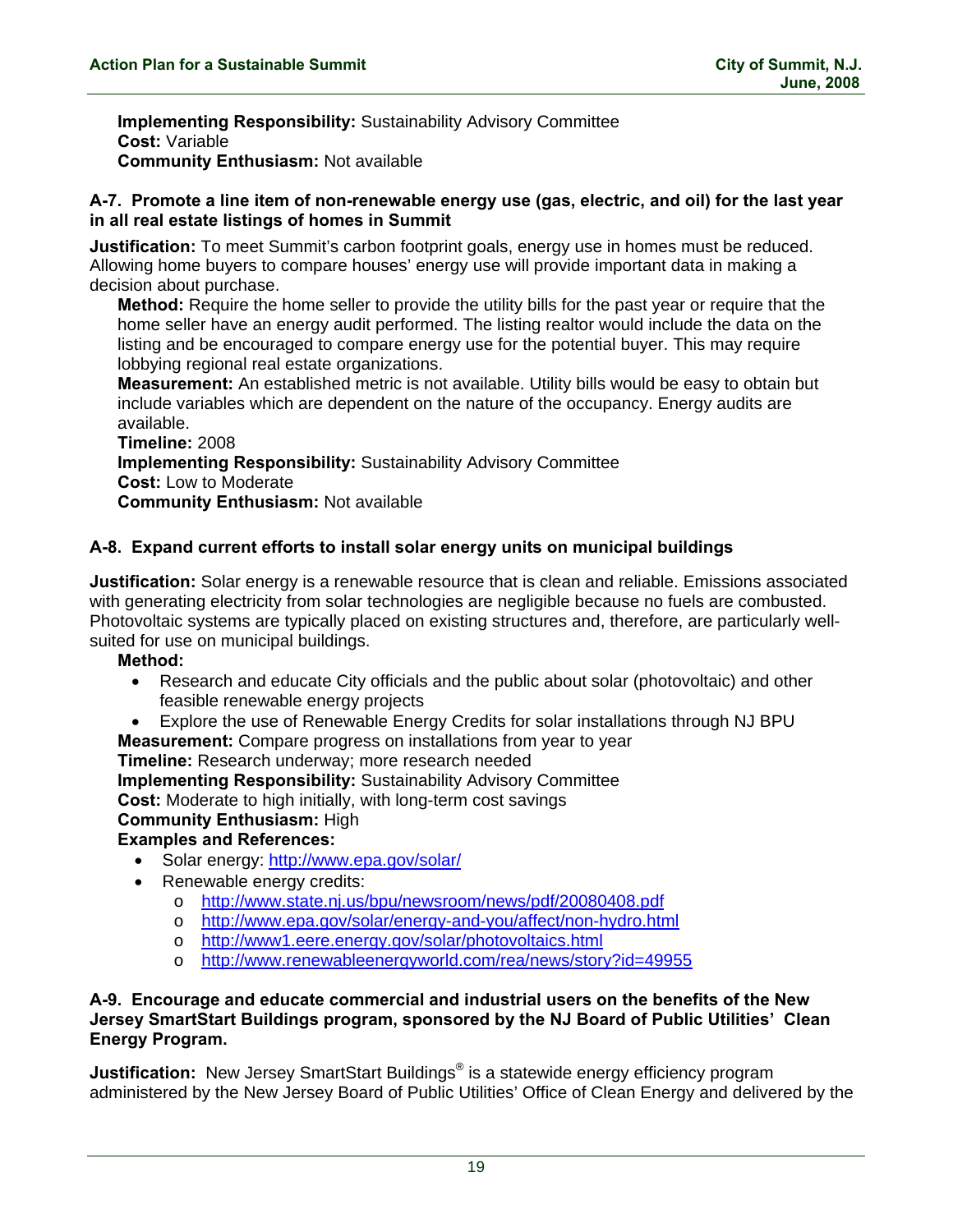Commercial/Industrial Market Manager, TRC Energy Services. The incentives, technical assistance, and other services are available to qualified commercial, industrial, institutional, government or agricultural customers in the state who are planning to construct, expand, renovate, or remodel a facility, or to replace electric or gas equipment. In addition to design incentives, financial incentives for large and small projects are available to help offset costs.

**Method:** Articles in local papers, school newsletters, Public Service Announcement, inserts in Citywide mailings for residents and businesses, information handed out with permit applications. Particular emphasis needs to be on disseminating information to the business community and to builders.

**Measurement:** Compare numbers of people taking advantage of the program from year to year **Timeline:** Begin development and dissemination of materials in 2008

**Implementing Responsibility:** Sustainability Advisory Committee, Planning Board, Zoning Board **Cost:** Low

**Community Enthusiasm:** Not available

**Examples and References:** 

http://www.njcleanenergy.com/commercial-industrial/programs/nj-smartstart-buildings/njsmartstart-buildings

#### **A-10. Launch and maintain a community-wide energy awareness and training campaign to promote energy usage reductions and efficiency**

*(See Section H, Communication and Education, Action Step H-3))*

#### **A-11. Encourage a decrease in the use of inefficient, CO2-producing and noisy leaf blowers, lawn mowers and snow blowers, and an increase in the use of clothes lines as an alternative to dryers**

**Justification:** Leafblowers emit more than 2.6 million tons of carbon dioxide each year in the U.S. and each year they burn enough fuel to fill 6.4 million oil barrels. (More than 90 percent of the fuel use and emissions are from commercial leaf blowers.) They contribute to noise pollution and noxious odors, and are a health hazard to the user.

A dryer is typically the second-biggest home-based electricity-using appliance after the refrigerator, costing about \$85 to operate annually, and generating about 2,224 pounds of carbon dioxide.

**Method:**

- Articles in local papers, school newsletters, Public Service Announcement, inserts in Citywide mailings for residents and businesses and brochures at City Hall
- Hold meetings with landscapers and yard care businesses to promote electric equipment or person-powered practices
- Propose an ordinance to limit or ban gas-powered leaf blowers and mowers (for example, seasonal bans)
- Develop incentive program similar to one in southern California for blowers (units are 40 times quieter and 4x cleaner than typical backpack blower)

**Measurement:** Annual survey of landscapers

**Timeline:** Ongoing education beginning in 2008; draft ordinance language by 2009 **Implementing Responsibility:** Sustainability Advisory Committee, Environmental Commission **Cost:** Low to moderate

#### **Community Enthusiasm:** Moderate

**Examples and References:**

- http://www.thestar.com/article/415836
- http://gristmill.grist.org/story/2008/1/25/85126/6669
- http://www.stihlusa.com/pressoffice/sep07\_clearair.html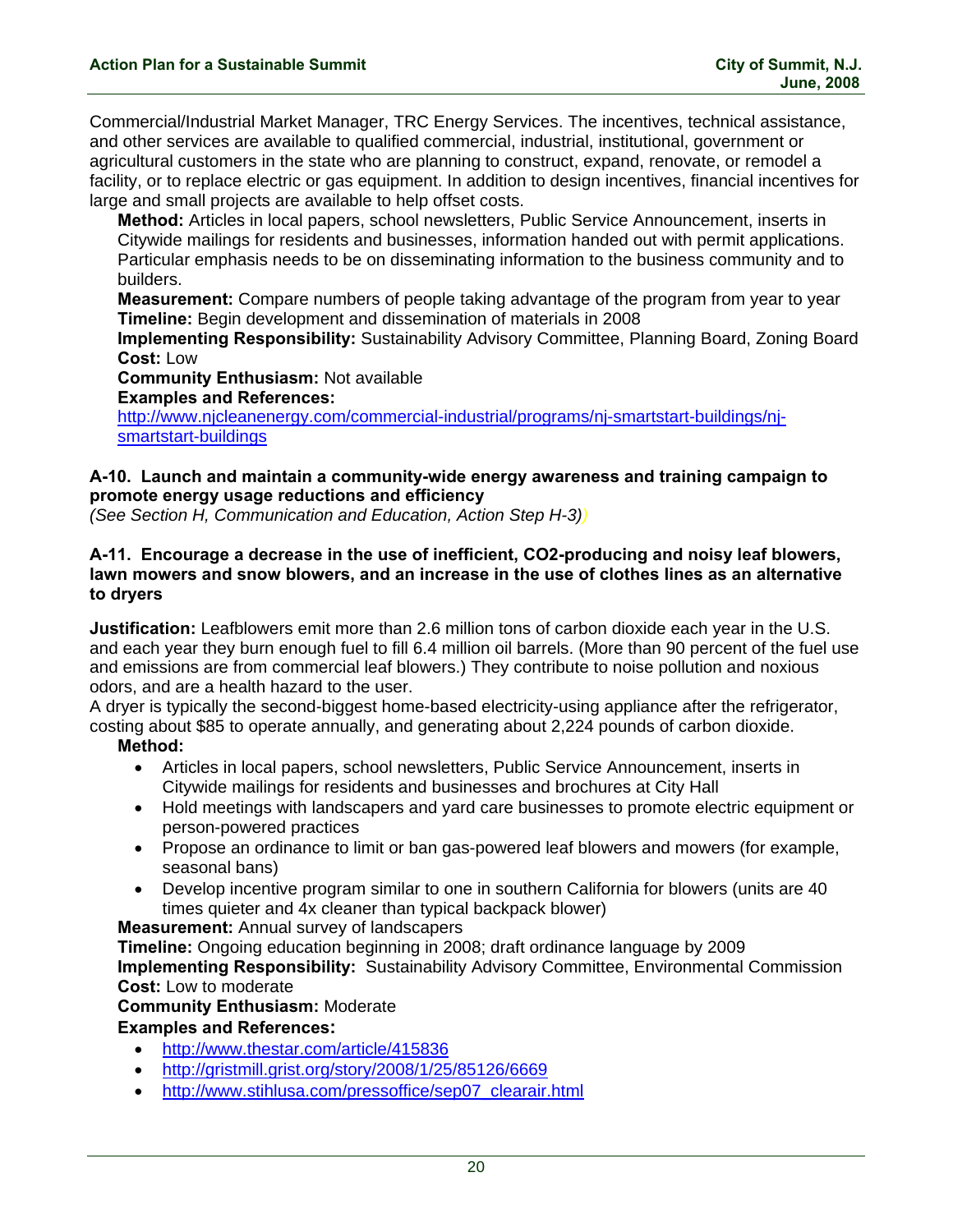#### **B. GREEN BUILDING PRACTICES, INCLUDING NEW CONSTRUCTION, ADDITIONS AND RENOVATIONS**

#### **Objectives:**

- Encourage and promote green building practices, defined as high performance and energy efficient design and construction methods relating to site conditions, water quality, energy use, material selection and indoor environment, which promote the health and well-being of residents and occupants
- Reduce greenhouse gas emissions and energy loss in new homes and other new buildings
- Reduce energy use by increasing energy efficiency and conservation; increase the percentage of energy derived from renewable sources
- Increase use of recycled and renewable materials in new construction and renovation projects; reduce construction waste

#### **Targets:**

- Reduce greenhouse gas emissions (GHG) in new buildings, including new homes, starting now, so as to have a 30% reduction in carbon footprint by 2012 and a zero carbon footprint in buildings constructed after 2025
- Encourage all new construction valued at \$50,000 or more to meet LEED (Leadership in Energy and Environmental Design) or equivalent standards by 2012
- Reduce construction waste so that 60% of construction waste is recycled by 2012

#### **Action Steps:**

#### **B-1. Promote construction techniques that earn the ENERGY STAR and WaterSense labels and installation of only ENERGY STAR and WaterSense equipment, if available, in new construction**

#### **Justification:**

Commercial and industrial facilities account for half of all energy consumption in the U.S. and account for nearly half of U.S. greenhouse gas emissions. Commercial buildings that have earned the ENERGY STAR label use on average 35% less energy than typical similar buildings and generate one-third less carbon dioxide. ENERGY STAR label homes are at least 15% more energy efficient and include additional energy-saving features that typically make them 20–30% more efficient than standard homes and substantially reduce harmful emissions.

WaterSense, a partnership program sponsored by the EPA, seeks to protect the future of the nation's water supply by promoting water efficiency and enhancing the market for water-efficient products, programs, and practices. WaterSense helps consumers identify water-efficient products and programs. The WaterSense label will indicate that these products and programs meet water efficiency and performance criteria.

#### **Method:**

- Incentives for builders to adopt ENERGY STAR and WaterSense building practices such as priority review, streamlined permitting, reduced permit fees for those who adopt practices and increasing fees for those who do not
- Articles in local papers, school newsletters, Public Service Announcement, inserts in Citywide mailings for residents and businesses, information handed out with permit applications
- Encourage review of ReGreen Guidelines, which describe how to "green" home remodeling http://www.regreenprogram.org/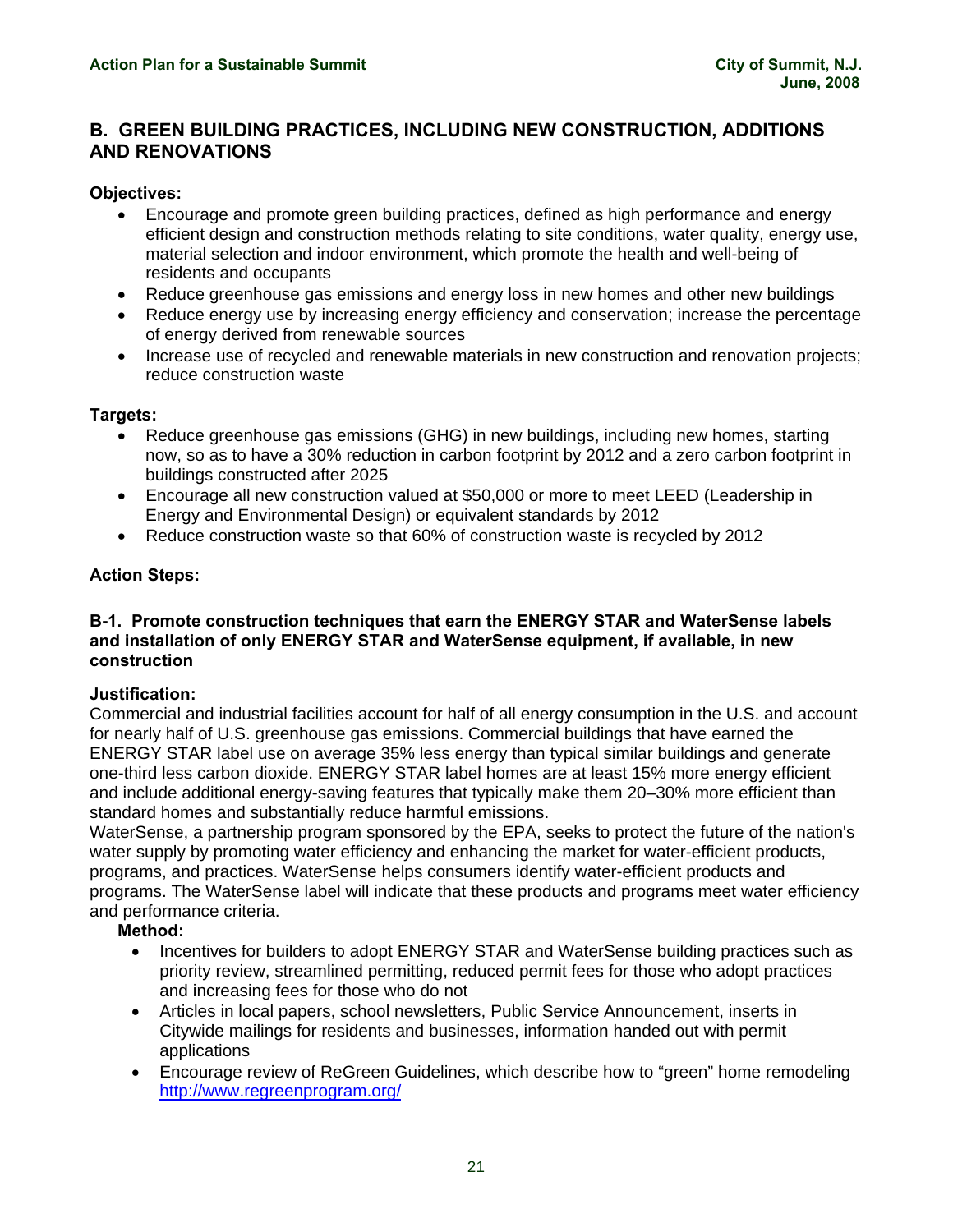**Measurement:** Keep track of progress through permitting process and compare year to year **Timeline:** Begin producing and distributing information in 2008 **Implementing Responsibility:** Sustainability Advisory Committee, Planning Board

**Cost:** Medium to high, depending on actions taken

### **Community Enthusiasm:** High

#### **Examples and References:**

- http://www.energystar.gov/index.cfm?c=business.bus\_bldgs
- http://www.energystar.gov/index.cfm?c=new\_homes.hm\_index
- http://www.epa.gov/watersense/basic/index.htm
- http://www.regreenprogram.org/

#### **B-2. Promote use of green and recycled building materials in new construction, renovation, and maintenance by developers, residents, business owners, the City, and public schools**

**Justification:** Using green and recycled materials can be accomplished fairly easily at a relatively low cost. Users will benefit from good publicity, greater durability of materials, and a better indoor environment. It also provides energy savings, health benefits, increase in property value and/or increase in marketability.

**Method:**

- Develop awareness through informational workshops, websites, news articles, and flyers available at City Hall
- Implement administrative incentives such as streamlining permit or approval process or concessions on variances
- Promotion of local businesses that sell green building materials or provide green services

**Measurement:** Energy savings will vary depending on extent of use; make notification of use of materials a part of the permitting process in order to track use

#### **Timeline:** 2009

**Implementing Responsibility:** Sustainability Advisory Committee, Planning Board, City Purchasing Department

**Cost:** Moderate, with long-term savings

#### **Community Enthusiasm:** High

#### **Examples and References:**

- http://www.greenbuildingpages.com
- http://www.ciwmb.ca.gov/greenbuilding/Materials/

#### **B-3. Develop and promulgate guidelines and incentives for green building through compliance with LEED (Leadership in Energy and Environmental Design) standards for new construction and renovation**

**Justification:** The LEED Rating System provides standardization and oversight to claims of environmental performance for new construction and renovations. Targeting LEED or equivalent standards sets a positive example to the community, supports the endorsement of the U.S. Mayors Climate Protection Agreement, makes municipal buildings and schools healthier, reduces water consumption, and lowers energy costs.

**Method:**

- Commitment in principle by Summit Common Council and the Summit Board of Education to green building by meeting LEED or equivalent standards whenever possible in new construction and renovation
- Set up fast-track approval for green structures that meet all other city requirements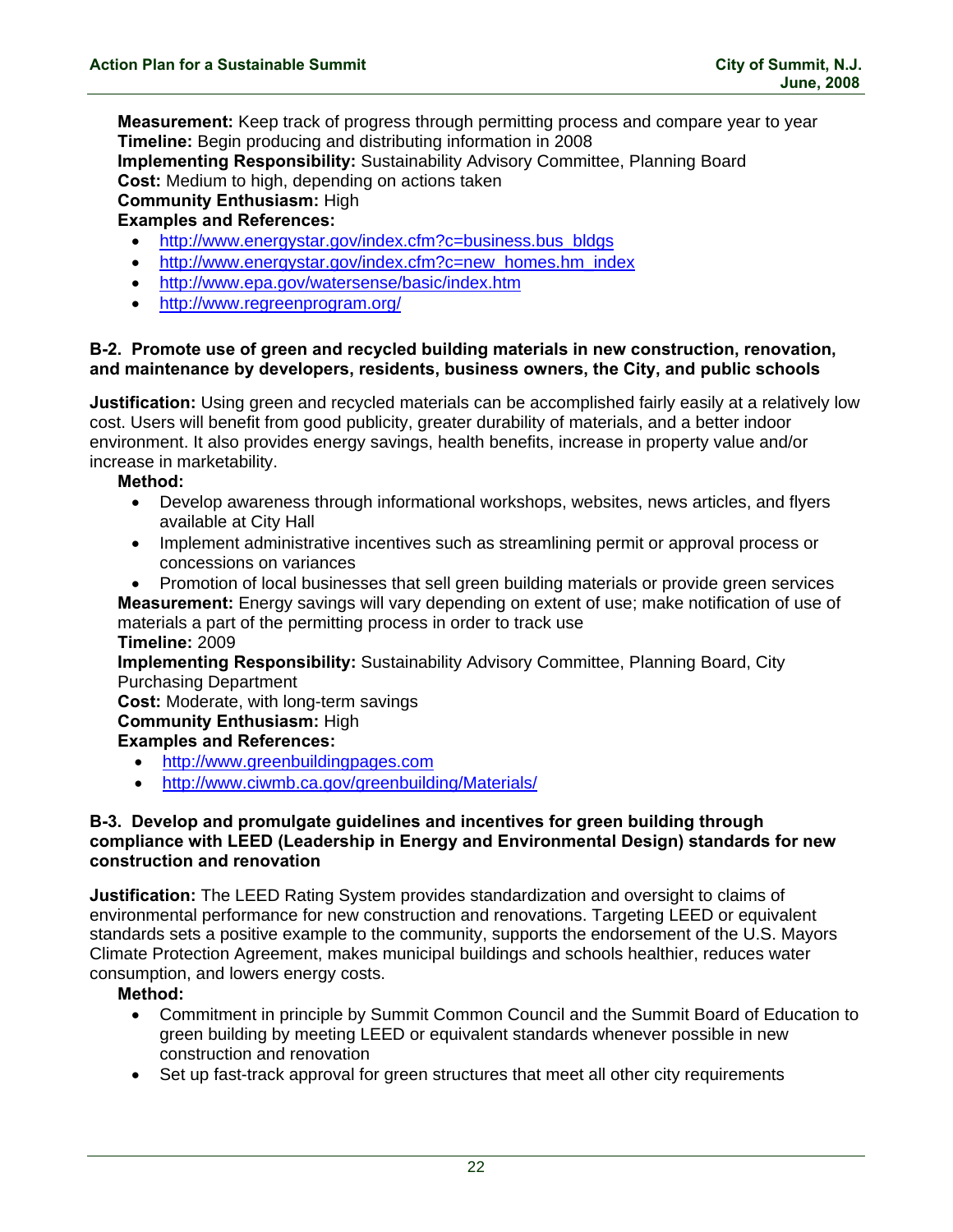• Create informational materials about green building practices for the Planning Board to use when reviewing projects

**Measurement:** Document all construction and renovation within Summit that meet criteria for USGBC (United States Green Building Council) LEED Guidelines **Timeline:** Begin in 2008

**Implementing Responsibility:** Sustainability Advisory Committee, Planning Board, Board of Ed **Cost:** Moderate for builders, cost savings over time for occupant

**Community Enthusiasm :** High

**Examples and References:** 

- www.smartcommunities.ncat.org/buildings/gbcodtoc.shtml
- Cranford, NJ Chapter 106 (Energy Efficiency ) of the Code of the Township of Cranford
- State of California, http://www.green.cce.gov/GreenBuildings/leed.htm
- Epping, NH, http://www.cleanair-coolplanet.org/for\_communities/green\_design\_epping.php
- Rutgers, http://news,rutgers.edu/focus/issue.2007-03-28.0562364514/article.2007-03- 28.2038660780
- http://www.serconline.org/grBldg/stateactivity.html
- http://www.usgrc.org
- http://www.northjersey.com/business/news/Towns\_learn\_how\_going\_green\_saves.html

#### **B-4. Encourage Common Council to adopt a resolution endorsing and promoting sustainable building and development practices in Summit**

**Justification:** The Summit 2006 Re-Examination of the Master Plan called for using "green" building principles. Until the Master Plan is amended to adopt those principles, it would be helpful for the Planning Board, developers/builders and homeowners to have a list of green building practices that are encouraged by Summit.

**Method:** Prepare a statement of green building and design practices that are encouraged by Summit, which will be available in the City offices for builders/developers and homeowners (See a draft statement in Appendix D)

**Measurement:** Follow compliance through statements listing green practices submitted by builders/developers and homeowners

**Timeline:** 2008

**Implementing Responsibility:** Sustainability Advisory Committee, Common Council, Planning Board

**Cost:** Low

**Community Enthusiasm:** Not available

**Examples and References:** See proposed language in Appendix D

#### **B-5. Require waste management plan for recycling and/or reuse of 60 percent of all construction and demolition waste generated in projects larger than \$25,000**

**Justification:** This process will save energy, reduce waste, and reduce the need for landfill space. Developers see the wisdom in recycling and reuse because of limitations being placed on landfill use and cost savings from recycling.

**Method:** Enact a city ordinance with an implementation plan

**Measurement:** The plan would specify where the waste is being recycled and how it is being measured. The EPA publishes statistics quantifying the percentage of the waste stream that is generated by construction and demolition waste.

#### **Timeline:** 2009

**Implementing Responsibility:** Sustainability Advisory Committee, Planning Board, RAC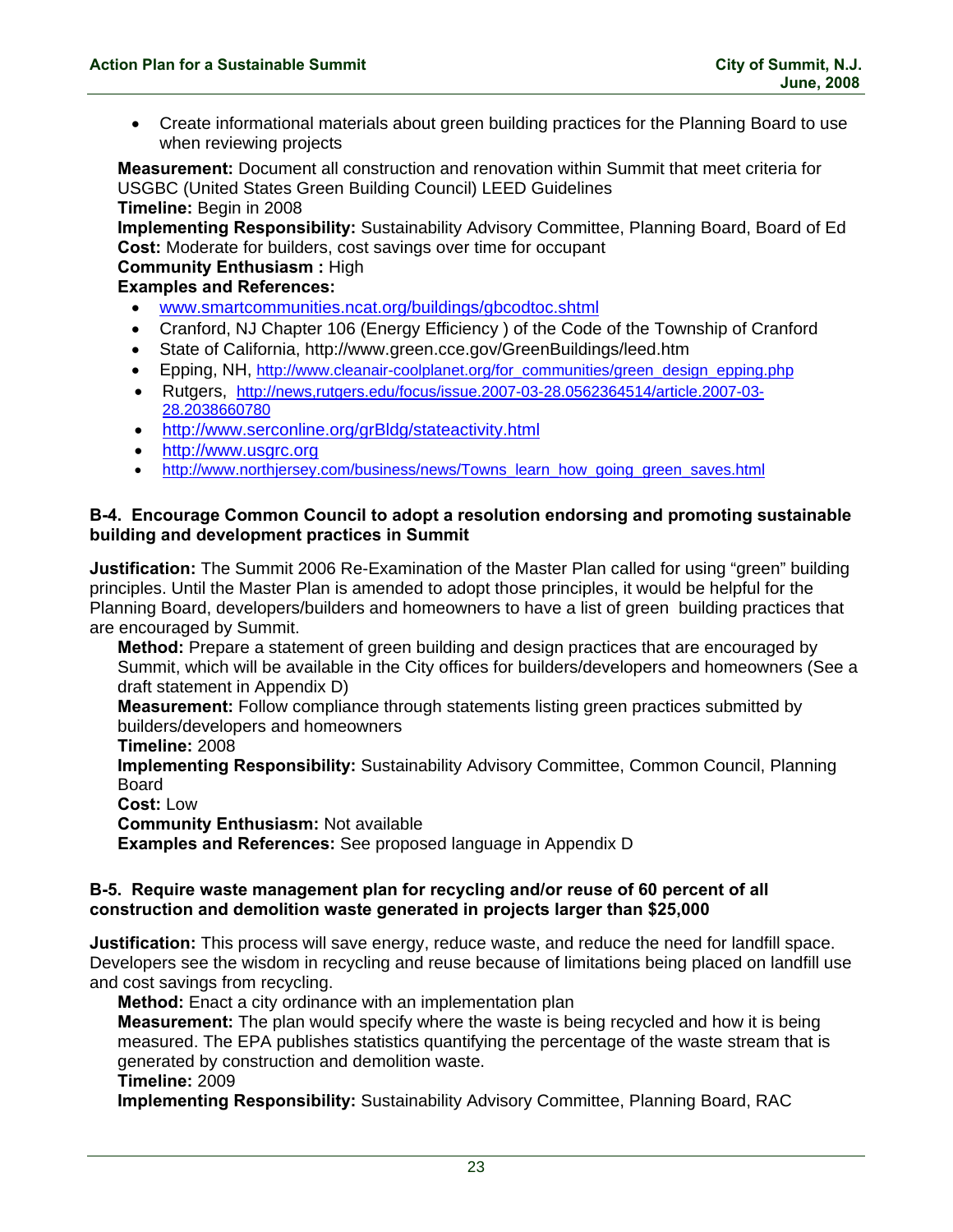**Cost:** Low (recycling and reuse of materials costs less than tipping fees), cost savings **Community Enthusiasm:** Not available

#### **Examples and References:**

- Novartis Pharmaceuticals, Morris County, N. J., Hudson County Improvement Authority, Hudson County, N.J. Ref: The New Jersey Waste Wise Bulletin Newsletter of New Jersey, Autumn 2007;
- Summit Medical Group Construction Site, Summit Avenue, Summit, N.J.
- Woolrich Township, NJ, Chapter 155, Article III, Sections 155-27 to 155-37 of the Township of Woolrich Code

#### **B-6. In order to obtain a building permit, require completion of a one-page form describing the sustainability of the project, and listing proposed green energy and water conservation measures**

**Justification:** This requirement would help reduce building energy loss with resultant cost savings. It would also serve as an educational tool and provide information about green building in Summit.

**Method:**

- The form could have questions about the consideration of green roofs, solar panels, rain screens, daylighting features, use of local and/or green building materials, such as more energy efficient windows or insulation
- Education through workshops, websites, and publications

**Measurement:** The reduction in carbon emissions could be quantified by identifying the items with increased energy efficiency (better insulation, more energy-efficient windows, solar panels, daylighting features, rain screens, etc). Compare the results of the form with standard green building measures. Quantify reduction in CO2 emissions as a result of increased energy efficiency (better insulation in walls, more energy efficient windows, etc.)

**Timeline:** Draft language for permit form in early 2009; implement in 2010

**Implementing Responsibility:** Sustainability Advisory Committee, Planning Board, Summit Community Services

**Cost:** Low

**Community Enthusiasm:** Not available

#### **B-7. Require use of the ENERGY STAR Buildings Target Finder to establish an energy budget (BTU/square foot/year) for all new building proposed for Summit**

**Justification:** EPA's Target Finder tool helps architects and building owners set aggressive, realistic energy targets. This tool helps rate a building design's estimated energy use. The goal is to have a building's drawings and specifications labeled "Designed to Earn the ENERGY STAR."

**Method:** Town ordinance or City policy with education through workshops, websites, and publications

**Measurement:** Track how many projects use this tool

**Timeline:** 2009

**Implementing Responsibility:** Sustainability Advisory Committee, Planning Board **Cost:** Low to moderate

**Community Enthusiasm:** Not available

#### **Examples and References:**

http://www.energystar.gov/index.cfm?c=new\_bldg\_design.bus\_target\_finder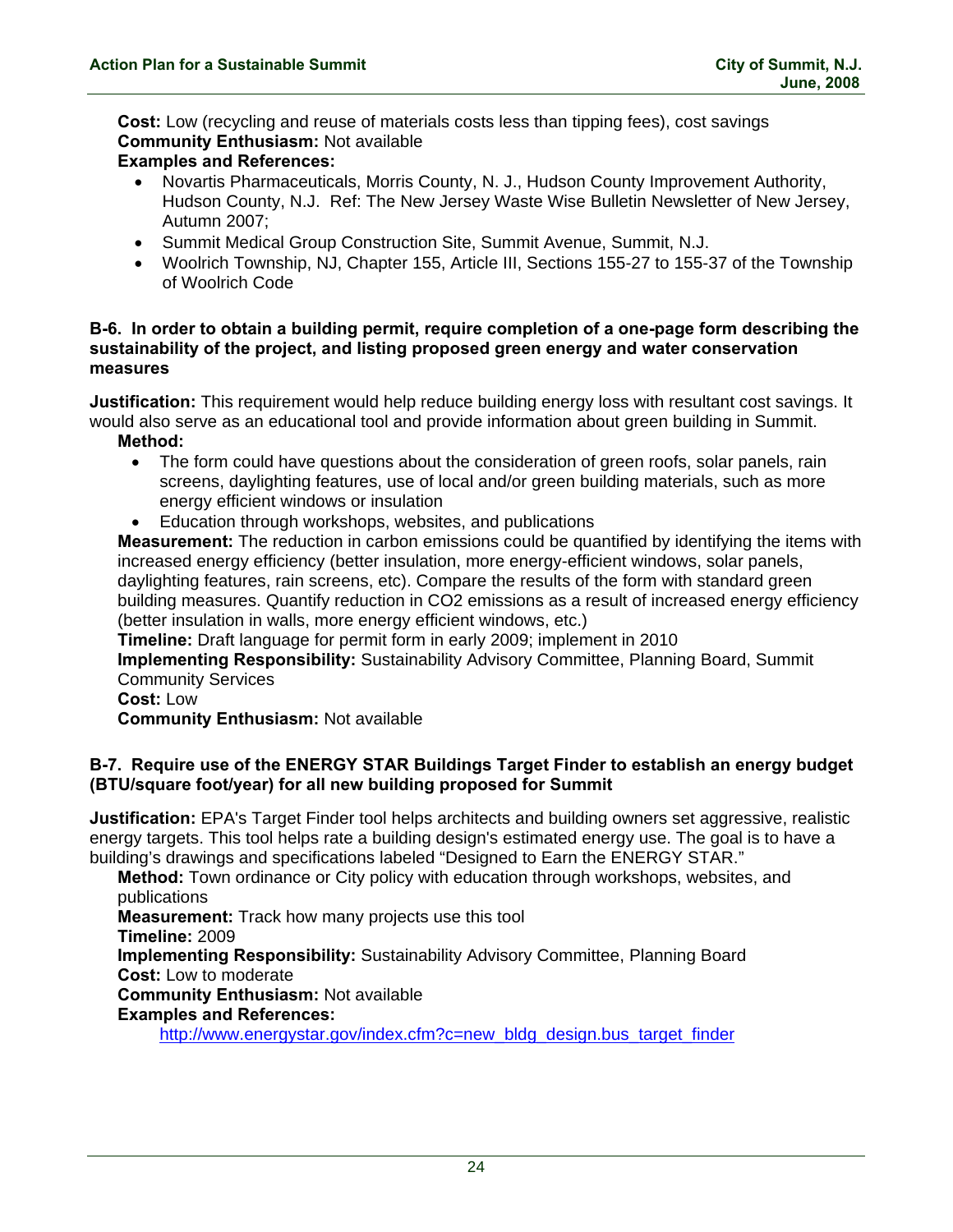#### **B-8. Lobby state legislators to amend the building code to increase energy efficiency in buildings and add requirements for other green issues**

**Justification:** In New Jersey, the Building Code content is the responsibility of the State, not individual municipalities. In order to insure that new construction and renovations are optimally energy efficient and environmentally sustainable, new regulations are needed. At the local level (in Summit and numerous other municipalities around New Jersey), there is strong support for encouraging and providing incentives for green building practices. However, only a change in code can insure that all construction is sustainable.

**Method:** Continue to partner with statewide municipal, non-profit, and other organizations to work for building code change in New Jersey; create legislative/alternative energy committees or subcommittees or designate person or persons to keep track of developments and to apply pressure for change

**Measurement:** Follow legislative progress and progress made by energy companies **Timeline:** Make initial changes to existing committees within one year

**Implementing Responsibility:** Sustainability Advisory Committee, working with Summit Mayor and Common Council, the Environmental Commission, SummitGreen, Inc., and others **Timeline:** Long term

**Cost:** Low

**Community Enthusiasm:** High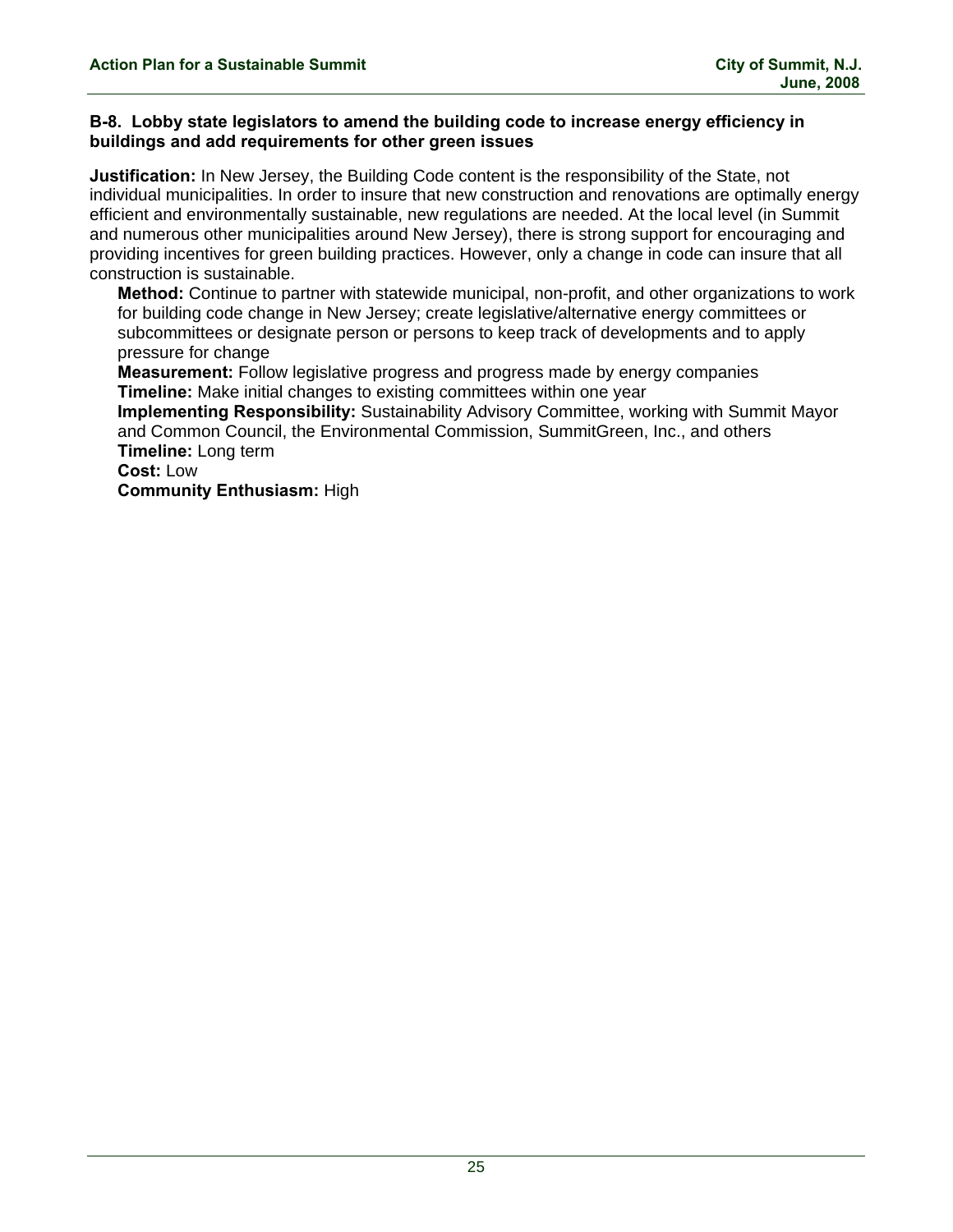[Page left blank intentionally]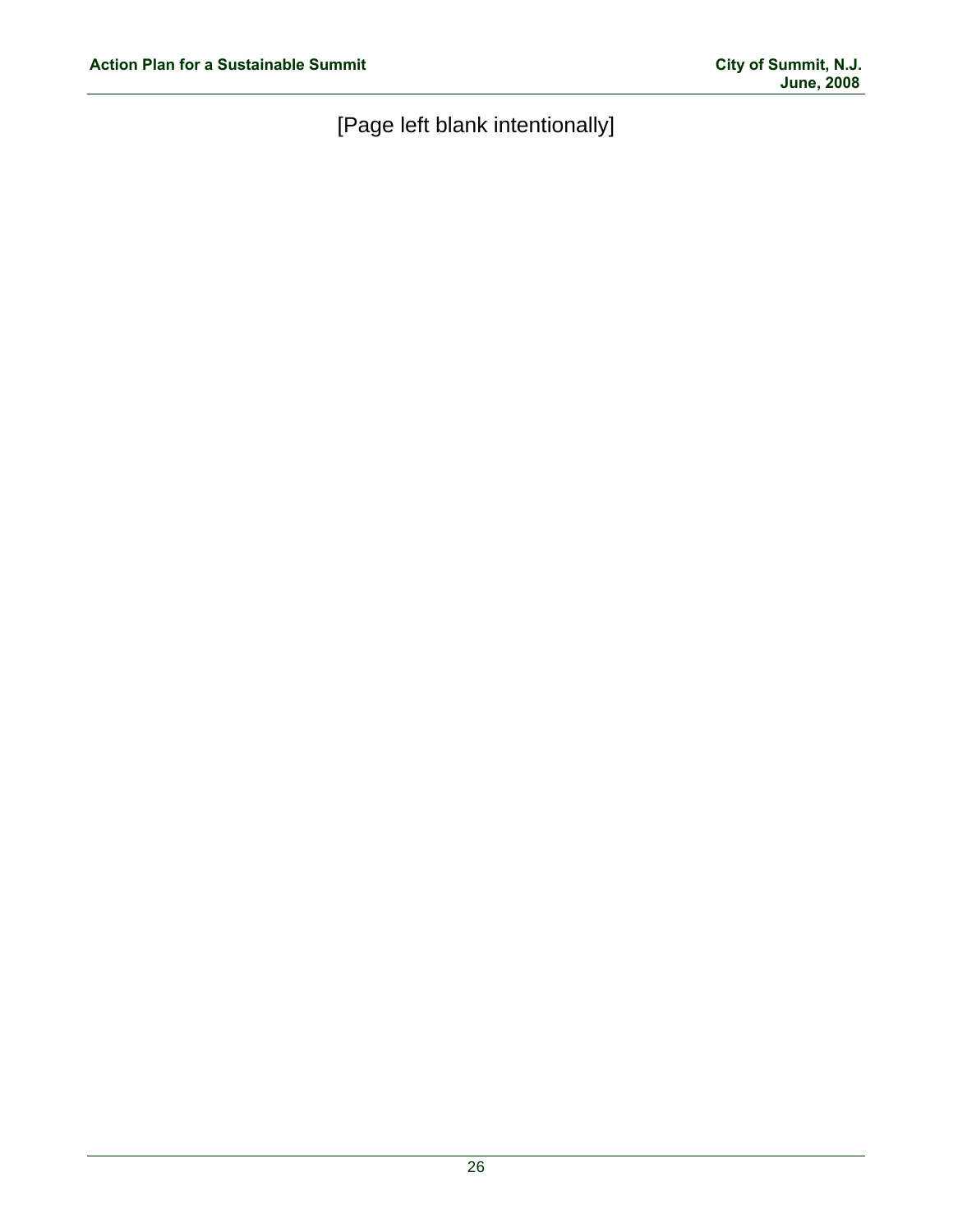#### **C. TRANSPORTATION AND CIRCULATION**

**Objective:** Reduce transportation fuel use, through reduced automobile use and increased fuel efficiency

**Target:** Reduce gasoline consumption by Summit residents, businesses, and the municipality by 20% by 2015

[This can occur if two actions happen: fewer miles are traveled and a portion of Summit vehicles are replaced by vehicles with greater fuel efficiency. A 20% reduction will occur if, for example, there is a reduction of 5% in miles traveled, resulting in 5% less gasoline consumed, and 50% of Summit vehicles are replaced by vehicles with at least 30% better mileage (e.g. increasing from 20 MPG on average to 26 MPG on average)]

#### **Action Steps:**

#### **C-1. Decrease number of car trips and miles driven by people living and working in Summit; for trips less than a mile, walk or ride a bicycle if feasible**

**Justification:** Personal automobile use constitutes 25% of energy use and greenhouse gas emissions in Summit. Reducing automobile trips results in lower gasoline use and lower carbon emissions, and is one way each individual can reduce his or her own carbon footprint. While trips within Summit comprise only 10% of Summit residents' gasoline use, these are an important contribution to our lifestyle of auto dependence. High congestion contributes to air pollution, and threatens public safety. Increased numbers of pedestrian accidents have been reported in recent years, and increasing numbers of cars at school drop-off and pick-up threaten children's safety. Fewer cars on the road lead to fewer vehicular and pedestrian accidents.

**Method:** Continue and expand efforts to encourage citywide philosophy and incentives to walk, bike, carpool, and use public transportation. Create peer pressure and incentives for parents and students (e.g., community service points can be given to students who walk to school) **Measurement:** Use Road Counter Strips (available from the Summit Police Department) to count numbers of cars on a systematic periodic basis. Select one or two spots near each destination and count vehicles crossing the Counter Strip one week each quarter year. Plot changes over time. Consider a periodic community survey to determine number of miles driven.

**Implementing Responsibility:** Alternate Modes of Transportation Committee, Board of Education, sports organizations

**Timeline:** Underway **Cost:** None

#### **Community Enthusiasm:** High

**Examples and References**:

Jan Gehl, Lars Gemzøe, Sia Kirknæs, Britt Sternhagen Søndergaard. "New City Life" Danish Architectural Press, 2006

#### **C-2. Continue to develop means to facilitate and encourage walking, bicycling, and carpooling**

**Justification:** While trips within Summit comprise only 10% of Summit residents' gasoline use, these are an important contribution to our lifestyle of auto dependence and a reduction of trips would help improve air quality. Furthermore, walking and bicycling will enhance public health, including reduction in obesity and cardiovascular disease. Having fewer cars on the road reduces air, water, and noise pollution; it also reduces vehicular and pedestrian accidents.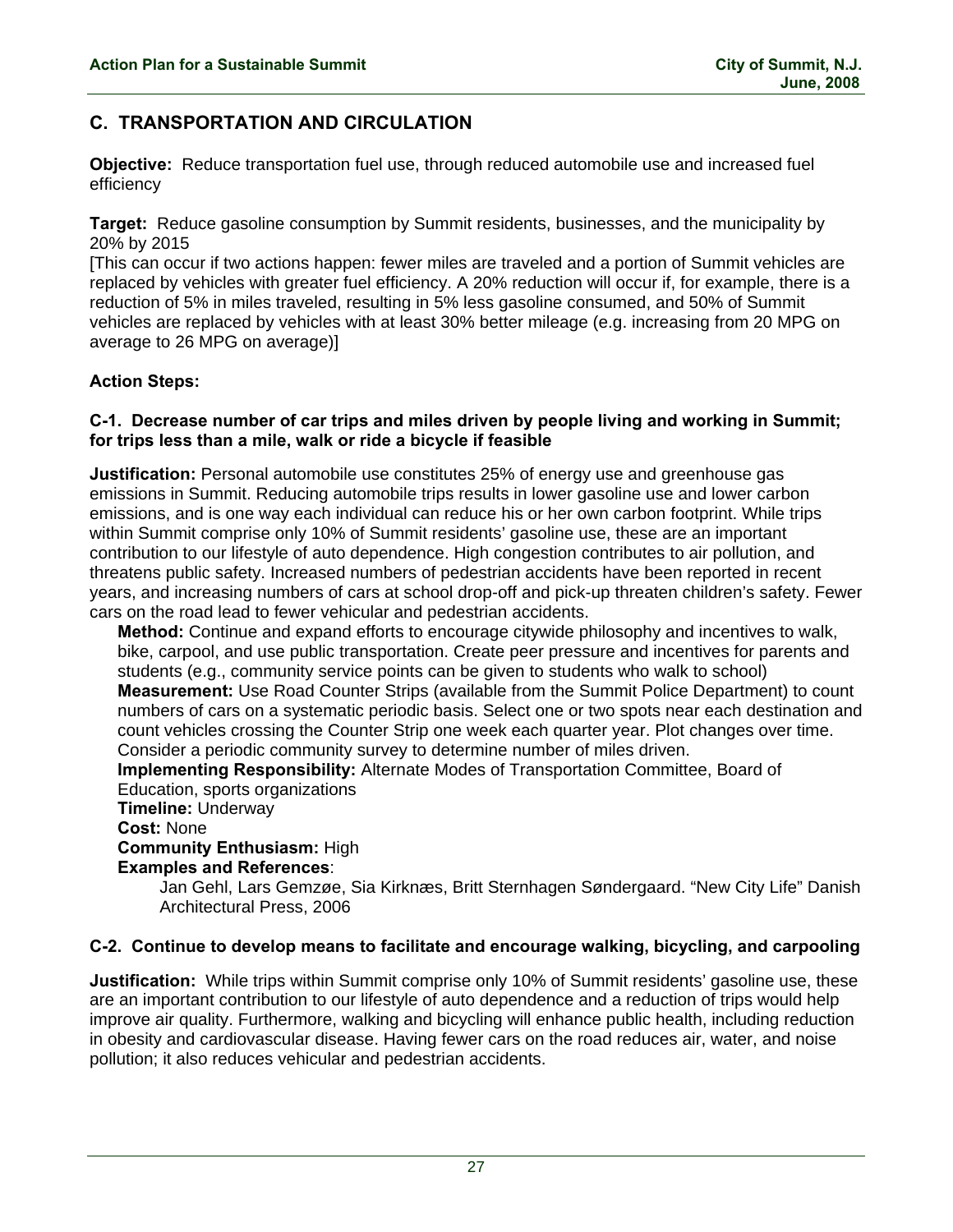**Method:** The City and other groups should continue to implement Alternative Modes of Transportation Committee (AMT) recommendations to increase/encourage/enable pedestrian and bicycle transportation within Summit

- AMT will work with Board of Recreation, the Summit Connection and YMCA, and other groups to run promotional campaigns and education programs on the health and experiential benefits of walking and bicycling
- Continue efforts to create sidewalks on streets where no sidewalk currently exists (example: Division Ave.)
- Bring substandard sidewalks up to code requirements to allow safe walking
- Consider ways to have a pedestrian mall downtown, for example, closing selected streets on Saturdays or Sundays
- Implement AMT bicycle routes (already underway, passed by Council April 2008); develop bike paths where feasible
- Install more bike racks downtown (the rack on the north side of the Summit train station is full every day)
- Promote bike riding in Summit with bike clubs or events
- Educate individuals about the advantages of bicycles and bicycle lanes, versus the negative polluting effects of motorized transportation
- Continue to implement traffic calming strategies, such as striping along edges of roads, narrowing the area for driving
- Promote carpooling: for example, consider requiring a car pooling plan for students requesting parking at the high school, and encourage sports teams to set up carpooling to/from games
- Support the Rails to Trails initiative

**Measurement:** Use Road Counter Strips (available from the Summit Police Department) to count numbers of cars on a systematic periodic basis. Select one or two spots near each destination and count vehicles crossing the Counter Strip one week each quarter year. Plot changes over time. Consider a periodic community survey to determine number of miles driven.

**Implementing Responsibility:** AMT, the City (through funding for sidewalks, bicycle racks, and other strategies), Board of Education

**Timeline:** Underway

**Cost:** Variable

#### **Community Enthusiasm:** High

#### **Examples and References:**

- Summit Alternate Mode of Transportation Committee, July 11, 2006 Council Resolution
- Coast-to-Coast Bike MS Ride in West Long Branch. NJ
- http://bikenjm.nationalmssociety.org/site/PageServer?pagename=BIKE\_NJM\_homepastecoast
- The Central Jersey Bicycle Club in Edison, NJ: http://www.cjbc.org/
- http://www.suburbancyclists.org/n-jersey.htm
- Bicycling:http://query.nytimes.com/mem/archivefree/pdf?\_r=1&res=9F03EEDD1E38EE32A25753C3A9679D946896D6CF&oref=slogin
- NJ statewide bicycle / pedestrian master plan: http://www.bikemap.com/RBA/NJBikePed.pdf
- Traffic calming methods: http://traficlogix.com; http://www.fhwa.dot.gov/environment/tcalm/index-htm
- Jan Gehl and Lars Gemzøe. "New City Spaces". Copenhagen : Danish Architectural Press, 2000.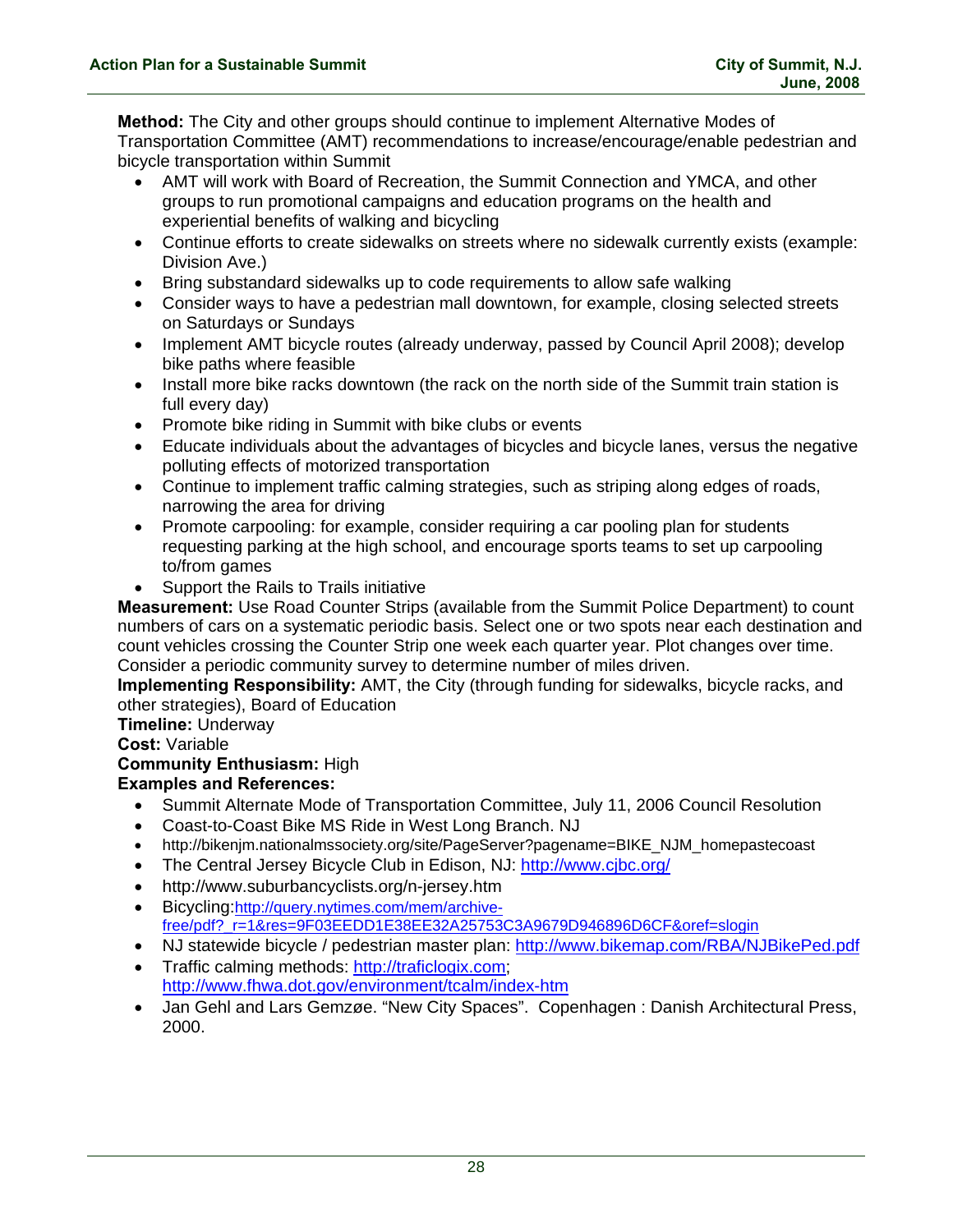#### **C-3. Adopt an anti-idling ordinance**

**Justification:** An average car emits 1 pound of CO2 for every minute it idles. Reducing idling directly reduces CO2 and other pollutants.

**Method:** Voluntary education, and an anti-idling ordinance by 2010 **Measurement:** Monitor steps in ordinance development: ordinance drafted, reviewed by committee, submitted to Council, discussed at public hearing, brought to a vote **Implementing Responsibility:** AMT and the Sustainability Advisory Committee **Timeline:** 

Voluntary education: Underway.

Develop ordinance by December 2008

Adopt ordinance by September 2009, for implementation in January 2010

**Cost**: Related to enforcement

#### **Community Enthusiasm:** High

#### **Examples and References:**

- Idle Free New Jersey Success Stories
	- o "Students in Summit High School's Earth Club [who] launched a "no idling" campaign to stop idling on school grounds [in 2007]. The students raised money in order to buy the no idling signs and post them along the school pick up line.
	- http://www.cleanwateraction.org/njef/campaigns-noidlingsuccess.html
- Sacramento: http://www.airquality.org/modelord/MayOrdinancesStaffRpt.pdf
- American Transportation Research Institute Compendium of Idling Regulations: http://www.atri-online.org/2005.ATRI.IdlingCompendium.pdf

#### **C-4. Determine and pursue best method for public transportation within Summit**

**Justification:** For many students, the elderly and commuters, getting downtown, to school, afterschool activities or the train station requires one or more round trips per day, 5 days a week. A jitney service, or a coordinated effort between the City and other groups, like Senior Connections, Sage, NJTransit, Schering, for example, could vastly reduce this local traffic.

**Method:** The City or a partner group should conduct a study to determine likely usage, best routes, and the number of buses and drivers needed to accommodate expected users. A second study should inventory existing services to determine best practices. A non-profit group could design and implement the service.

**Measurement:** A bus service should have a computer tracking system that tallies the number of people using the bus and distance they traveled. Assume that whenever there is more than one person riding the bus, there is a savings of one auto trip for the distance of that ride. The non-profit group operating a jitney will report use to the City annually (number of passengers, distance of rides, and locations of popular pick-up and drop-off).

**Implementing Responsibility:** AMT and the Sustainability Advisory Committee **Timeline:** 

Polling/raising interest and study: 2008-9

Develop a non-profit to operate the service: by 2010

Buses in service: middle of 2011

#### **Cost:** High

**Community Enthusiasm:** Mixed--on a recent community survey, many answered "no" for this, but we do not know reasons for the negative reaction

#### **Examples and References:**

- Maplewood
	- o http://www.maplewoodonline.com/jitney.php
- South Orange Parking Authority Jitney Bus Service (SOJB)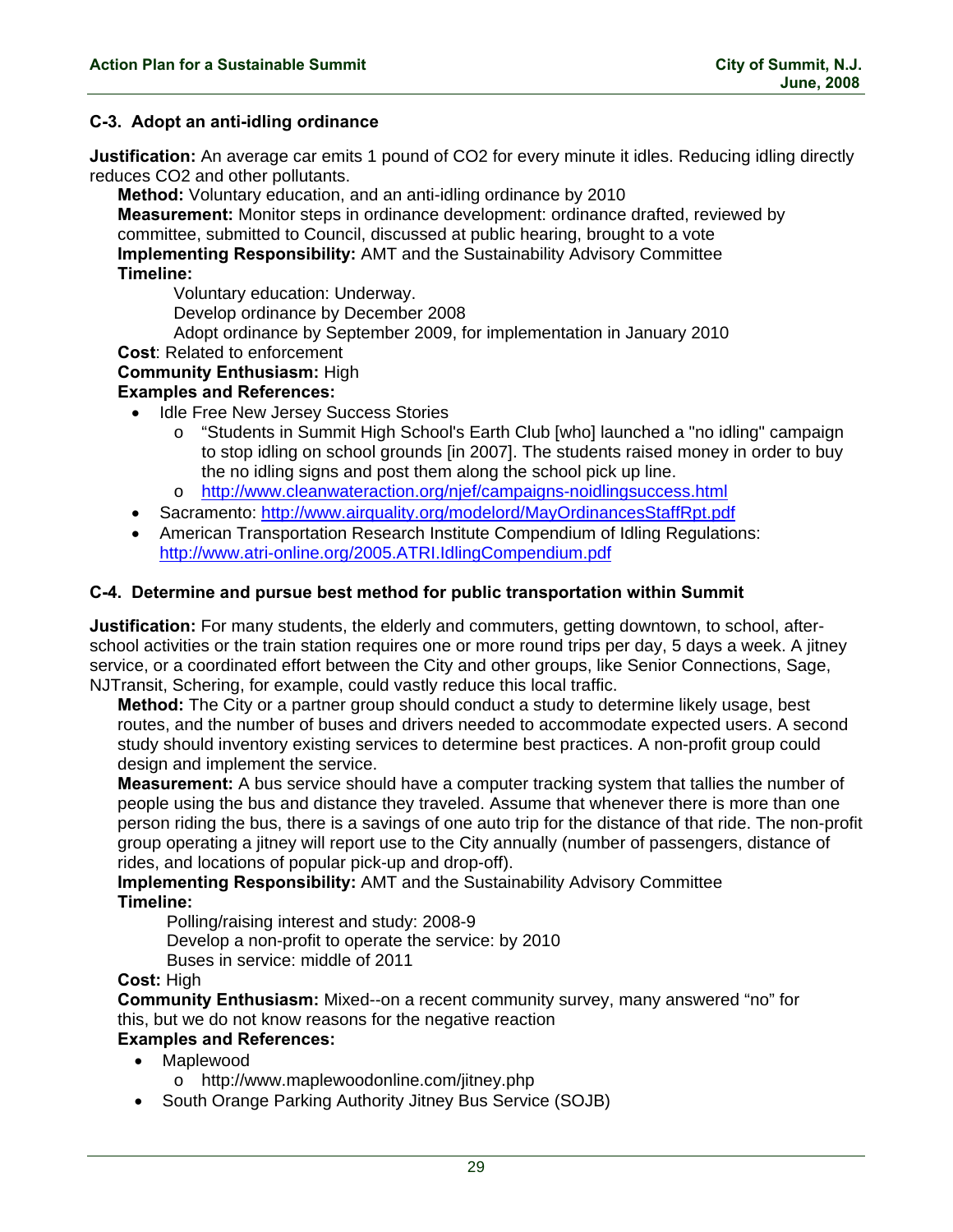- o http://www.apta.com/links/state\_local/nj.cfm
- Glen Ridge Borough (GRB)
	- o http://www.glenridgenj.org/jitney.htm
- Historical system: Early beginnings of Jitney Bus in NYC, 1919
	- o http://query.nytimes.com/mem/archivefree/pdf?\_r=1&res=9F03EEDD1E38EE32A25753C3A9679D946896D6CF&oref=slogin

#### **C-5. Encourage Summit residents and businesses, when buying new or used vehicles, to choose vehicles that average 35 miles per gallon or better**

**Justification:** While reduction in use of personal vehicles is the ultimate goal, vehicles for personal use will be needed for a long time, and will be demanded by residents. Summit vehicles could, on average, be much more fuel-efficient. Due to new C.A.F.E. standards and popular demand, it is likely that as Summit residents replace older vehicles, newer vehicles will have improved fuel efficiency, and therefore be better choices.

**Method:** 

- Education and encouragement for residents, business owners and city employees regarding advantages to more efficient vehicles
- Incentives such as preferred parking or reduced parking fees should be developed for people who have fuel-efficient vehicles

**Measurement:** Obtain NJ Motor Vehicle Commission data on make/model/year of all cars registered to Summit addresses. Currently these data are not available, but data do exist in the NJMVC database. With help from EPA we can continue to put pressure on NJMVC to extract municipal or zip code level data.

**Implementing Responsibility:** Sustainability Advisory Committee, AMT, Environmental **Commission** 

**Timeline:** 2009

**Cost:** Cost savings for residents who have vehicles with better gas mileage **Community Enthusiasm:** High

#### **Examples and References:**

- Priority Parking, Carousel Mall Syracuse, NY
	- o New York Times Article "The Mall That Would Save America" (http://www.nytimes.com/2005/07/03/magazine/03PHENOM.html?\_r=1&oref=sl ogin)
- Pennsylvania, New York, NewJersey Port Authority has reduced EZ pass tolls for Hybrid vehicles, http://www.panynj.gov/COMMUTINGTRAVEL/bridges/html/tolls.html

#### **C-6. Decrease gasoline use and pollution by Summit municipal vehicles, through pollution control, consideration of use of bio-diesel fuels, and as the fleet turns over, encourage purchase of vehicles with improved fuel efficiency**

**Justification**: By reducing gasoline use of municipal cars and trucks, the City will save money. Also, by decreasing pollution and increasing fuel efficiency, the City will contribute to the objective to decrease gasoline use within the City of Summit.

**Method:** 

- Policy directive that City vehicle fleet will become more fuel efficient
- Identify City vehicles that could be retrofitted with pollution control technology to reduce air pollutants during operation (Public Works)
- City vehicles should begin to use bio-diesel fuels, if research shows that the energy exchange ratio is favorable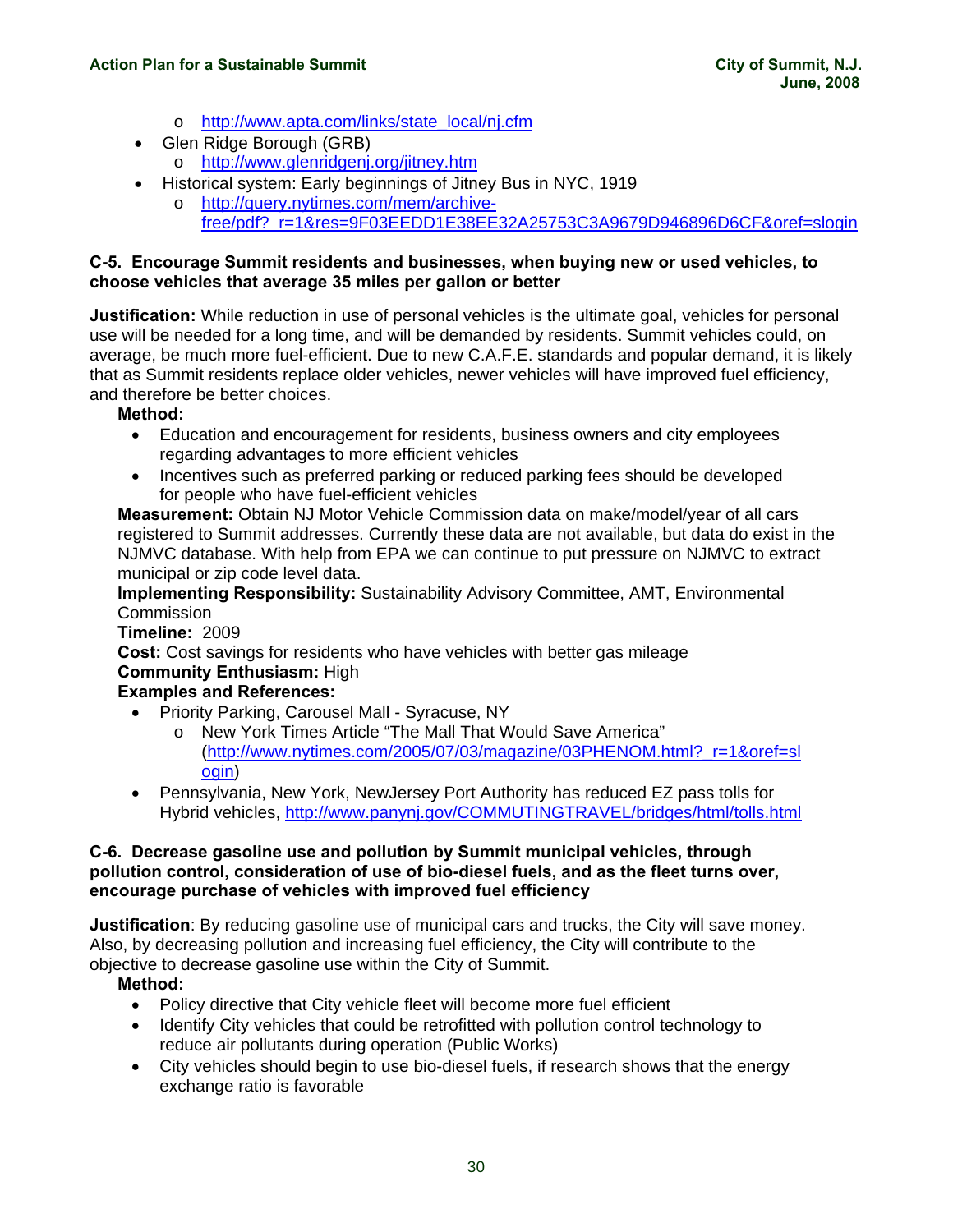• As City purchases new vehicles, do a full analysis of the lifetime cost of the vehicle including lifetime fuel use, to enable purchase of most fuel-efficient vehicle

**Measurement:** Annual inventory of City vehicles, done by Public Works, posted online and in Open Line; total annual amount the City spends on gasoline

**Implementing Responsibility**: Sustainability Advisory Committee**,** Summit Public Works, Municipal purchasing department

**Timeline:** Initiate in 2008; completion is a long term goal

**Cost:** High initially, likely long-term cost savings

**Community Enthusiasm:** High

#### **Examples and References:**

- Montclair, New Jersey; Hamilton Township, New Jersey
	- o http://www.amjec.org/html/tools\_sustainable\_njhappenings.html
	- o www.mtcenv.com/pdf/sustain-guide.pdf

#### **C-7. Increase use of public transportation—trains and buses—to travel to and from Summit**

**Justification:** Summit is fortunate to be at the junction of two train routes. Many Summit residents already use the train regularly to commute to work and to entertainment in NYC and Newark. Summit businesses would benefit from more New Jersey residents taking the train to shop here. On weekends and holidays, many Summit residents traveling to NYC use their cars because only local service is offered.

**Method:** Education, incentives, and concerted citywide "peer pressure." Promote Summit as a green shopping destination, reachable by public transportation. Work with NJ Transit to consider an express Summit service on weekends (e.g. one inbound and one outbound train each weekend day)

**Measurement:** New Jersey Transit data on number of tickets purchased to and from Summit, monthly or annually

**Implementing Responsibility:** AMT, SummitGreen, Inc.

**Timeline:** 2008

**Cost:** None

**Community Enthusiasm:** High

**Examples and References:** "How Can My Town Become a Green Town?" http://njenvironment.org/greentownqualify.htm

#### **C-8. Work with other municipalities to develop statewide disincentives for auto trips and policy to improve and increase public transportation options and efficiency**

**Justification:** Summit represents only 0.3% of New Jersey's population, and any reduction in gasoline use by Summit entities will have little effect on overall greenhouse gas emissions and other pollution. However Summit residents have many skills and creative talents and together with likeminded municipalities can change statewide policy.

**Method:**

- Continue to partner with statewide municipal, non profit, and other organizations to develop ways to reduce gasoline use statewide, through increased and improved public transportation, increased incentives for use of public transportation, increased incentives for carpooling, disincentives to use personal vehicles, and other means
- Work with others to increase availability of transportation entrepreneurs using zip cars, pedicabs, etc.

**Measurement:** Alternative means of transportation inventory annually; look into reduction in auto traffic statewide regularly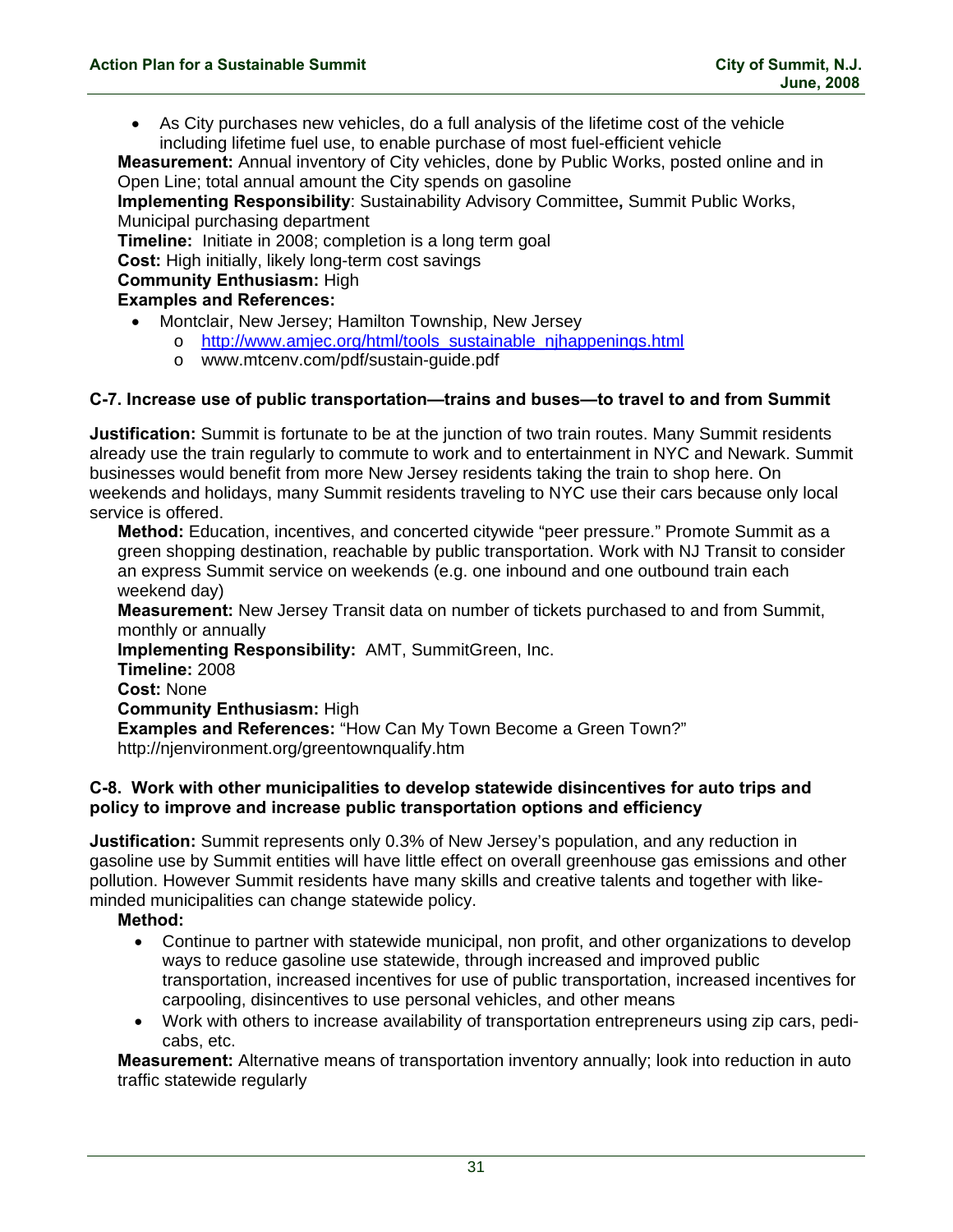**Implementing Responsibility:** Sustainability Advisory Committee, Summit Mayor and Common Council, the Environmental Commission, SummitGreen, Inc., AMT, and others **Timeline:** Long term **Cost:** Low **Community Enthusiasm**: Moderate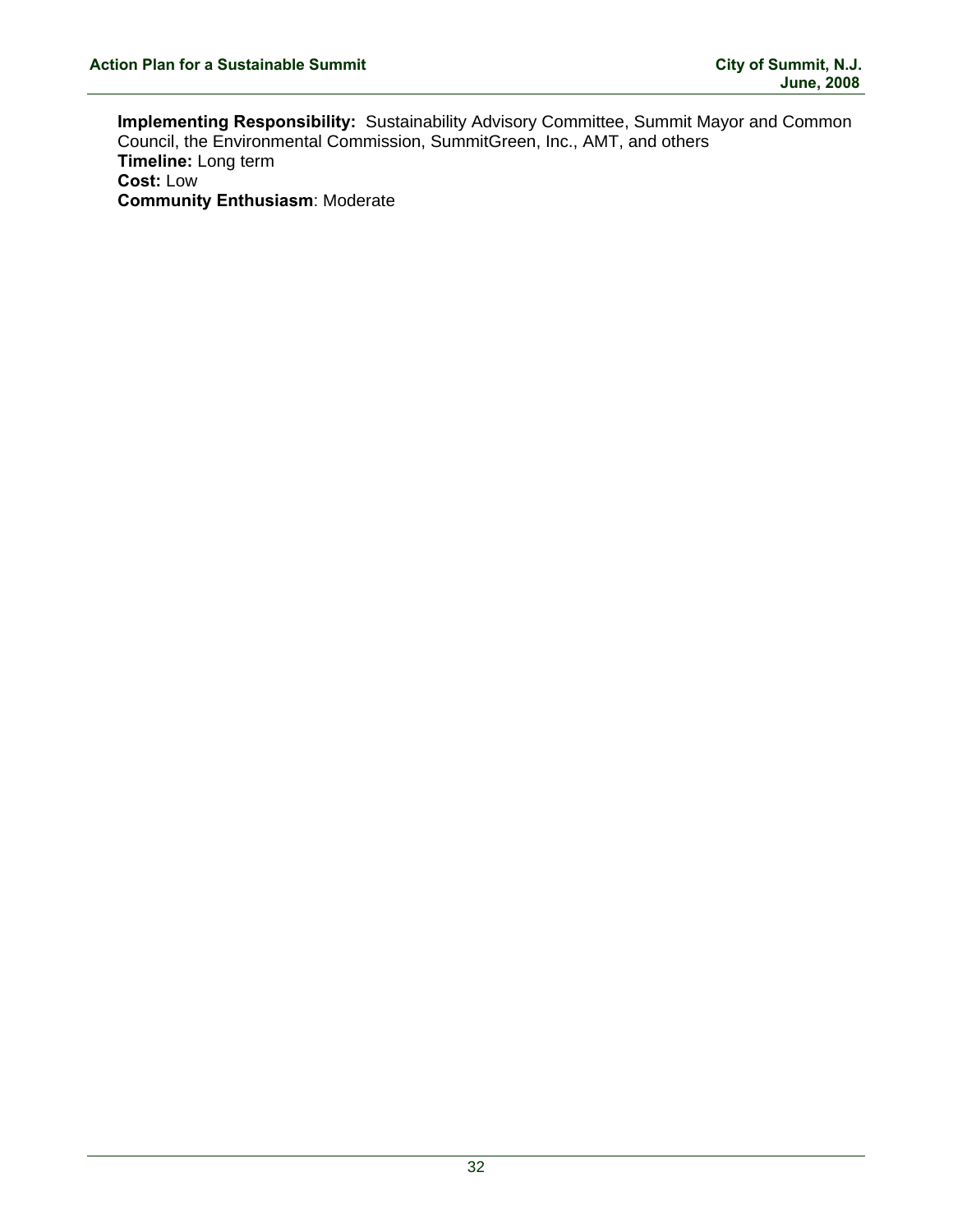#### **D. WATER: USAGE AND PROTECTION FROM CONTAMINANTS**

#### **Objective:**

To conserve water through aquifer recharge and water conservation, and improve water quality through reduction in toxics from rainwater runoff and wastewater. [An aquifer is an underground layer of rock or soil that holds the water that we call groundwater. A water table is the top of the aquifer (and its depth changes according to how full the aquifer is). When the water table is above the surface, a lake or a stream forms, supplied by an unconfined aquifer.]

#### **Targets:**

- Decrease the annual rate of municipal, residential, commercial and industrial water use by 20% by 2015, as measured by NJ American Water Company
- Improve the quality of water in Summit waterways, as measured by DEP stream monitoring, with a 20% decrease in net toxins downstream by 2015
- Increase to 20% the number of Summit homes which are managing storm water on-site by 2015
- Promote compliance with WaterSense criteria in all new construction in Summit by 2015

#### **Action Steps:**

#### **D-1. Decrease water use by homes, businesses, and the municipality**

**Justification:** There is available technology for improved water management. Also, there is already decreased water use possible through a 1995 energy conservation law on low-flow plumbing fixtures, and sustainability of drinking water supply. Installation of greywater processing would provide water for irrigation. The EPA is developing WaterSense certification as best practice for new construction.

**Method:** The Summit Environmental Commission will encourage and endorse this action step, and make an annual report to the City on progress; the EC will partner with other local entities (SummitGreen, Summit Arboretum, City Schools) to promote water conservation and reuse

#### • **4 quick fixes everyone can do now:**

- o Fix dripping faucets and running toilets
- o Install a rain barrel for watering lawn and garden
- $\circ$  Irrigate before 10 am or after 4 pm or install moisture control to sprinkler system
- o Install low-flow showerheads and faucets
- o Use a 3-minute egg timer to keep showers short and save water
- **Longer-term projects:** 
	- o Install low-flow toilets (1995 law)
	- o Plant drought-tolerant plants
	- o Process greywater for irrigation

**Measurement:** Water use statistics from NJ American Water Company

**Implementing Responsibility:** Environmental Commission

**Timeline:** Already underway

**Cost:** Variable

#### **Community Enthusiasm:** High

#### **Examples and References:**

- http://www.californiagreensolutions.com/cgi-bin/gt/tpl.h,content=1776
- http://www.epa.gov/watersense/basic/index.htm
- Summit Sustainability Task Force Report, June 2007. Available as pdf on City of Summit website. pp 48-55 and appropriate Appendices.
- *H2Ouse.org*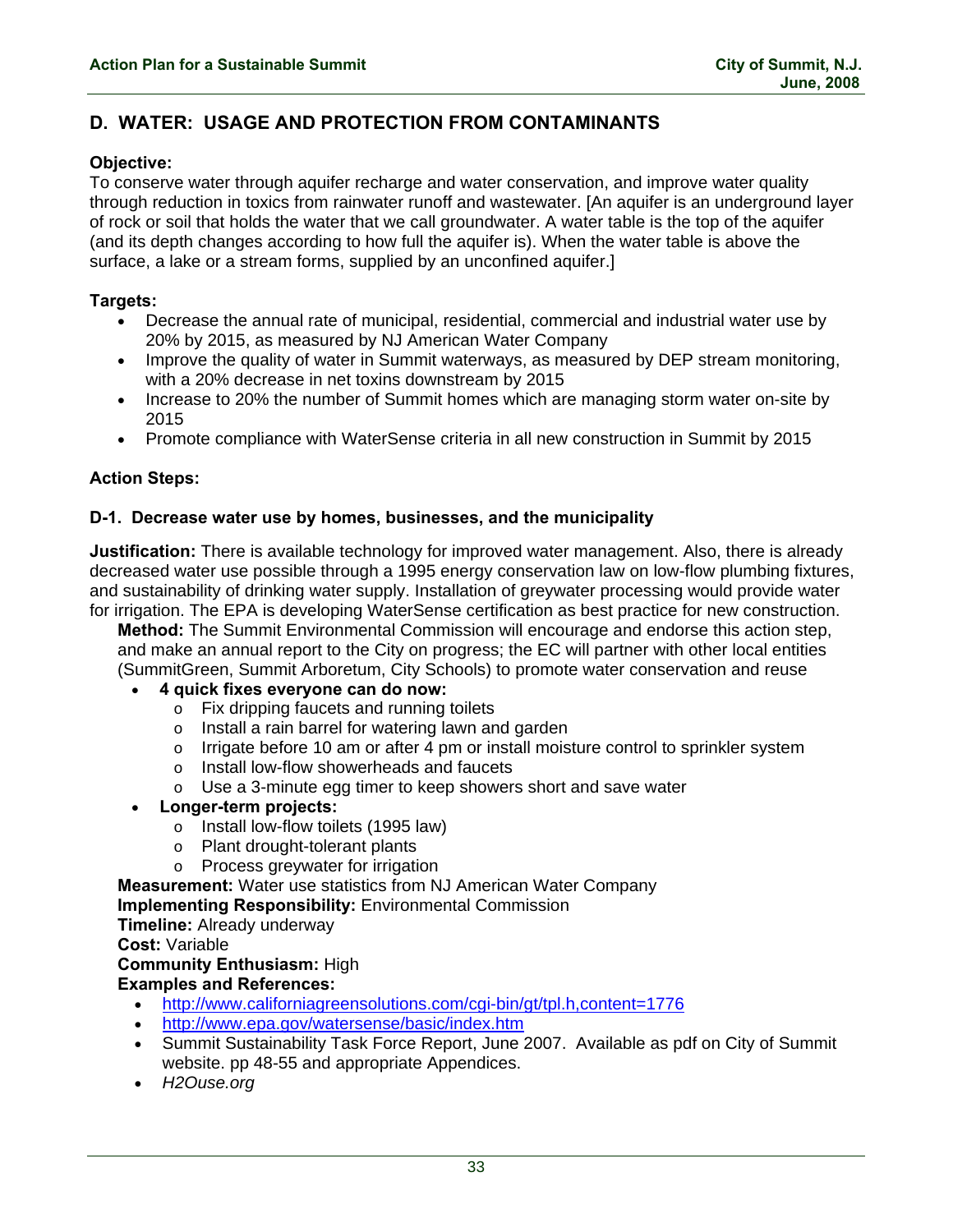#### **D-2. Revise Certificate of Occupancy criteria, where permissible, to include best practices in water usage, including WaterSense criteria such as low-flow showerheads, faucets and toilets**

**Justification:** Voluntary methods will work for some activities for some homes and businesses, but legislative requirements allow structural change in practice that is measurable and enforceable. Currently, low-flow fixtures are required for new structures and renovations. Working with the Building Inspector, criteria could be developed to apply to existing structures changing ownership. Such a requirement might be burdensome to current owners and if enacted could be phased in over at least 5 years.

**Method:** Environmental Commission will investigate model Certificate of Occupancy criteria, and draft a proposal for consideration

**Implementing Responsibility:** Environmental Commission, Common Council

**Timeline:** Develop model certificate by 2009; implement beginning in 2011, with a generous time delay to allow owners sufficient time to install the improved devices

**Cost:** Moderate to high

**Community Enthusiasm:** Not available

#### **Examples and References:**

- Summit Sustainability Task Force Report, June 2007; available as pdf on City of Summit website--pp 48-55 and appropriate Appendices
- Sample ordinances for water conservation:
	- o http://www.epa.gov/watersense/basic/index.htm
	- o http://www.city.davis.ca.us/cdd/pdfs/planning/forms/Water\_Conservation\_in\_New\_Con struction\_Landscaping\_Ordinance.pdf
	- o http://www.sfgov.org/site/uploadedfiles/dbi/Key\_Information/ResidEnergyConsOrd1006 .pdf

#### **D-3. Encourage installation of water conservation measures such as greywater processing or rainwater capture cisterns/retention pits and dry wells by waiving City permitting fees**

**Justification:** Greywater processing systems and rainwater capture cisterns are expensive to integrate into existing buildings and into new structures yet they provide valuable community and environmental benefits in allowing reuse of water that would otherwise be wasted. It is practical to provide an incentive for installation of these systems.

**Method:** Environmental Commission will draft suggested wording for an ordinance to allow the waivers

**Implementing Responsibility:** Environmental Commission

**Timeline:** Introduce proposal through Common Council in 2009; passage and implementation by January 2010

**Cost:** Moderate to high

**Community Enthusiasm:** Not available

#### **Examples and References:**

- Summit Sustainability Task Force Report, June 2007; available as pdf on City of Summit website--pp 48-55 and appropriate Appendices. Also see references above for greywater systems.
- http://www.greenbuilder.com/sourcebook/Greywater.html
- Austin, Tex, http://www.ci.austin.tx.us/wri/treat3.htm
- U.S.EPA, "Onsite Wastewater Treatment and Disposal Systems Design Manual" EPA/625/1-80-012,October, 1980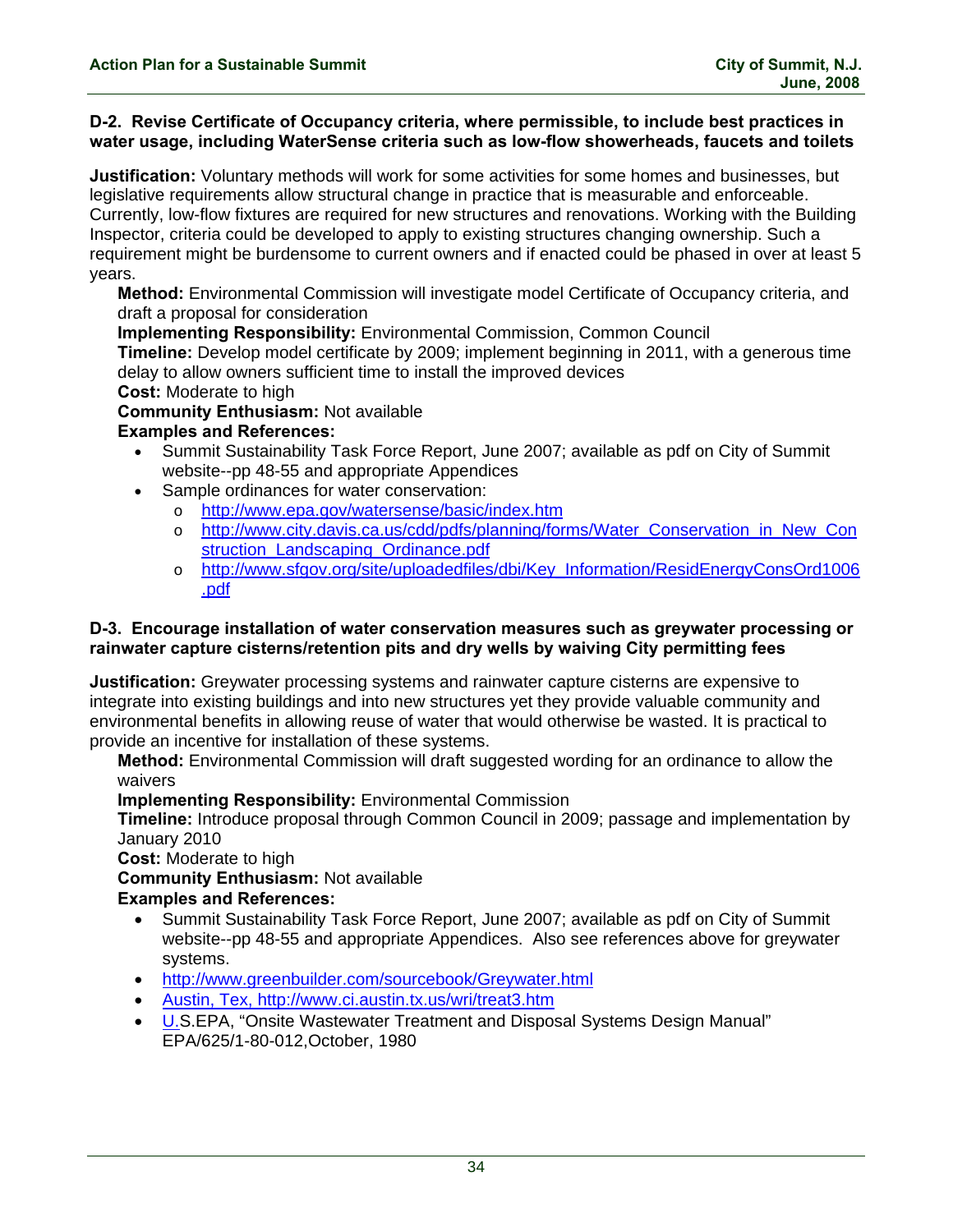#### **D-4. Set up sample projects to demonstrate on-site management of storm water including a rain garden, rain barrels, re-direction of downspouts, and porous paving**

**Justification:** New storm water regulations encourage management of storm water on the property. Flooding is a major issue in some parts of Summit. Demonstration projects are an effective education method.

**Method:** Set up sample projects, such as rain gardens, as part of education and demonstration on best practices for on-site rainwater management. The Summit Environmental Commission will partner with interested and knowledgeable residents and volunteer groups to develop sample demonstration projects. Rain barrels will be sold at the Arboretum and local businesses. Develop map of city showing examples of rain barrels, pavers, and other strategies.

**Measurement:** Number of rain gardens, frequency of flooding

**Implementing Responsibility:** Environmental Commission, SummitGreen, Inc.

**Timeline:** Set up a rain garden in summer of 2008; develop the map in 2009 **Cost:** Variable

**Community Enthusiasm:** Not available

#### **Examples and References:**

- http://counties.cce.cornell.edu/onondaga/002 environment/001 water quality/000074.php
- http://www.rfcity.org/Eng/Stormwater/YourProperty/YourProperty.htm
- http://www.npsnj.org/rain\_garden\_home.htm
- Summit Sustainability Task Force Report, June 2007; available as pdf on City of Summit website--pp 48-55 and appropriate Appendices
- River Falls, Wis. http://www.rfcity.org/Eng/Stormwater/YourProperty/YourProperty.htm
- http://www.npsnj.org/rain\_garden\_home.htm
- http://www.stormcon.com/sw\_0305\_porous.html

#### **D-5. Revise Certificate of Occupancy criteria, where permissible, to include best practices in storm water management**

**Justification:** New storm water regulations encourage management of storm water on the property. Flooding is a major issue in some parts of Summit. While voluntary efforts can begin immediately, mandates for storm water management will benefit the city long term.

**Method:** The Environmental Commission will introduce appropriate language for Common Council to consider for city ordinances

**Measurement:** Frequency of reported flooding; number of Certificates of Occupancy granted **Timeline:** Draft by 2015

**Cost:** Moderate to high

**Community Enthusiasm:** Not available

#### **Examples and References:**

- Summit Sustainability Task Force Report, June 2007; available as pdf on City of Summit website--pp 48-55 and appropriate Appendices
- http://stormwaterfinance.urbancenter.iupui.edu/PDFs/LindseyDoll.pdf
- DEP stormwater site: www.nj.gov/dep/stormwater.org

#### **D-6. Use green landscaping practices, that is, use native species, reduce lawn area, and use practices that require less watering and less pesticide and herbicide use**

**Justification:** Pesticides, herbicides, and fertilizers are a major source of water pollution. Furthermore, lawn and garden watering constitutes a large percentage of Summit's water use annually. Green landscaping practices provide cost savings, water conservation, and reduction of erosion, rainwater runoff, and pollution.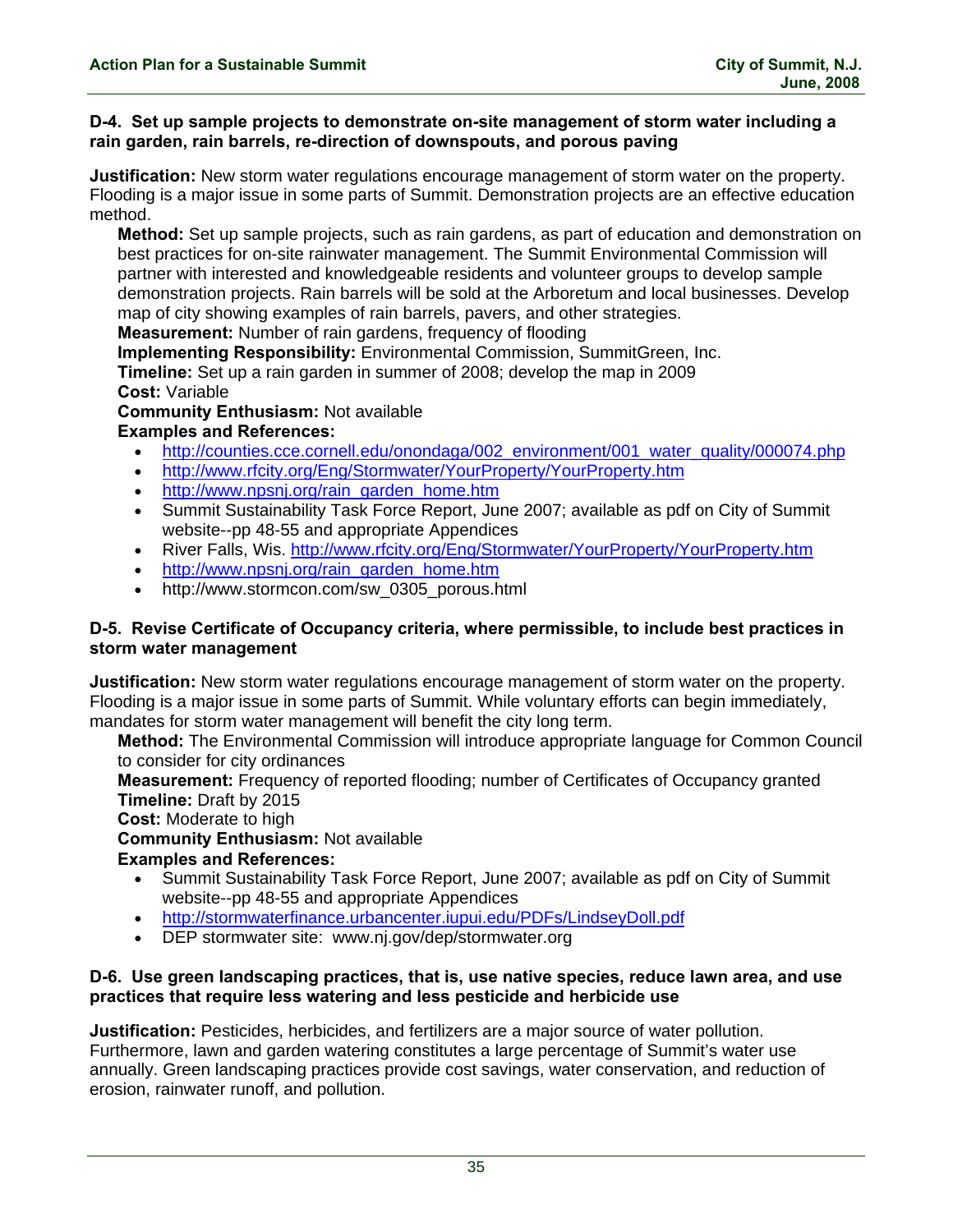#### **Method:**

- Encourage landscaping which emphasizes native plant life and lawns which may be smaller and which require less water, pesticide and herbicide use; also encourage storm water management through landscaping
- Educate through informational workshops at appropriate sites, e.g., the Arboretum, websites, and news articles
- Work with landscape businesses to establish criteria for green lawn care and prepare a list of local landscapers who offer this service

#### **Measurement:**

- Landscaping businesses can report on the number of customers requesting green practices
- Hardware stores can report on number of green gardening products sold.
- Consider including questions about lawn and garden care practices in an annual community survey
- The Summit EC will work with DEP to obtain measurements of toxins in Summit tap water, and in streams downstream from Summit. A net increase in specific toxins represents chemicals derived from Summit (and nearby towns--it will not be possible to tease out Summit's specific contribution). A decrease in the net down stream toxins over time will be evidence that Summit's actions are working.
- Summit or private school project: test water in Salt Brook at selected points upstream and downstream. Since Salt Brook originates in Summit, an annual measure of the change in its pollutant load from origin to end at Passaic River will be a useful measure of toxic runoff from Summit lawns and streets.

**Timeline:** Plan strategy for working with landscapers beginning in January 2009; education for homeowners has already begun

#### **Cost:** Moderate

#### **Community Enthusiasm:** High

#### **Examples and References:**

- Summit Sustainability Task Force Report, June 2007. Available as pdf on City of Summit website. pp 48-55 and appropriate Appendices.
- Clean Water Fund/NJ Environmental fund resources. www.cleanwater.org
- http://www.montgomery.nj.us/xeriscaping.pdf

#### **D-7. Document methods used and sectors treated with Integrated Pest Management by the City**

**Justification:** Huge volumes of toxics are poured down drains, and leached from lawn chemicals and city streets. These toxics end up downstream, poisoning water for wildlife and contaminating drinking water. Integrated Pest Management is already required by NJ Schools, and is in use by the City. However, location and specific products used are not currently documented.

**Method:** Policy directive for Public Works to use IPM and document locations and products used. The report on this documentation should be available on the City website.

#### **Measurement:**

- Decrease in chemicals purchased for public services
- Frequency of on-line report documenting pest management practices

#### **Implementing Responsibility:** Public Works Department

**Timeline:** Implement by autumn 2008

**Cost:** Low

**Community Enthusiasm:** High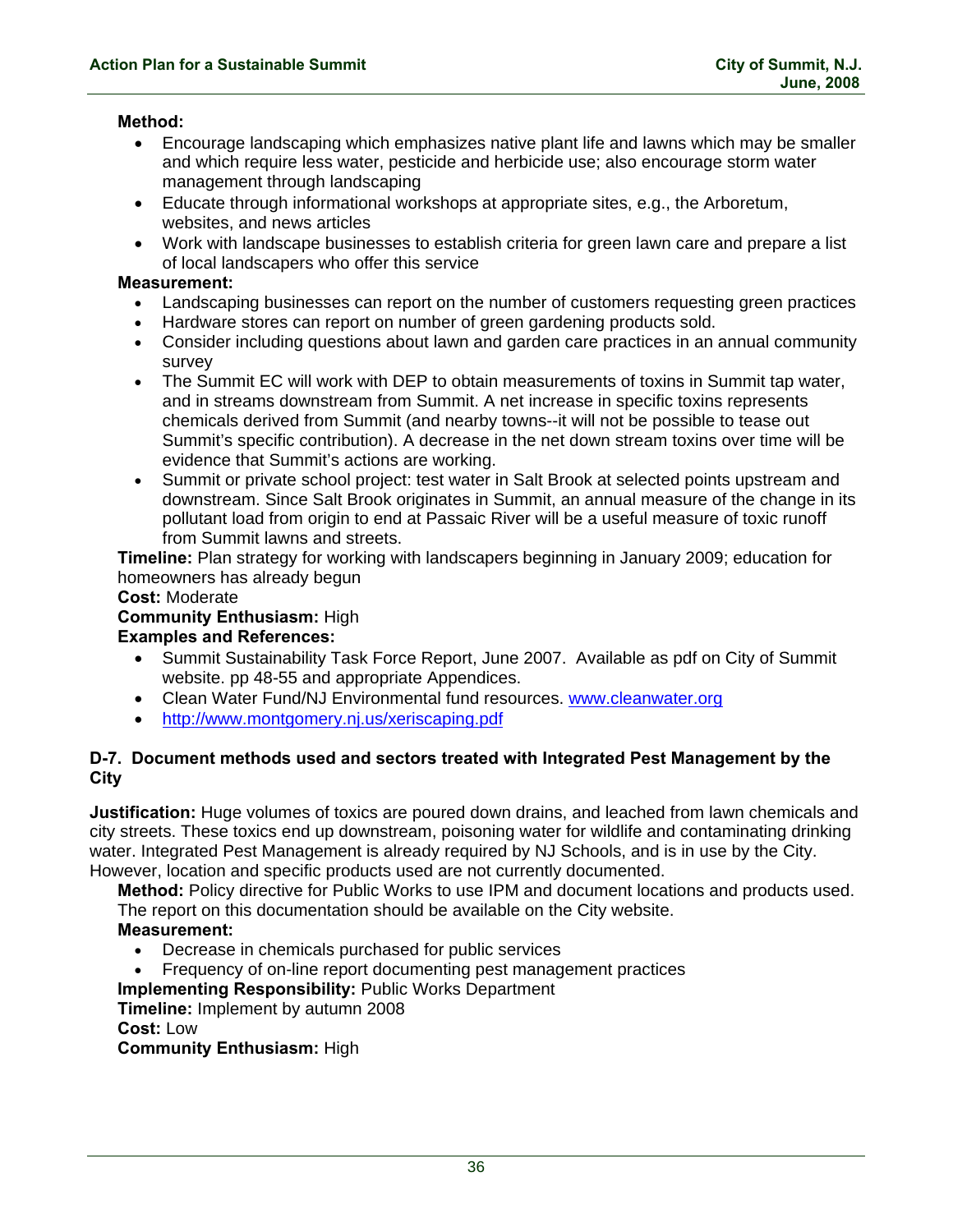#### **Examples and References:**

- Summit Sustainability Task Force Report, June 2007; available as pdf on City of Summit website--pp 48-55 and appropriate Appendices http://stormwaterfinance.urbancenter.iupui.edu/PDFs/LindseyDoll.pdf
- Many municipalities including Princeton Borough, Bernardsville have IPM plans

#### **D-8. Develop criteria for designation of Pesticide-free zone (ladybug sign), and organize placement of the signs**

**Justification:** Many lawns now have little flags warning of pesticide and herbicide applications. A similar "Ladybug" flag can reward homeowners and businesses who choose to avoid use of toxins on lawns.

**Method:** Develop criteria for homes, businesses and gardeners to use; estimate seasonal demand for 'flags' to purchase; set up a fund to pay for the flags

**Measurement:** Monitor number of homes and businesses that qualify

**Implementing Responsibility:** Environmental Commission partnering with SummitGreen **Timeline:** Develop criteria in 2008; purchase flags; begin in spring 2009

**Cost:** Low

#### **Community Enthusiasm:** High

#### **Examples and References:**

- Fairlawn, NJ, Pesticide Free Zone ordinance July 2007
- Redbank, NJ, Pesticide Free Zone ordinance, October 2007
- New Jersey Environmental Federation, www.cleanwater.org

#### **D-9. Conduct an evaluation of the status of the water infrastructure of Summit**

**Justification:** Leaks and other inefficiencies can cost the City huge amounts of money. For example, in Randolph, NJ, an evaluation was conducted which cost about \$24,000, and it is estimated that, after corrections are made, the City will save \$280,000 in consumption fees.

**Method:** Research available companies and results in similar towns to accurately determine cost and benefit, then implement if procedure seems to be cost-effective for Summit

**Measurement:** Water saved on an ongoing basis

I**mplementing Responsibility:** Sustainability Advisory Committee for research; City

**Timeline:** Research and possible implementation in 2008-9

**Cost:** High, with long-term savings

**Community Enthusiasm:** Not available

#### **Examples and References:**

- Tools for financing water infrastructure: http://www.epa.gov/efinpage/waterinfra2007.pdf
- http://www.randolphni.org/townhall/sewer\_water/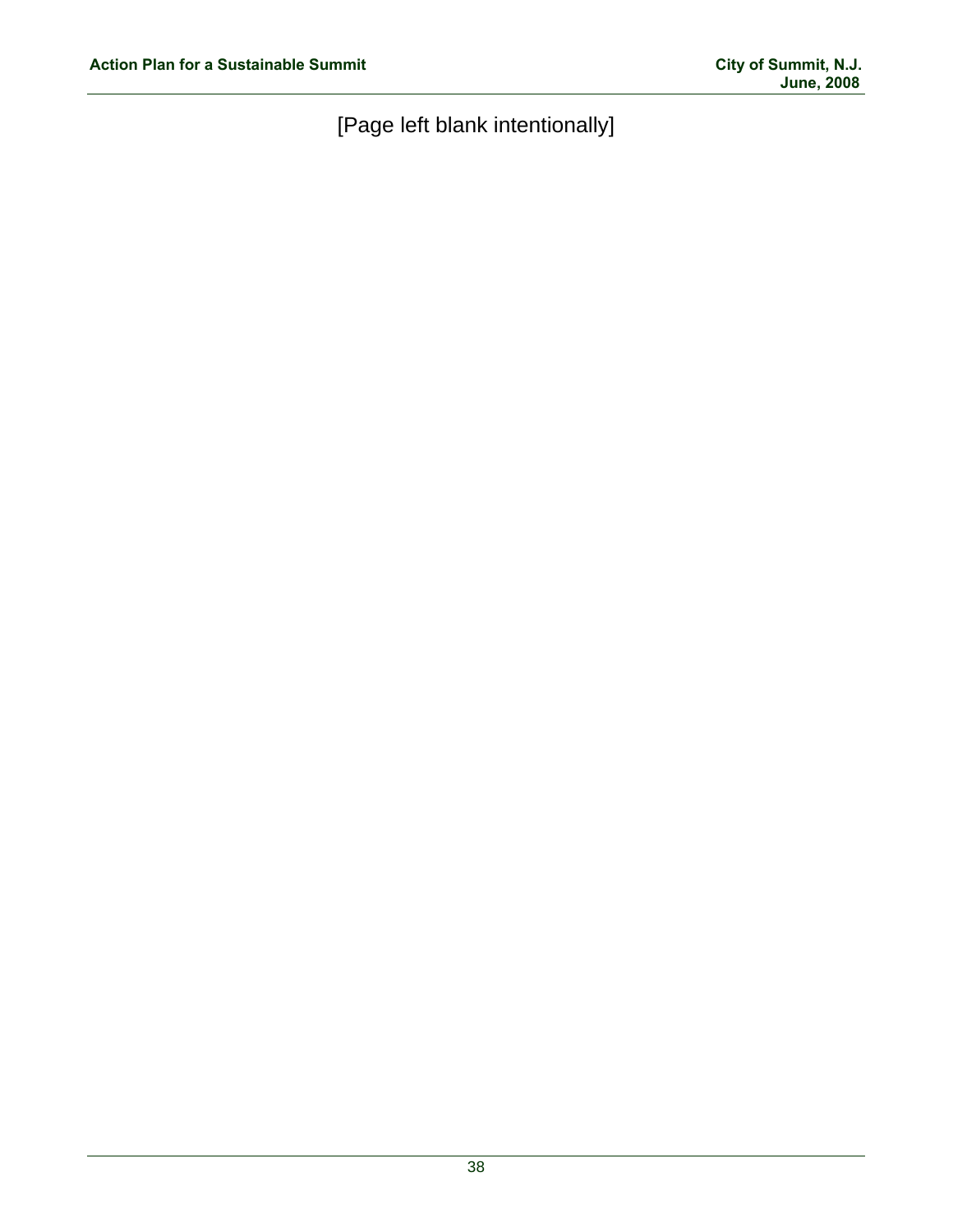## **E. SOLID WASTE AND RECYCLING**

#### **Objectives:**

- Decrease solid waste and encourage best use of resources through a reduce-reuse-recycle philosophy
- Improve data collection of total tonnage of solid waste disposed and recycled by businesses and industry

#### **Targets:**

- Exceed NJDEP guidelines, which state that 50% of municipal solid waste\*, MSW (Type 10\*), must be diverted from the waste stream by 2012 [Summit's 2006 rate was 33.8%]
- Divert 75% of MSW from the waste stream by 2020
- Divert 35% of all other types\* of solid waste—other than MSW (Type 10)—by 2012 *[\*NJ Environmental Protection Agency Definitions of Solid Waste (all non-hazardous): Type 10 - Municipal Solid Waste, MSW, household, office and institutional waste (including recyclables)*

*Type 13 - Bulky waste (Large items of waste material, such as appliances and furniture, discarded automobiles, trucks and trailers, large vehicle parts and tires)* 

*Type 13 C & D - Bulky construction and demolition waste* 

*Type 23 - Vegetative waste (yard clippings, wood waste)* 

*Type 25 - Animal waste (from butchering)* 

*Type 2 - Industrial, non-hazardous waste]* 

#### **Action Steps:**

#### **E-1. Reduce consumption of non-recyclable, toxic and unnecessary materials by residents, businesses, schools and the City**

**Justification:** Waste prevention, or "source reduction," means consuming and throwing away less:

- Use only what is needed
- Purchase durable, long-lasting goods
- Seek products and packaging that are as free of toxics as possible
- Use products that require less raw material in production, have a longer life, or can be used again after original use

Reducing acquisition of unnecessary, toxic, and non-recyclable products prevents the generation of waste in the first place, so it is the most preferred method of waste management and goes a long way toward protecting the environment. Since this will decrease our municipal solid waste (MSW), the City will save on our tipping fees at the incinerator, the Union County Resource Recovery Facility (RRF).

#### **Method:**

- Education through articles in local papers, school newsletters, Public Service Announcement, inserts in City mailings for residents and businesses and brochures at City Hall, etc.
- Use reusable bags and avoid/discourage the use of plastic bags
	- o Encourage local businesses to offer reusable shopping bags or encourage them to give a small discount per bag  $(5 - 10 \text{ cents})$  to those who bring in their own bags, or charge extra for those who do not
	- o Investigate feasibility of ordinance to limit use of plastic bags (San Francisco has a "reduction ordinance")
- Choose to buy items with less packaging or packaging made from recycled materials
- Encourage businesses to find alternatives to Styrofoam for a variety of needs, e.g. take-out and other food containers, packaging and mailing, etc.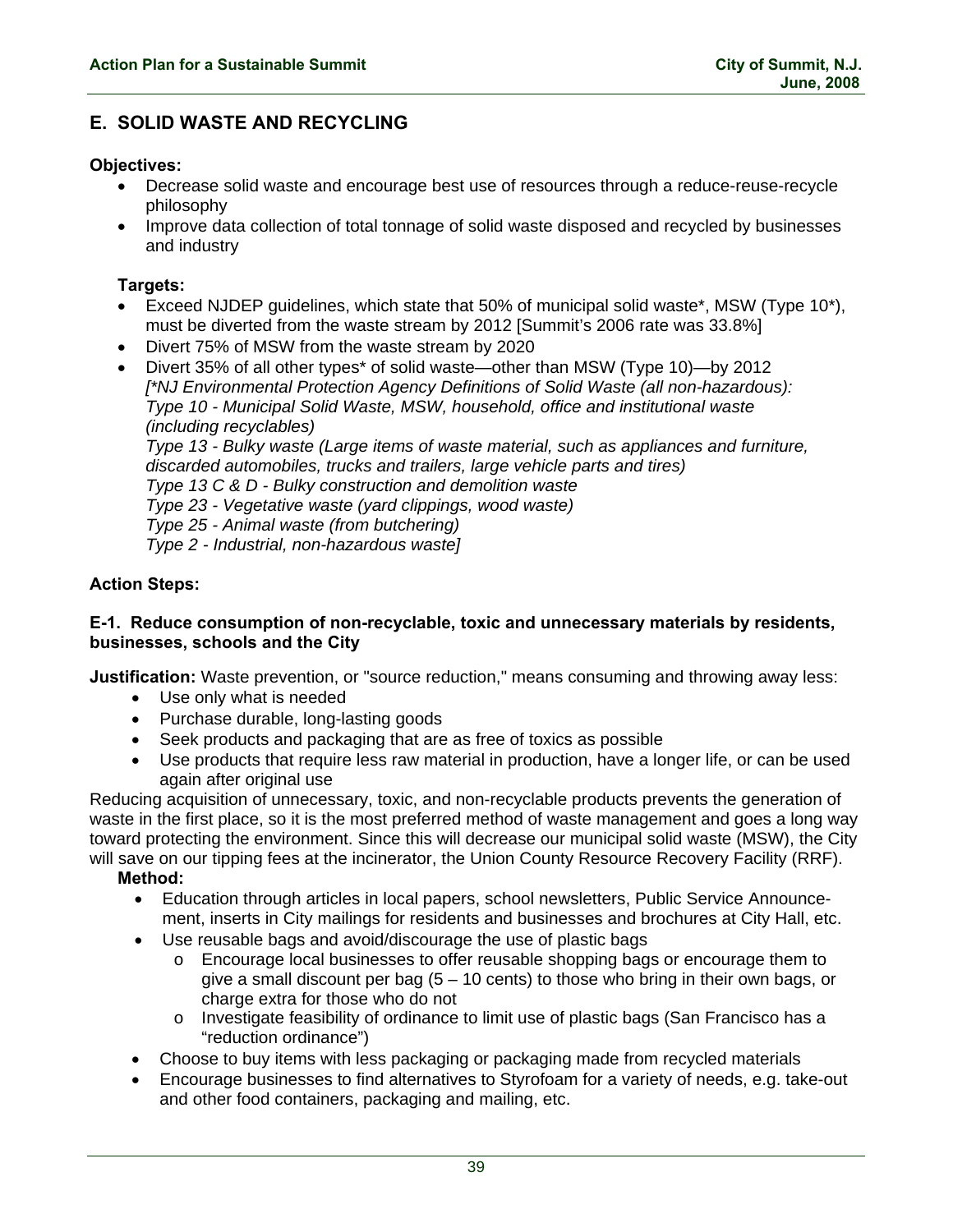**Measurement:** Consider spot survey of businesses to see how many are using plastic bags, Styrofoam, etc.

**Implementing Responsibility:** Recycling Advisory Committee (RAC), Sustainability Advisory Committee and SummitGreen, Inc.

**Timeline:** 2009 **Cost:** Low

**Community Enthusiasm:** High

- **Examples and References:**
	- The US EPA website on reduce/reuse/recycle: http://www.epa.gov/garbage/reduce.htm
	- "Plastic" bags that are 100% biodegradable and compostable: http://www.biobagusa.com/ and http://dunwoodybooth.com/
	- Sustainable packaging: http://www.ecoendure.com/?gclid=CMnngIrC25ICFQHBsgodghO8\_Q
	- San Francisco plastic bag reduction ordinance: http://www.sfenvironment.org/our\_programs/interests.html?ssi=7&ti=6&ii=142
	- Summit Public School Styrofoam Elimination Project

#### **E-2. Implement system-wide changes in garbage collection and add incentive programs to decrease total solid waste and increase recycling**

**Justification:** Currently, despite a comprehensive City recycling program, Summit's solid waste tonnage is increasing while the percent recycled is decreasing. A change in the method for trash and recycling pick-up is needed.

Incentive programs have proven to be highly successful in reducing solid waste and encouraging recycling and composting; incentive programs could significantly reduce the City's municipal solid waste (MSW) tonnage and, therefore, its tipping fees at the Incinerator.

**Method:**

- Consider front-yard trash pickup, and limit number of containers; front yard pickup (eventually with mechanized garbage can lifts) has the added advantage of reducing occupational injury that occurs in Summit's sanitation staff
- Summit could continue with its backyard trash pickup; however, residents would be allowed only one trash container (36 gallon) per household per week--if a household needed more, a tag could be obtained for a fee (to be determined)
- Residents and Businesses: Offer recycling pickup from RecycleBank, or a similar type of company / service that rewards recyclers. The more you recycle, the more points you earn to use at hundreds of local and national businesses, such as Starbucks and Whole Foods. The RAC is investigating this at present.
- Develop incentives to recycle in the form of tax relief, providing free or reduced cost recycling containers
- Start a "Recycler of the Month" program for residents and businesses complete with publicity and a financial or other incentive
- Fundraiser idea: Raise money from recyclable items collected, e.g. empty printer cartridges, fax, copier and multi-functional peripheral (all-in-one) cartridges and cell phones http://www.cccashusa.com/program.html
- The City could offer a commercial paper-shredding program to businesses and industry **Measurement:** 
	- The number of tags purchased for extra trash containers could be totaled annually
	- Tons of MSW and tons recycled tallied quarterly/annually

**Implementing Responsibility:** RAC and Sustainability Advisory Committee **Timeline:** 2009-2011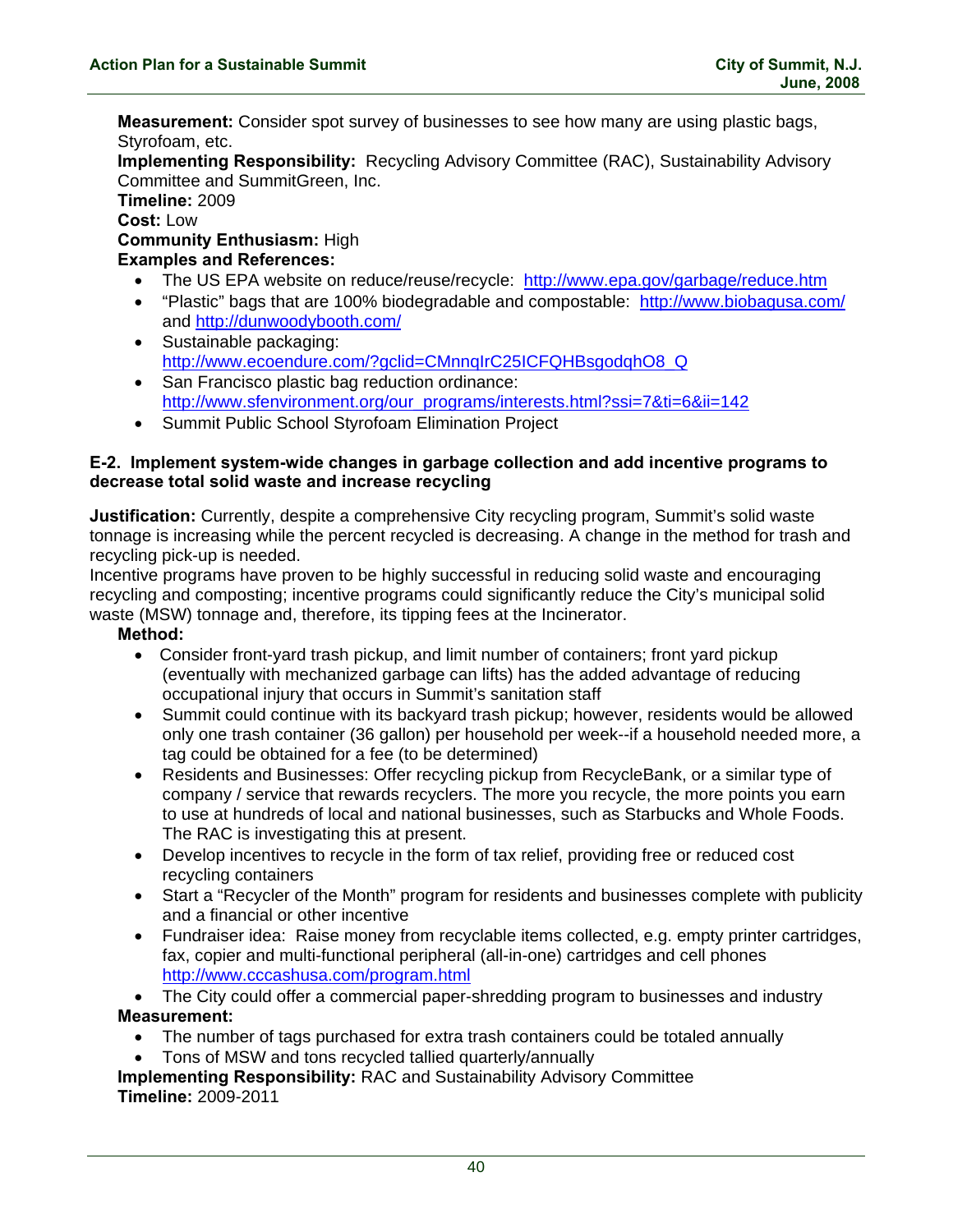#### **Cost:** Medium **Community Enthusiasm:** Not available **Examples and References**:

- The RecycleBank: http://recyclebank.com/
- Fundraiser idea: http://www.cccashusa.com/program.html
- Free paper-shredding program in Cape May, NJ
- New Jersey Paper Shredding Services: 1-866-53-SHRED (74733) www.safeshreddingllc.com/
- Another paper-shredding service in NJ: www.shredone.com

#### **E-3. Start Freecycling program via a user-friendly website (linked to the city website) and/or at the Recycling Center/Transfer Station or at another location**

**Justification:** Freecycling is a program allowing residents to drop off and pick up used items, such as toys, garden tools, household items, etc., if there is a physical location set up to do so, or it can be done via the internet through postings of available items and agreements made by interested parties to pick-up or drop-off the items. Freecycling keeps usable items out of the waste stream, and thus has the potential of reducing our MSW tipping fees at the Incinerator. Summit already successfully freecycled books. Freecycling at Summit Greenfest, May 2008, was a big success.

**Method:** Create a user-friendly website to manage the Summit freecycling program and/or build a structure to house the freecycling items. The City or a non-profit organization partnering with the City can obtain grant funding to help implement and maintain the program.

**Measurement:** Internet hits on the freecycling website; consider question on community survey **Timeline:** Draft plan in 2008; implement 2009 - 2010

**Implementing Responsibility:** RAC, City, SummitGreen, Inc.

**Cost**: Moderate if via the Internet (but grant could provide as much as \$15,000); High if via a physical location due to cost of building, maintenance oversight, safety/insurance, personnel

**Community Enthusiasm:** High, based on experience at Greenfest 2008 **Examples and References:** www.freecycle.org

#### **E-4. Continue to implement the Recycling Advisory Committee initiatives to increase/ encourage/ enable recycling and re-use throughout Summit**

**Justification:** The more tonnage recycled, the lower our MSW and resulting tipping fees at the incinerator (RRF)

**Method:** The Sustainability Advisory Committee and SummitGreen, Inc should work with the RAC, to implement various initiatives, including:

- Working with Summit businesses—individually and block-by-block—to increase commercial recycling rate
- Continuing to look for ways to add as many items for recycling as the market for recyclables allows
- Organizing an annual citywide Garage Sale, at which residents can sell their used goods (unlike freecycling which involves trading goods for free). The Spring 2007 citywide Garage Sale was a success (and with better publicity, it could be even more successful)
- Updating the annual Recycling Flyer--the flyer should add more information, such as County hazardous waste drop-off days and a section called, "Did You Know?
- Offering new ways to educate the public:
	- o Produce an annual Report Card that would document changes in recycling rates
	- o Publicize data on the costs of waste disposal and the benefits of recycling

**Measurement:** MSW tonnage data including percent recycled, compared year to year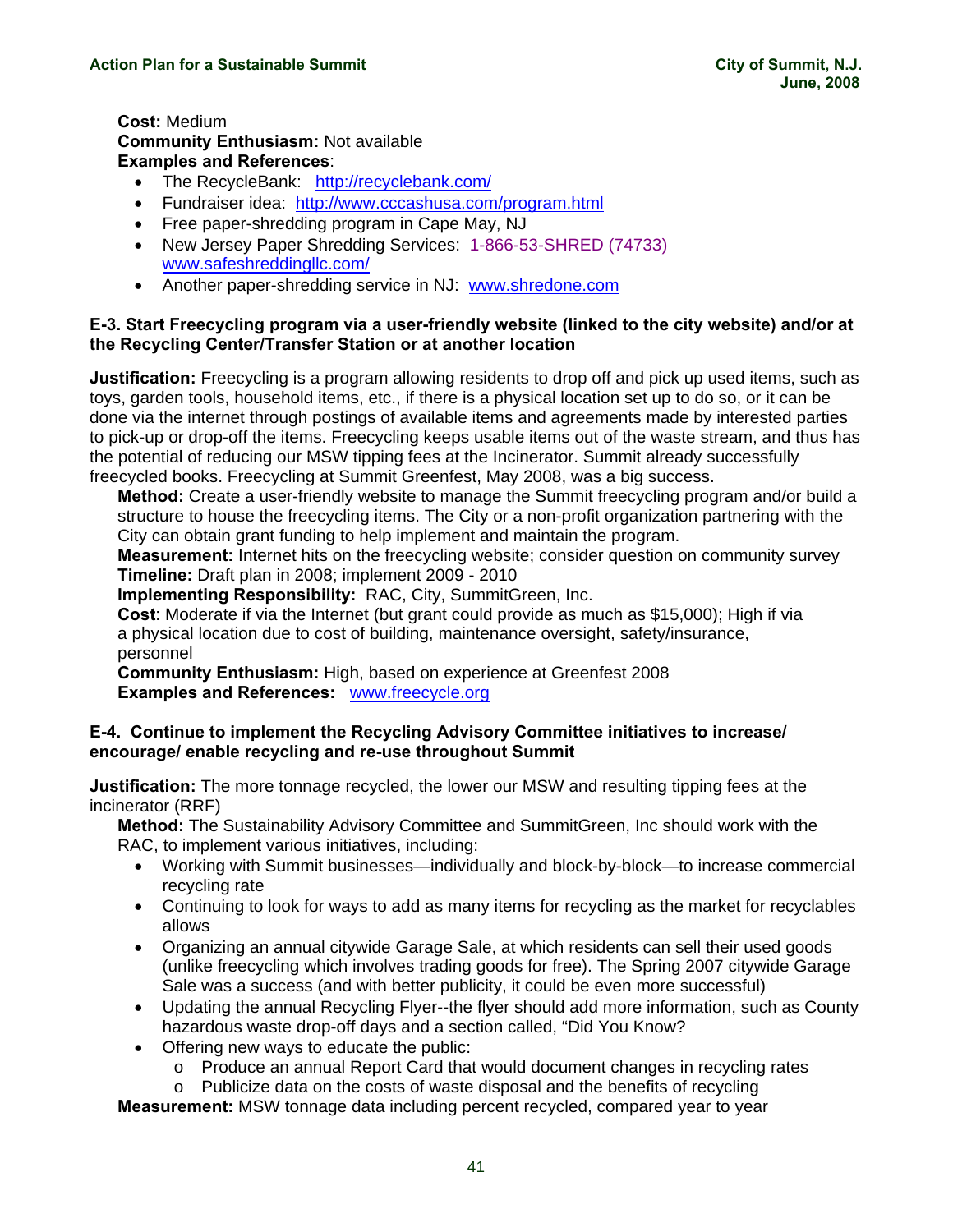**Implementing Responsibility:** RAC, with help from Sustainability Advisory Committee and SummitGreen, Inc. **Timeline:** Ongoing **Cost:** Medium **Community Enthusiasm:** High **Examples and References:** http://www.nj.gov/dep/dshw/recycle

#### **E-5. Investigate implementing shared services with the City and businesses to facilitate recycling**

**Justification:** By working with businesses and sharing services, the City could increase the commercial recycling rate, improve efficiency, reduce costs and make it easier to keep track of total recycling tonnage, thereby increasing Clean Community grant monies. Sharing services with the City, businesses may see a reduced charge for recycling pickup (or the charge may be part of their taxes), and there is a potential for increased grant monies.

**Method:**

- City could investigate benefits of sharing recycling pickup services with Overlook Hospital; shared services could be of financial benefit to both the City and Overlook
- In addition to the large community recycling bins already in place at the central business district, the City could provide recycling pickup services to businesses (rather than making each business arrange its own); the City or the RAC would need to determine when and where it is feasible for businesses to leave their recycling for pickup

• Investigate methods to increase Clean Community grant funds **Measurement:** Tonnage recycled by the commercial sector **Implementing Responsibility:** RAC and the City **Timeline:** Implement City-arranged/negotiated business recycling by 2010 **Cost:** Could reduce overall costs **Community Enthusiasm:** High **Examples and References:** 

- CA waste reduction activities for hospitals: http://www.ciwmb.ca.gov/bizWaste/FactSheets/Hospital.htm
- Hospitals for a Healthy Environment: http://www.h2e-online.org/teleconferences/ConferenceDetails.cfm?Date=2006-03- 10&teleconfid=241

#### **E-6. If the above efforts fail to reach the targets above, develop means of enforcing the NJ State recycling law for City businesses**

**Justification:** Everyone (businesses as well as residents) is required by law to recycle. Summit needs a backup plan if recycling is not progressing. There are many examples of failure of voluntary systems.

**Method:** The Recycling Advisory Committee is updating an old ordinance in an effort to address the issue of enforcement

**Measurement:** Determine yearly trends in the tonnage of materials recycled by businesses **Timeline:** Undertake this step in future if voluntary efforts fail, by 2012

**Implementing Responsibility:** RAC; the City

**Cost:** High, if enforcement officers need to be deployed

**Community Enthusiasm:** Not available

### **Examples and References:**

Honolulu conducts annual site inspections of businesses that are required to recycle. If a business is not in compliance with the City's mandatory recycling ordinances, a Recycling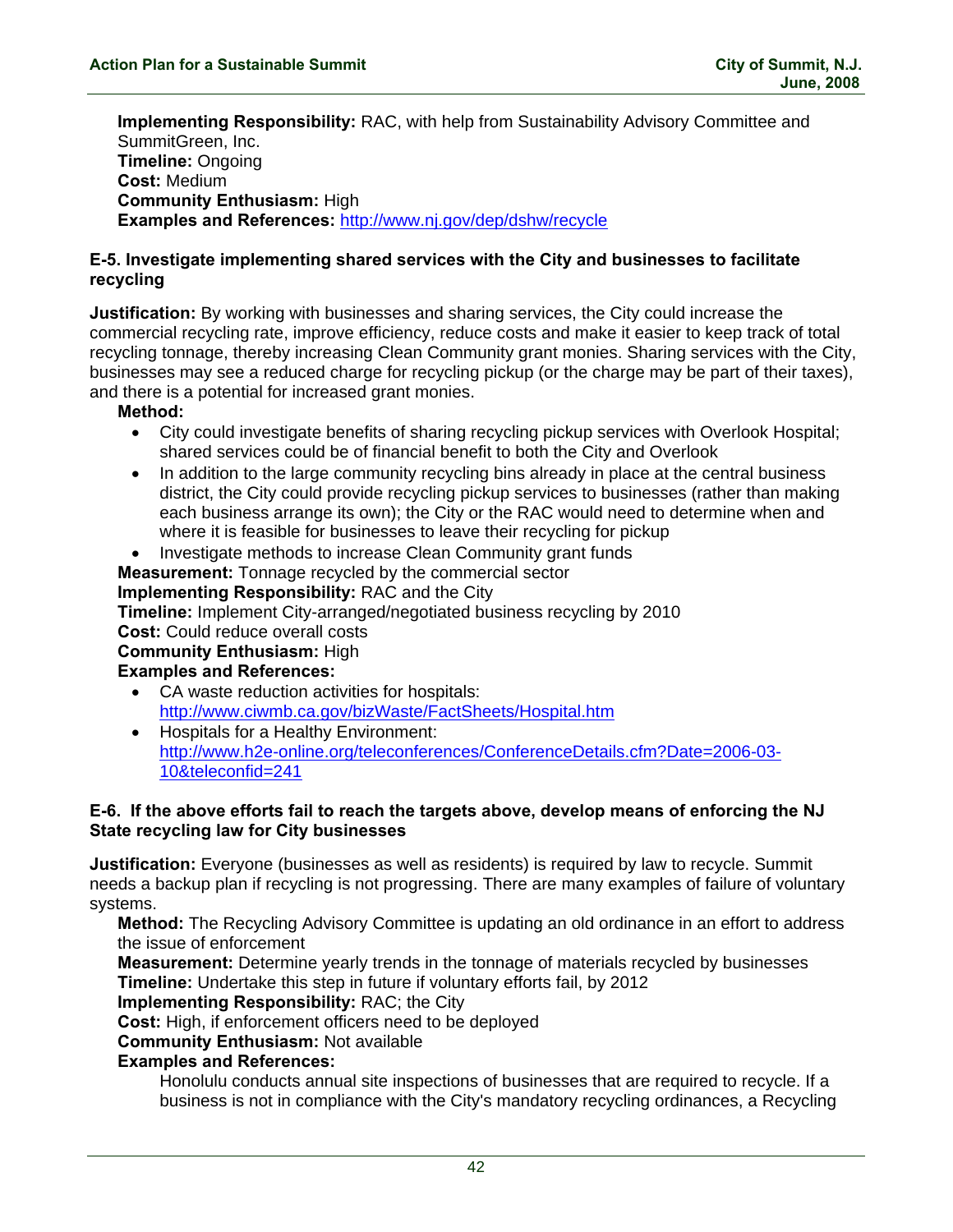Specialist will work with management to set up a recycling program or improve/correct a failing system. http://www.envhonolulu.org/solid\_waste/archive/Mandatory\_Recycling\_Laws.html

## **E-7. Develop a website linked to the City's website and an ongoing publicity campaign to promote and educate about goals to reduce/reuse/recycle**

*(See Section H, Education and Communication, Action Steps H-1 and H-3)*

#### **E-8. Require waste management plan for recycling and/or reuse of sixty percent of all construction and demolition waste generated in projects larger than \$25,000**  *(See Section B, Green Building Practices, Action Step B-5)*

#### **E-9. Encourage at-home composting of kitchen and yard waste, and consider development by City of a food composting program for residents and/or businesses (restaurants)**

**Justification:** Residential composting of kitchen and yard waste is easy, inexpensive and can yield rich compost for gardens. Commercial composting has proven very successful in San Francisco in reducing municipal solid waste. Such a reduction would save tipping fees at the incinerator (RRF).

**Method:**

- Residential: Continue to educate the public with workshops on how to compost and information on different composting bins
- The City could provide free or at-cost composting bins or encourage local hardware stores to carry them at a discount; RAC is doing this at various community venues (e.g. Greenfest).
- Commercial: The City could expand upon its successful leaf and grass composting; an area could be identified to handle food compost from Summit residents and/or restaurants

**Measurement:** MSW tonnage

**Timeline:** At-home composting: underway; City program for residential and commercial: 2012 **Implementing Responsibility:** RAC and the City (to implement a citywide program) **Cost:** Low for at-home; high for citywide program

**Community Enthusiasm:** Moderate

**Examples and References:** San Francisco: http://www.sfrecycling.com/residential/composting.php

#### **E-10. Consider a PAYT, Pay As You Throw, Program to dispose of Summit's municipal solid waste (MSW) if above steps fail to reach targets**

**Justification:** PAYT programs have proven to be highly successful in reducing solid waste and encouraging recycling and composting. This type of program could significantly reduce the City's MSW tonnage and, therefore, its tipping fees at the incinerator. When people have to pay for each bag of garbage disposed of, there is a strong monetary incentive to reduce waste.

**Method:** The US EPA provides detailed information on how to set up a program. Residents (and businesses) would have to use specific garbage bags or tags (for the bags) and pay for each. Taxes would be reduced as a direct result to offset trash pickup charge.

**Measurement:** MSW tonnage

**Timeline:** 2015--The City should institute PAYT only if we are failing to reach our goal for solid waste reduction and recycling

**Implementing Responsibility:** RAC, City

**Cost:** Medium

**Community Enthusiasm:** Low

#### **Examples and References:**

The US EPA website on PAYT**:** http://www.epa.gov/payt/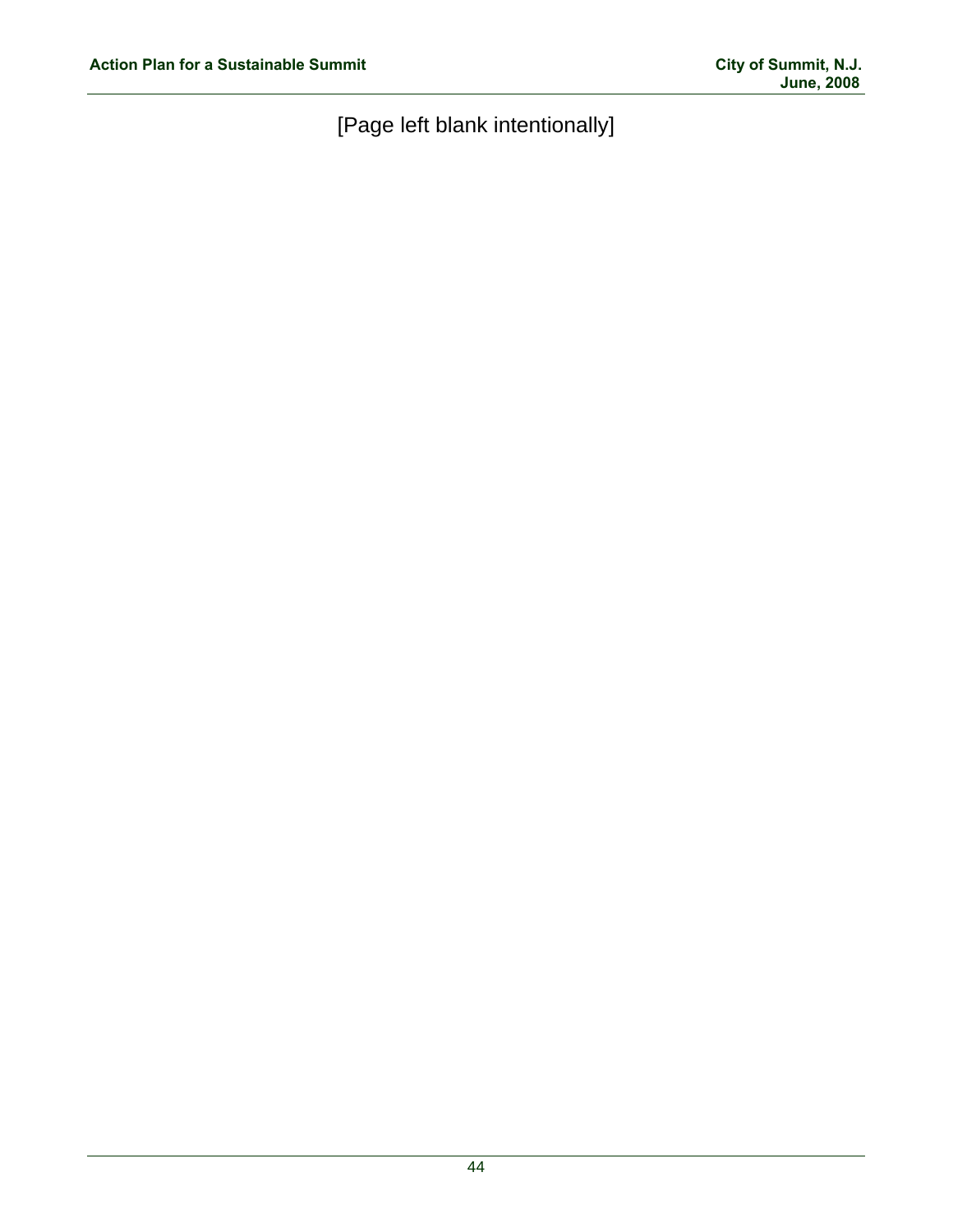## **F. TREE CANOPY AND OPEN SPACE**

#### **Objectives:**

- Continue to promote the preservation of green space in and around the City of Summit
- "Promote a sustainable community forest by encouraging the protection and replacement of trees and become more proactive in the management and care of our trees." *(from Summit's Community Forestry Management Plan)*

#### **Targets:**

- Maintain current tree canopy and increase if possible
- Maintain publicly-owned green space and increase when there is the opportunity to do so

#### **Action Steps:**

#### **F-1. Review and enhance Summit's Shade Tree Ordinance to consider the preservation of additional trees**

**Justification:** Summit's tree canopy offers significant beneficial effects and value in terms of the City's carbon footprint, ambient temperature and aesthetic appeal as well as other qualities. Trees are a major factor in terrestrial carbon sequestration. Terrestrial carbon sequestration is the process through which carbon dioxide from the atmosphere is absorbed by trees, plants and crops through photosynthesis, and stored as carbon in biomass (tree trunks, branches, foliage and roots) and soils.

**Method:** The Shade Tree Advisory Committee is reviewing the ordinance to consider:

- Designating more trees as Landmark Trees
- Decreasing the tree circumference requiring a permit for removal
- **Measurement:** Compare annual tree canopy measurements from aerial photos

**Implementing Responsibility:** Shade Tree Advisory Committee

**Timeline:** Revised language to Council by late 2008; public discussion and Council vote in 2009 **Cost:** None

#### **Community Enthusiasm:** High

#### **Examples and References:**

- City of Hackensack, NJ, Shade Tree Advisory Committee www.hackensack.org/content/1569/default.aspx
- Chatham Borough, NJ: tree protection ordinance states that a permit is required to cut down a tree more than 6 inches in diameter http://www.chathamborough.org/shade\_tree.php

#### **F-2. Discourage tree removal by developers, contractors, and homeowners; provide incentives for developers and contractors to design around existing vegetation**

**Justification:** Summit's tree canopy offers significant beneficial effects and value in terms of the City's carbon footprint, ambient temperature and aesthetic appeal as well as other qualities.

- **Method:** 
	- For major subdivisions or site plans, require a checklist item showing a conceptual plan of a project designed to maintain, to the extent possible, the existing vegetation
- Provide streamlined permit process if a developer maintains existing trees and vegetation **Measurement:** Number of development plans that maintain existing vegetation

**Implementing Responsibility:** Shade Tree Advisory Committee and Sustainability Advisory **Committee** 

**Timeline:** Language submitted to Planning Board in 2009; implementation in 2010 **Cost:** Low

**Community Enthusiasm:** High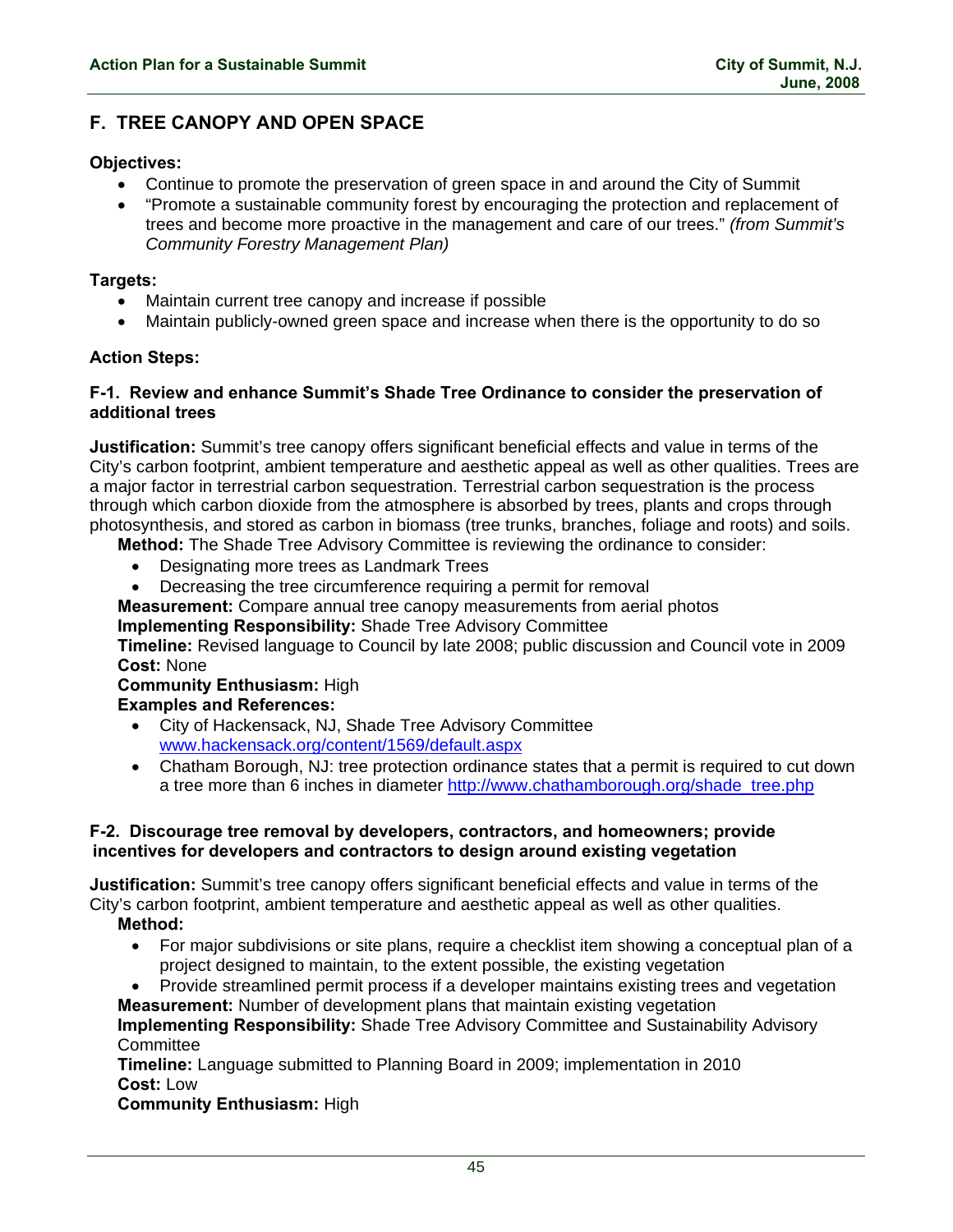#### **F-3. Plant trees where appropriate, and meet or exceed City standards for reducing tree removal by residents, businesses and the City**

**Justification:** Increasing the number of trees planted, while decreasing the number taken down, increases the tree canopy and hence the amount of carbon sequestered. This is an area where individual home owners and businesses can provide a direct beneficial effect in reducing Summit's carbon footprint by planting new trees.

**Method:** The Shade Tree Advisory Committee should help maintain a page on the City's sustainability website to disseminate tree-related information, particularly on restrictions regarding tree removal. Improve publicity for the City's offer to plant a free tree along the right-of-way in front yards. Continue and publicize the Commemorative Tree Planting Program. A more active public education program will result in an increased awareness of both the aesthetic and environmental benefits of tree-lined streets.

**Measurement:** Record the number of trees removed annually **Implementing Responsibility:** Shade Tree Advisory Committee **Timeline:** Underway **Cost:** Low **Community Enthusiasm:** High

#### **F-4. Develop neighborhood native-plant gardens on City property (rights of way, medians, other similar public spaces)**

**Justification:** While building community spirit and enhancing the beauty of the City, new vegetation can increase carbon sequestration, and help trap storm water runoff.

**Method:** The Sustainability Advisory Committee could invite one or more volunteer groups (Scouts, Faith-based organizations, school clubs) to take on this project **Measurement:** Increase in number of neighborhood gardens **Implementing Responsibility:** Sustainability Advisory Committee **Timeline:** 2009 **Cost:** Low **Community Enthusiasm:** High **Examples and References:** http://www.epa.gov/greenacres/awards.html

#### **F-5. Increase recreation access to the Passaic River and explore the creation of a linear park along the River**

**Justification:** Summit parkland is a valuable resource that enhances quality of life and health. Right now, the Passaic River is a beautiful resource and is difficult to access. The suggestion to create a linear park is part of the Summit Master Plan Re-examination, 2006.

**Method:** Work with property owners and the City to develop new pathways to the River **Measurement:** Number of access points **Implementing Responsibility:** Environmental Commission **Timeline:** Develop a plan by January 2009 **Cost:** Low **Community Enthusiasm:** High

#### **F-6. Promote use of native species and the replacement of invasive species with appropriate trees and vegetation**

**Justification:** Native species of trees, grasses, and other plants are well adapted to regional climates, and may provide food and shelter for wildlife. Choosing native and drought-tolerant species for landscaping can save water, help reduce water pollution, and attract birds and butterflies. Invasive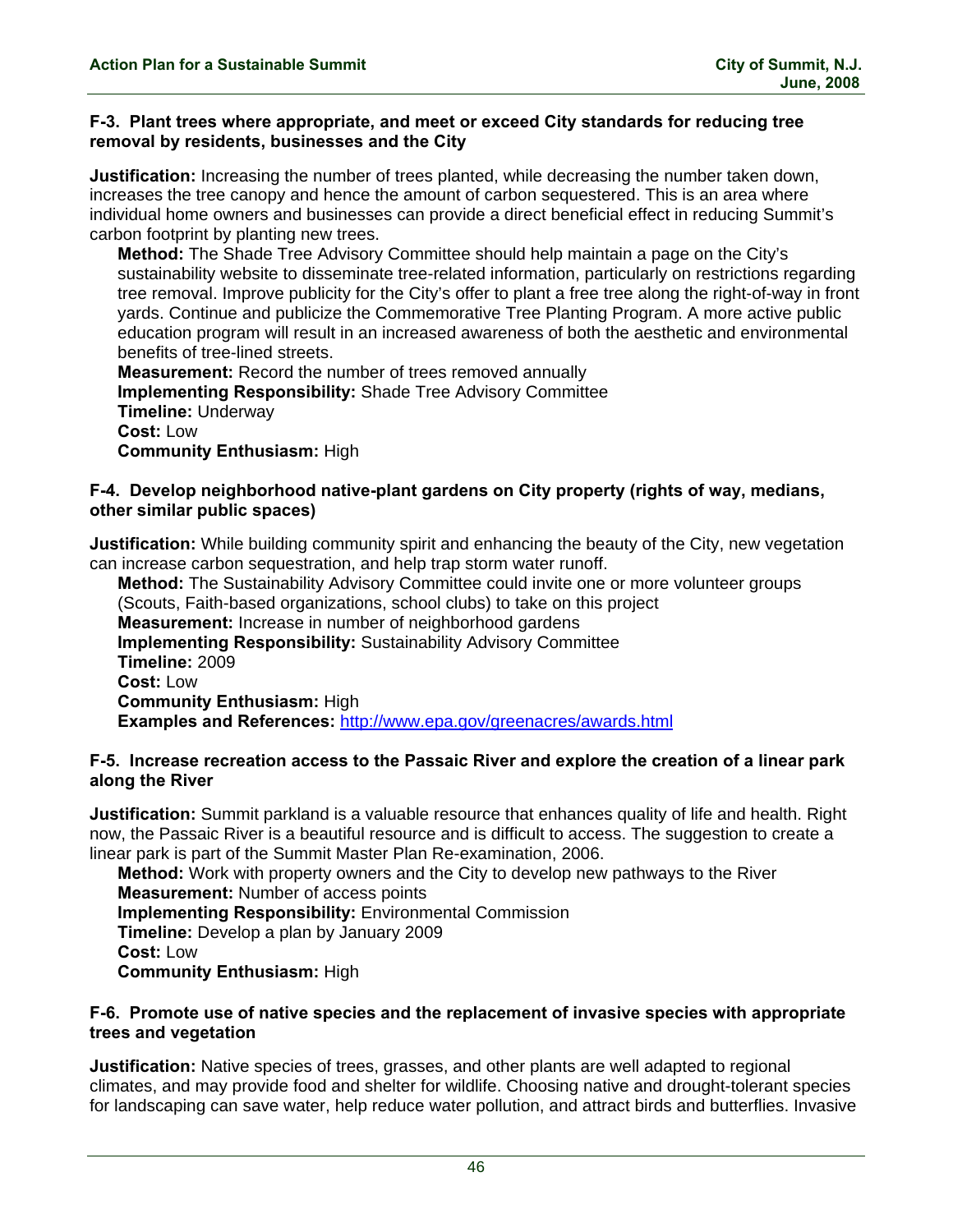species can rapidly colonize open areas, and cause harm to ecosystems by replacing native species, without providing the natural benefits of the native species. Summit has about 30 invasive plant species, which crowd other species, reproduce rapidly and/or spread easily; they are considered "weeds." Common invasive plants in Summit include the Norway maple, Japanese knotweed, Japanese barberry, and Ailanthus, a fast-growing tree that thrives along the edge of roads, and invades hedges.

**Method:** Educate homeowners, developers and landscapers. Make a list of native vs. invasive species available to developers, landscapers, and garden centers. Work with the horticulturalist at the Reeves-Reed Arboretum to draft the list specific to Summit and to educate about best practices to systematically eliminate invasive species. Set up a listing of landscapers that make native choices available.

**Measurement:** Number of landscapers that offer native choices. Consider an ordinance to regulate selection of plantings on new development valued at \$50,000 or greater.

**Implementing responsibility:** Sustainability Advisory Committee, Environmental Commission, Shade Tree Committee

**Timeline:** Education, 2008; ordinance, 2012

**Community Enthusiasm:** Not available

#### **Examples and References:**

Native plantings:

- NJ native plant society http://www.npsnj.org/
- http://www.nrdc.org/enterprise/greeningadvisor/wu-planting.asp
- Plant Conservation Alliance
- http://www.nps.gov/plants/

Invasive Species: Background Information

- http://ei.cornell.edu/ecology/invspec/background.asp
- US Fish and Wildlife Service
- http://www.fws.gov/contaminants/Issues/InvasiveSpecies.cfm
- http://www.biodiversitypartners.org/invasive/factsheets/NJ.pdf
- Reeves Reed Arboretum Horticulturalist, 908-273-8787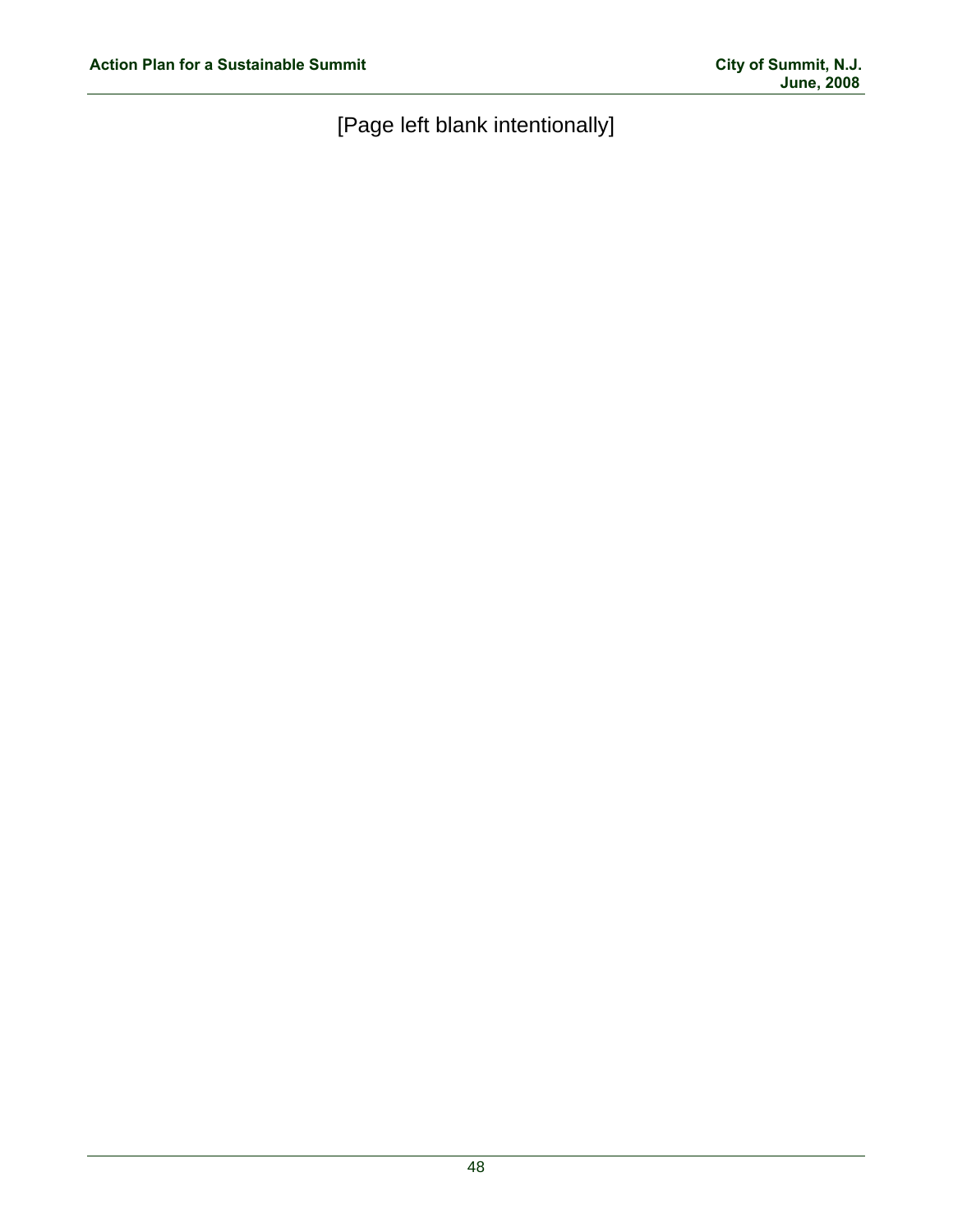## **G. GREEN PURCHASING**

#### **Objectives:**

- Encourage a program for Green Purchasing, or Environmentally Preferred Purchasing (EPP), to be adopted by the City and the Board of Education (BOE) [EPP involves the coordinated purchase of products made from recycled content as well as alternative products that save energy or water and are less hazardous to health and the environment]
- Encourage residents, businesses, and industry to make purchases that are increasingly environmentally friendly

#### **Targets:**

- Increase to half all purchases made by the City and BOE meeting EPP guidelines by 2012
- Increase to 75% all purchases made by the City and BOE meeting EPP guidelines by 2015
- Increase green purchasing choices for Summit shoppers, so that by 2015 these options are the first choice for most shoppers

#### **Action Steps:**

#### **G-1. Require development by the City and Board of Education (BOE) of a comprehensive environmentally preferred purchasing (EPP) program**

**Justification:** Green purchasing:

- Protects the environment—green products eliminate waste, reduce hazardous toxins and use more efficient manufacturing processes
- Saves money—reducing and reusing products means less purchasing
- Protects health—green products reduce or eliminate exposure to corrosive, irritating, toxiccontaining materials

Green alternatives exist for almost every product used by a city. EPP programs provide green options for supplies needed for grounds maintenance, cleaning, vehicles, general office supplies, employee kitchens, office and building furnishings, interior decorating products and more.

#### **Method:**

- City and the BOE will perform an audit of current purchasing, then develop a comprehensive plan. For guidance, these resources should be used:
	- o The NJ DEP guidelines titled "Green Purchasing: A Guide for Local Governments and Communities"
	- o The "Tool for developing a Green Purchasing Program," developed by the NJ Sustainable State Institute and the NJ Municipal Land Use Center at the College of NJ
- One or more city employees should receive green purchasing training
- Summit should consider shared purchasing with other municipalities

#### **Measurement:**

- Audit to be completed by June 2009
- Annual review of percent of purchases in each category, meeting green standards, to begin in 2010

**Timeline:** Begin purchase of products that have no or minimal toxic content and with recycled content that are themselves recyclable immediately; total adoption of guidelines in 3 years **Implementing Responsibility:** Municipal Government and Board of Education **Cost:** Moderate, as lowest bidder may not offer green products

**Community Enthusiasm:** High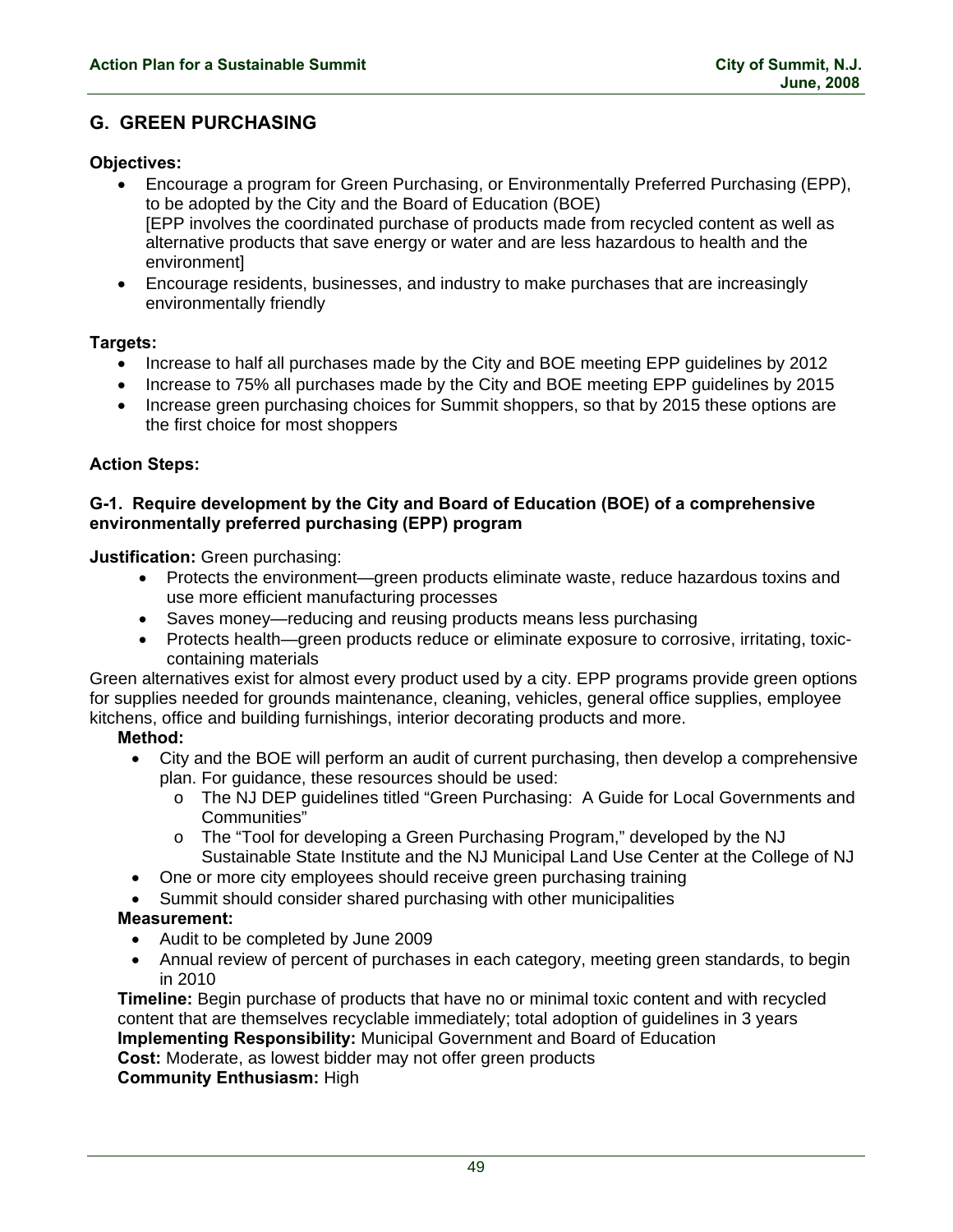#### **Examples and References:**

- Tool for developing a Green Purchasing Program, developed by the NJ Sustainable State Institute (njssi.org) and the Municipal land Use Center at the College of NJ(tcnj.edu/-mluc/); the pdf of the "Tool": http://www.njssi.org/uploaded\_documents/GreenPurchasing2-28-08.pdf
- Rutgers Green Purchasing system: http://purchasing.rutgers.edu/green/rutgers/%20green%20purchasing%20policy.pdf
- Berea College guide to greening your office: http://www.berea.edu/sens/sustainabilityinitiatives/purchasing.asp
- NJ DEP "Green Purchasing: A Guide for Local Governments and Communities". NJ DEP link: www.nj.gov/dep/opsc/docs/green\_purchasing\_guide\_local\_governments.pdf

#### **G-2. Decrease gasoline use and pollution by Summit municipal vehicles, through pollution control, consideration of use of bio-diesel fuels, and as the fleet turns over, encourage purchase of vehicles with improved fuel efficiency**

*(See Section C, Transportation and Circulation, Action Step C-6)* 

#### **G-3. Encourage development of environmentally preferred purchasing (EPP) programs by businesses and industry**

**Justification:** EPP programs protect the environment, save money and protect health. *(See Action Step G-1 for more details)* 

**Method:** 

- For guidance, businesses and industry should use these resources:
	- o The NJ DEP guidelines titled "Green Purchasing: A Guide for Local Governments and Communities"
	- o The "Tool for developing a Green Purchasing Program," developed by the NJ Sustainable State Institute and the NJ Municipal Land Use Center at the College of NJ
- Award a "Summit Green Seal" to businesses that implement EPP programs, offer green products and/or use green practices and products
- Education: Provide current information about green products via:
	- o SummitGreen.org
	- o The proposed new sustainability website for the City of Summit
	- o Articles in the local papers, PSAs on TV 36, etc.
	- o Information specifically aimed at the business community

**Measurement:** Annual survey of local businesses and industry

#### **Timeline:** Underway

**Implementing Responsibility:** SummitGreen, Inc., Sustainability Advisory Committee, the Chambers of Commerce and Summit Downtown, Inc (SDI)

**Cost:** Low

# **Community Enthusiasm:** High

## **Examples and References:**

- SummitGreen.org
- Tool for developing a Green Purchasing Program, developed by the NJ Sustainable State Institute (njssi.org) and the Municipal land Use Center at the College of NJ(tcnj.edu/-mluc/); the pdf of the "Tool": http://www.njssi.org/uploaded\_documents/GreenPurchasing2-28-08.pdf
- Rutgers Green Purchasing system http://purchasing.rutgers.edu/green/rutgers/%20green%20purchasing%20policy.pdf
- Berea College guide to greening your office: http://www.berea.edu/sens/sustainabilityinitiatives/purchasing.asp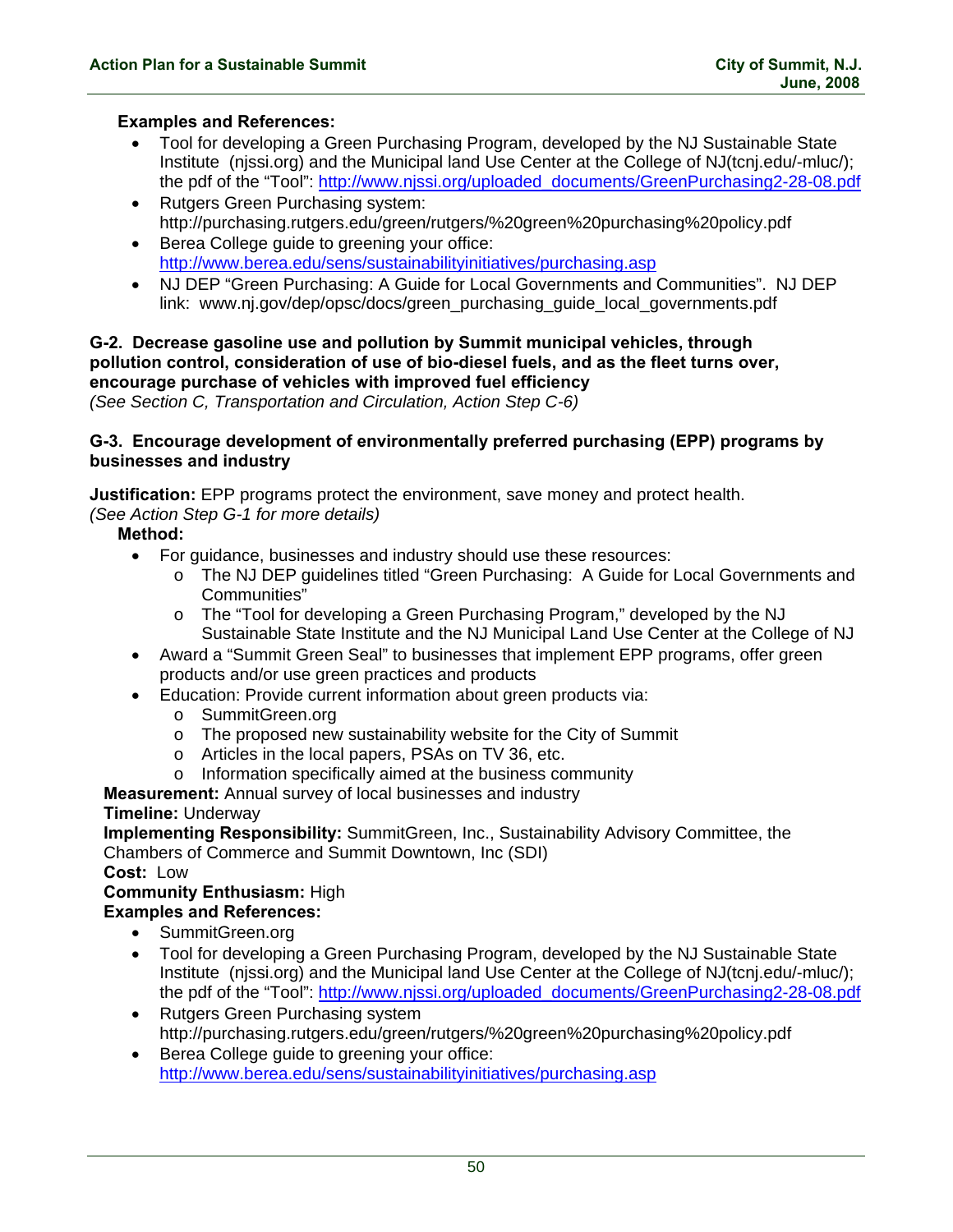- NJ DEP "Green Purchasing: A Guide for Local Governments and Communities". NJ DEP link: www.nj.gov/dep/opsc/docs/green\_purchasing\_guide\_local\_governments.pdf
- http://www.newdream.org/procure/activities.php
- http://www.anjec.org/html/sustainability\_usefulwebsites.htm

#### **G-4. Encourage residents to select green products whenever possible**

**Justification:** Buying green products protects the environment, saves money and protects health. *(See Action Step G-1 for more details)* 

#### **Method:**

- Provide up-to-date information about preferred 'green' products via:
	- o SummitGreen.org
	- o The proposed new sustainability website for the City of Summit
	- o Articles in the local papers, PSAs on TV 36, etc.
	- o Brochures created by volunteers to hand out at community events
	- o Display board at Community Pool, Farmers' Market, etc.
- Use biodegradable "plastic" bags, which are available for trash, compost, leaf and yard waste, dog waste, cat pan liners, etc.
- Encourage local businesses to seek out and offer green products that are recyclable and/or are made from recycled materials

**Measurement:** Consider periodic community survey

#### **Timeline:** Underway

**Implementing Responsibility:** SummitGreen, Inc.; Sustainability Advisory Committee **Cost:** Low

#### **Community Enthusiasm:** High

**Examples and References:**

- SummitGreen.org
- http://www.buygreen.com
- http://www.coopamerica.org/programs/shopunshop/buyinggreen/whattobuy.cfm
- Municipalities in NJ with green cleaning policies include: Brick, Colt's Neck, Irvington, Point Pleasant, Woodbridge
- www.cleanwater.org
- http://www.cleanwateraction.org/pdf/njefsustainer-fall05.pdf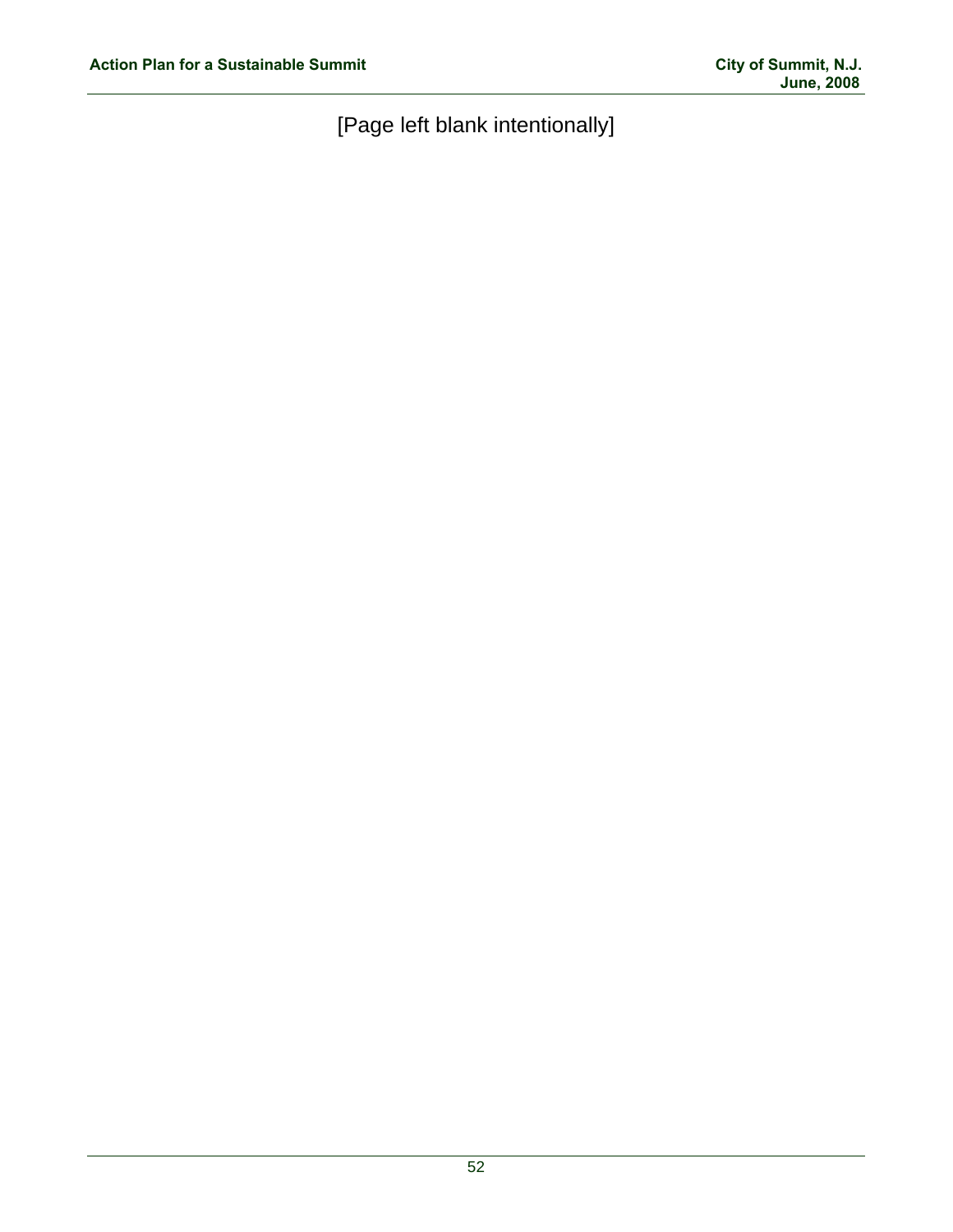## **H. EDUCATION AND COMMUNICATION**

#### **Objectives:**

- Develop and disseminate accurate and timely information in an easily accessible format to people in residential, commercial, industrial and municipal sectors to inform them about best practices, and to encourage them to consider environmental sustainability when making municipal, commercial, industrial and residential decisions
- Design and execute a broad-based and ongoing plan to engage residents, educators, City officials, businesses and industry in learning and decision making about actions to safeguard and improve the environment and the quality of life in Summit

**Target:** The involvement and knowledge of Summit will be evidenced by the following indicators:

- Decrease in building-related energy use
- Decrease in automobile miles driven; increase in fuel efficiency of our vehicles
- Decrease in water consumption, wastewater runoff, and increase in environmentally-friendly landscaping methods
- Decrease in non-recycled solid waste
- Increase in purchase of green products

#### **Action Steps:**

#### **H-1. Develop a user-friendly, comprehensive website, linked to the Summit municipal web site, dedicated to sustainability in Summit**

**Justification:** The city website is already recognized as a source for municipal and reference information for residents. Increasing numbers of people use the web for local information.

**Method:** A web page will be developed by a consultant funded through a grant. Ongoing maintenance of the web site will be the responsibility of the Sustainability Advisory Committee, with help from the Environmental Commission (EC) in cooperation with SummitGreen, Inc. **Measurement:** Number of hits per day (month or year)

**Implementing Responsibility:** Sustainability Advisory Committee and City staff

**Timeline:** 2008 – 2009 (*Grant submitted on March 14, 2008*); development by January 2009,

testing January-April, 2009; full use by June 2009

**Cost:** \$15,000 per year, through grants

## **Community Enthusiasm:** Not available

#### **Examples and References:**

In-depth, user-friendly city websites for solid waste and recycling:

- Highland Park, NJ: http://www.leoraw.com/hpenv/
- NYC : http://www.nyc.gov/html/oec/html/home/home.shtml and
- http://www.nyc.gov/html/nycwasteless/html/recycling/recycling\_nyc.shtml
- San Francisco: http://www.sfrecycling.com/
- Ft. Collins, CO: http://www.ci.fort-collins.co.us/recycling/
- Lawrence, KS: http://www.lawrencerecycles.org/

#### **H-2. Continue to produce and support the annual Greenfest in downtown Summit**

**Justification:** This festive event—held on the Summit Green—provides an opportunity to increase environmental awareness for all attendees. Displays of sustainable technology, information about City programs, and activities for children make this a valuable educational event. **Method:** SummitGreen, Inc will work in cooperation with the City to put on this event annually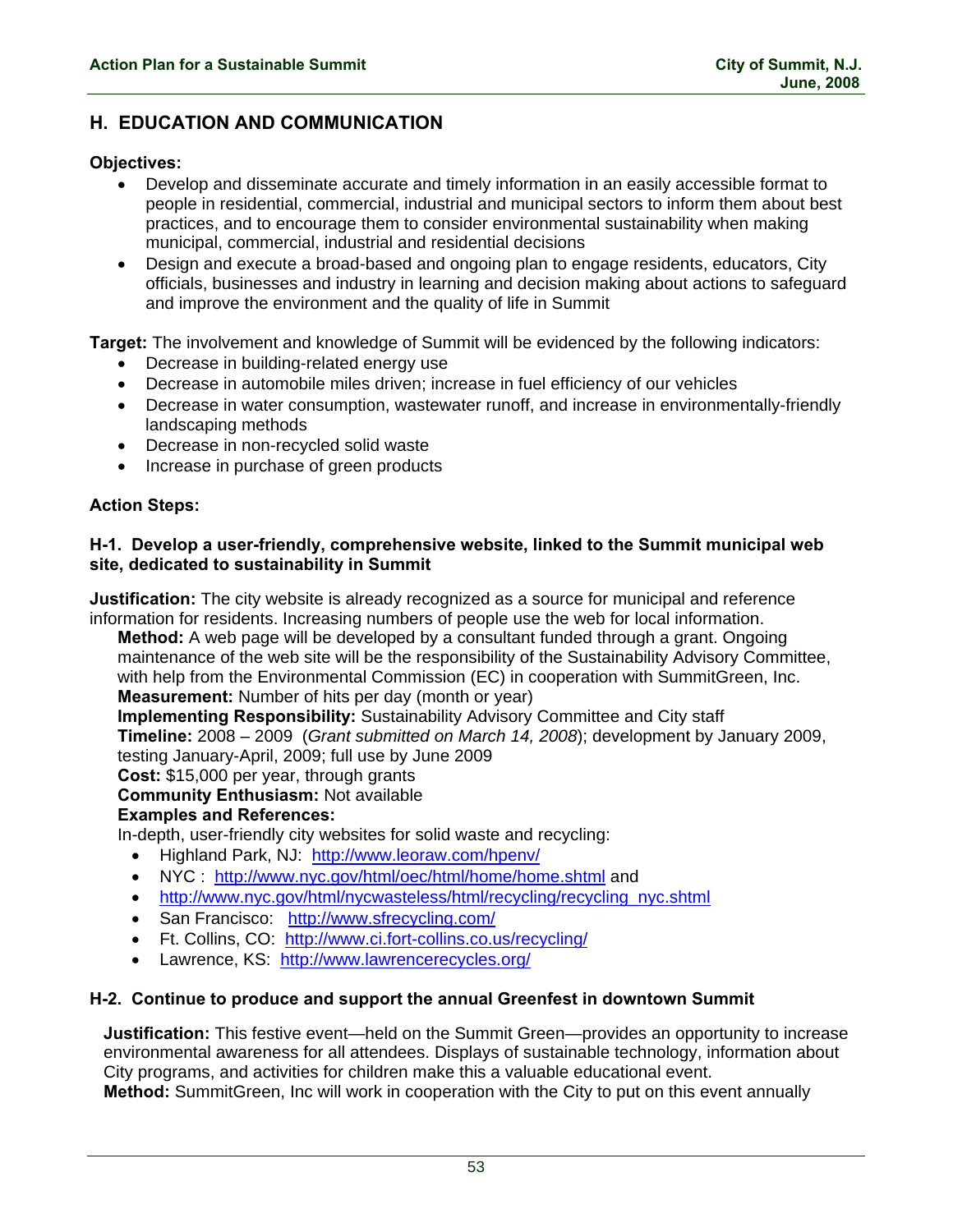**Measurement:** Number of people who attend/visit booths

**Implementing Responsibility:** SummitGreen, Inc., a non-profit organization of Summit volunteers **Timeline:** Annually in the spring

**Cost:** \$15,000 per year, through grants, City money and/or donations (through SummitGreen) **Community Enthusiasm:** High

#### **Examples and References:**

- SummitGreen.org
- PSE&G fair at Liberty State Park

#### **H-3. Create a comprehensive, ongoing publicity plan to promote sustainability in Summit; launch and maintain a community-wide energy awareness and training campaign to promote energy usage reductions and efficiency**

**Justification:** The more knowledgeable Summit residents are about sustainability, the more likely they are to act sustainably. There are many small changes that the municipal government, businesses and residents can make to reduce energy use, increase energy efficiency, and use renewable energy. Some of these are free, and some require an initial cost outlay. Getting the information widely disseminated will allow people to choose what best suits their circumstances. It will also reinforce current "green" behavior, build on it and yield concrete energy-saving rewards. Types of things to consider:

- ENERGY STAR appliances and electronics
- Use compact fluorescent bulbs (CFLs)
- Use programmable thermostats
- Home energy audits
- Room occupancy sensors (to lower lights, heat/AC when rooms are empty)
- Turn off computers at night or put into "sleep" when not in use)
- Unplug chargers when not in use
- Open windows on nice days
- Repair or replace old windows
- Keep building water heaters at lower settings than those of homes
- Switch from oil to gas when replacing furnaces
- Replace outside lights with self-charging solar lights

#### **Method:**

- Use all available media outlets
- Look for grants to help pay for publications/brochures
- Create citywide e-mail
- City staff, officials or volunteers or the heads of each city building could be enlisted to promote a list of green activities within municipal buildings and schools, articles in local papers, school newsletters, Public Service Announcement, inserts in Citywide mailings for residents and businesses, additions to grade-level curriculums in schools http://www.epa.gov/epahome/educational.htm, a citywide "Challenge" to become more energy efficient
- For small businesses: http://www.epa.gov/solar/energy-and-you/small-business/smallbusiness2.html

**Measurement:** Number of items by type of media

**Implementing Responsibility:** Sustainability Advisory Committee and SummitGreen, Inc **Timeline:** Already underway

**Cost:** Moderate

**Community Enthusiasm:** High, based on feedback to existing media spots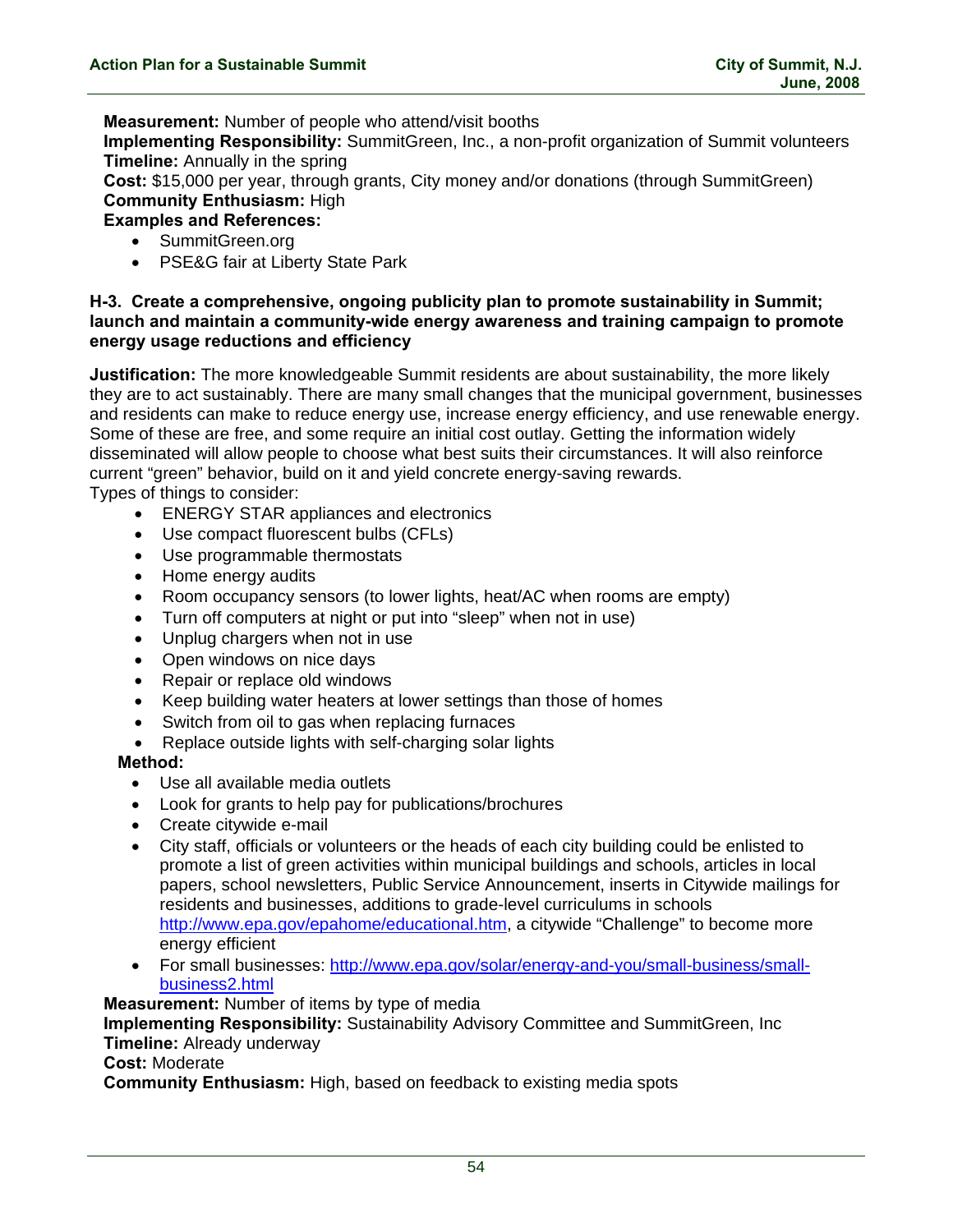#### **Examples and References:**

- http://www.njcleanenergy.com/residential/tools-and-resources/energy-savings-tips/energysavings-tips
- **www**.nj.gov/dep/opsc/sustcomm.html
- **www**.mtcenv.org
- **www**.twp.maplewood.nj,us/boards-committees/environmental-advisory-committee

#### **H-4. Promote Summit as a green shopping destination easily reached by public transportation, and develop green branding program for Summit businesses and/or a green directory of businesses**

**Justification:** Summit businesses could benefit greatly if the town were to become officially a green shopping destination

**Method:** Work with downtown merchants to develop the plan **Measurement:** One of the local business organizations (e.g., SDI) can survey members annually about success **Implementing Responsibility:** Sustainability Advisory Committee, SDI, the Chambers of Commerce, SummitGreen, Inc. **Timeline:** Discussions underway **Cost:** None to low **Community Enthusiasm:** High **Examples and References:** 

- www.greenbiz.ca.gov/BGStandards.html
- http://money.cnn.com/2000/03/26/magazines/fsb/green.fsb

#### **H-5. Encourage the Summit Board of Education and private schools and lobby the state to increase sustainability-related curriculum at all levels of education**

**Justification:** In order for Summit to achieve its vision as a sustainable community, there must be community-based continuing effort to understand best practices, change behavior, measure use of water, electricity, fuel, and waste. Personal and municipal goals will require constant readjustment as technologies and resources shift. Determination and implementation of best practices require skills in many disciplines: engineering, physics, biology, behavioral sciences, land use (historical and current), architecture and construction, etc. In our schools, children should consider the environment and sustainability of our communities in all subjects—how different societies have lasted or disappeared, where energy is derived and how it is most efficiently used, effects of toxins on human health, how to implement behavior change in a community, etc.

#### **Method:**

- Review and revise existing curriculum
- Identify sustainability-related curriculum items by grade level and correlate to the New Jersey Core Content Standards for Science

**Measurement:** Annual focus group with educators

**Implementing Responsibility:** K-8 and 9-12 education supervisors

**Timeline:** Begin with curriculum review in 2009

**Cost:** Moderate to high (writing curriculum)

**Community Enthusiasm:** Not available

#### **Examples and References:**

Standard 5.10 (Environmental Studies) All students will develop an understanding of the environment as a system of interdependent components affected by human activity and natural phenomena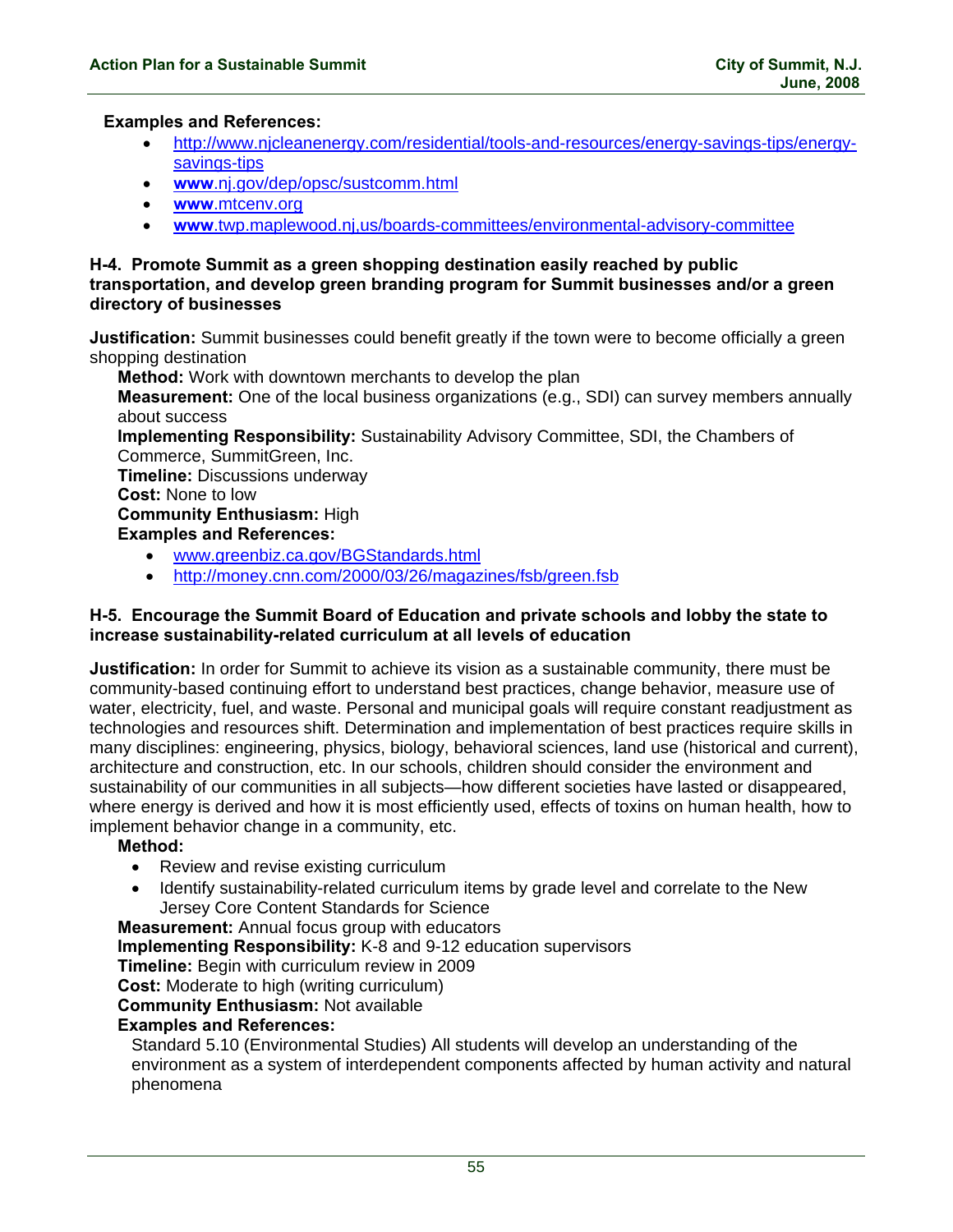- http://education.state.nj.us/cccs/?\_standard\_matrix
- http://ecoliteracy.org/
- http://ecoliteracy.org/
- http://www.kidsforsavingearth.org/index\_low.html
- http://www.isaschools.org/index.php?Itemid=62&id=24&option=com\_content&task=view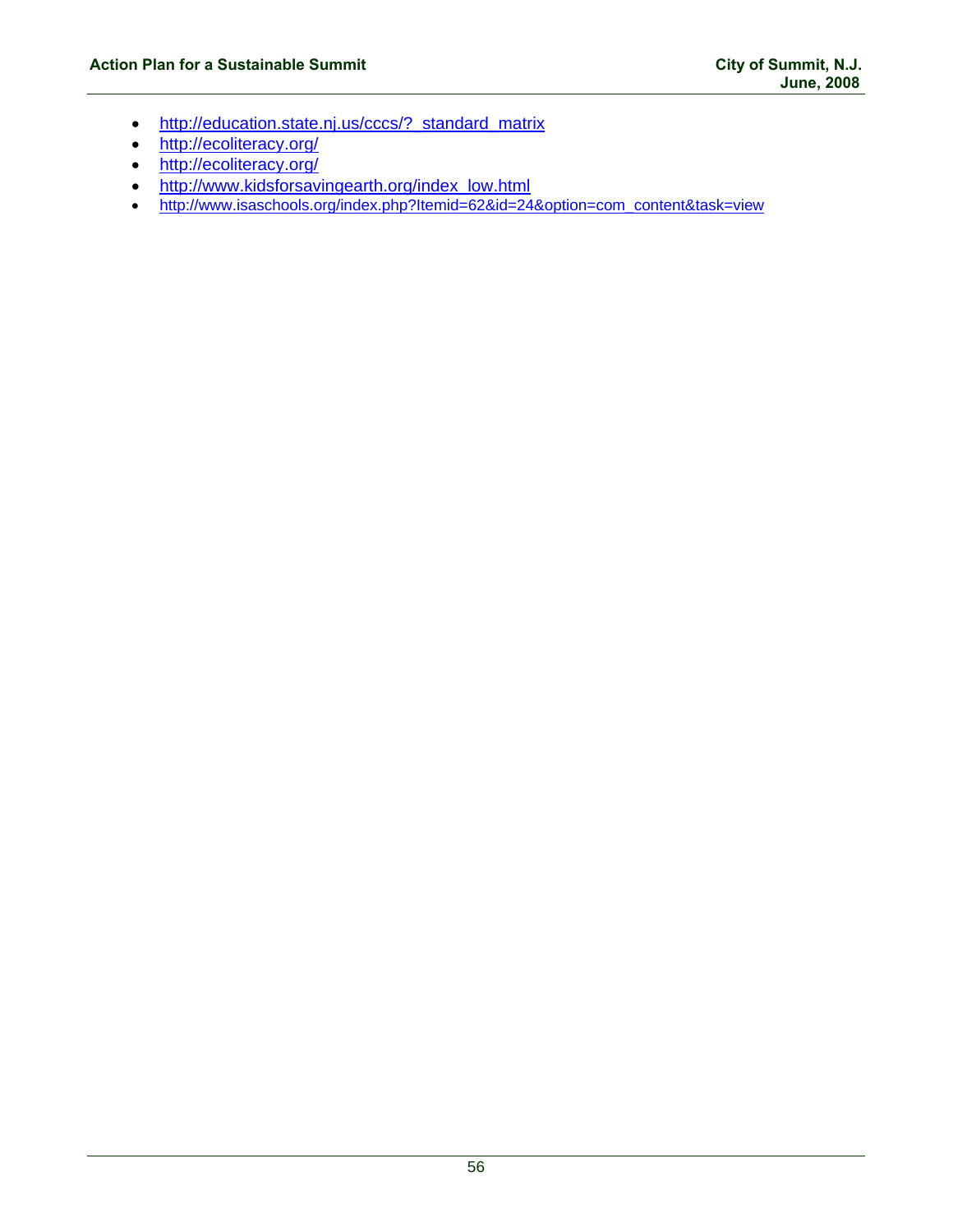## **I. IMPLEMENTATION AND GOVERNANCE**

#### **Objective:**

Create a structure that will support community volunteers, existing committees, City staff and elected officials to enable a long term sustainability effort

#### **Action Steps:**

#### **I-1. Incorporate sustainability into one of the Common Council Standing Committees**

**Justification:** By incorporating sustainability into a Common Council standing committee, sustainability will receive the necessary consideration in all aspects of city governance. Such a standing committee will facilitate having sustainability actions approved by Council and having sustainability considered at all stages of governance.

**Method:** Merge sustainability into the existing Buildings and Grounds Standing Committee and rename it the "Community Development and Sustainability Committee." This standing committee will work closely with the new Sustainability Advisory Committee (see below) to ensure timely implementation of this Action Plan.

**Implementing Responsibility:** Common Council

**Timeline:** Summer or Fall 2008

**Priority:** High (This is a necessary step for implementing and maintaining progress in the objectives of this Action Plan)

#### **I-2. Establish a Sustainability Advisory Committee (SAC)**

The SAC will be responsible for coordinating with other appropriate City committees, City staff, elected officials and volunteer organizations to ensure timely implementation of this Action Plan

**Justification:** The Action Plan is complex and aggressive; it cannot be accomplished without active support from a resident-led committee. Measurement is also key to the successful implementation of this plan and an advisory committee will be in a position to establish processes to measure and report on progress toward agreed upon goals.

**Method:** Implement structure, composition and charter for a long-term effort to promote and monitor sustainability actions in Summit. The SAC will coordinate all its activities with the Standing Committee.

After one year, the activities of the SAC will be reviewed by the Community Development and Sustainability Standing Committee and the Mayor in consultation with the 6 related advisory groups (RAC, AMT, Shade Tree, EC, Utilities and Planning Board) to determine what is the best long-term committee structure for promoting and implementing the Action Plan in Summit. **Members:** The 9 (8) members should include:

- 3 from other committees, that is 1 each from:
	- o Recycling Advisory Committee
	- o Environmental Commission
	- o Alternative Modes of Transportation Advisory Committee
- 1 Council liaison (who could be one of the above members) ideal if this Council liaison were from the new Community Development and Sustainability Committee
- 1, the Director of the Dept of Community Services or his/her designee (non-voting member)
- 4 City residents to be appointed by the Mayor with consent of Council
- 1 representative from the schools

The initial term will be for one year and thereafter (assuming the committee continues following the review in its present form) and subsequent appointments by the Mayor should be made so that terms of appointees do not end simultaneously. After one year, 4 people (could be same) will be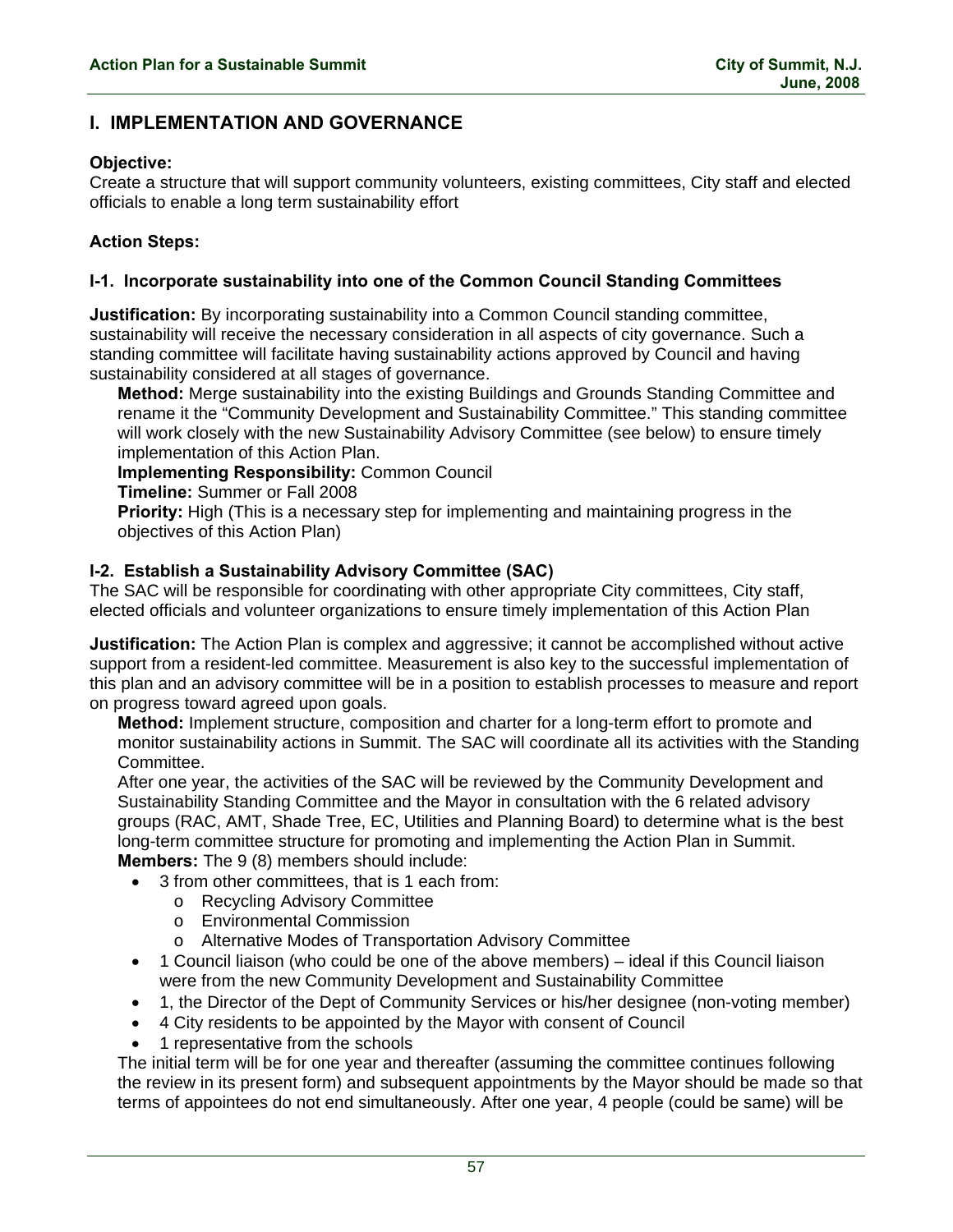appointed--2 for one year and 2 for 2 years. Subsequently, each year the Mayor will appoint 2 new people for two-year terms.

**Liaisons/adjunct members** (non-voting) 1 each from:

Utilities Advisory Committee Planning Board Shade Tree Advisory SummitGreen, Inc. Business Community

**Responsibilities** of Sustainability Advisory Committee:

- Develop strategies to implement the Action Plan
- Provide input and recommendations on Council actions. Review Council and committee agendas to see what is related to sustainability and make appropriate recommendations. Officially receive agendas
- Engage all segments of the community--municipal, industrial, commercial and residential--in the planning processes and follow-through of actions to attain sustainability
- Monitor financial needs of implementing Action Steps; seek out appropriate grants and coordinate grant applications
- Periodically benchmark the City against the sustainability initiatives of other communities of our size
- Evaluate and improve the Action Plan:
	- o Assess the Action Plan annually to determine areas of success and areas in need of improvement
	- o Update the Action Plan as national, state and local laws and regulations change
	- o Develop a process to monitor the progress made on the Action Steps detailed in this document and other green policies and practices taking place throughout the city. The information to measure progress will be obtained, for example, through revisions to the Citizen Survey, internal statistics gathered, and analyzed by City staff, and by occasional ad hoc polls and surveys of businesses and residents.
	- o Regularly report progress implementing the Action Plan to the Mayor, Common Council, the City Manager and the department directors—once or twice a year
	- o Monitor the progress Summit is making relative to the 12 points listed in the U.S. Mayors Climate Protection Agreement
	- $\circ$  Periodically benchmark the City against the sustainability initiatives of other communities of our size

• Assist in the development and approval of the new Master Plan Sustainability Element **Timeline:** Members appointed and in place by September 2008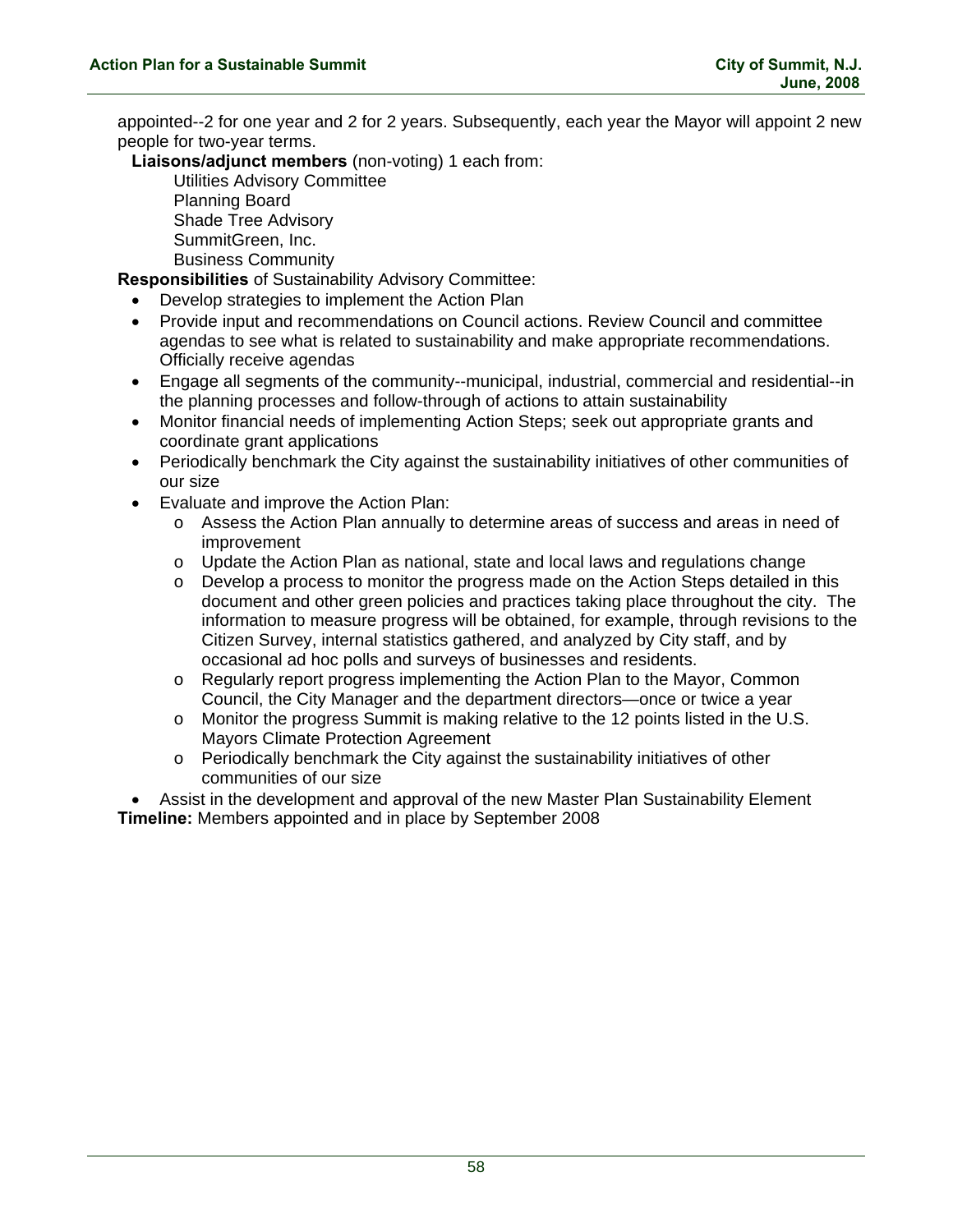# **Appendix A**

# **Summit's Past and Current Sustainability Initiatives**

| <b>Energy in the Built Environment: Energy Use</b>                                                                                                                                                      | <b>Responsibility</b>           | <b>Date</b> |
|---------------------------------------------------------------------------------------------------------------------------------------------------------------------------------------------------------|---------------------------------|-------------|
| Clean Power Partnership with BPU (Spring '07)                                                                                                                                                           | <b>Environmental Commission</b> | 2007        |
| Conducted by Energy Education, Inc., an energy education program is in<br>place, employing a part-time district energy educator/manager who monitors<br>energy usage (staff and mechanical)             | BOE                             | 2006        |
| All lighting fixtures in the district were retrofitted with high efficiency fixtures,<br>with an anticipated payback period of 6 years. Energy rebates were<br>received from the State for this project | <b>BOE</b>                      | 2004        |
| District has contracted with Energy for America, Inc. to monitor the mech-<br>anical systems of all schools and regulate energy usage in each school                                                    | <b>BOE</b>                      | 2006        |
| Energy Survey in schools and conversion to more energy efficient lighting in<br>recent years                                                                                                            | BOE                             | 2004        |
| Rutgers University Purchasing Partnership                                                                                                                                                               | Finance                         | 2007        |
| Solar panel consideration for municipal buildings                                                                                                                                                       | <b>DCS</b>                      | 2008        |
| Traffic signal changes to energy efficient lights                                                                                                                                                       | <b>DCS</b>                      |             |
| Fluorescent bulbs and motion sensors installed in municipal buildings                                                                                                                                   | <b>DCS</b>                      |             |

| <b>Energy in the Built Environment: Green Building</b>                                            | <b>Responsibility</b> | <b>Date</b> |
|---------------------------------------------------------------------------------------------------|-----------------------|-------------|
| Reviews of planning board applications include environmental recommend- Environmental Commission, |                       |             |
| dations from engineers, Environmental Commission and the Planner                                  | <b>IDCS</b>           |             |

| <b>Transportation and Circulation</b>                                                            | <b>Responsibility</b> | <b>Date</b> |  |  |
|--------------------------------------------------------------------------------------------------|-----------------------|-------------|--|--|
|                                                                                                  |                       | 2005,       |  |  |
| Bike in Summit Week celebrated in May                                                            | AMT                   | 2006        |  |  |
| Council resolution adopted calling for infrastructure and informational                          |                       | 2006        |  |  |
| campaign                                                                                         |                       |             |  |  |
| Route agreed to                                                                                  |                       |             |  |  |
| Signs agreed to and ordered                                                                      |                       |             |  |  |
| Kiosks being determined and ordered                                                              | AMT                   |             |  |  |
| Historical walking/biking tour of Summit's recreational route posted on                          |                       | 2006        |  |  |
| Summit website                                                                                   | AMT                   |             |  |  |
| Ideas for reduction in cars at schools presented to Summit Schools                               | <b>AMT</b>            | 2005        |  |  |
| Provide information at various City events such as July 4th info table, bike                     |                       | ongoing     |  |  |
| rodeo and raffle, Greenfest                                                                      | AMT                   |             |  |  |
| Walking Bus elementary school pilot project in                                                   | AMT                   | 2004        |  |  |
| Alternative Transportation Committee Proposals                                                   | AMT                   |             |  |  |
| Increase bike storage options                                                                    |                       |             |  |  |
| Bike storage at train station and schools                                                        |                       |             |  |  |
| Bike racks provided with City Capital Projects                                                   | DCS/BOE/AMT           |             |  |  |
| Ensure there are safe walking routes for children to school                                      | DCS/Police            |             |  |  |
| Mayor's Wellness Campaign - Walking Fridays                                                      | Mayor                 |             |  |  |
| Senior Connection bus service (run by City, funded by grants, City funds,                        |                       |             |  |  |
| fundraising)                                                                                     |                       |             |  |  |
| Sidewalks near schools, capital spending for new sidewalks near schools<br>DCS/Mayor and Council |                       |             |  |  |
| Walking guards to provide safe walking paths to schools                                          | Police                |             |  |  |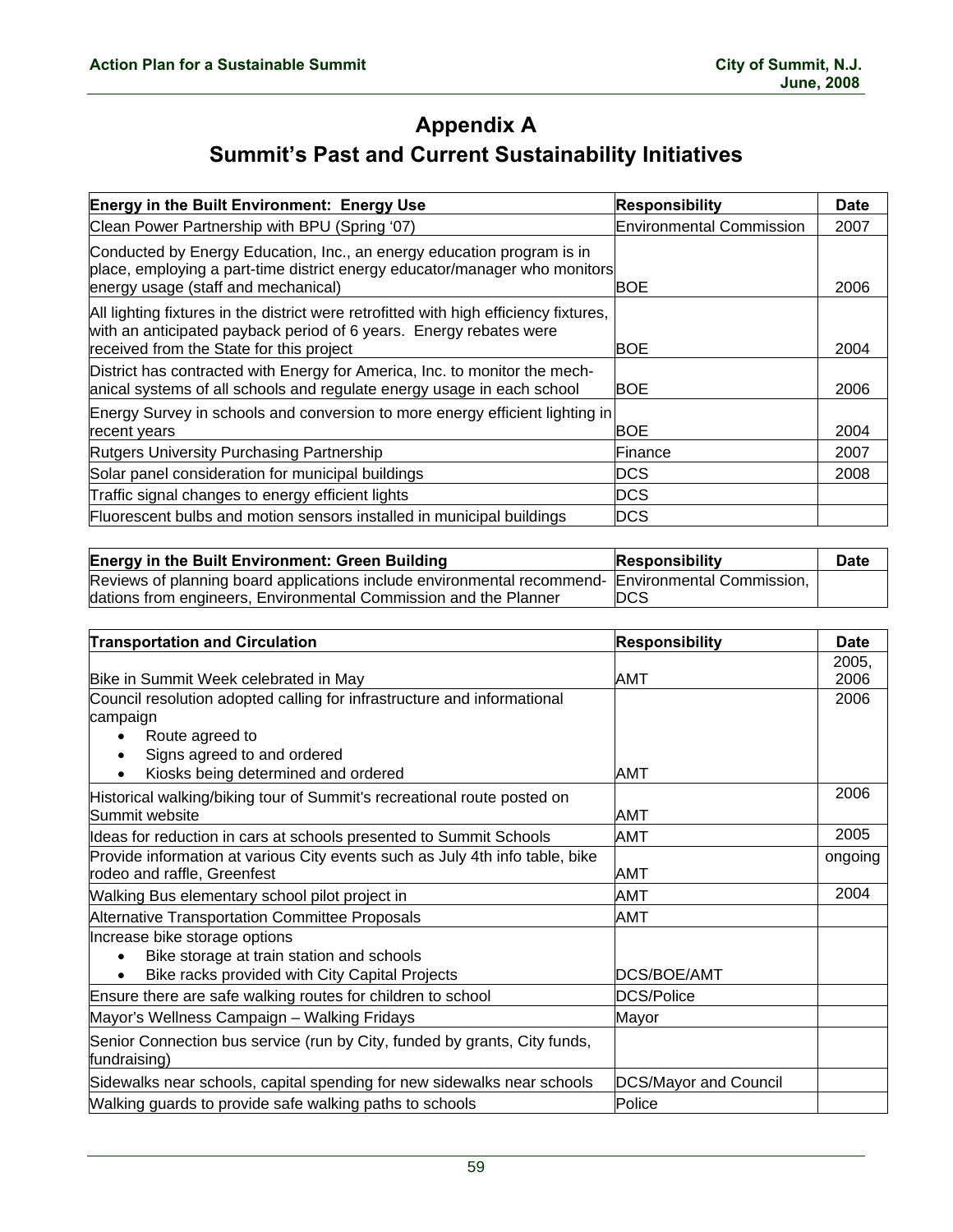| <b>Water: Usage and Protection from Contaminants</b>                                                            |                                  |         |
|-----------------------------------------------------------------------------------------------------------------|----------------------------------|---------|
| Two school irrigation systems have timers and rain sensors                                                      | <b>BOE</b>                       | 2007    |
| Decrease illicit connections to storm sewers through inspections                                                | <b>DCS</b>                       | ongoing |
| Ensuring the sewer is maintained properly                                                                       | <b>DCS</b>                       | ongoing |
| Environmental compliance                                                                                        | <b>DCS</b>                       |         |
| Integrated Pest Management Plan in place throughout the district, the City<br>Minimizing chemicals in lawn care | <b>BOE/DCS</b>                   | 2007    |
| Lining of sanitary sewer systems                                                                                | <b>DCS</b>                       | ongoing |
| Maintenance of stormwater facilities                                                                            | <b>DCS</b>                       | ongoing |
| Outfall pipe stream scouring remediation                                                                        | <b>DCS</b>                       | ongoing |
| Planner/Engineering reviews plans for environmental impacts                                                     | Planner                          |         |
| Storm drain inlet retrofitting                                                                                  | <b>DCS</b>                       | ongoing |
| Stormwater control ordinance                                                                                    | Engineering/Mayor and<br>Council | 2005    |
| Stormwater drain labeling program                                                                               | <b>DCS</b>                       | 2005    |
| Stormwater employee training/Public education                                                                   | <b>DCS</b>                       | ongoing |
| Stormwater management/Upgrading                                                                                 | <b>DCS</b>                       | ongoing |
| Stormwater outfall pipe mapping                                                                                 | <b>DCS</b>                       | 2005    |
| Street sweeping/Roadside erosion control                                                                        | <b>DCS</b>                       | ongoing |
| TV inspection and cleaning of sanitary sewer system                                                             | <b>DCS</b>                       | ongoing |
| Washing cars/Municipal vehicles                                                                                 | <b>DCS</b>                       |         |

| <b>Responsibility</b>                                                | <b>Date</b> |
|----------------------------------------------------------------------|-------------|
| <b>DCS</b>                                                           |             |
| RAC                                                                  | 2007        |
| <b>RAC</b>                                                           | 2007        |
| <b>RAC</b>                                                           | ongoing     |
| <b>RAC</b>                                                           | 2007        |
| <b>Environmental Commission</b>                                      | 2007        |
|                                                                      |             |
| RAC                                                                  | ongoing     |
| Initiated discussions with New Jersey Transit to implement recycling | 2007        |
|                                                                      | <b>RAC</b>  |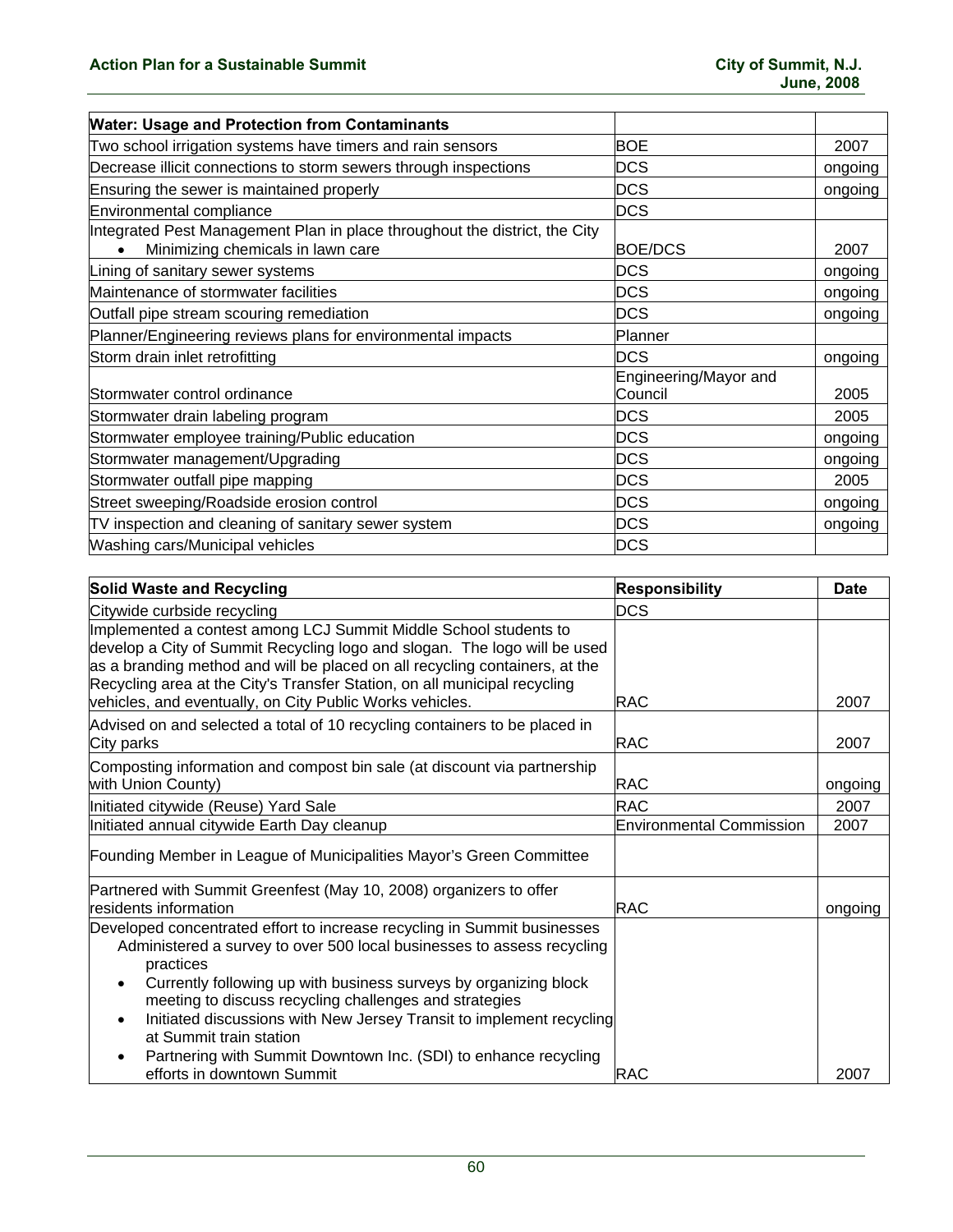| Initiated additional funding efforts for Recycling<br>Secured a commitment for \$8,000 from Summit Downtown, Inc. to<br>$\bullet$<br>help fund additional recycling bins in the CRBD in 2008<br>Applied for a recycling bin grant through SAPF (grant amount<br>$\bullet$<br>unspecified, grant results not yet known)<br>Developed fundraiser in partnership with SAPF to purchase 20 or<br>$\bullet$<br>more recycling bins to be placed around town<br>A "recycling bin" (comparable to the Red Cross "thermometer") will<br>$\bullet$<br>be installed on the Village Green in April/May 2008; this "recycling<br>bin" will fill up as the donations come in<br>Received approval for an increase of \$4000 line item on the City's<br>$\bullet$<br>2008 operating budget for recycling materials<br><b>RAC</b><br>Established a sub-committee to review the current recycling ordinance and<br>draft prospective changes to meet the mission and goals of City programs<br><b>RAC</b><br>City-operated Recycling and Compost area<br>Created Freecycling area at transfer station<br>$\bullet$<br>Fiber materials (all paper) may be co-mingled<br>$\bullet$<br>Accepts plastics stamped 1-7 and all glass and aluminum co<br>$\bullet$<br>mingled<br>dispose of and recycle electronic goods<br>$\bullet$<br>Initiated textile-recycling program at Summit Transfer Station. After<br>$\bullet$<br>a 6-month trail, the program was so successful that a second<br>container was added. Recommendation to Council to request a<br>long-term extension of the program.<br>Composting of municipal and residential vegetable matter and<br>$\bullet$<br>recycling to residents<br>Christmas tree chipping program<br>RAC/DCS<br>$\bullet$<br>Ongoing efforts by City staff to begin using electronic communication in lieu<br><b>City Staff</b><br>of paper copies<br>Provided information to the public regarding recycling<br>Produced three (3) public service programs on TV36 to educate<br>$\bullet$<br>public on recycling practices: kitchen/yard composting;<br>construction/deconstruction waste and recycling<br>Revised curbside recycling flyer to make it more user friendly and<br>$\bullet$<br>informative. The flyer is mailed twice yearly to residents.<br>Styrofoam alternatives / information<br>Handouts listing resource recovery agents<br>٠<br>Placed regular informative articles and commentary in the city's<br>"Open Line" publication that is mailed to all Summit residents, as<br>well as local newspapers<br>Plastic recycling display board<br><b>RAC</b><br>Recycling at Public Schools<br>Made available larger containers for each school so indoor storage<br>is no longer necessary<br>Styrofoam banned from school cafeterias |                                                     |           |
|--------------------------------------------------------------------------------------------------------------------------------------------------------------------------------------------------------------------------------------------------------------------------------------------------------------------------------------------------------------------------------------------------------------------------------------------------------------------------------------------------------------------------------------------------------------------------------------------------------------------------------------------------------------------------------------------------------------------------------------------------------------------------------------------------------------------------------------------------------------------------------------------------------------------------------------------------------------------------------------------------------------------------------------------------------------------------------------------------------------------------------------------------------------------------------------------------------------------------------------------------------------------------------------------------------------------------------------------------------------------------------------------------------------------------------------------------------------------------------------------------------------------------------------------------------------------------------------------------------------------------------------------------------------------------------------------------------------------------------------------------------------------------------------------------------------------------------------------------------------------------------------------------------------------------------------------------------------------------------------------------------------------------------------------------------------------------------------------------------------------------------------------------------------------------------------------------------------------------------------------------------------------------------------------------------------------------------------------------------------------------------------------------------------------------------------------------------------------------------------------------------------------------------------------------------------------------------------------------------------------------------------------------------------------------------------------------------------------------------------------------------------------------|-----------------------------------------------------|-----------|
|                                                                                                                                                                                                                                                                                                                                                                                                                                                                                                                                                                                                                                                                                                                                                                                                                                                                                                                                                                                                                                                                                                                                                                                                                                                                                                                                                                                                                                                                                                                                                                                                                                                                                                                                                                                                                                                                                                                                                                                                                                                                                                                                                                                                                                                                                                                                                                                                                                                                                                                                                                                                                                                                                                                                                                          |                                                     | ongoing   |
|                                                                                                                                                                                                                                                                                                                                                                                                                                                                                                                                                                                                                                                                                                                                                                                                                                                                                                                                                                                                                                                                                                                                                                                                                                                                                                                                                                                                                                                                                                                                                                                                                                                                                                                                                                                                                                                                                                                                                                                                                                                                                                                                                                                                                                                                                                                                                                                                                                                                                                                                                                                                                                                                                                                                                                          |                                                     | Ongoing   |
|                                                                                                                                                                                                                                                                                                                                                                                                                                                                                                                                                                                                                                                                                                                                                                                                                                                                                                                                                                                                                                                                                                                                                                                                                                                                                                                                                                                                                                                                                                                                                                                                                                                                                                                                                                                                                                                                                                                                                                                                                                                                                                                                                                                                                                                                                                                                                                                                                                                                                                                                                                                                                                                                                                                                                                          |                                                     |           |
|                                                                                                                                                                                                                                                                                                                                                                                                                                                                                                                                                                                                                                                                                                                                                                                                                                                                                                                                                                                                                                                                                                                                                                                                                                                                                                                                                                                                                                                                                                                                                                                                                                                                                                                                                                                                                                                                                                                                                                                                                                                                                                                                                                                                                                                                                                                                                                                                                                                                                                                                                                                                                                                                                                                                                                          |                                                     | 11/1/2007 |
|                                                                                                                                                                                                                                                                                                                                                                                                                                                                                                                                                                                                                                                                                                                                                                                                                                                                                                                                                                                                                                                                                                                                                                                                                                                                                                                                                                                                                                                                                                                                                                                                                                                                                                                                                                                                                                                                                                                                                                                                                                                                                                                                                                                                                                                                                                                                                                                                                                                                                                                                                                                                                                                                                                                                                                          |                                                     | 2007      |
|                                                                                                                                                                                                                                                                                                                                                                                                                                                                                                                                                                                                                                                                                                                                                                                                                                                                                                                                                                                                                                                                                                                                                                                                                                                                                                                                                                                                                                                                                                                                                                                                                                                                                                                                                                                                                                                                                                                                                                                                                                                                                                                                                                                                                                                                                                                                                                                                                                                                                                                                                                                                                                                                                                                                                                          |                                                     |           |
|                                                                                                                                                                                                                                                                                                                                                                                                                                                                                                                                                                                                                                                                                                                                                                                                                                                                                                                                                                                                                                                                                                                                                                                                                                                                                                                                                                                                                                                                                                                                                                                                                                                                                                                                                                                                                                                                                                                                                                                                                                                                                                                                                                                                                                                                                                                                                                                                                                                                                                                                                                                                                                                                                                                                                                          |                                                     | 2007      |
| Worked to get recycling containers in school cafeterias and<br>classrooms<br>Working to organize the collection of recyclable materials by the<br>City's collection contractor<br><b>RAC</b>                                                                                                                                                                                                                                                                                                                                                                                                                                                                                                                                                                                                                                                                                                                                                                                                                                                                                                                                                                                                                                                                                                                                                                                                                                                                                                                                                                                                                                                                                                                                                                                                                                                                                                                                                                                                                                                                                                                                                                                                                                                                                                                                                                                                                                                                                                                                                                                                                                                                                                                                                                             | Curbside recycling initiated at most public schools | 2007      |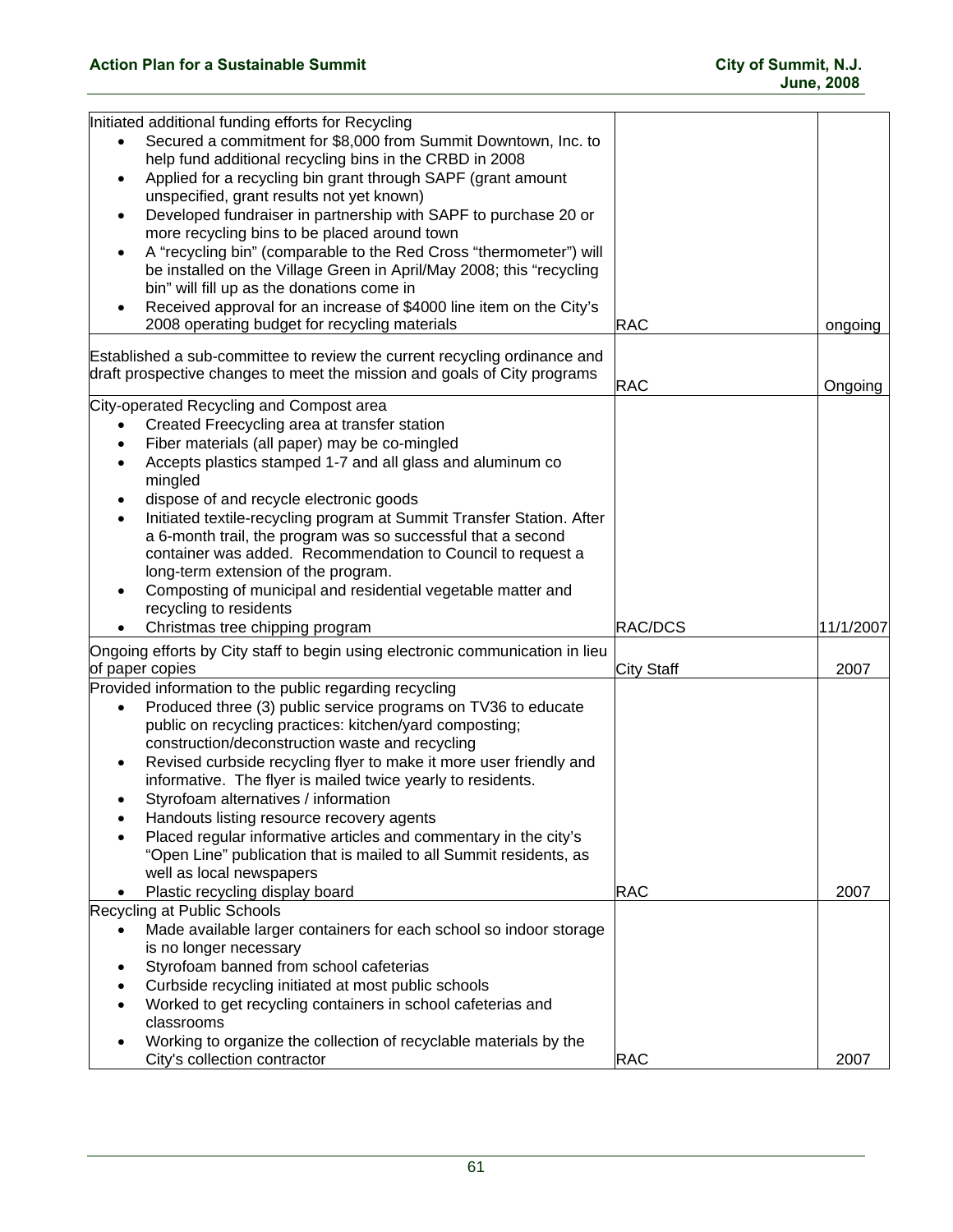| <b>Green Canopy and Open Space</b>                                                                                                              | <b>Responsibility</b>           | <b>Date</b>   |
|-------------------------------------------------------------------------------------------------------------------------------------------------|---------------------------------|---------------|
| Annual Arbor Day celebration                                                                                                                    | Tree Advisory                   | Ongoing       |
| Conduct an annual hazardous tree survey and perform regular care and<br>maintenance of existing trees                                           | Tree Advisory/DCS               | Ongoing       |
| Identified approximately 20 landmark trees and continue to inventory<br>landmark trees                                                          | <b>Tree Advisory</b>            | Ongoing       |
| Developed and will update Environmental Resource Inventory                                                                                      | <b>Environmental Commission</b> |               |
| Over 175 street trees were planted in Summit's downtown in specially<br>designed tree wells                                                     | Summit Downtown, Inc.           | 2001          |
| Maintain an intensive tree management program including planting over 300<br>trees annually                                                     | DCS                             |               |
| Program to plant "the right tree in the right place"                                                                                            | Tree Advisory                   | Ongoing       |
| Tree City USA 13 Years                                                                                                                          | Tree Advisory                   | Ongoing       |
| Tree Dedication Program launched. Trees may be purchased in honor or<br>remembrance of a person, group or event and installed on City property. | Tree Advisory                   | Sept.<br>2006 |
| Tree Preservation Ordinance passed by Council                                                                                                   | Tree Advisory                   | Sept.<br>2006 |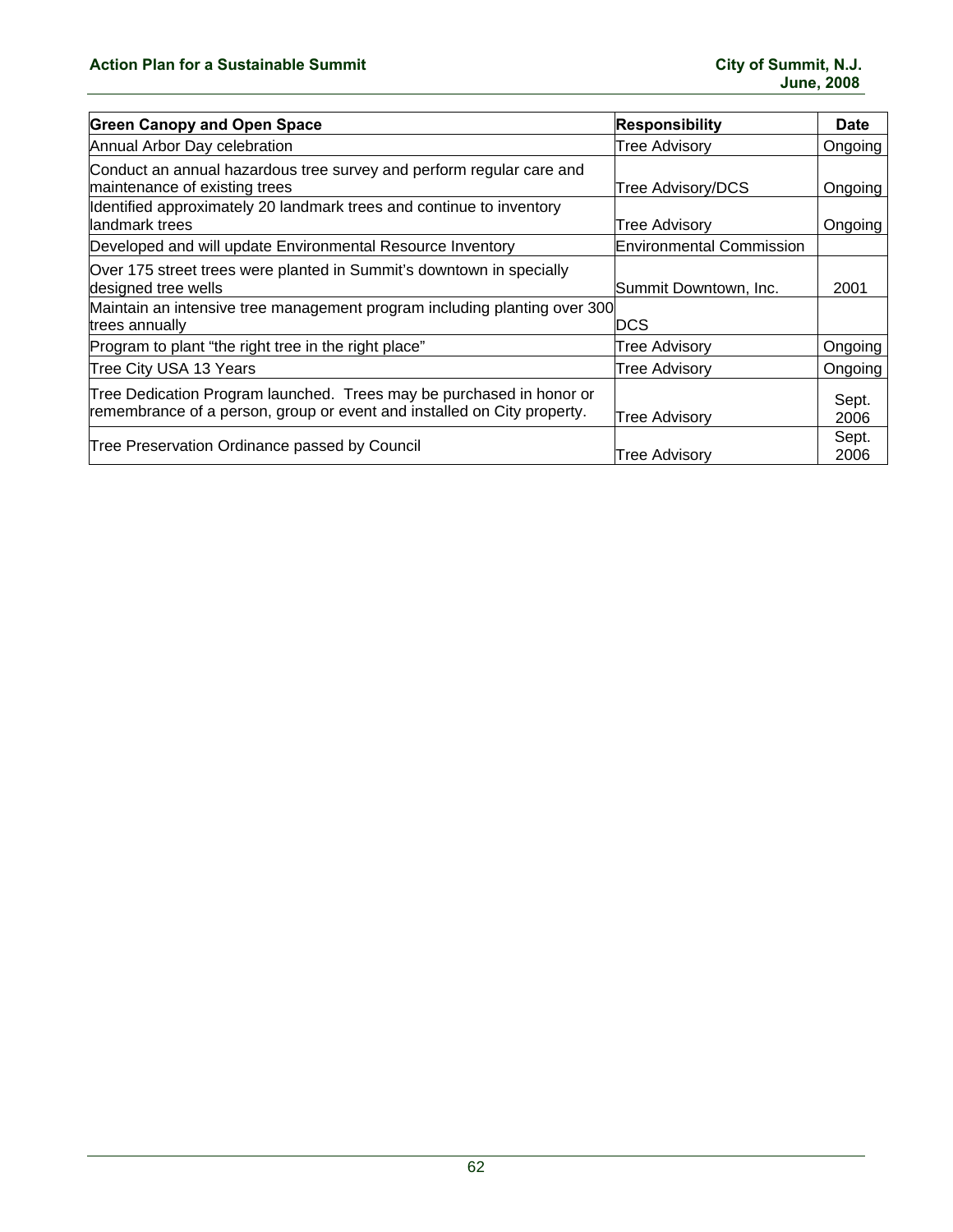# **Appendix B**

## **Calculations of Estimated Carbon Savings of Priority Actions**

#### **Summit Sustainability Action Plan June 2008**

## **Estimate of Possible Carbon Savings from Priority Action Steps**

#### **Summit's Current Carbon Footprint: Approximately 354,000 Metric Tons (MT)**

| Users:                                                                                                    | % Contribution to<br>total: | <b>Metric Tons</b> |                                              |
|-----------------------------------------------------------------------------------------------------------|-----------------------------|--------------------|----------------------------------------------|
| Residential Electricity, Gas, Oil                                                                         | 21%                         | 74,000 MT          |                                              |
| Residents' Transportation                                                                                 | 25%                         | 88,600 MT          | (excludes train and plane<br>transportation) |
| Commercial                                                                                                | 38%                         | 134,791 MT         |                                              |
| Municipal                                                                                                 | 4%                          | 13,955 MT          |                                              |
| Other (production and<br>transportation of products used<br>and consumed by people who<br>live in Summit) | 12%                         | 42,590 MT          |                                              |
| Total                                                                                                     | 100%                        | 353,936            |                                              |

These numbers are derived from New Jersey averages (which are better than national because NJ has a high proportion of nuclear fuel); data on Summit's electricity use; and information from a survey of Summit residents conducted in 2007 (Summit Task Force Report 2007).

To achieve a 20% reduction by 2020, all sectors in Summit must cut a total of 72,000 MT of CO2 emissions annually.

For just Summit households to achieve a 20% reduction, they need to cut 33,000 MT of CO2 annually:

| <b>Priority Action Item</b>                                                                                | <b>Assumptions</b>                                                                                                                                                                                                                       | <b>Approximate Metric</b><br><b>Tons of Carbon</b><br><b>Saved Per Year</b> |
|------------------------------------------------------------------------------------------------------------|------------------------------------------------------------------------------------------------------------------------------------------------------------------------------------------------------------------------------------------|-----------------------------------------------------------------------------|
| A-1 Enrollment in NJ<br>CleanPower Choice<br>Program                                                       | 8,146 homes in Summit<br>1.<br>(www.census.gov/american factfinder 2000)<br>10% of homes sign up (.10 x 8146=814.6)<br>2.<br>4.5 MT saved per year per home that signs<br>3.<br>up (815 x 4.5=3667.5)                                    | 3700                                                                        |
| A-2 Residential use of NJ<br>Clean Energy's offer of<br>Home Performance<br>with ENERGY STAR<br>Assessment | 1. 34% of home energy use is heating<br>$(.34 \times 74,000 \text{ MT} = 25,160)$<br>2. 30% reduction in heating fuel use<br>$(.30 \times 25, 160 = 7548)$<br>10% of homes complete recommended<br>3.<br>improvements (.10 x 7548=754.8) | 750                                                                         |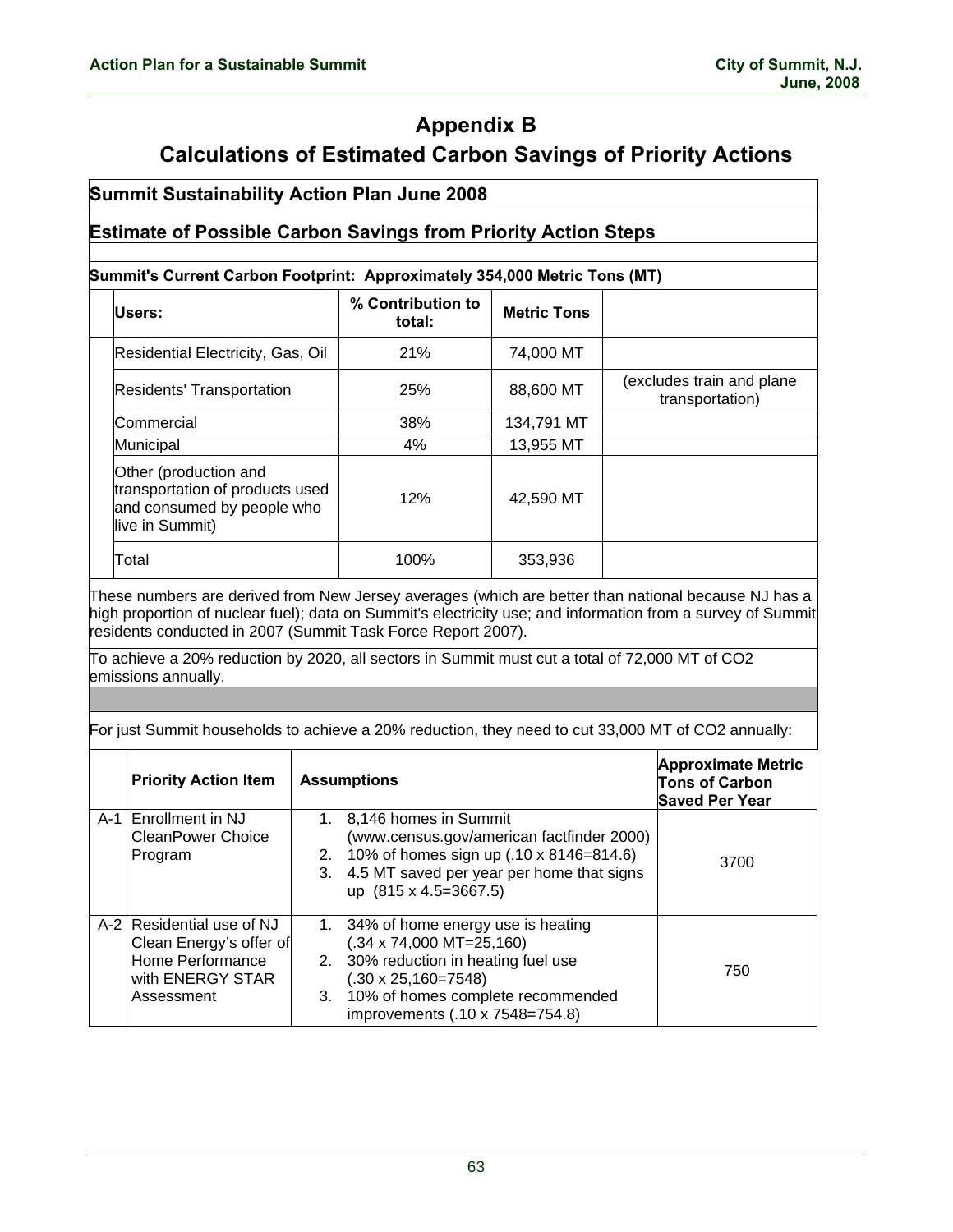# *Continued from previous page…*

|                      | <b>Priority Action Item</b>                                                                                                                           | <b>Assumptions</b>                                                                                                                                                                                                                                                                                                                | <b>Approximate Metric</b><br><b>Tons of Carbon</b><br><b>Saved Per Year</b> |  |  |  |
|----------------------|-------------------------------------------------------------------------------------------------------------------------------------------------------|-----------------------------------------------------------------------------------------------------------------------------------------------------------------------------------------------------------------------------------------------------------------------------------------------------------------------------------|-----------------------------------------------------------------------------|--|--|--|
| $A-3$                | <b>Purchase ENERGY</b><br>STAR appliances and<br>electrical equipment<br>when purchasing new<br>items or replacing old<br>ones.                       | 33% of household energy use is from non-<br>1.<br>heating appliances $(.33 \times 74,000=24,420)$<br>(www.whatsmycarbonfootprint.com/reduce<br>home.htm)<br>30% reduction in electricity use for each<br>2.<br>appliance (.30 x 24,420=7326)<br>10% of Summit appliances are replaced over<br>3.<br>next 3 years (.10 x 7326=732) | 730                                                                         |  |  |  |
|                      | A-4 Use Compact<br>Fluorescent (CFL)<br>bulbs                                                                                                         | 22,450 MT CO2 from Summit residents'<br>1.<br>electricity use<br>2. 17% of electricity use is for lighting (.17 x<br>22,450=3816.50)<br>CFL bulbs use only 25% as much electricity<br>3.<br>(save 75%--.75 x 3816.50=2862.18)<br>4. 33% of Summit bulbs are replaced<br>$(.33 \times 2862.18=945)$                                | 945                                                                         |  |  |  |
| A-5                  | Set thermostats 2°<br>lower in winter and 2°<br>higher in summer                                                                                      | 34% of home energy use is for heating<br>1.<br>/cooling (.34 x 74,000=25,160)<br>1% per degree reduction in heating /cooling<br>2.<br>energy use .(02 x 25,160=503.20)<br>50% of homes do this (.5 x 503.2=251.6))<br>3.                                                                                                          | 250                                                                         |  |  |  |
| $C-1$<br>to<br>$C-7$ | Decrease automobile<br>trips and increase fuel<br>efficiency                                                                                          | Reduce gas use by 20%<br>$(.20 \times 88,600=17,720)$                                                                                                                                                                                                                                                                             | 17,720                                                                      |  |  |  |
| $E-2$                | Implement structural<br>changes in garbage<br>collection and<br>incentive programs to<br>decrease total waste<br>and increase recycled<br>waste.      | 1.<br>Assume double recycling<br>Savings similar to Maplewood<br>2.<br>(www.maplewood.com)<br>3. Summit population is .9 x Maplewood<br>Maplewood expects doubling recycling will<br>4.<br>save 13,000 MT (.9 x 13,000=11,700)                                                                                                    | 11,700                                                                      |  |  |  |
|                      |                                                                                                                                                       |                                                                                                                                                                                                                                                                                                                                   |                                                                             |  |  |  |
|                      |                                                                                                                                                       | <b>Estimated Possible CO2 reduction by 2012 by residents:</b>                                                                                                                                                                                                                                                                     | 35,795                                                                      |  |  |  |
|                      | This approximates the 20% needed for residents. Commercial, municipal and<br>industrial reductions can also occur, to allow Summit to have an overall |                                                                                                                                                                                                                                                                                                                                   |                                                                             |  |  |  |

*reduction of 20%.*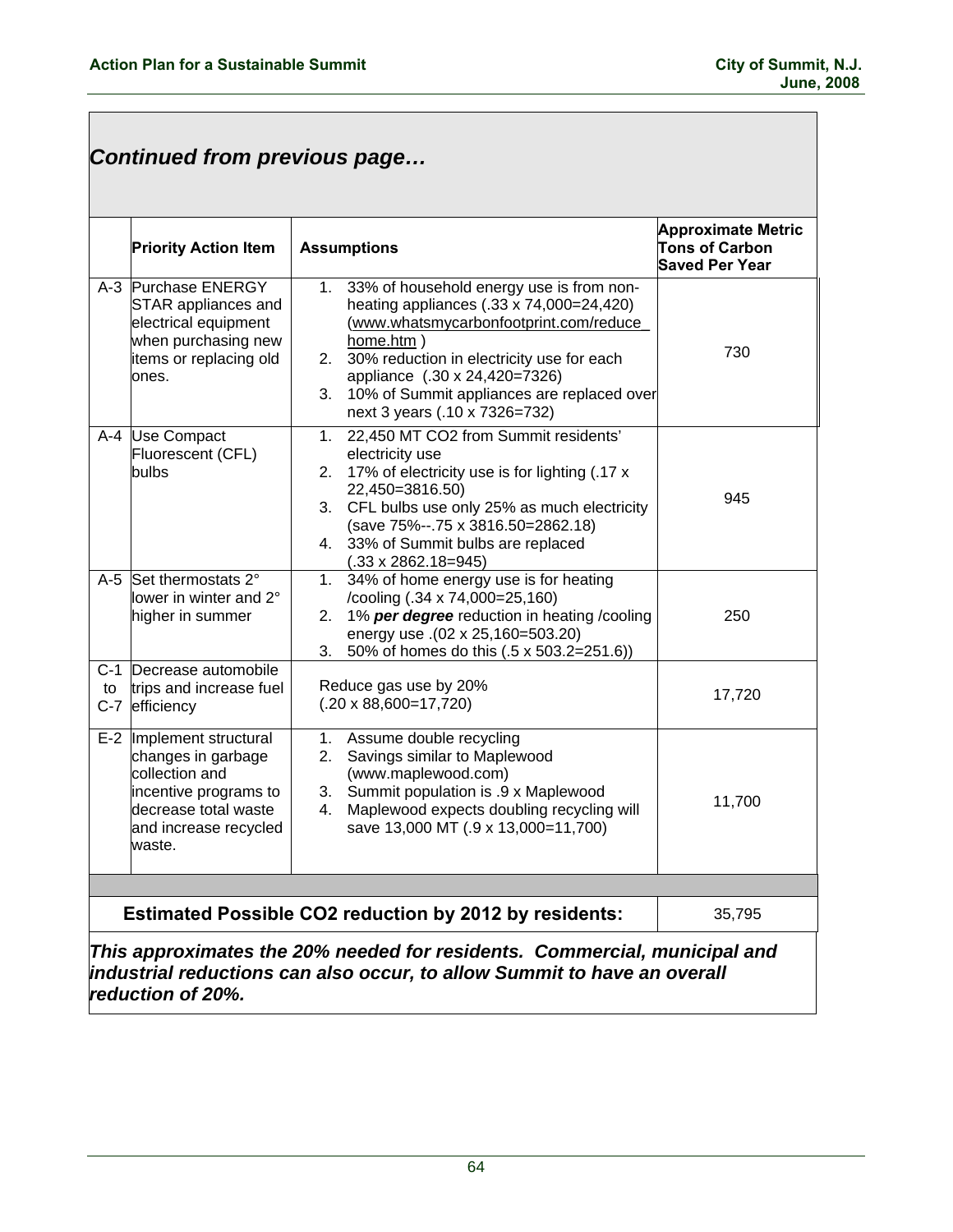## **Summit, NJ, Energy Use: A Model 4.1 Contrary 1000 Features 1000 Features 1008**

## *Present Energy Use: Some Actual Data ('07) + NJ Averages:*

- Home-21% (74,000-m-tons CO2 per yr.) – Electricity, natural gas, and fuel oil
- Summit Population Transportation-25% (88,600-m-tons CO2 per yr.) – Excludes air travel and commuter trains and buses
- Commercial-38% (134,791-m-tons CO2 per yr.) – Electricity, natural gas, fuel oil, and transport fuels
- Municipal-3.9% (13,955-m-tons CO2 per yr.) –Electricity, natural gas, fuel oil, and transport fuels
- Other-12% (42,593-m-tons CO2 per yr.) – Electricity, natural gas, fuel oil, and transport fuels
- *•Total (353,939-m-tons CO2 emitted per yr.) – 43.4% from electricity and transportation fuels*

## *Energy Trends:*

- Good
	- C.A.F.E. standards improving. By 2020 could reduce our gasoline use by 40%, from 10 million gallons to 6 million gallons [Corporate Average Fuel Economy (CAFE) is the sales weighted average fuel economy, expressed in miles per gallon (mpg), of a manufacturer's fleet of passenger cars or light trucks with a gross vehicle weight rating (GVWR) of 8,500 lbs. or less, manufactured for sale in the United States, for any given model year.]
	- NJ increasing wind and solar generated electricity
- Bad
	- Apartments are being added in Summit; more families
	- Home renovations are increasing size of homes which uses more energy
- Neutral (approx.)
	- Number of appliances per home growing, but appliances are more efficient

## *Home Energy Use:*

- Avg. NJ house generates 11-m-tons CO2/yr
- Avg. NJ apartment generates 5.5-m tons
- Avg. NJ townhouse generates 8.2-m tons
- Using Census figures for Summit, this equates to 74,000-m-tons CO2 in '08 assuming Summit equals NJ average

## *Electrical Energy Saving (by 2020):*

- Switch 50% lighting to fluorescents
- Reduce household appliance use and replace 25% with high-efficiency appliances
- Sign up for Clean Power with JCP&L
- For a 20% electricity reduction, saving is 12,580-m-ton CO2 or 3.6% reduction in Summit's total energy use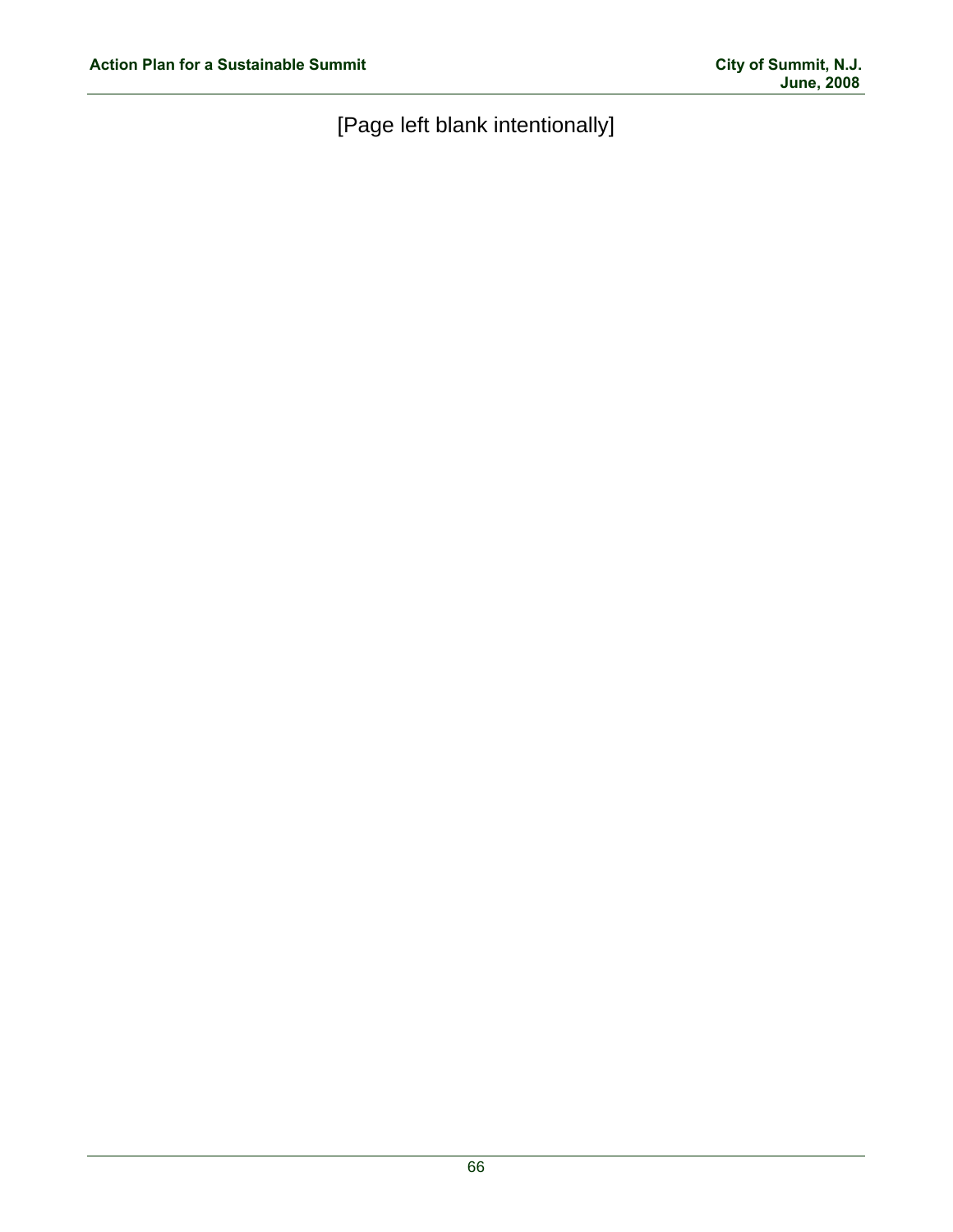# **Appendix C U.S. Mayors Climate Protection Agreement**





#### The U.S. Mayors Climate Protection Agreement

(As endorsed by the 73<sup>\*</sup> Annual U.S. Conference of Mayors meeting, Chicago, 2005)

- A. We urge the federal government and state governments to enact policies and programs to meet or beat the target of reducing global warming pollution levels to 7 percent below 1990 levels by 2012, including efforts to: reduce the United States' dependence on fossil fuels and accelerate the development of clean, economical energy resources and fuel-efficient technologies such as conservation, methane recovery for energy generation, waste to energy, wind and solar energy, fuel cells, efficient motor vehicles, and biofuels;
- B. We urge the U.S. Congress to pass bipartisan greenhouse gas reduction legislation that 1) includes clear timetables and emissions limits and 2) a flexible, market-based system of tradable allowances among emitting industries; and
- C. We will strive to meet or exceed Kyoto Protocol targets for reducing global warming pollution by taking actions in our own operations and communities such as:
	- 1. Inventory global warming emissions in City operations and in the community, set reduction targets and create an action plan.
	- 2. Adopt and enforce land-use policies that reduce sprawl, preserve open space, and create compact, walkable urban communities;
	- 3. Promote transportation options such as bicycle trails, commute trip reduction programs, incentives for car pooling and public transit;
	- 4. Increase the use of clean, alternative energy by, for example, investing in "green tags", advocating for the development of renewable energy resources, recovering landfill methane for energy production, and supporting the use of waste to energy technology;
	- 5. Make energy efficiency a priority through building code improvements, retrofitting city facilities with energy efficient lighting and urging employees to conserve energy and save money;
	- 6. Purchase only Energy Star equipment and appliances for City use;
	- 7. Practice and promote sustainable building practices using the U.S. Green Building Council's LEED program or a similar system;
	- 8. Increase the average fuel efficiency of municipal fleet vehicles; reduce the number of vehicles; launch an employee education program including antiidling messages; convert diesel vehicles to bio-diesel;
	- 9. Evaluate opportunities to increase pump efficiency in water and wastewater systems; recover wastewater treatment methane for energy production;
	- 10. Increase recycling rates in City operations and in the community;
	- 11. Maintain healthy urban forests; promote tree planting to increase shading and to absorb CO2; and
	- 12. Help educate the public, schools, other jurisdictions, professional associations, business and industry about reducing global warming pollution.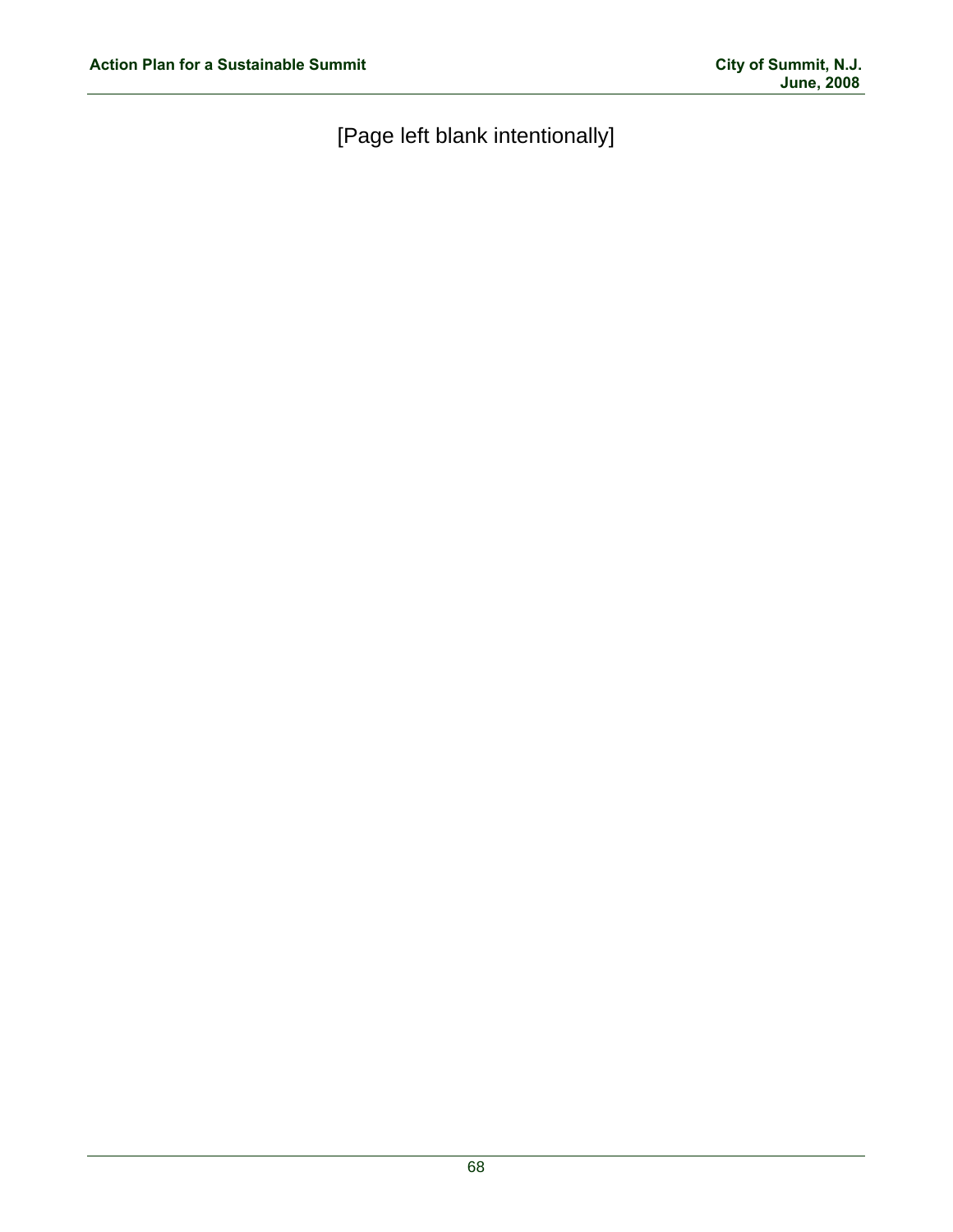# **Appendix D**

# **Proposed List of Sustainable Building and Development Practices Encouraged by the City of Summit**

1. New construction or renovation of existing structures that meets established green building standards, such as LEED or NAHB.

2. Green building practices, defined as high performance and energy efficient design and construction methods relating to site conditions, water quality and water conservation, energy use, material selection for the indoor environment, which promotes the health and well-being of residents and occupants.

3. Practices which reduce greenhouse gas emissions and waste in new homes and other new buildings and in renovations of existing structures, including design practices which would ensure that energy consumption does not increase as the result of an addition to existing structure.

4. Practices which reduce energy use by increasing energy efficiency and conservation; and increase the percentage of energy derived from renewable sources.

5. Practices which (i) promote the increase use of recycled and renewable materials in new construction and renovation projects; and (ii) reduce construction waste.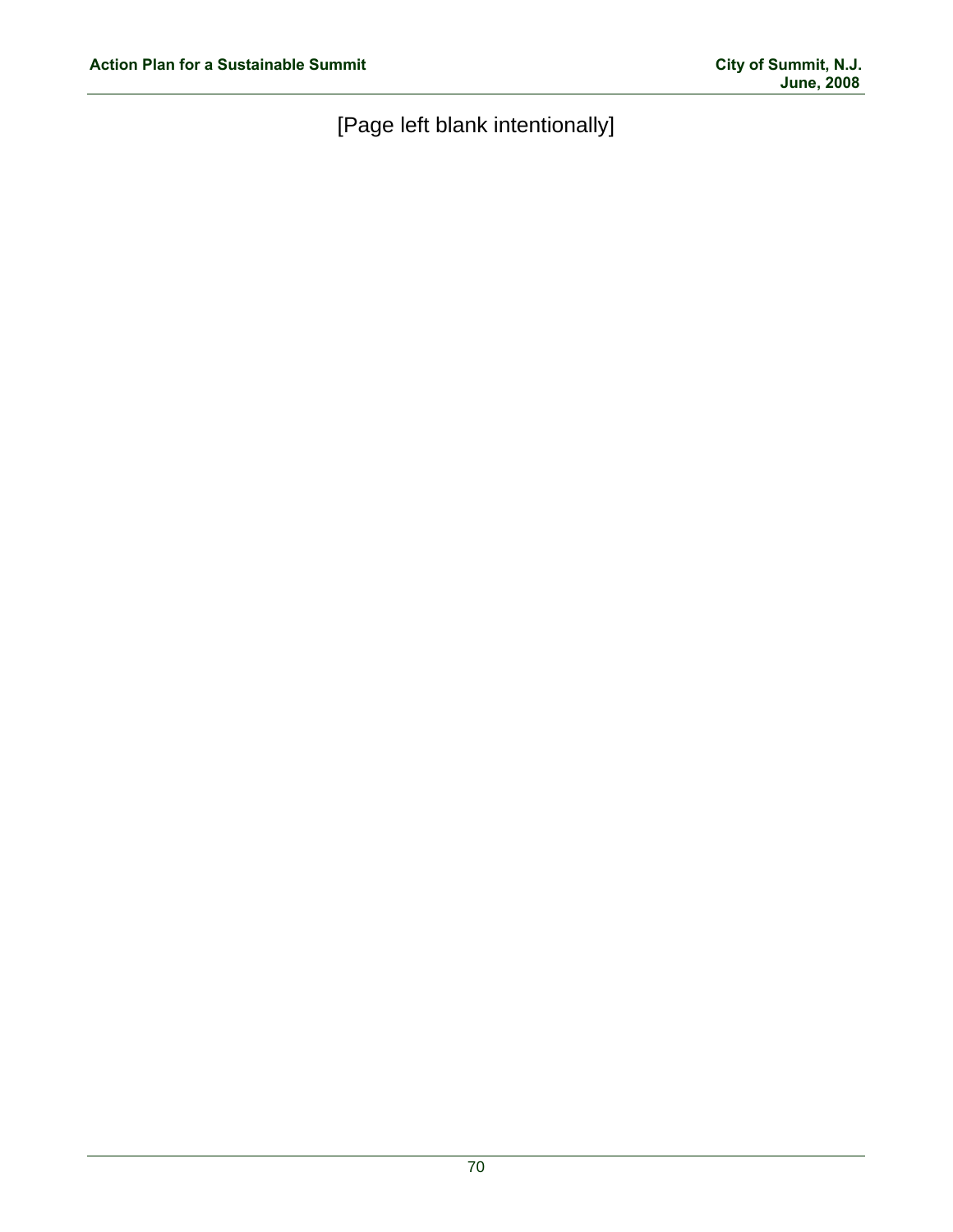# **Appendix E**

# **Mayor's Sustainable Community Task Force Actions**

Making a commitment to move Summit toward greater sustainability, Mayor Jordan Glatt , with unanimous support from the Common Council, created the Mayor's Sustainable Community Task Force in December 2006. The Task Force embarked on a multi-phase strategy to accomplish the following:

- Conscientiously research the available factual data
- Assess Summit's current impact on the environment
- Determine what was already underway pertinent to sustainability both in Summit and around the country
- Engage community members in a dialog about current conditions and future concerns

#### **Phase 1: Initial Background Research, Baseline Current Practices and Carbon Footprint, January – June 2007**

The Task Force assessed Summit's current practices relative to sustainability, researched best practices around the country, determined Summit's carbon footprint, and presented the Report and Recommendations on Developing a Sustainable Master Plan for Summit to Common Council on June 19, 2007. *(See Appendix F. page 77)*

#### **Phase 2: Community Input--Community Meetings and a Community Survey, September 2007 – April 2008**

The Task Force undertook a strong community outreach program, partly funded by a grant from the Association for New Jersey Environmental Commissions.To launch the effort, a meeting of more than 60 community leaders was held in October 2007, out of which was formed an Advisory Group of more than 30 people representing different facets of the community. From that group, a sub-group was trained as facilitators and sent out into the community to engage in conversations with a variety of community groups, and to present a survey to assess what people liked and wanted to maintain in Summit and what people believed could be changed for the better. The facilitators met with more than 25 different groups, including small groups, several open public forums organized by the Task Force, PTA meetings, and a meeting of the local business community focused on sustainability and organized by the Chamber of Commerce.

At the same time, a community-wide sustainability survey was distributed on paper and online through SummitGreen.org. The survey was designed to help the Task Force determine what sustainable actions the community was currently doing and what people would be willing to do. The survey was advertised through posters, newspaper articles, announcements at public meetings, and a public service announcement on Channel 36, produced by Summit High School students. More than 500 people completed the survey. A synopsis of the survey results appears later in this Appendix.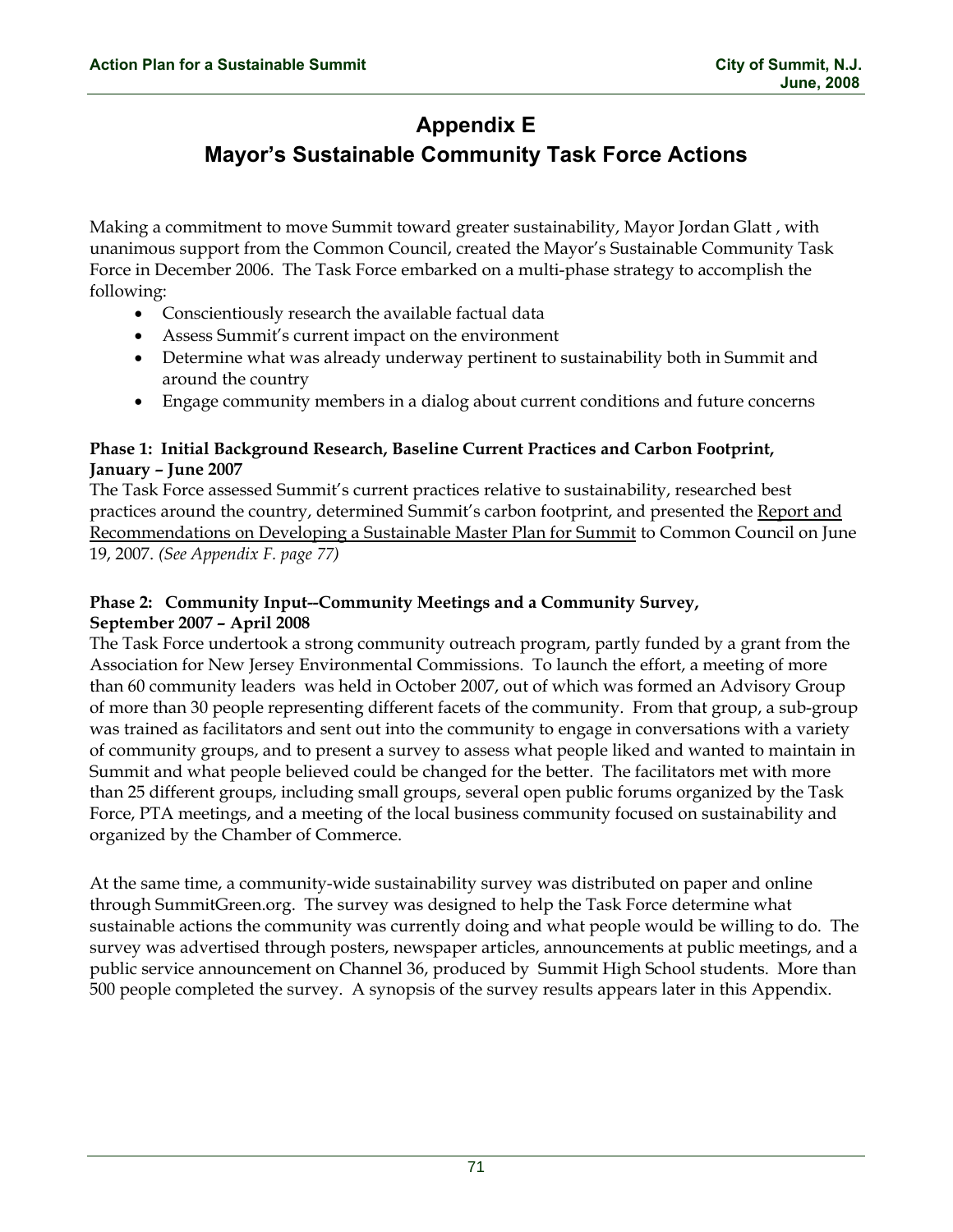## **Phase 3: Writing the Action Plan for a Sustainable Summit,**

#### **Feb – May 2008**

Drawing upon information compiled from the community input (through meetings and the survey) and from research, the Task Force developed a vision statement, and drafted goals, objectives and action steps. Further meetings with the community Advisory Group helped to refine those pieces into his document: the Action Plan for a Sustainable Summit. The Action Plan lists the s goals and objectives along with corresponding targets and detailed Action Steps that specify how Summit can achieve these objectives and maintain ongoing sustainability. Some of the action steps require only voluntary participation by residents and businesses (e.g. using CFL bulbs). Others require city ordinance, enforcement, or expenditure of funds (e.g., change in building codes, installation of sidewalks).

#### *Sustainability Element for Summit's Master Plan*

In addition to the work the Task Force has done, the City Planner, in conjunction with City staff and others, will be drafting a Sustainability Element for Summit's Master Plan during the next year. This Element will provide a comprehensive rationale for both the land use and planning policies of the City as typically ascribed in a Master Plan. As the City develops its Master Plan, it will seek to imbue the plan with goals, policies and implementation strategies that are a result of the information gathered for the Action Plan. The intent is to prepare an element that will integrate the City's Action Plan and policies toward sustainability into a Master Plan element that will further integrate sustainable practices into the Planning Board's document of planning policies and land use practices. It is recognized that this development of a sustainable element is an aggressive plan, but one that is necessary to reap the environmental, economic and quality of life returns anticipated by the City. The revised Master Plan and Sustainability Element will enhance the City's planning efforts and guide the land use policy toward the development of practices and ordinances that will promote the health, safety and general welfare of the community in a more holistic and comprehensive manner than currently practiced by the City. It is anticipated that the City will aggressively move to implement policies that will define the City as not only a progressive community but leader in promoting sustainable practices throughout the State.

## *Community surveys and synopsis of surveys appear on following seven pages*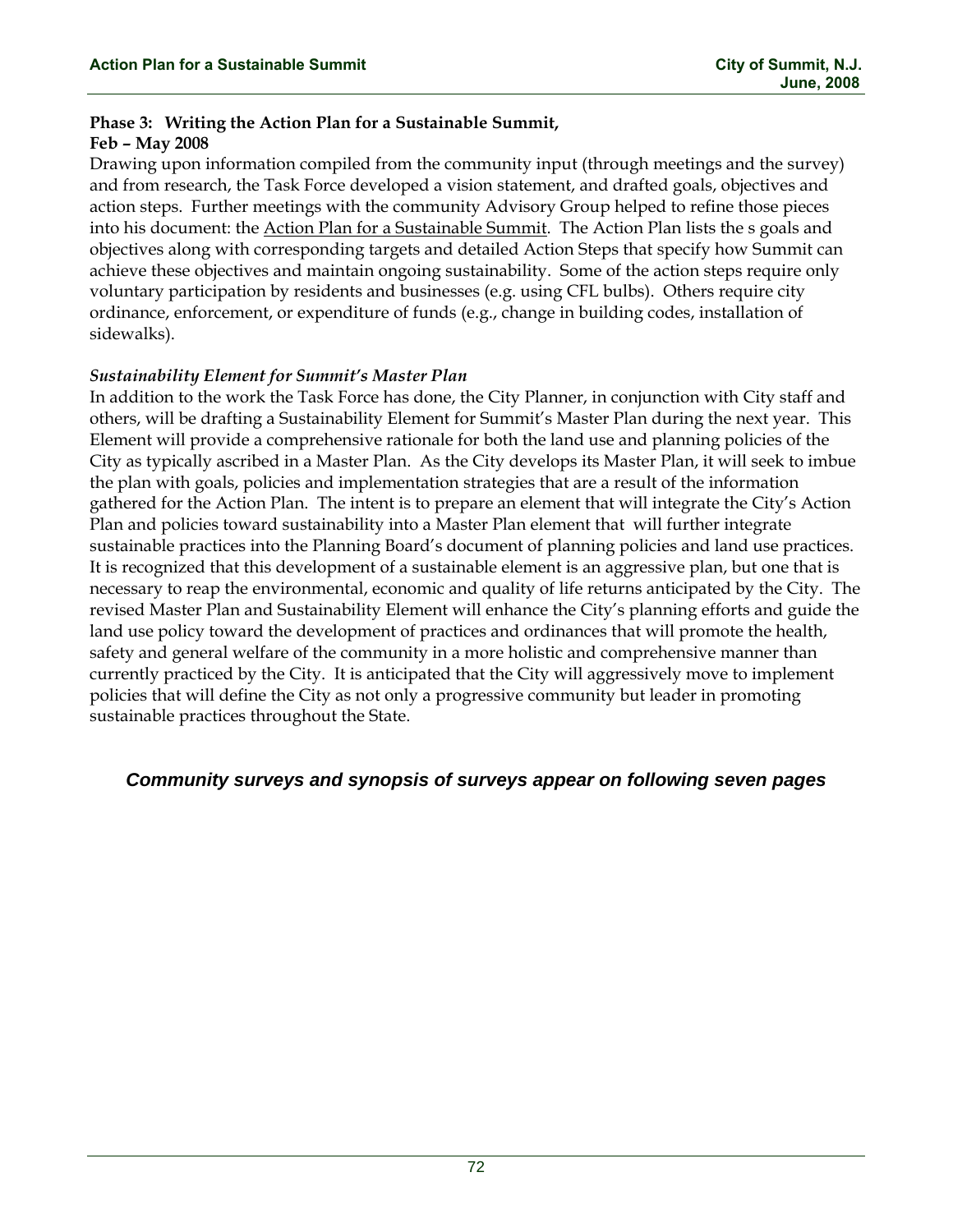# **"Choices We Can Make" Survey**

A proposed vision for a sustainable Summit**: The city of Summit, NJ, will reduce its greenhouse gas (GHG) emissions 20% by 2020 to meet the goals of the New Jersey 2007 Global Warming Response Act while maintaining and enhancing the characteristics of sustainability that our community members will value.** 

**Thank you for taking the time to complete this short survey. Your responses will be used to inform recommendations for environmental action developed by the Mayor's Sustainable Community Task Force. If you would like to view the survey results, please list your email address below.** 

> *An average family of 4 in Summit now generates about 66,000 pounds of GHG per year. The City of Summit generates about 1.5 billion pounds of GHG per year.*

| αe | Gender |
|----|--------|

**Age \_\_\_\_\_\_\_ Gender \_\_\_\_\_\_\_\_\_\_ Number Living in Household \_\_\_\_\_\_\_\_\_** 

|                | $\mathbf{A}$ $\mathbf{y}$ $\mathbf{c}$ and $\mathbf{c}$ and $\mathbf{c}$ is the set of $\mathbf{c}$ is the set of $\mathbf{a}$                                                                           |                                                                                                                                                     |
|----------------|----------------------------------------------------------------------------------------------------------------------------------------------------------------------------------------------------------|-----------------------------------------------------------------------------------------------------------------------------------------------------|
|                | <b>E-mail E-mail</b>                                                                                                                                                                                     | (optional)                                                                                                                                          |
|                | <b>Action*</b><br>Approximate Annual Greenhouse Gas (GHG) Reduction<br><b>Annual Savings/ Expense</b><br>* Actions are listed in order of environmental benefit, starting with those of greatest impact. | How likely are<br>you to do?<br>Rate 1 to 5,<br>$1 = \text{very likely}$<br>$5 = not at all likely$<br>$0 =$ already doing<br>$NA = not applicable$ |
|                | <b>ACTIONS IN YOUR HOME</b>                                                                                                                                                                              |                                                                                                                                                     |
| 1              | Enroll in NJ Clean Power Program,<br>Could reduce GHG 10,000 lbs/yr/household at an annual expense of \$100 (if you choose<br>the 100% clean power level).                                               |                                                                                                                                                     |
| $\overline{2}$ | Adopt a vegetarian diet or partial vegetarian diet<br>Could reduce GHG 5,500 lbs/person/yr. (15 lbs for each meat free day per person) at no<br>annual expense                                           |                                                                                                                                                     |
| 3              | Replace old windows<br>Could reduce GHG 3,320 lbs/yr (if all windows in the average home are replaced) at a<br>potential cost of \$700 per window plus installation                                      |                                                                                                                                                     |
| 4              | Double your household recycling rate<br>Could reduce GHG 3,300 lbs/yr/average household with no annual expense, possibly<br>increasing revenue for Summit through sale of recyclable materials           |                                                                                                                                                     |
| 5              | Reduce your trash by 1/3<br>Could reduce GHG 3,000 lbs/yr for the average household, producing 90 gal/wk (2 garbage<br>cans) at no expense, potentially decreasing Summit's costs for waste disposal     |                                                                                                                                                     |
| $\overline{6}$ | Unplug little used extra refrigerator<br>Could reduce GHG 2,000 lbs/yr with an annual savings of \$200                                                                                                   |                                                                                                                                                     |
| $\overline{7}$ | Install and use programmable thermostat<br>Could reduce GHG 1,500 to 2,000 lbs/yr with an annual savings of \$100                                                                                        |                                                                                                                                                     |
| 8              | Lower thermostat in winter and raise it when you use air-conditioning (each 2 degree<br>change saves 1% of energy)                                                                                       |                                                                                                                                                     |

 *Could reduce GHG 1,500 to 2,000 lbs/yr with an annual savings of \$100*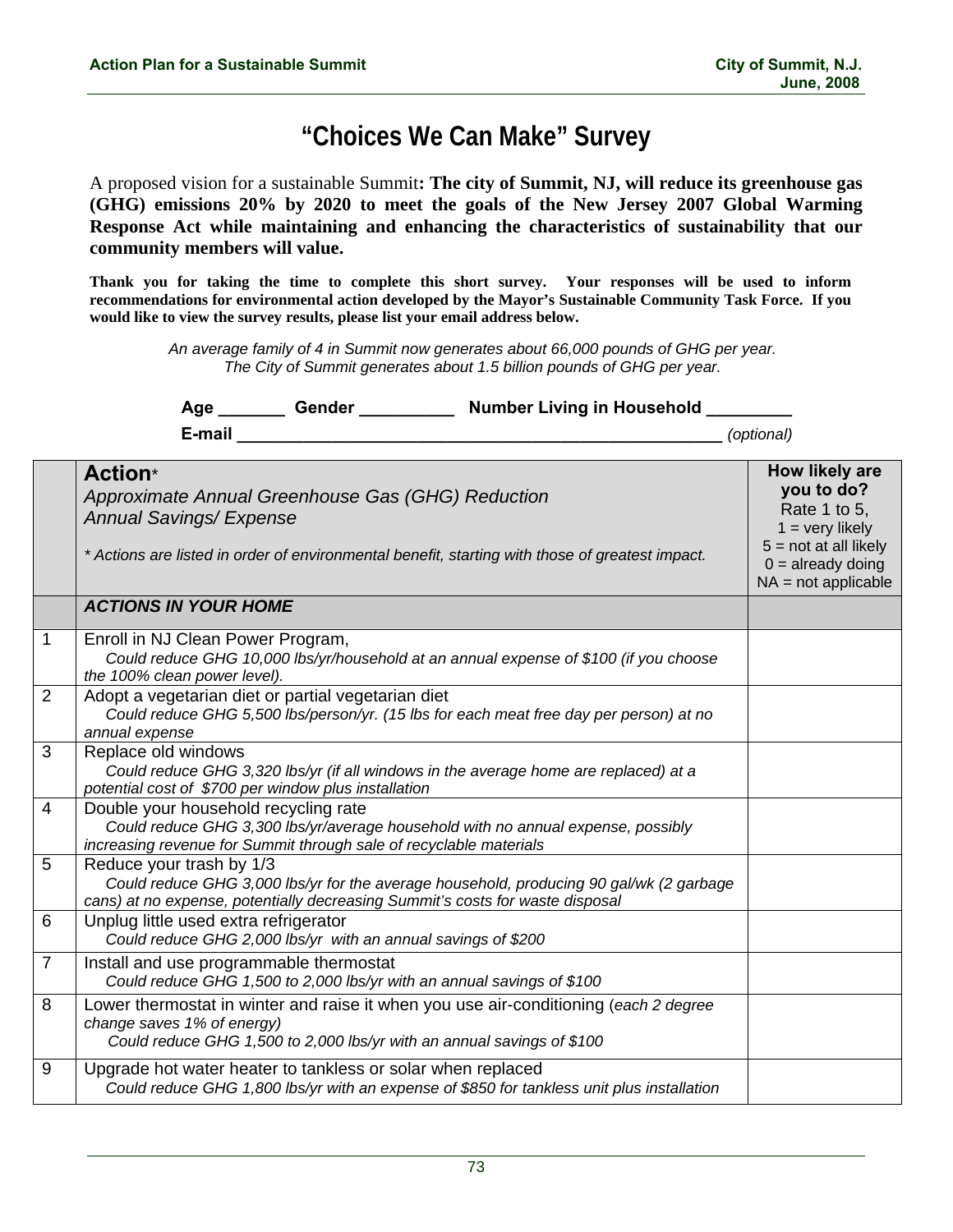|    | <b>Action</b><br>Approximate Annual Greenhouse Gas (GHG) Reduction; Annual Savings/ Expense                                                                                                                                                                                                                                                                                                               | How likely are<br>you to do?<br>Rate 1 to 5 |
|----|-----------------------------------------------------------------------------------------------------------------------------------------------------------------------------------------------------------------------------------------------------------------------------------------------------------------------------------------------------------------------------------------------------------|---------------------------------------------|
| 10 | Add 10 energy-efficient compact fluorescent bulbs in your home; each produces 70%<br>less GHG & lasts 8-10 times longer. (Go to www.1000bulbs.com)<br>Could reduce GHG 900 lbs/yr with an annual savings of \$75 - \$100                                                                                                                                                                                  |                                             |
| 11 | Reduce junk mail by 1.5 lbs a week [Go to CatalogChoice.org]<br>Could reduce GHG 500 lbs/yr (less paper means fewer trees cut)                                                                                                                                                                                                                                                                            |                                             |
| 12 | Purchase only Energy Star appliances and electrical equipment. (www.energystar.gov)<br>Use 30% less energy and generate 30% less GHG; cost will vary depending on appliance.                                                                                                                                                                                                                              |                                             |
| 13 | Improve home insulation GHG reduction and cost will vary widely                                                                                                                                                                                                                                                                                                                                           |                                             |
| 14 | Reduce, eliminate petroleum-based fertilizers /pesticides and other synthetic lawn<br>applications (modest GHG savings; possible health benefits)                                                                                                                                                                                                                                                         |                                             |
| 15 | Use electric leaf blowers, lawn mowers, snow blowers, etc.<br>Could reduce GHG 140 to 570 lbs/hour with an expense, for example, of about \$40 for an<br>electric leaf blower. (Note: Using a "homeowner" gas-powered leaf blower for 30 minutes<br>produces the CO2 equivalent of driving a newer model car 110 miles at 30 mph; for the less<br>efficient "professional" leaf blower, it is 440 miles.) |                                             |
| 16 | Use rakes, push mowers and snow shovels, instead of power tools<br>Zero GHG emissions, plus an hour of raking uses 340 calories and no health club fees                                                                                                                                                                                                                                                   |                                             |
| 17 | Reduce/eliminate conventional household cleaners using natural alternatives<br>(Available at most grocery stores) Annual expense of about \$50 - \$100.                                                                                                                                                                                                                                                   |                                             |
| 18 | Reduce lawn & plant watering  Will reduce your water bill & GHG needed to produce water                                                                                                                                                                                                                                                                                                                   |                                             |
| 19 | Install a rain barrel to collect rainwater for watering<br>The cost of a rain barrel is over \$100, but this will reduce your water bill.                                                                                                                                                                                                                                                                 |                                             |
| 20 | Install plantings that are drought tolerant.<br>The cost of plantings may be high, but this may reduce your water bill.                                                                                                                                                                                                                                                                                   |                                             |
| 21 | Compost food waste in your yard in a composter<br>Could reduce GHG 400 lbs/yr/person with an expense of about \$70 for a composter.                                                                                                                                                                                                                                                                       |                                             |
| 22 | Use cloth or other reusable bags for your groceries and errands.                                                                                                                                                                                                                                                                                                                                          |                                             |
| 23 | Unplug chargers (cell phone, iPod, etc.), power strips, appliances when not in use                                                                                                                                                                                                                                                                                                                        |                                             |
| 24 | Accept the city's offer to plant a street tree in front of your property                                                                                                                                                                                                                                                                                                                                  |                                             |
| 25 | Donate a tree to a community open space (Go to the city's website, www.ci.summit.nj.us)                                                                                                                                                                                                                                                                                                                   |                                             |
|    | <b>ACTIONS IN YOUR TRANSPORTATION</b>                                                                                                                                                                                                                                                                                                                                                                     |                                             |
| 26 | Buy/lease more energy efficient vehicle when you replace your vehicle (hybrid, clean<br>diesel, flex fuel)<br>Could reduce GHG 2,000 to 10,000 lbs/yr (4,000 lbs/yr/10 mpg increase); cost will vary                                                                                                                                                                                                      |                                             |
| 27 | Work at home instead of driving to work (if possible)<br>Could reduce GHG 1,200 lbs/wk/30 mile roundtrip. Annual savings will vary.                                                                                                                                                                                                                                                                       |                                             |
| 28 | Walk or bike more often each week, replacing one or more vehicle trips.<br>Could reduce GHG 19.6 lbs/gal of gas                                                                                                                                                                                                                                                                                           |                                             |
| 29 | Carpool to school and other activities<br>Could reduce GHG 19.6 lbs/gal of gas                                                                                                                                                                                                                                                                                                                            |                                             |
| 30 | Walk to neighborhood schools instead of driving Could reduce GHG 19.6 lbs/gal of gas                                                                                                                                                                                                                                                                                                                      |                                             |
| 31 | Don't let your vehicle idle for more than 10 seconds<br>Could reduce GHG 1 lb/ minute less idling                                                                                                                                                                                                                                                                                                         |                                             |

Thank you! We appreciate your opinions. Please list any additional comments below.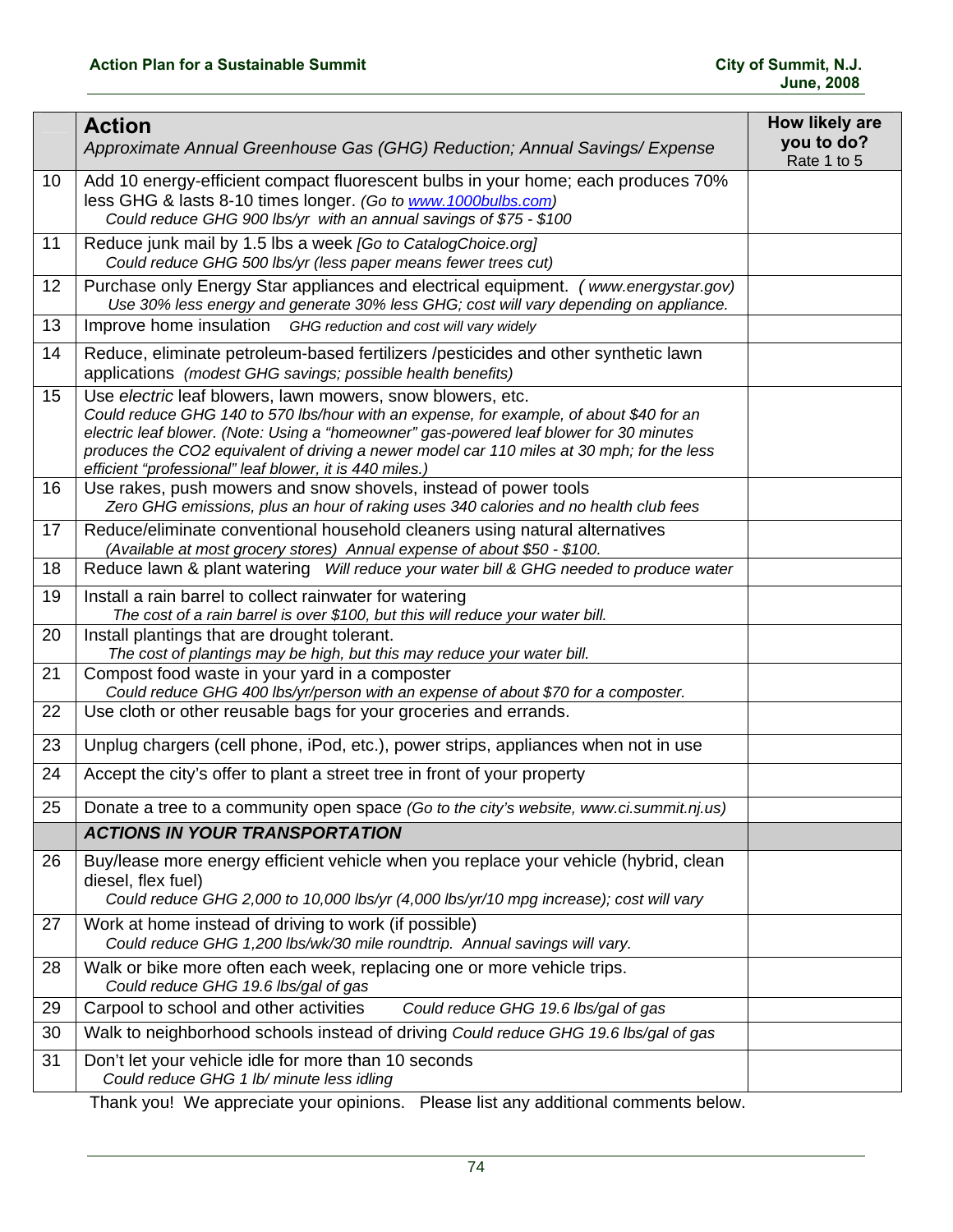# **"Choices our City and Business Community Could Make" Survey**

A proposed vision for a sustainable Summit**: The city of Summit, NJ, will reduce its greenhouse gas (GHG) emissions 20% by 2020 to meet the goals of the New Jersey 2007 Global Warming Response Act while maintaining and enhancing the characteristics of sustainability that our community members will value.** 

**Thank you for taking the time to complete this short survey. Your responses will be used to inform recommendations for environmental action developed by the Mayor's Sustainable Community Task Force. If you would like to view the survey results, please list your email address below.** 

| Age    | Gender | <b>Number Living in Household</b> |            |
|--------|--------|-----------------------------------|------------|
| E-mail |        |                                   | (optional) |

|                | <b>Action</b>                                                                                                                     | How desirable is<br>this action?<br>Rate 1 to 5,<br>$1 = \text{very desirable}$<br>$5 = not at all$<br>desirable |
|----------------|-----------------------------------------------------------------------------------------------------------------------------------|------------------------------------------------------------------------------------------------------------------|
|                | <b>WHAT ACTIONS SHOULD OUR CITY TAKE?</b>                                                                                         |                                                                                                                  |
| $\mathbf{1}$   | Upgrade to more energy efficient vehicles                                                                                         |                                                                                                                  |
| $\overline{2}$ | Use bio-diesel in city trucks                                                                                                     |                                                                                                                  |
| 3              | Install solar on city roofs (purchase or lease)                                                                                   |                                                                                                                  |
| 4              | Purchase electricity from renewable energy sources, eg. NJ Clean Power<br>Choice Program                                          |                                                                                                                  |
| 5              | Adopt policy to purchase more sustainable products for city operations                                                            |                                                                                                                  |
| 6              | Maintain/ increase Summit's tree canopy<br>Could reduce GHG 25 lbs/ tree/week.                                                    |                                                                                                                  |
| $\overline{7}$ | Develop community-wide jitney service to reduce individual car usage (trips to<br>train, downtown, grocery store, playing fields) |                                                                                                                  |
| 8              | Use traffic calming strategies to slow down vehicle traffic to speed limits,<br>making roads safer for pedestrians and bicyclists |                                                                                                                  |
| 9              | Adopt anti-idling ordinance<br>Could reduce GHG 1 lb/ minute less idling                                                          |                                                                                                                  |
| 10             | Improve building codes to require green construction for new construction.                                                        |                                                                                                                  |
| 11             | Improve building codes to require green building practices for renovations and<br>additions.                                      |                                                                                                                  |
| 12             | Adopt policies/ programs/ incentives to promote--but not require--green<br>building practices                                     |                                                                                                                  |
| 13             | Improve building codes so that development is appropriate to neighborhood                                                         |                                                                                                                  |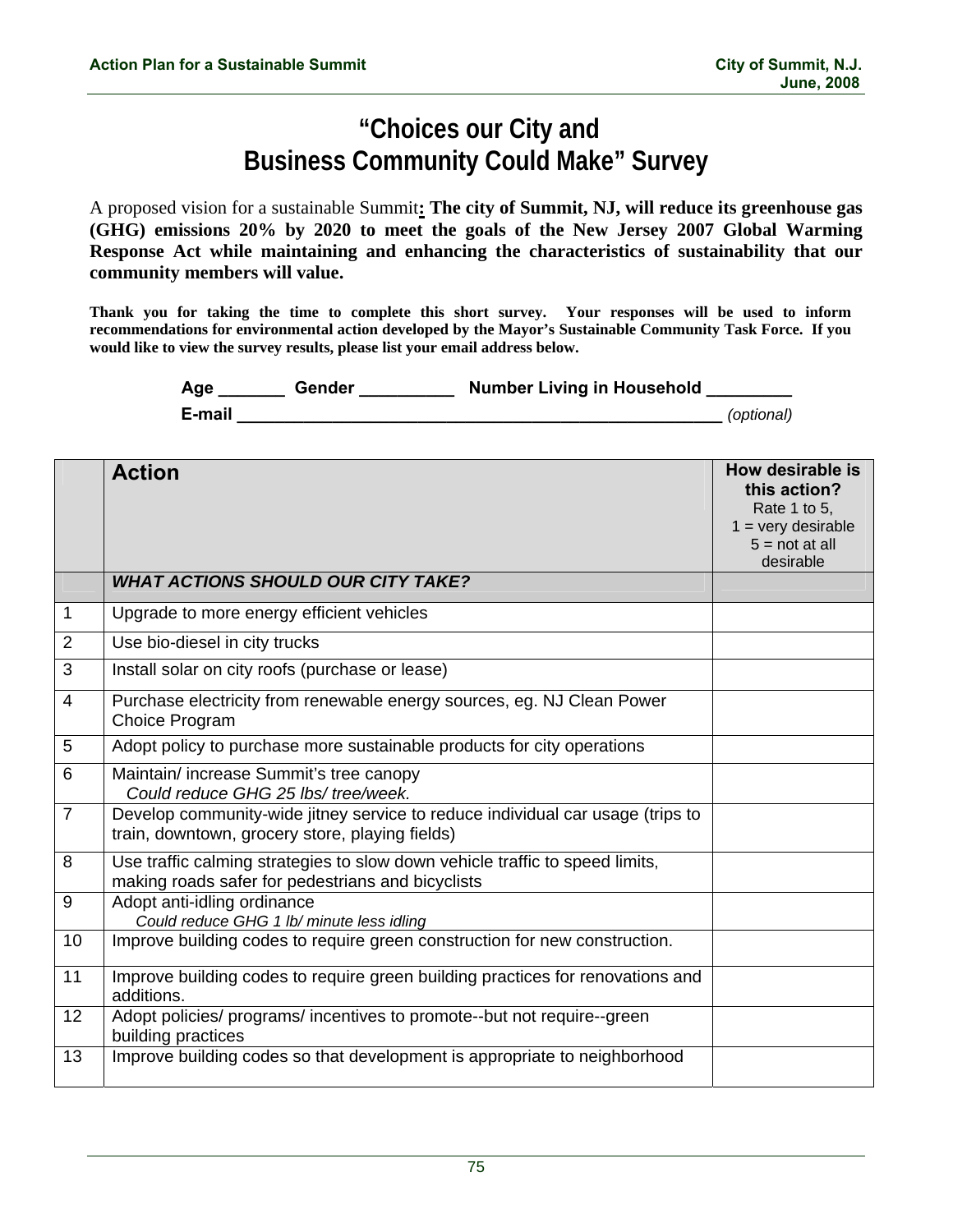|    | <b>Action</b>                                                                                                                                                                                                                                                                                                                                                                              | How desirable is<br>this action?<br>Rate 1 to 5.<br>$1 = \text{very desirable}$<br>$5 = not at all$<br>desirable |
|----|--------------------------------------------------------------------------------------------------------------------------------------------------------------------------------------------------------------------------------------------------------------------------------------------------------------------------------------------------------------------------------------------|------------------------------------------------------------------------------------------------------------------|
| 14 | Requirement that redevelopment maintain or reduce carbon footprint                                                                                                                                                                                                                                                                                                                         |                                                                                                                  |
| 15 | Regulate landscaping practices (chemicals/blowers, etc.)                                                                                                                                                                                                                                                                                                                                   |                                                                                                                  |
| 16 | Update trash collection program:<br>a. Adopt a Pay As You Throw (PAYT) garbage pickup program<br>PAYT programs treat trash services just like electricity, gas, and other utilities.<br>You pay based on the amount you throw away. This creates a direct economic<br>incentive to reuse and recycle more and to generate less waste.                                                      |                                                                                                                  |
|    | b. Weekly recycling pickup                                                                                                                                                                                                                                                                                                                                                                 |                                                                                                                  |
|    | c. Curbside, not backyard, pick-up                                                                                                                                                                                                                                                                                                                                                         |                                                                                                                  |
|    | d. Curbside collection of all compostable food waste<br>For their solid waste, San Francisco residents use 3 containers-one for<br>garbage, one for recyclables of all types, and one for compost (using biodegradable<br>plastic bags to avoid the "yuck" factor). This can make a big difference: SF recycles<br>69% of their trash, while most towns like Summit recycle only 30 - 45%. |                                                                                                                  |
| 17 | Schools adopt sustainable lunch policy<br>Healthy food served in non-toxic containers                                                                                                                                                                                                                                                                                                      |                                                                                                                  |
|    |                                                                                                                                                                                                                                                                                                                                                                                            |                                                                                                                  |
|    | <b>WHAT ACTIONS SHOULD LOCAL BUSINESS TAKE?</b>                                                                                                                                                                                                                                                                                                                                            |                                                                                                                  |
| 18 | Substantially improve recycling rate                                                                                                                                                                                                                                                                                                                                                       |                                                                                                                  |
| 19 | Use recyclable take-out containers                                                                                                                                                                                                                                                                                                                                                         |                                                                                                                  |
| 20 | Install recycling containers downtown                                                                                                                                                                                                                                                                                                                                                      |                                                                                                                  |
| 21 | Enroll in NJ Clean Power Program                                                                                                                                                                                                                                                                                                                                                           |                                                                                                                  |
| 22 | Offer more locally produced and sustainable products                                                                                                                                                                                                                                                                                                                                       |                                                                                                                  |
| 23 | Increase availability of groceries within downtown<br>Will reduce driving                                                                                                                                                                                                                                                                                                                  |                                                                                                                  |

Thank you! We appreciate your opinions.

Please list any additional comments below.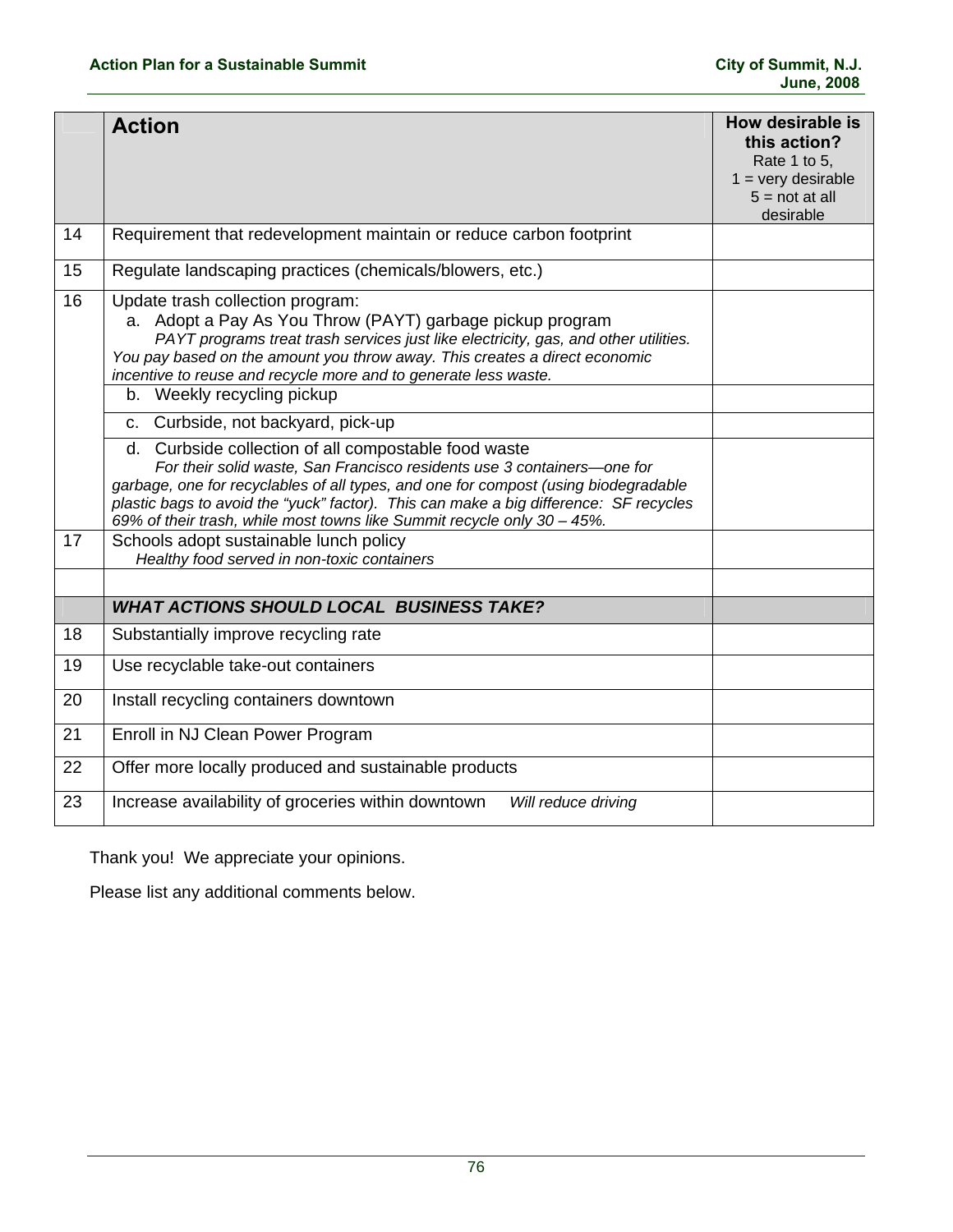# **Summit Sustainability Survey, 5/24/08 (n=520): Residents' Actions**



■% Already Doing ■% Likely/Very Likely ■% Unlikely / not at all ■% Possible/ Neutral/ NA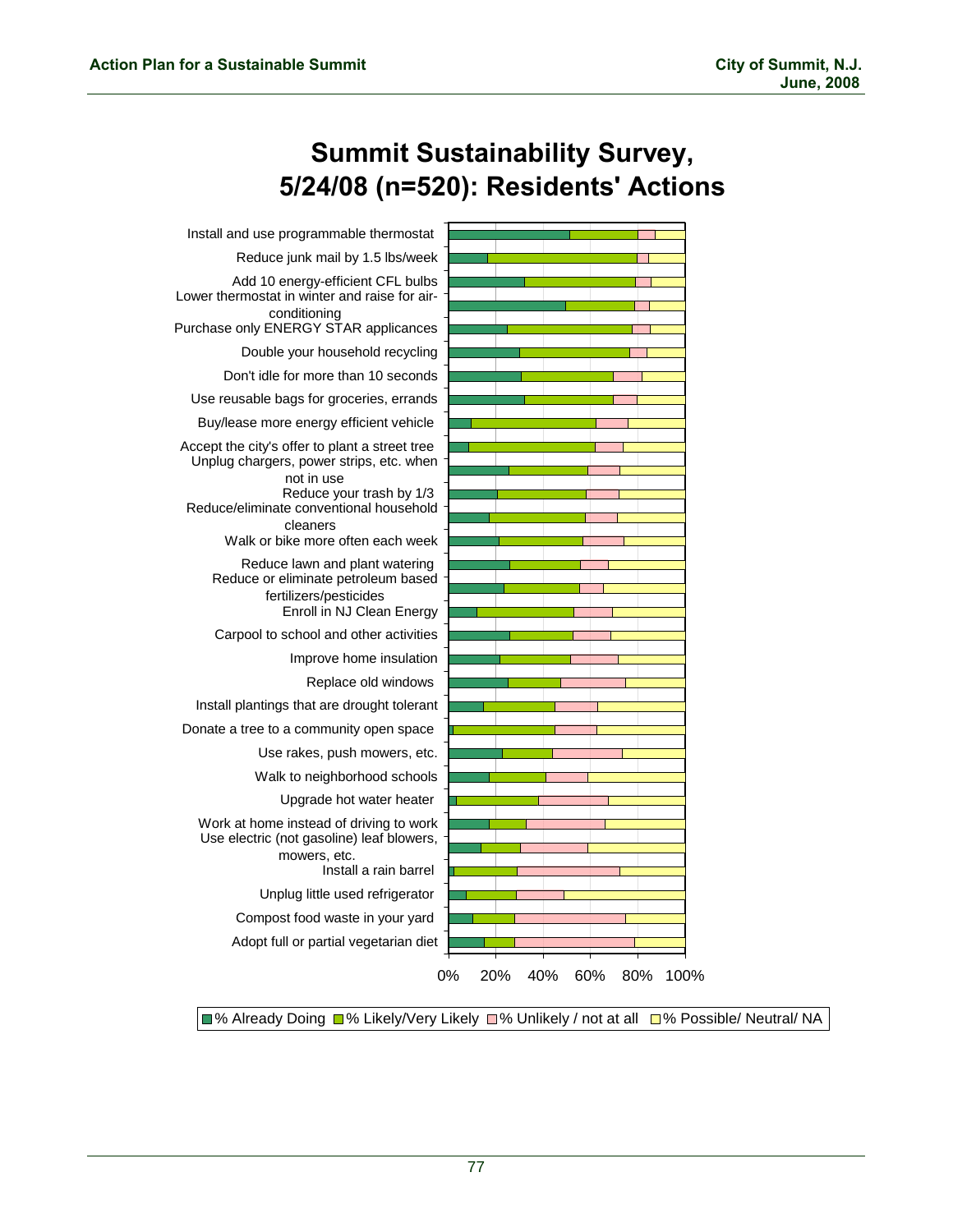# **Summit Sustainability Survey, 5/24/08 (n=520): Municipal Actions**

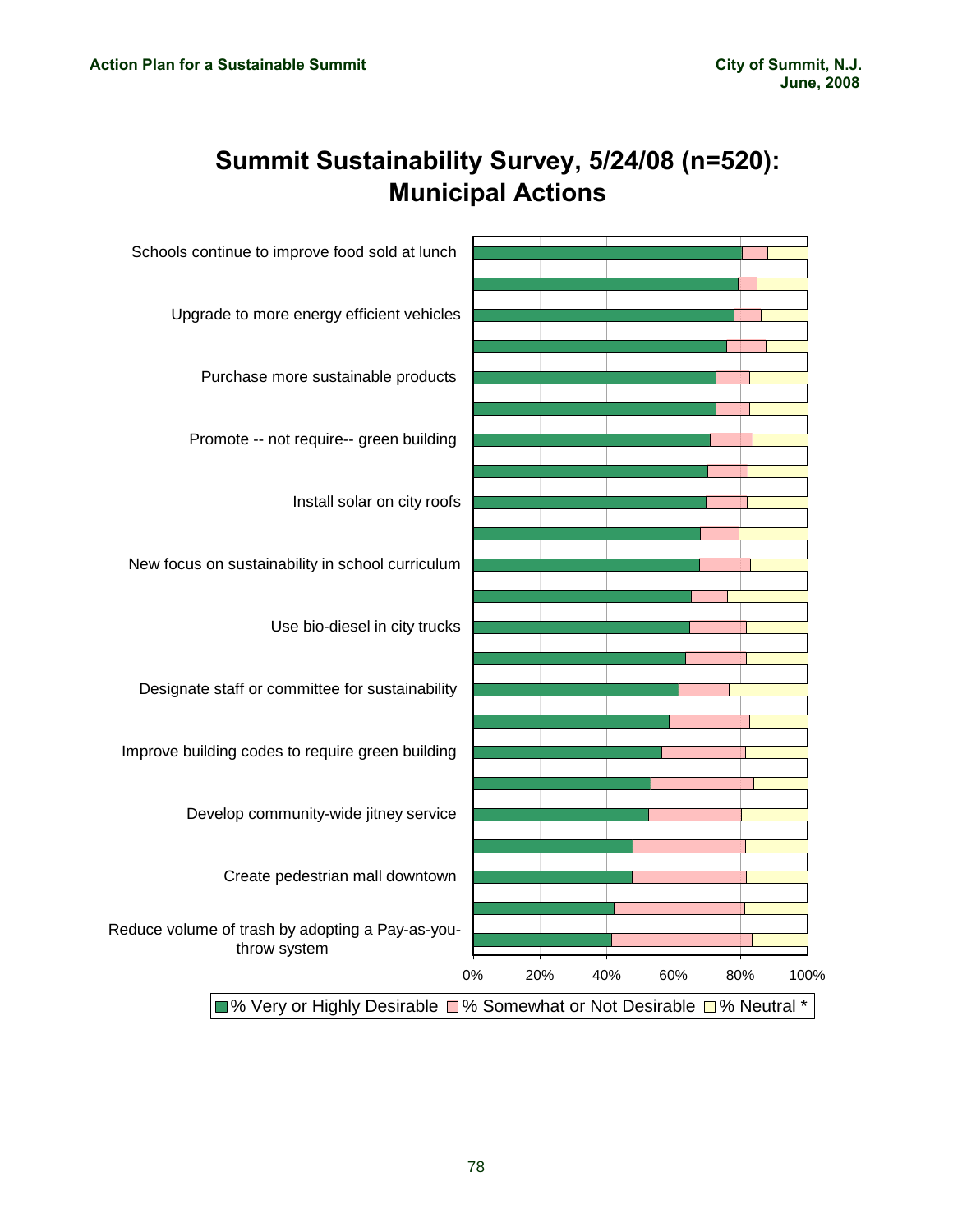# **Summit Sustainability Survey, 5/24/08 (n=520): Business/Commercial Actions**



■% Highly or Very Desirable ■% Desirable or Somewhat Desirable ■% Not Desirable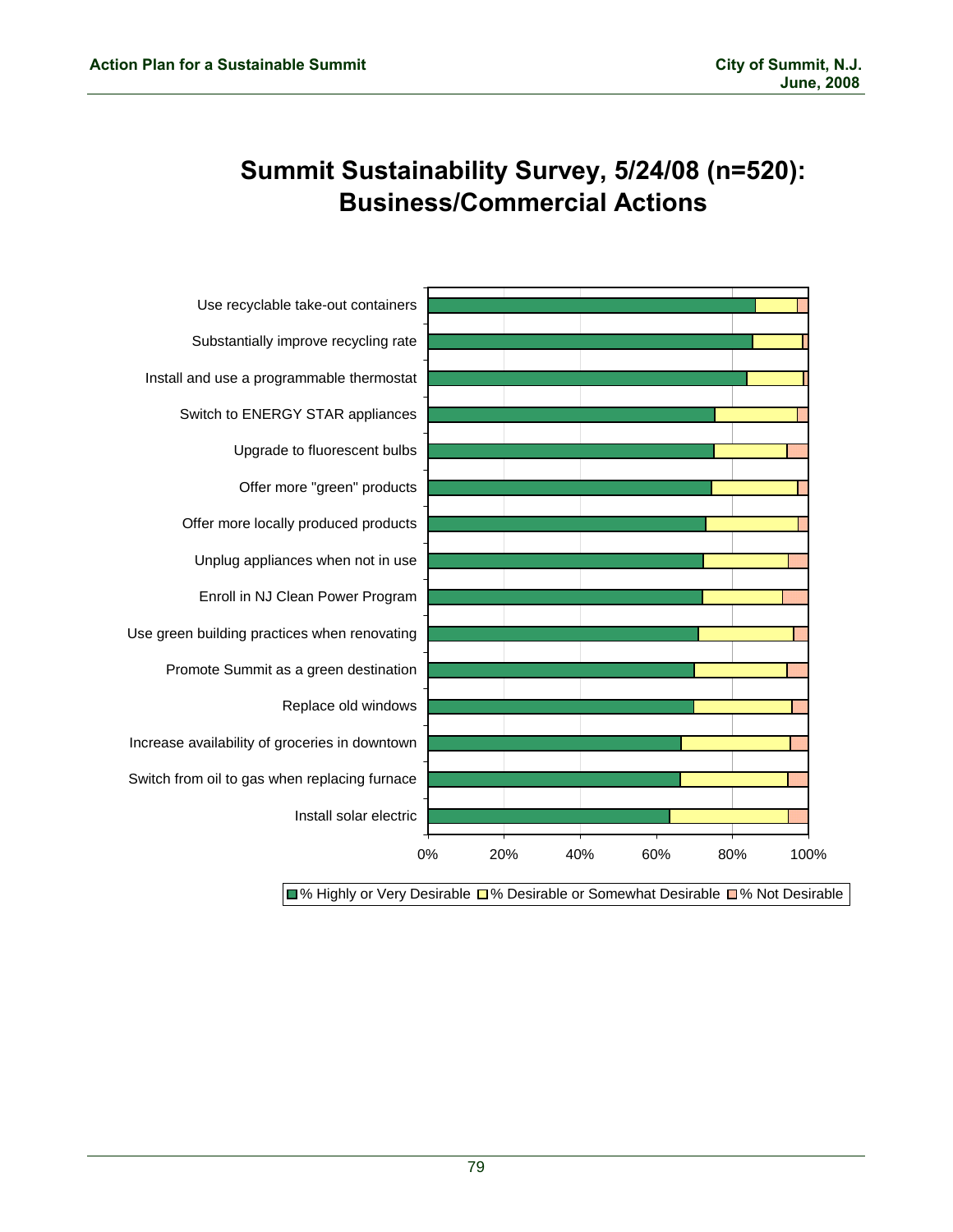[Page left blank intentionally]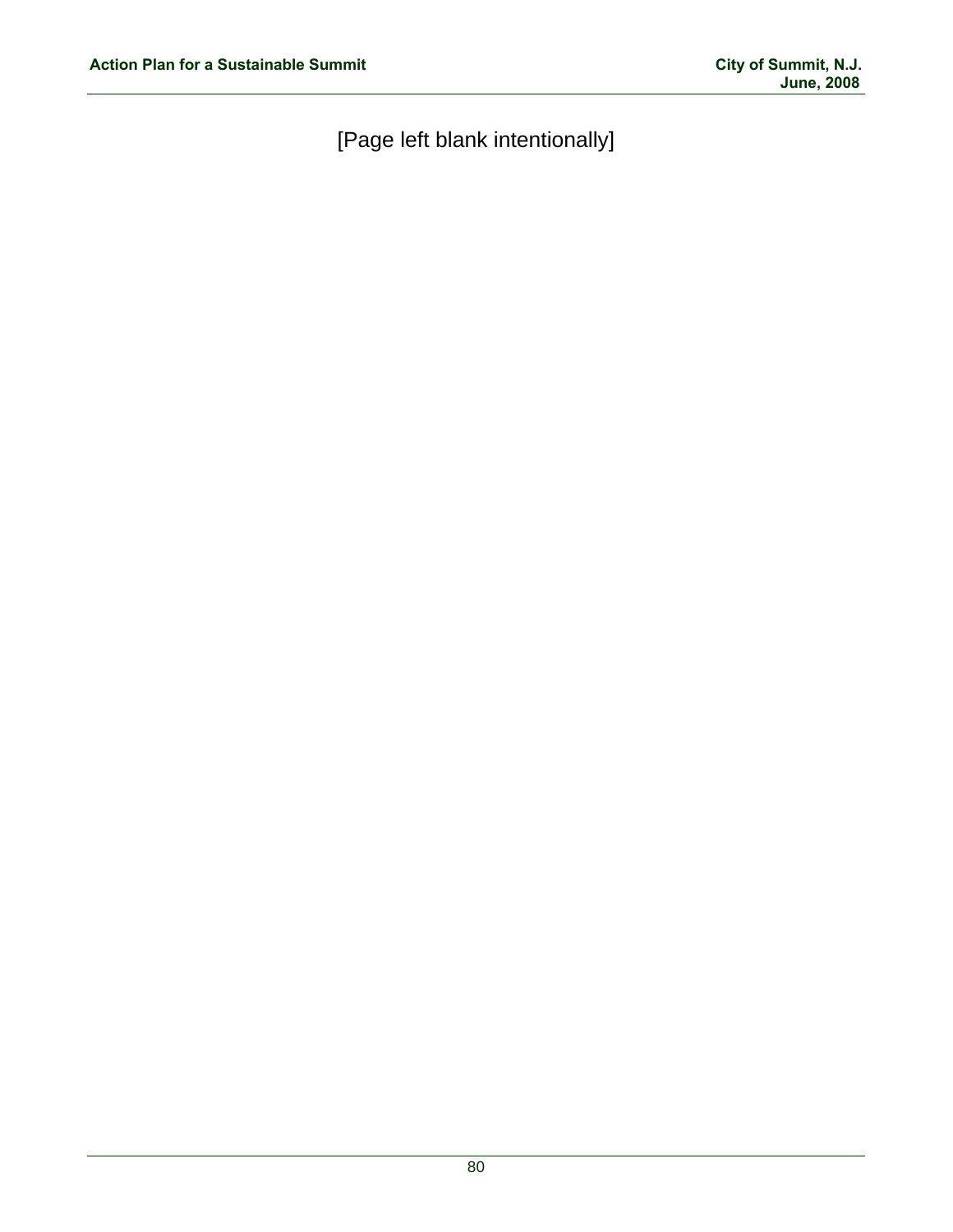# **Appendix F**

# **Information on** *Report and Recommendations on Developing a Sustainable Master Plan for Summit*

The Sustainable Community Task Force presented the Report and Recommendations on Developing a Sustainable Master Plan for Summit to Common Council on June 19, 2007. The document contains the results of months of research which assessed Summit's current practices relative to sustainability, researched best practices around the country, and determined Summit's carbon footprint. Because of the length of the document, it is not included here but can be found online at http://www.ci.summit.nj.us/ . Scroll down the page until you find SUSTAINABILITY REPORT - JUNE 19, 2007 and click on "Click here for the Sustainability Report." The report has an enormous amount of source material about Summit, climate change, ways to be "greener" and references to other communities who have been focusing on sustainability.

The following sections are included in the report:

#### INTRODUCTION

SUSTAINABLE SUMMIT: Baseline Assessment SECTION 1: ENERGY SECTION 2: BUILT ENVIRONMENT/BUILDING CODES SECTION 3: TRANSPORTATION SECTION 4: SOLID WASTE SECTION 5: WATER USAGE, WATER QUALITY AND CONSERVATION SECTION 6: ENVIRONMENTALLY PREFERRED PURCHASING RECOMMENDATIONS **APPENDICES**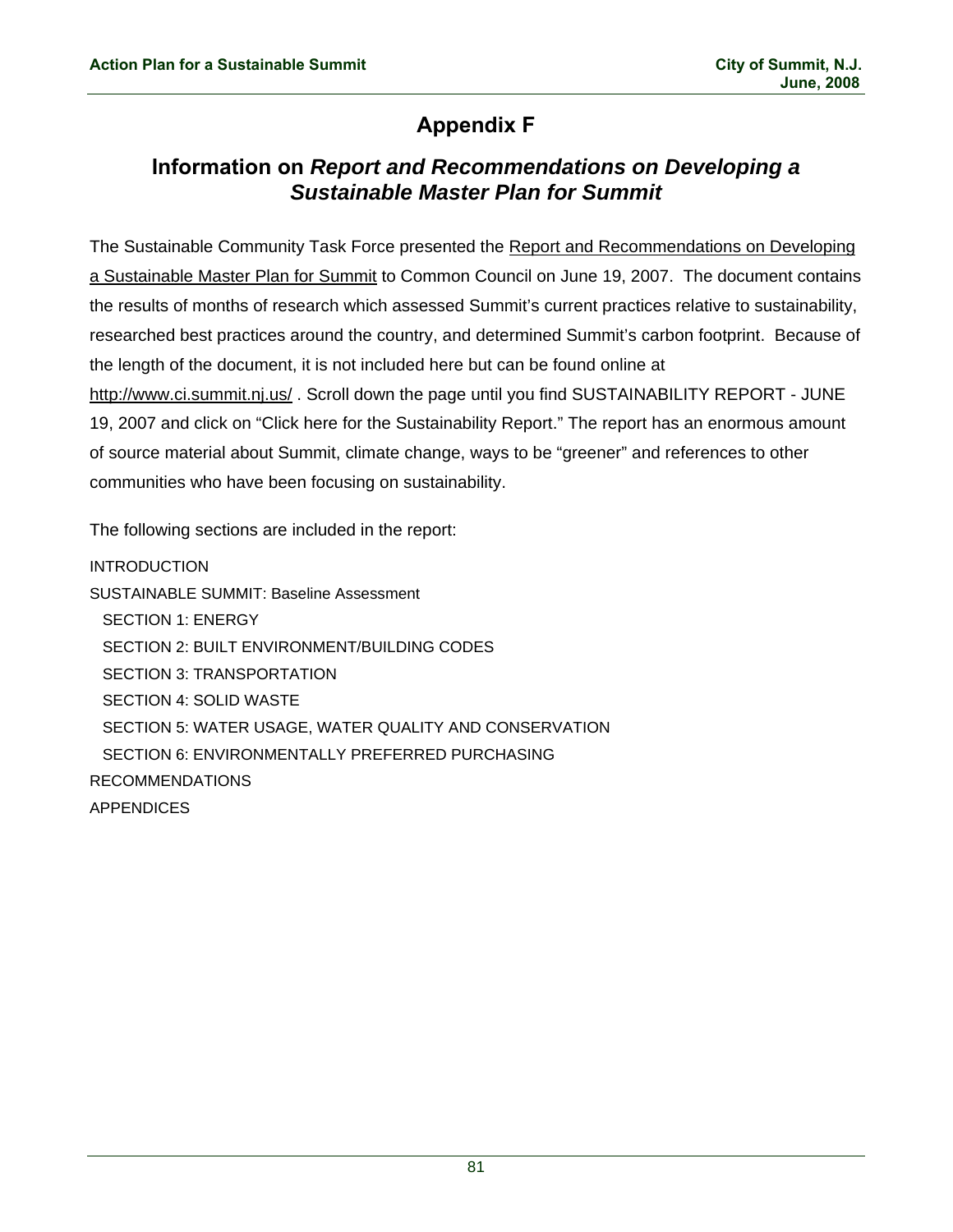[Page left blank intentionally]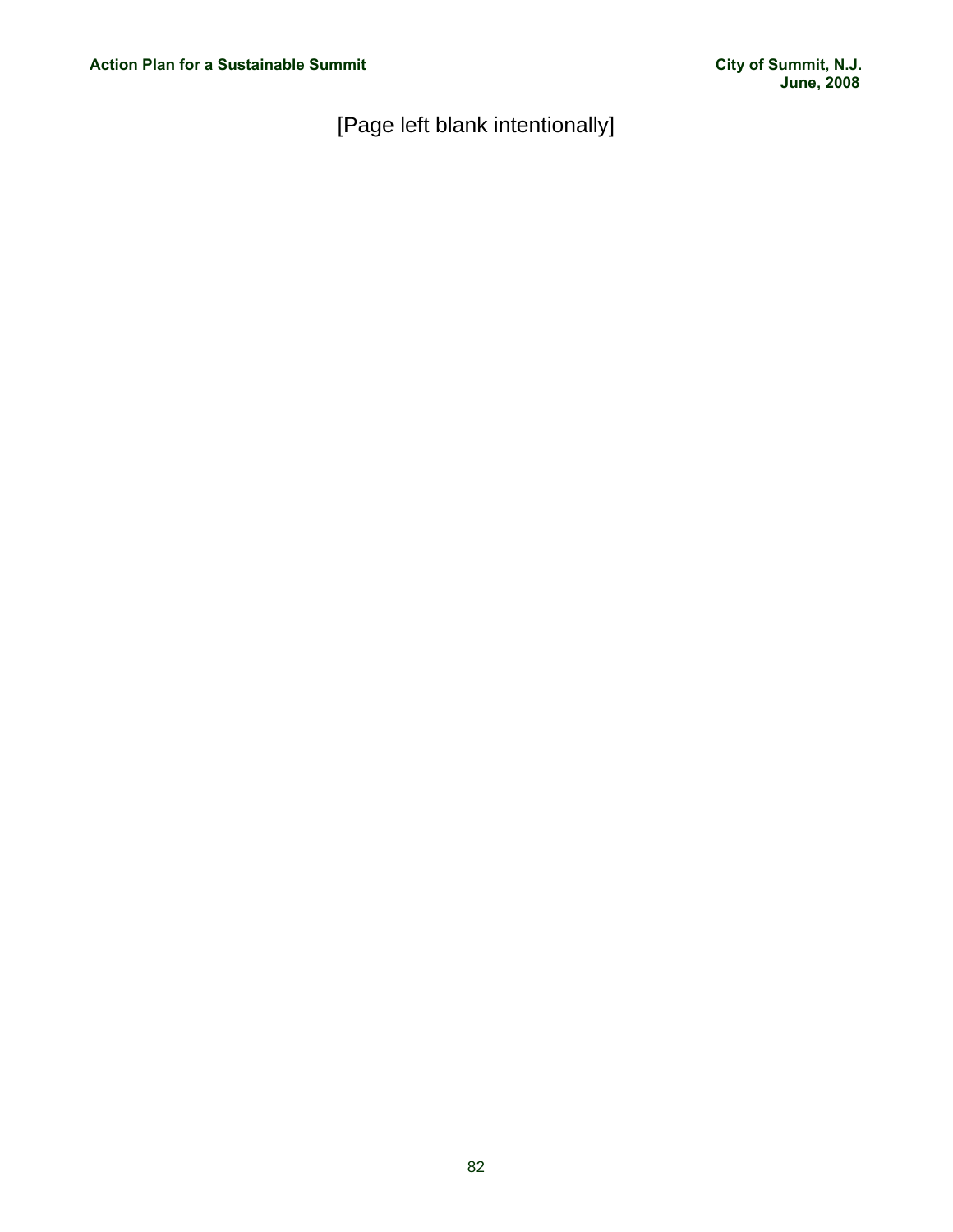# **Appendix G**

# **Acknowledgements**

There are many people whose expertise was essential to the compilation of this Action Plan.

The project was made possible by the following:

**Mayor of Summit:** Jordan Glatt

## **Summit Common Council**

Dave A. Bomgaars Ellen K. Dickson Thomas Getzendanner Diane S. Klaif

J. Andrew Lark (Council President) Frank M. Macioce Michael J. Vernotico

## **Summit Mayor's Sustainable Community Task Force, 2008**

Members of the Mayor's Sustainable Community Task Force, 2008, worked in teams to research and develop the action steps for each category.

> Erv Bales Mary Jo Boyd (Co-chair) Tina Casey Peter Daley *(Planning Board Liaison)*  Philip Eisner Ruth Gais Marian Glenn *(Environmental Comm. Liaison)*  Paul Hogan (Co-chair)

Christine Lijoi *(Recycling Advisory Comm. Liaison, Summit Public Schools Liaison)*  Beth Lovejoy Eric Mendelsohn Lesley Quinlan Dan Reisen Polly Thomas (Co-chair) Anne Marie Treger Carrie Winter

## **Task Force Liaisons**

Beth Kinney (City Hall Liaison), *Director of Department of Community Services, City of Summit*  Diane Klaif (Common Council Liaison) Amy Cairns Harrison (Greenfest Liaison)

## **Planner, City of Summit**

Eileen Banyra